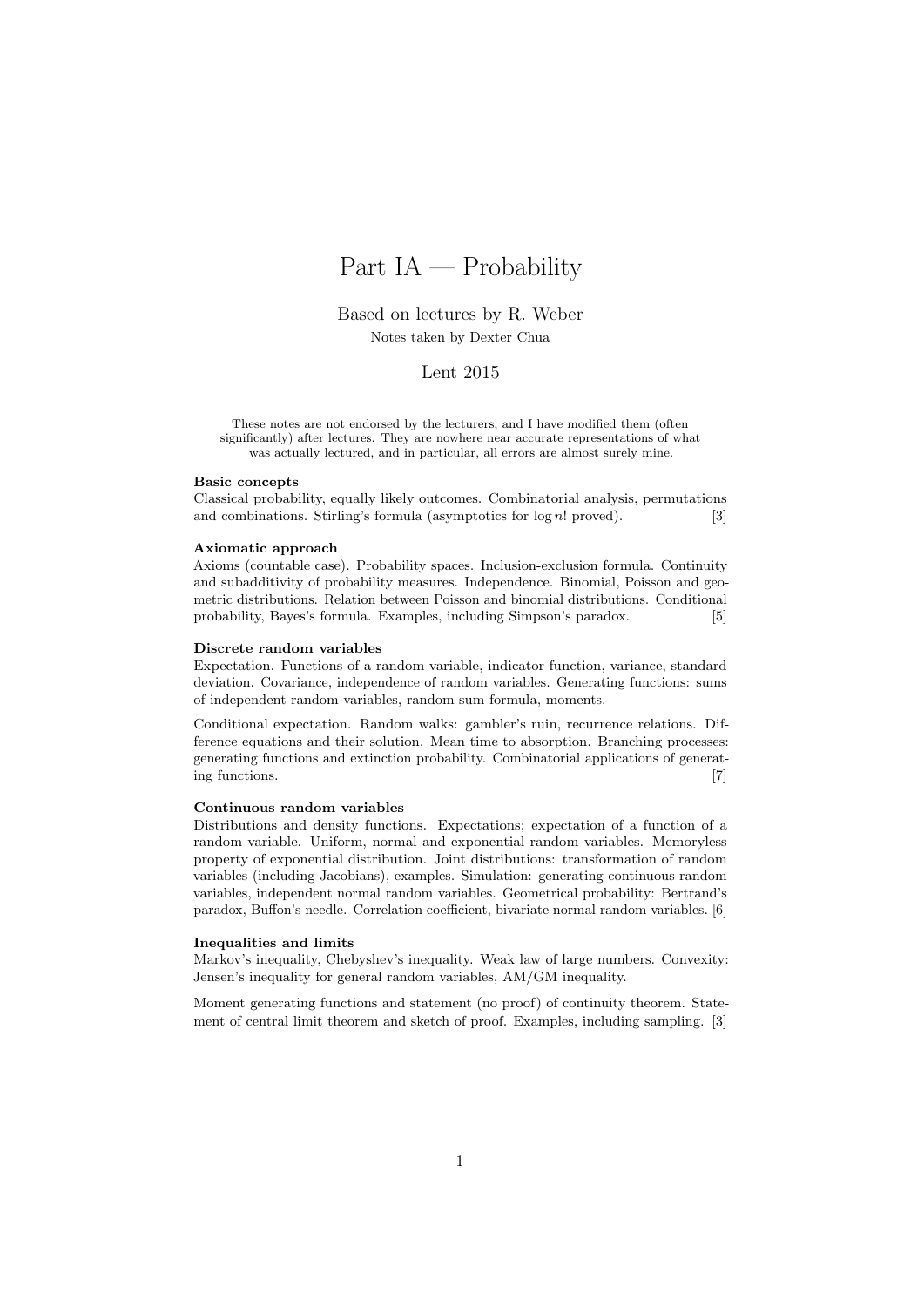# Contents

| 0        | Introduction                                                                                     | 3                       |
|----------|--------------------------------------------------------------------------------------------------|-------------------------|
| 1        | Classical probability                                                                            | $\overline{\mathbf{4}}$ |
|          | $1.1\,$                                                                                          | 4                       |
|          | 1.2                                                                                              | $\overline{5}$          |
|          | 1.3                                                                                              | 8                       |
| $\bf{2}$ | Axioms of probability<br>11                                                                      |                         |
|          | 2.1<br>11                                                                                        |                         |
|          | 2.2<br>Inequalities and formulae<br>13                                                           |                         |
|          | 2.3<br>16                                                                                        |                         |
|          | 17<br>2.4                                                                                        |                         |
|          | 2.5<br>18                                                                                        |                         |
| 3        | Discrete random variables<br>22                                                                  |                         |
|          | 22<br>3.1                                                                                        |                         |
|          | 3.2<br>31                                                                                        |                         |
|          | 3.3<br>33<br>Weak law of large numbers $\dots \dots \dots \dots \dots \dots \dots$               |                         |
|          | 3.4<br>34                                                                                        |                         |
|          | 3.5<br>37                                                                                        |                         |
| 4        | Interesting problems<br>43                                                                       |                         |
|          | 43<br>4.1                                                                                        |                         |
|          | 4.2<br>46                                                                                        |                         |
| 5        | Continuous random variables<br>50                                                                |                         |
|          | 50<br>5.1                                                                                        |                         |
|          | 5.2<br>Stochastic ordering and inspection paradox $\ldots \ldots \ldots \ldots$<br>54            |                         |
|          | 5.3<br>Jointly distributed random variables $\ldots \ldots \ldots \ldots \ldots$<br>$55\,$       |                         |
|          | $57\,$<br>5.4                                                                                    |                         |
|          | 5.5<br>The normal distribution $\ldots \ldots \ldots \ldots \ldots \ldots \ldots \ldots$<br>59   |                         |
|          | Transformation of random variables $\ldots \ldots \ldots \ldots \ldots$<br>5.6<br>61             |                         |
|          | 5.7<br>66                                                                                        |                         |
|          |                                                                                                  |                         |
| 6        | More distributions<br>68                                                                         |                         |
|          | 6.1<br>68                                                                                        |                         |
|          | 6.2<br>69                                                                                        |                         |
|          | 6.3<br>Beta distribution* $\ldots \ldots \ldots \ldots \ldots \ldots \ldots \ldots \ldots$<br>69 |                         |
|          | More on the normal distribution $\ldots \ldots \ldots \ldots \ldots \ldots$<br>$70\,$<br>$6.4\,$ |                         |
|          | 6.5<br>71                                                                                        |                         |
| 7        | Central limit theorem<br>74                                                                      |                         |
| 8        | <b>Summary of distributions</b><br>78                                                            |                         |
|          | 78<br>8.1                                                                                        |                         |
|          | 8.2<br>78                                                                                        |                         |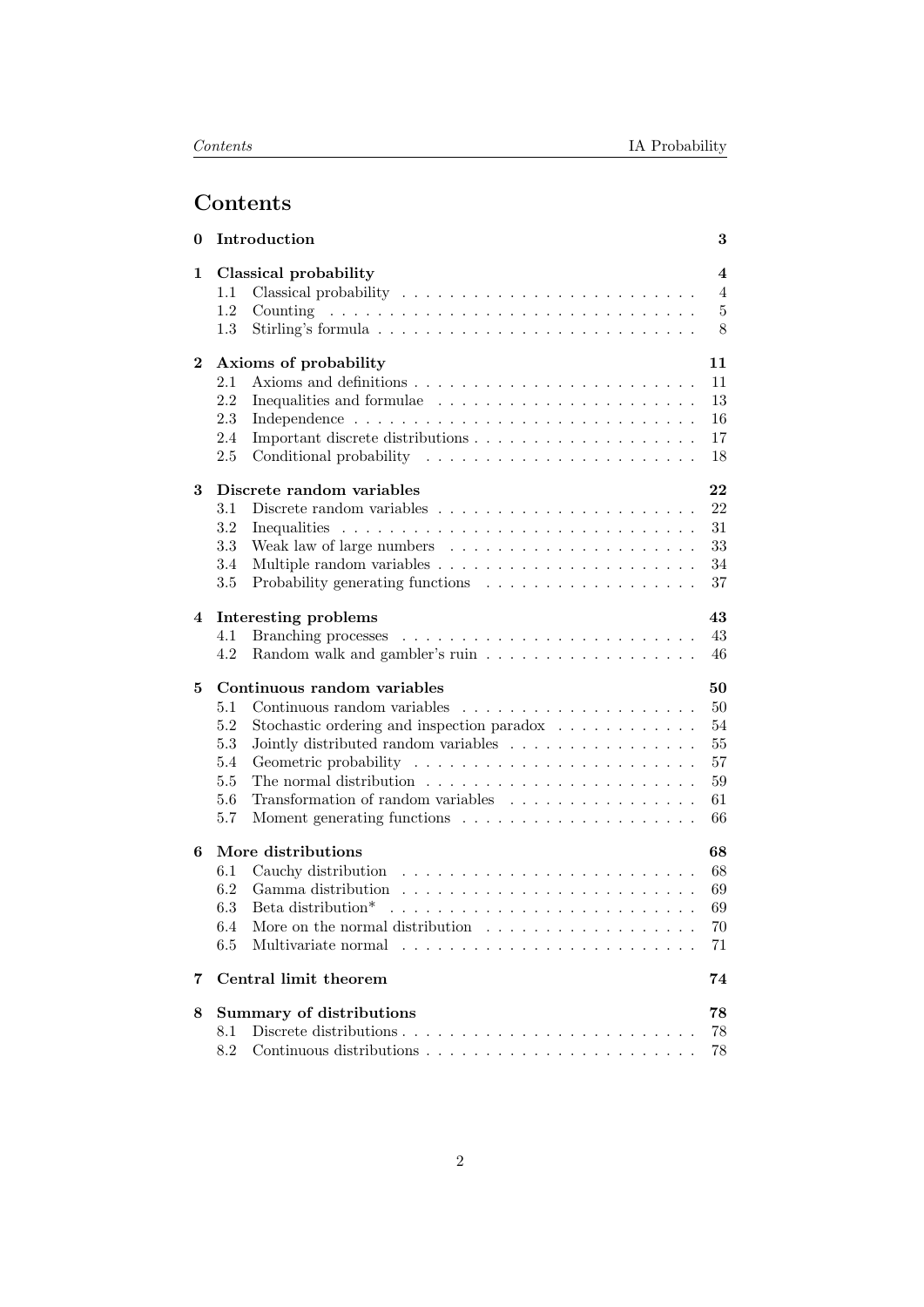# <span id="page-2-0"></span>0 Introduction

In every day life, we often encounter the use of the term probability, and they are used in many different ways. For example, we can hear people say:

- (i) The probability that a fair coin will land heads is 1/2.
- (ii) The probability that a selection of 6 members wins the National Lottery Lotto jackpot is 1 in  $\binom{19}{6} = 13983816$  or  $7.15112 \times 10^{-8}$ .
- (iii) The probability that a drawing pin will land 'point up' is 0.62.
- (iv) The probability that a large earthquake will occur on the San Andreas Fault in the next 30 years is about 21%
- (v) The probability that humanity will be extinct by 2100 is about 50%

The first two cases are things derived from logic. For example, we know that the coin either lands heads or tails. By definition, a fair coin is equally likely to land heads or tail. So the probability of either must be 1/2.

The third is something probably derived from experiments. Perhaps we did 1000 experiments and 620 of the pins point up. The fourth and fifth examples belong to yet another category that talks about are beliefs and predictions.

We call the first kind "classical probability", the second kind "frequentist probability" and the last "subjective probability". In this course, we only consider classical probability.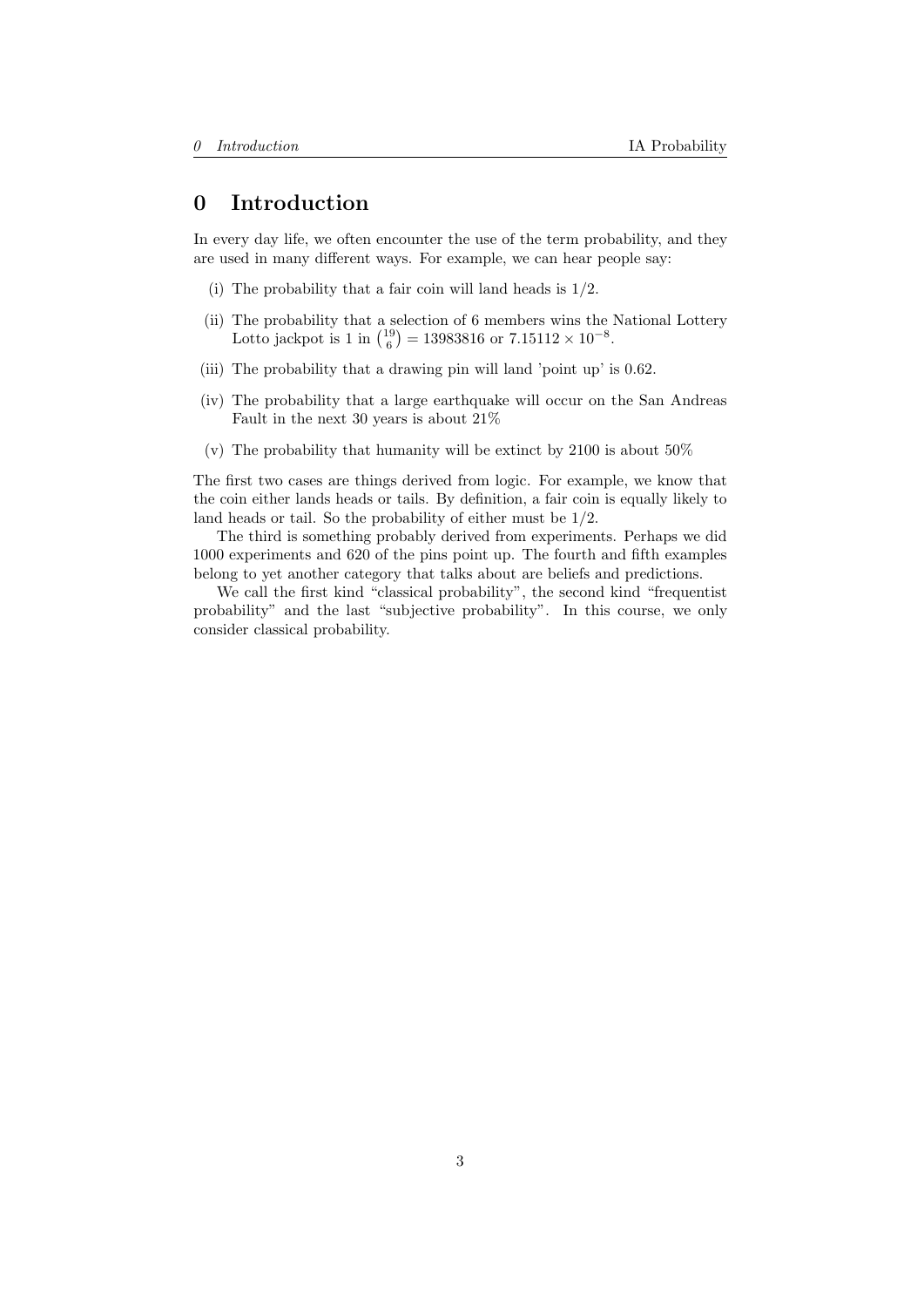# <span id="page-3-0"></span>1 Classical probability

We start with a rather informal introduction to probability. Afterwards, in Chapter [2,](#page-10-0) we will have a formal axiomatic definition of probability and formally study their properties.

## <span id="page-3-1"></span>1.1 Classical probability

Definition (Classical probability). *Classical probability* applies in a situation when there are a finite number of equally likely outcome.

A classical example is the problem of points.

Example. A and B play a game in which they keep throwing coins. If a head lands, then  $A$  gets a point. Otherwise,  $B$  gets a point. The first person to get 10 points wins a prize.

Now suppose  $A$  has got  $8$  points and  $B$  has got  $7$ , but the game has to end because an earthquake struck. How should they divide the prize? We answer this by finding the probability of A winning. Someone must have won by the end of 19 rounds, i.e. after 4 more rounds. If A wins at least 2 of them, then A wins. Otherwise, B wins.

The number of ways this can happen is  $\binom{4}{2} + \binom{4}{3} + \binom{4}{4} = 11$ , while there are 16 possible outcomes in total. So A should get 11/16 of the prize.

In general, consider an experiment that has a random outcome.

Definition (Sample space). The set of all possible outcomes is the *sample space*,  $Ω.$  We can lists the outcomes as  $ω_1, ω_2, ⋯ ∈ Ω$ . Each  $ω ∈ Ω$  is an *outcome*.

**Definition** (Event). A subset of  $\Omega$  is called an *event*.

**Example.** When rolling a dice, the sample space is  $\{1, 2, 3, 4, 5, 6\}$ , and each item is an outcome. "Getting an odd number" and "getting 3" are two possible events.

In probability, we will be dealing with sets a lot, so it would be helpful to come up with some notation.

**Definition** (Set notations). Given any two events  $A, B \subseteq \Omega$ ,

- The *complement* of A is  $A^C = A' = \overline{A} = \Omega \setminus A$ .
- "A or B" is the set  $A \cup B$ .
- "A and B" is the set  $A \cap B$ .
- A and B are mutually exclusive or disjoint if  $A \cap B = \emptyset$ .
- If  $A \subseteq B$ , then A occurring implies B occurring.

**Definition** (Probability). Suppose  $\Omega = {\omega_1, \omega_2, \cdots, \omega_N}$ . Let  $A \subseteq \Omega$  be an event. Then the probability of A is

$$
\mathbb{P}(A) = \frac{\text{Number of outcomes in } A}{\text{Number of outcomes in } \Omega} = \frac{|A|}{N}.
$$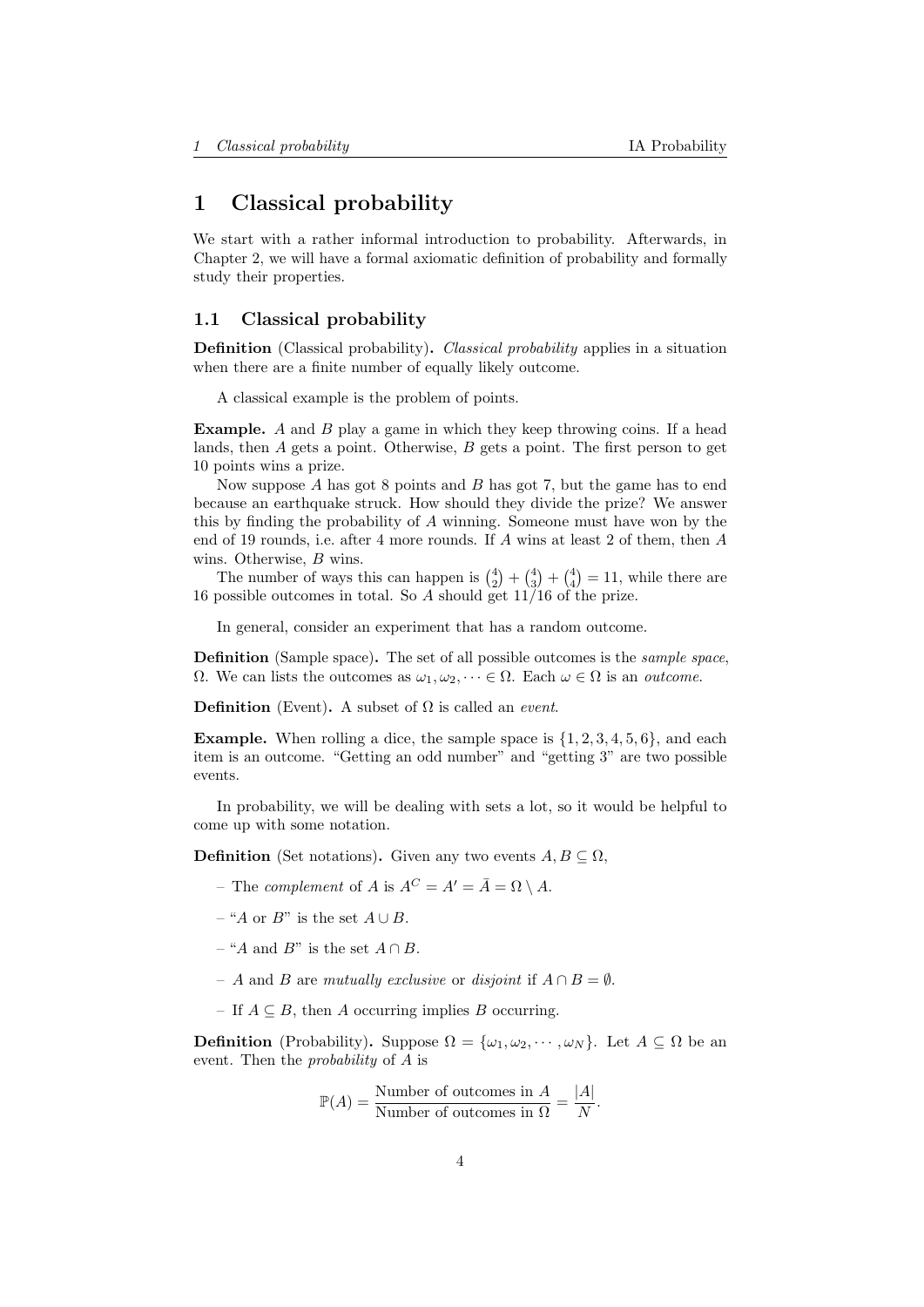Here we are assuming that each outcome is equally likely to happen, which is the case in (fair) dice rolls and coin flips.

**Example.** Suppose  $r$  digits are drawn at random from a table of random digits from 0 to 9. What is the probability that

- (i) No digit exceeds  $k$ ;
- (ii) The largest digit drawn is  $k$ ?

The sample space is  $\Omega = \{(a_1, a_2, \dots, a_r) : 0 \le a_i \le 9\}$ . Then  $|\Omega| = 10^r$ . Let  $A_k = \text{[no digit exceeds } k = \{(a_1, \dots, a_r) : 0 \le a_i \le k\}.$  Then  $|A_k| =$  $(k+1)^r$ . So

$$
P(A_k) = \frac{(k+1)^r}{10^r}.
$$

Now let  $B_k =$  [largest digit drawn is k]. We can find this by finding all outcomes in which no digits exceed  $k$ , and subtract it by the number of outcomes in which no digit exceeds  $k - 1$ . So  $|B_k| = |A_k| - |A_{k-1}|$  and

$$
P(B_k) = \frac{(k+1)^r - k^r}{10^r}.
$$

## <span id="page-4-0"></span>1.2 Counting

To find probabilities, we often need to count things. For example, in our example above, we had to count the number of elements in  $B_k$ .

Example. A menu has 6 starters, 7 mains and 6 desserts. How many possible meals combinations are there? Clearly  $6 \times 7 \times 6 = 252$ .

Here we are using the fundamental rule of counting:

**Theorem** (Fundamental rule of counting). Suppose we have to make  $r$  multiple choices in sequence. There are  $m_1$  possibilities for the first choice,  $m_2$  possibilities for the second etc. Then the total number of choices is  $m_1 \times m_2 \times \cdots m_r$ .

**Example.** How many ways can  $1, 2, \dots, n$  be ordered? The first choice has n possibilities, the second has  $n-1$  possibilities etc. So there are  $n \times (n-1) \times \cdots \times 1 =$ n!.

#### Sampling with or without replacement

Suppose we have to pick  $n$  items from a total of  $x$  items. We can model this as follows: Let  $N = \{1, 2, \dots, n\}$  be the list. Let  $X = \{1, 2, \dots, x\}$  be the items. Then each way of picking the items is a function  $f: N \to X$  with  $f(i) =$  item at the ith position.

**Definition** (Sampling with replacement). When we sample with replacement, after choosing at item, it is put back and can be chosen again. Then any sampling function f satisfies sampling with replacement.

Definition (Sampling without replacement). When we sample without replacement, after choosing an item, we kill it with fire and cannot choose it again. Then f must be an injective function, and clearly we must have  $x \geq n$ .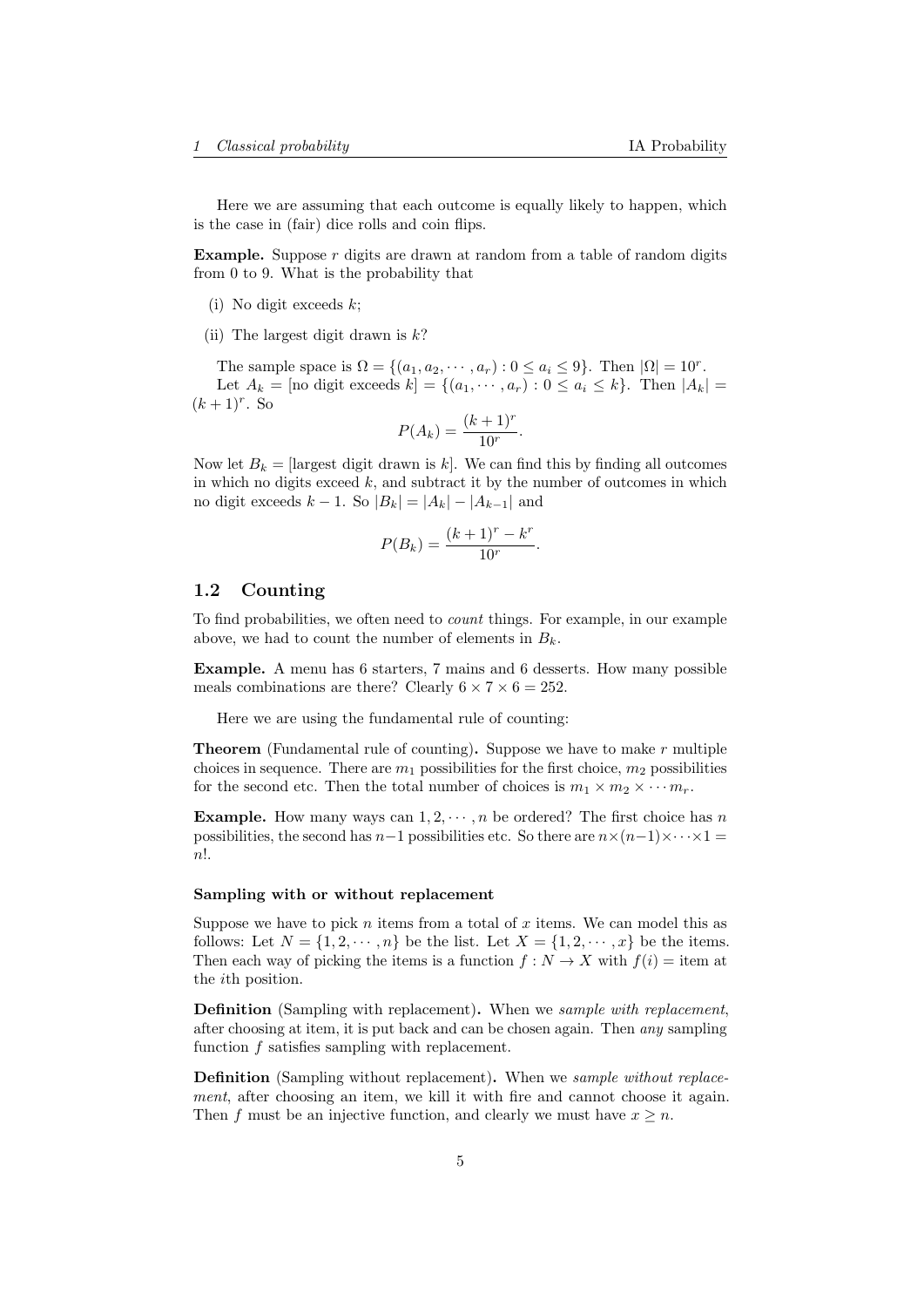We can also have sampling with replacement, but we require each item to be chosen at least once. In this case, f must be surjective.

**Example.** Suppose  $N = \{a, b, c\}$  and  $X = \{p, q, r, s\}$ . How many injective functions are there  $N \to X?$ 

When we choose  $f(a)$ , we have 4 options. When we choose  $f(b)$ , we have 3 left. When we choose  $f(c)$ , we have 2 choices left. So there are 24 possible choices.

**Example.** I have n keys in my pocket. We select one at random once and try to unlock. What is the possibility that I succeed at the rth trial?

Suppose we do it with replacement. We have to fail the first  $r - 1$  trials and succeed in the rth. So the probability is

$$
\frac{(n-1)(n-1)\cdots(n-1)(1)}{n^r} = \frac{(n-1)^{r-1}}{n^r}.
$$

Now suppose we are smarter and try without replacement. Then the probability is

$$
\frac{(n-1)(n-2)\cdots(n-r+1)(1)}{n(n-1)\cdots(n-r+1)} = \frac{1}{n}.
$$

Example (Birthday problem). How many people are needed in a room for there to be a probability that two people have the same birthday to be at least a half?

Suppose  $f(r)$  is the probability that, in a room of r people, there is a birthday match.

We solve this by finding the probability of no match,  $1 - f(r)$ . The total number of possibilities of birthday combinations is  $365^r$ . For nobody to have the same birthday, the first person can have any birthday. The second has 364 else to choose, etc. So

$$
\mathbb{P}(\text{no match}) = \frac{365 \cdot 364 \cdot 363 \cdots (366 - r)}{365 \cdot 365 \cdot 365 \cdots 365}.
$$

If we calculate this with a computer, we find that  $f(22) = 0.475695$  and  $f(23) =$ 0.507297.

While this might sound odd since 23 is small, this is because we are thinking about the wrong thing. The probability of match is related more to the number of *pairs* of people, not the number of people. With 23 people, we have  $23 \times 22/2 =$ 253 pairs, which is quite large compared to 365.

#### Sampling with or without regard to ordering

There are cases where we don't care about, say list positions. For example, if we pick two representatives from a class, the order of picking them doesn't matter.

In terms of the function  $f : N \to X$ , after mapping to  $f(1), f(2), \dots, f(n)$ , we can

- Leave the list alone
- Sort the list ascending. i.e. we might get  $(2, 5, 4)$  and  $(4, 2, 5)$ . If we don't care about list positions, these are just equivalent to  $(2, 4, 5)$ .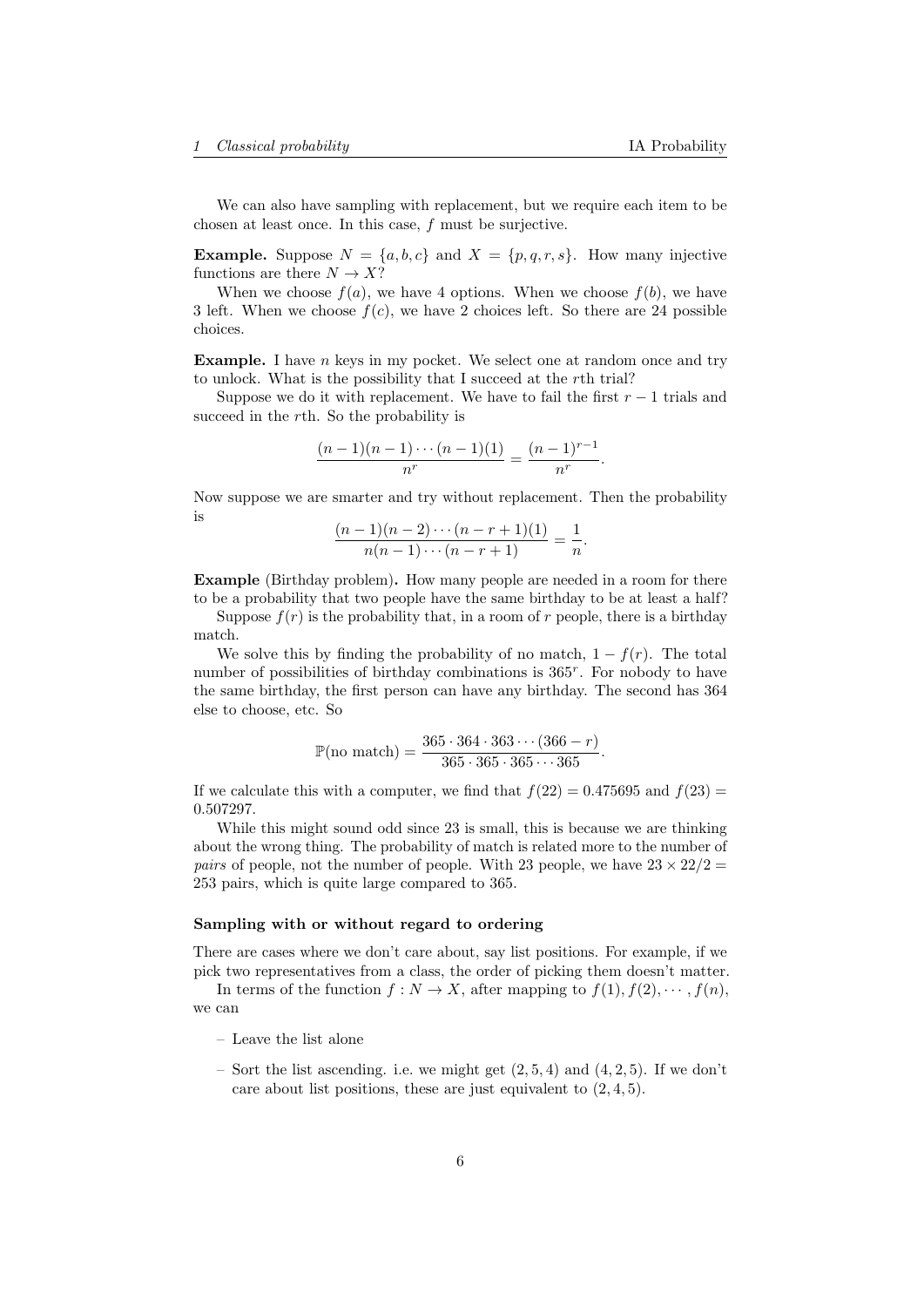- Re-number each item by the number of the draw on which it was first seen. For example, we can rename  $(2,5,2)$  and  $(5,4,5)$  both as  $(1,2,1)$ . This happens if the labelling of items doesn't matter.
- Both of above. So we can rename  $(2, 5, 2)$  and  $(8, 5, 5)$  both as  $(1, 1, 2)$ .

#### Total number of cases

Combining these four possibilities with whether we have replacement, no replacement, or "everything has to be chosen at least once", we have 12 possible cases of counting. The most important ones are:

- Replacement + with ordering: the number of ways is  $x^n$ .
- Without replacement + with ordering: the number of ways is  $x_{(n)} = x^{\underline{n}} =$  $x(x-1)\cdots(x-n+1).$
- $-$  Without replacement  $+$  without order: we only care which items get selected. The number of ways is  $\binom{x}{n} = C_n^x = x_{(n)}/n!$ .
- $-$  Replacement  $+$  without ordering: we only care how many times the item got chosen. This is equivalent to partitioning n into  $n_1 + n_2 + \cdots + n_k$ . Say  $n = 6$  and  $k = 3$ . We can write a particular partition as

∗∗ | ∗ | ∗ ∗ ∗

So we have  $n + k - 1$  symbols and  $k - 1$  of them are bars. So the number of ways is  $\binom{n+k-1}{k-1}$ .

## Multinomial coefficient

Suppose that we have to pick  $n$  items, and each item can either be an apple or an orange. The number of ways of picking such that  $k$  apples are chosen is, by definition,  $\binom{n}{k}$ .

In general, suppose we have to fill successive positions in a list of length n, with replacement, from a set of k items. The number of ways of doing so such that item i is picked  $n_i$  times is defined to be the *multinomial coefficient*  $\binom{n}{n_1, n_2, \cdots, n_k}$ .

Definition (Multinomial coefficient). A multinomial coefficient is

$$
\binom{n}{n_1, n_2, \cdots, n_k} = \binom{n}{n_1} \binom{n - n_1}{n_2} \cdots \binom{n - n_1 \cdots - n_{k-1}}{n_k} = \frac{n!}{n_1! n_2! \cdots n_k!}.
$$

It is the number of ways to distribute  $n$  items into  $k$  positions, in which the *i*th position has  $n_i$  items.

Example. We know that

$$
(x+y)^n = x^n + \binom{n}{1} x^{n-1}y + \dots + y^n.
$$

If we have a trinomial, then

$$
(x+y+z)^n = \sum_{n_1,n_2,n_3} {n \choose n_1,n_2,n_3} x^{n_1} y^{n_2} z^{n_3}.
$$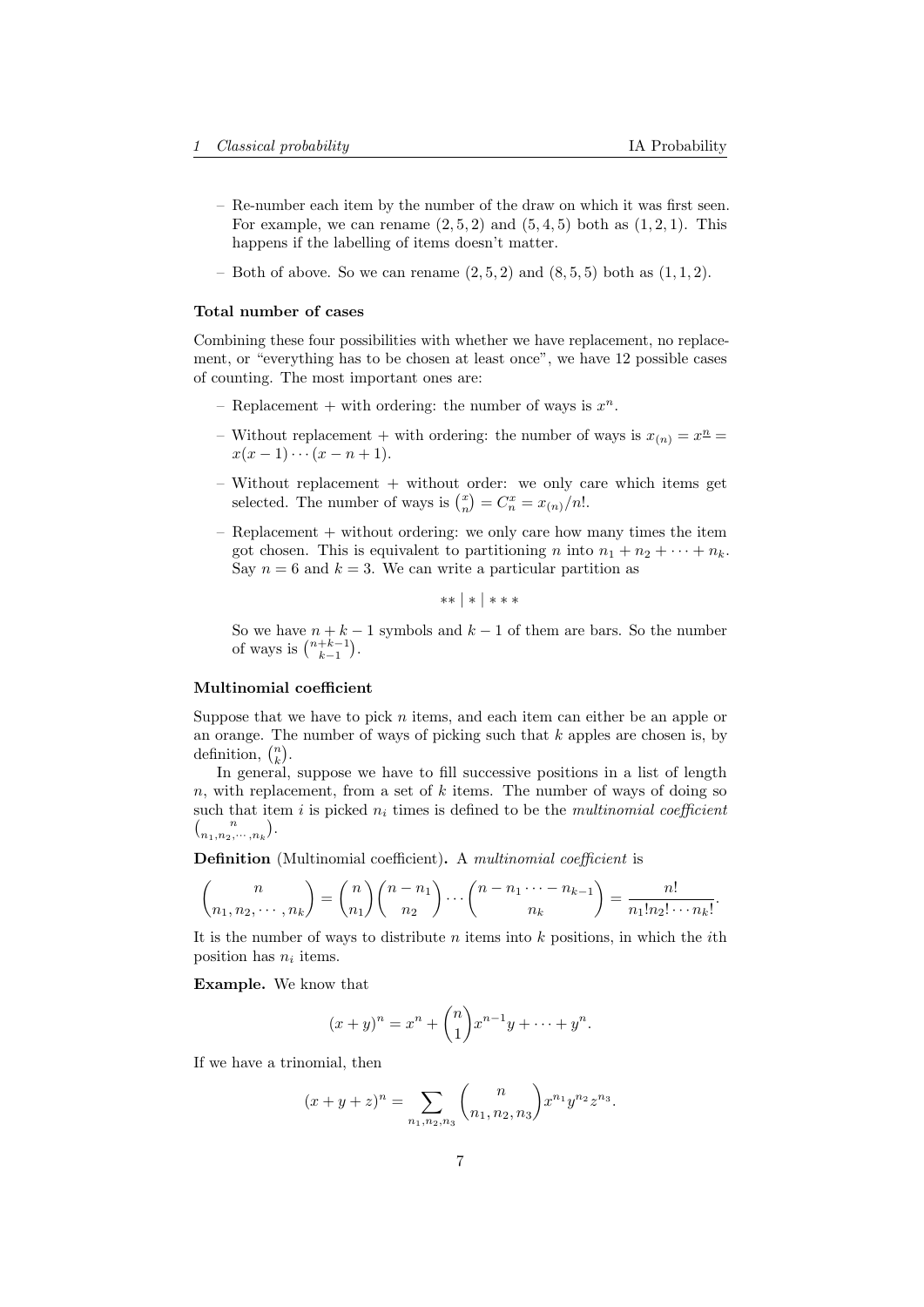Example. How many ways can we deal 52 cards to 4 player, each with a hand of 13? The total number of ways is

$$
\binom{52}{13,13,13,13} = \frac{52!}{(13!)^4} = 53644737765488792839237440000 = 5.36 \times 10^{28}.
$$

While computers are still capable of calculating that, what if we tried more power cards? Suppose each person has  $n$  cards. Then the number of ways is

$$
\frac{(4n)!}{(n!)^4},
$$

which is huge. We can use Stirling's Formula to approximate it:

# <span id="page-7-0"></span>1.3 Stirling's formula

Before we state and prove Stirling's formula, we prove a weaker (but examinable) version:

**Proposition.**  $\log n! \sim n \log n$ 

Proof. Note that

$$
\log n! = \sum_{k=1}^{n} \log k.
$$

Now we claim that

$$
\int_1^n \log x \, dx \le \sum_1^n \log k \le \int_1^{n+1} \log x \, dx.
$$

This is true by considering the diagram:



We actually evaluate the integral to obtain

 $n \log n - n + 1 \leq \log n! \leq (n + 1) \log(n + 1) - n;$ 

Divide both sides by  $n \log n$  and let  $n \to \infty$ . Both sides tend to 1. So

$$
\frac{\log n!}{n \log n} \to 1.
$$

Now we prove Stirling's Formula: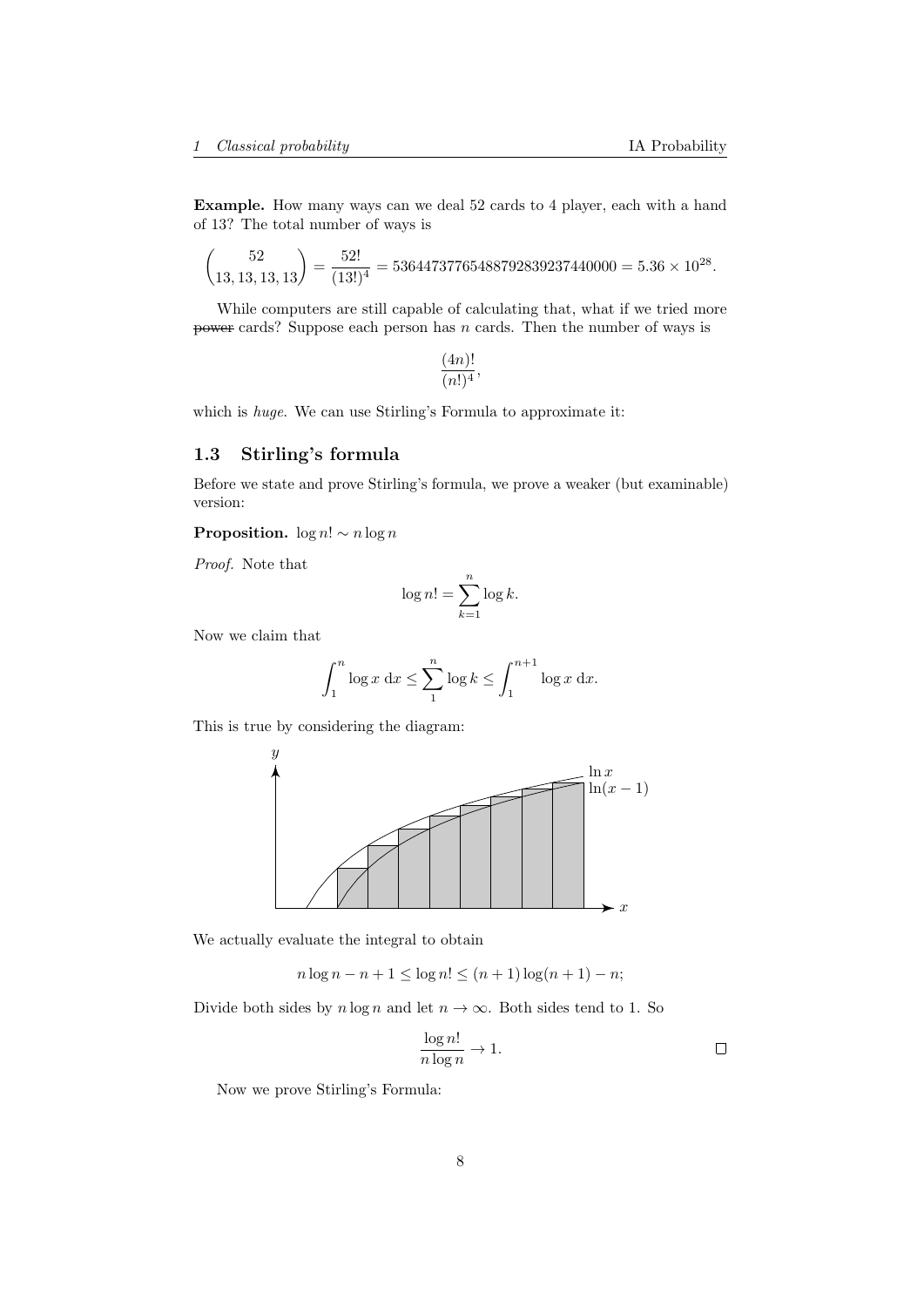**Theorem** (Stirling's formula). As  $n \to \infty$ ,

$$
\log\left(\frac{n!e^n}{n^{n+\frac{1}{2}}}\right) = \log\sqrt{2\pi} + O\left(\frac{1}{n}\right)
$$

Corollary.

$$
n! \sim \sqrt{2\pi} n^{n + \frac{1}{2}} e^{-n}
$$

Proof. (non-examinable) Define

$$
d_n = \log\left(\frac{n!e^n}{n^{n+1/2}}\right) = \log n! - (n+1/2)\log n + n
$$

Then

$$
d_n - d_{n+1} = (n+1/2) \log \left( \frac{n+1}{n} \right) - 1.
$$

Write  $t = 1/(2n + 1)$ . Then

$$
d_n - d_{n+1} = \frac{1}{2t} \log \left( \frac{1+t}{1-t} \right) - 1.
$$

We can simplifying by noting that

$$
\log(1+t) - t = -\frac{1}{2}t^2 + \frac{1}{3}t^3 - \frac{1}{4}t^4 + \cdots
$$

$$
\log(1-t) + t = -\frac{1}{2}t^2 - \frac{1}{3}t^3 - \frac{1}{4}t^4 - \cdots
$$

Then if we subtract the equations and divide by  $2t$ , we obtain

$$
d_n - d_{n+1} = \frac{1}{3}t^2 + \frac{1}{5}t^4 + \frac{1}{7}t^6 + \cdots
$$
  

$$
< \frac{1}{3}t^2 + \frac{1}{3}t^4 + \frac{1}{3}t^6 + \cdots
$$
  

$$
= \frac{1}{3}\frac{t^2}{1 - t^2}
$$
  

$$
= \frac{1}{3}\frac{1}{(2n+1)^2 - 1}
$$
  

$$
= \frac{1}{12}\left(\frac{1}{n} - \frac{1}{n+1}\right)
$$

By summing these bounds, we know that

$$
d_1 - d_n < \frac{1}{12} \left( 1 - \frac{1}{n} \right)
$$

Then we know that  $d_n$  is bounded below by  $d_1$ + something, and is decreasing since  $d_n - d_{n+1}$  is positive. So it converges to a limit A. We know A is a lower bound for  $d_n$  since  $(d_n)$  is decreasing.

Suppose  $m > n$ . Then  $d_n - d_m < (\frac{1}{n} - \frac{1}{m}) \frac{1}{12}$ . So taking the limit as  $m \to \infty$ , we obtain an upper bound for  $d_n: d_n < A + 1/(12n)$ . Hence we know that

$$
A < d_n < A + \frac{1}{12n}.
$$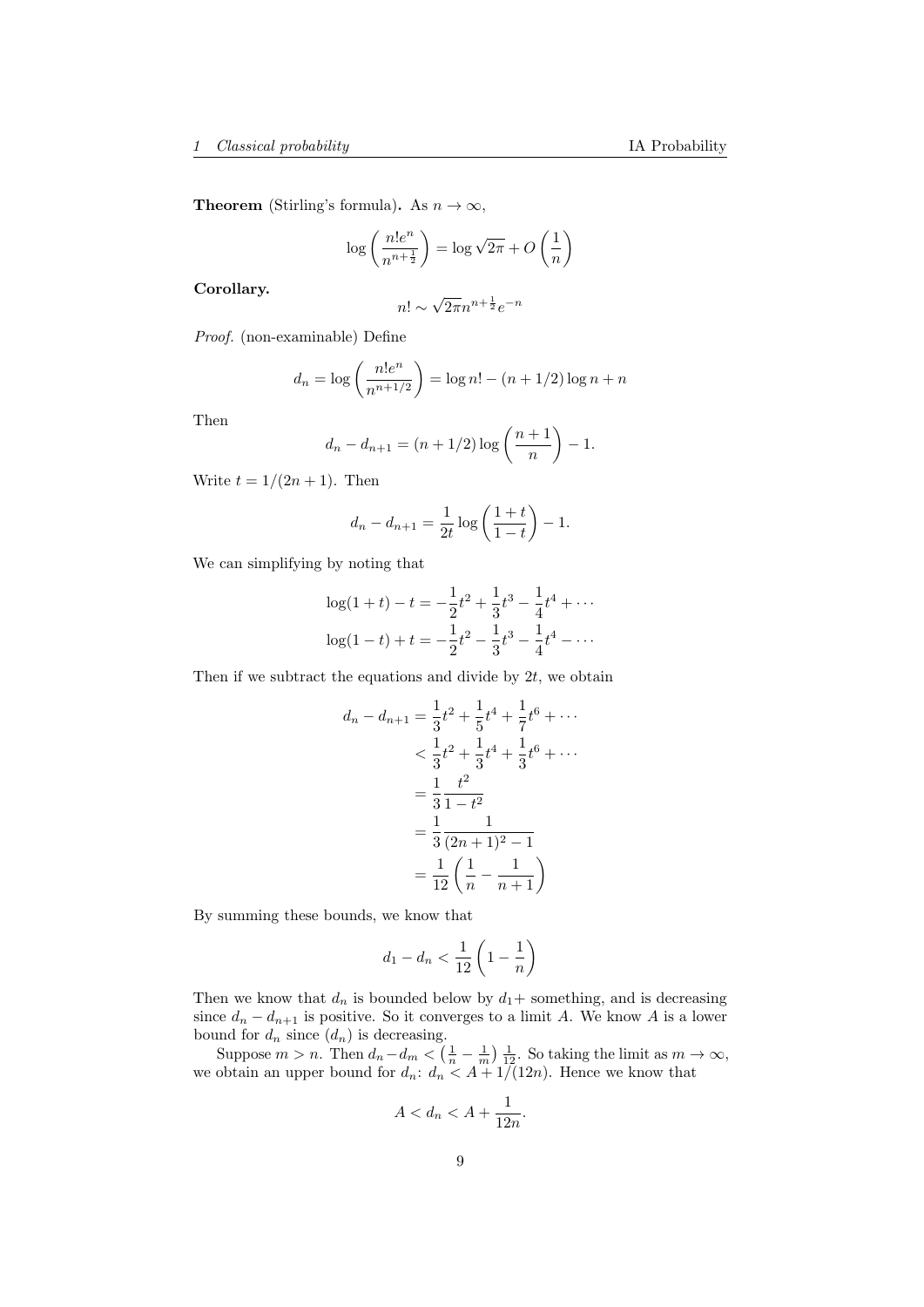However, all these results are useless if we don't know what  $A$  is. To find  $A$ , we have a small detour to prove a formula:

Take  $I_n = \int_0^{\pi/2} \sin^n \theta \ d\theta$ . This is decreasing for increasing n as  $\sin^n \theta$  gets smaller. We also know that

$$
I_n = \int_0^{\pi/2} \sin^n \theta \, d\theta
$$
  
=  $[-\cos \theta \sin^{n-1} \theta]_0^{\pi/2} + \int_0^{\pi/2} (n-1) \cos^2 \theta \sin^{n-2} \theta \, d\theta$   
=  $0 + \int_0^{\pi/2} (n-1)(1 - \sin^2 \theta) \sin^{n-2} \theta \, d\theta$   
=  $(n-1)(I_{n-2} - I_n)$ 

So

$$
I_n = \frac{n-1}{n} I_{n-2}.
$$

We can directly evaluate the integral to obtain  $I_0 = \pi/2$ ,  $I_1 = 1$ . Then

$$
I_{2n} = \frac{1}{2} \cdot \frac{3}{4} \cdots \frac{2n-1}{2n} \pi/2 = \frac{(2n)!}{(2^n n!)^2} \frac{\pi}{2}
$$

$$
I_{2n+1} = \frac{2}{3} \cdot \frac{4}{5} \cdots \frac{2n}{2n+1} = \frac{(2^n n!)^2}{(2n+1)!}
$$

So using the fact that  $I_n$  is decreasing, we know that

$$
1 \le \frac{I_{2n}}{I_{2n+1}} \le \frac{I_{2n-1}}{I_{2n+1}} = 1 + \frac{1}{2n} \to 1.
$$

Using the approximation  $n! \sim n^{n+1/2} e^{-n+A}$ , where A is the limit we want to find, we can approximate

$$
\frac{I_{2n}}{I_{2n+1}} = \pi(2n+1) \left[ \frac{((2n)!)^2}{2^{4n+1}(n!)^4} \right] \sim \pi(2n+1) \frac{1}{ne^{2A}} \to \frac{2\pi}{e^{2A}}.
$$

Since the last expression is equal to 1, we know that  $A = \log \sqrt{2\pi}$ . Hooray for  $\Box$ magic!

This approximation can be improved:

**Proposition** (non-examinable). We use the  $1/12n$  term from the proof above to get a better approximation:

$$
\sqrt{2\pi}n^{n+1/2}e^{-n+\frac{1}{12n+1}} \leq n! \leq \sqrt{2\pi}n^{n+1/2}e^{-n+\frac{1}{12n}}.
$$

**Example.** Suppose we toss a coin  $2n$  times. What is the probability of equal number of heads and tails? The probability is

$$
\frac{\binom{2n}{n}}{2^{2n}} = \frac{(2n)!}{(n!)^2 2^{2n}} \sim \frac{1}{\sqrt{n\pi}}
$$

Example. Suppose we draw 26 cards from 52. What is the probability of getting 13 reds and 13 blacks? The probability is

$$
\frac{\binom{26}{13}\binom{26}{13}}{\binom{52}{26}} = 0.2181.
$$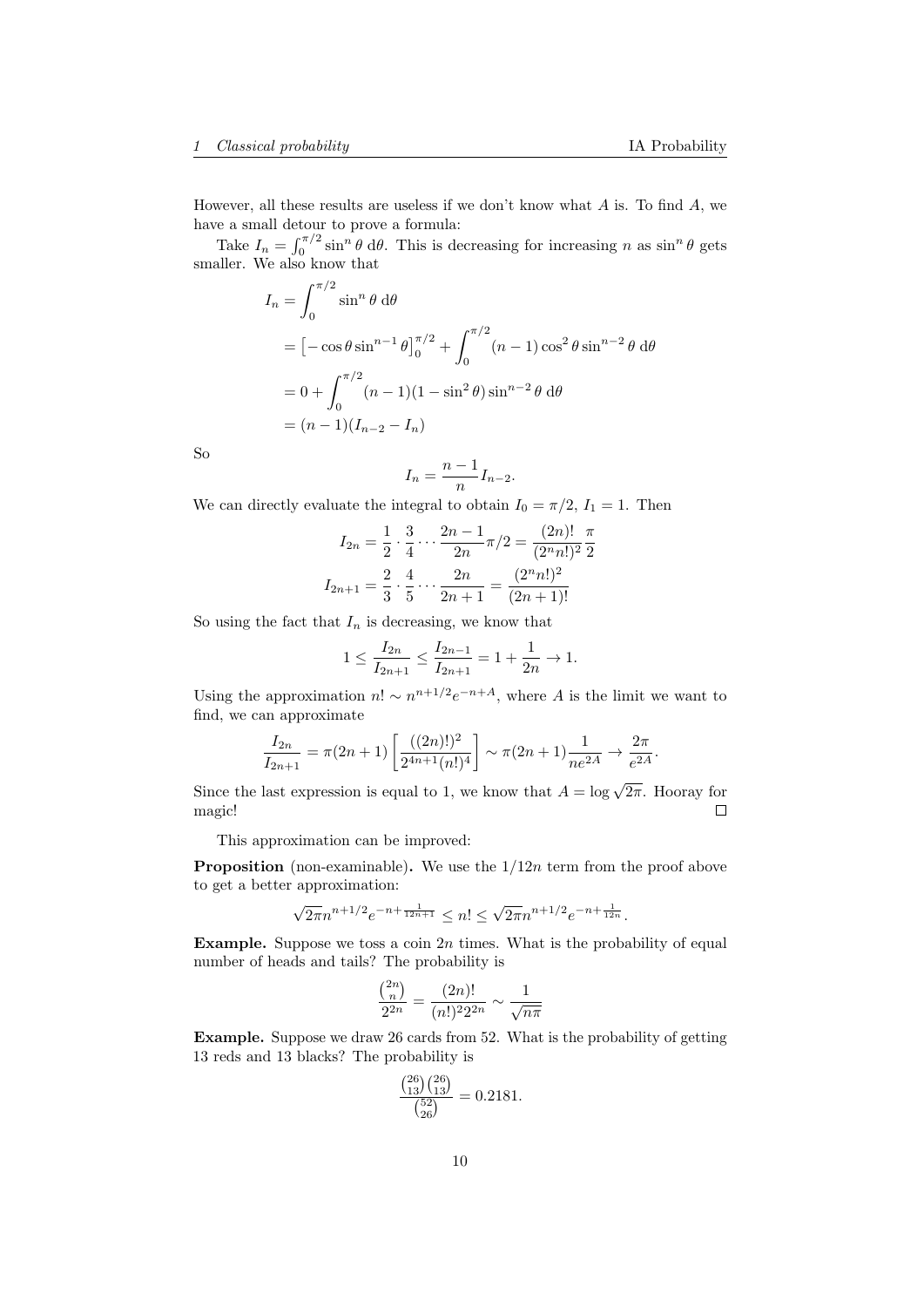# <span id="page-10-0"></span>2 Axioms of probability

## <span id="page-10-1"></span>2.1 Axioms and definitions

So far, we have semi-formally defined some probabilistic notions. However, what we had above was rather restrictive. We were only allowed to have a finite number of possible outcomes, and all outcomes occur with the same probability. However, most things in the real world do not fit these descriptions. For example, we cannot use this to model a coin that gives heads with probability  $\pi^{-1}$ .

In general, "probability" can be defined as follows:

**Definition** (Probability space). A probability space is a triple  $(\Omega, \mathcal{F}, \mathbb{P})$ .  $\Omega$  is a set called the *sample space*, F is a collection of subsets of  $\Omega$ , and  $\mathbb{P} : \mathcal{F} \to [0,1]$ is the probability measure.

 $F$  has to satisfy the following axioms:

- (i)  $\emptyset, \Omega \in \mathcal{F}$ .
- (ii)  $A \in \mathcal{F} \Rightarrow A^C \in \mathcal{F}$ .
- (iii)  $A_1, A_2, \dots \in \mathcal{F} \Rightarrow \bigcup_{i=1}^{\infty} A_i \in \mathcal{F}.$

And  $\mathbb P$  has to satisfy the following *Kolmogorov axioms*:

- (i)  $0 \leq \mathbb{P}(A) \leq 1$  for all  $A \in \mathcal{F}$
- (ii)  $\mathbb{P}(\Omega) = 1$
- (iii) For any countable collection of events  $A_1, A_2, \cdots$  which are disjoint, i.e.  $A_i \cap A_j = \emptyset$  for all  $i, j$ , we have

$$
\mathbb{P}\left(\bigcup_i A_i\right) = \sum_i \mathbb{P}(A_i).
$$

Items in  $\Omega$  are known as the *outcomes*, items in  $\mathcal F$  are known as the *events*, and  $\mathbb{P}(A)$  is the *probability* of the event A.

If  $\Omega$  is finite (or countable), we usually take F to be all the subsets of  $\Omega$ , i.e. the power set of  $\Omega$ . However, if  $\Omega$  is, say,  $\mathbb R$ , we have to be a bit more careful and only include nice subsets, or else we cannot have a well-defined P.

Often it is not helpful to specify the full function  $\mathbb{P}$ . Instead, in discrete cases, we just specify the probabilities of each outcome, and use the third axiom to obtain the full P.

**Definition** (Probability distribution). Let  $\Omega = {\omega_1, \omega_2, \cdots}$ . Choose numbers  $p_1, p_2, \cdots$  such that  $\sum_{i=1}^{\infty} p_i = 1$ . Let  $p(\omega_i) = p_i$ . Then define

$$
\mathbb{P}(A) = \sum_{\omega_i \in A} p(\omega_i).
$$

This  $\mathbb{P}(A)$  satisfies the above axioms, and  $p_1, p_2, \cdots$  is the probability distribution

Using the axioms, we can quickly prove a few rather obvious results.

Theorem.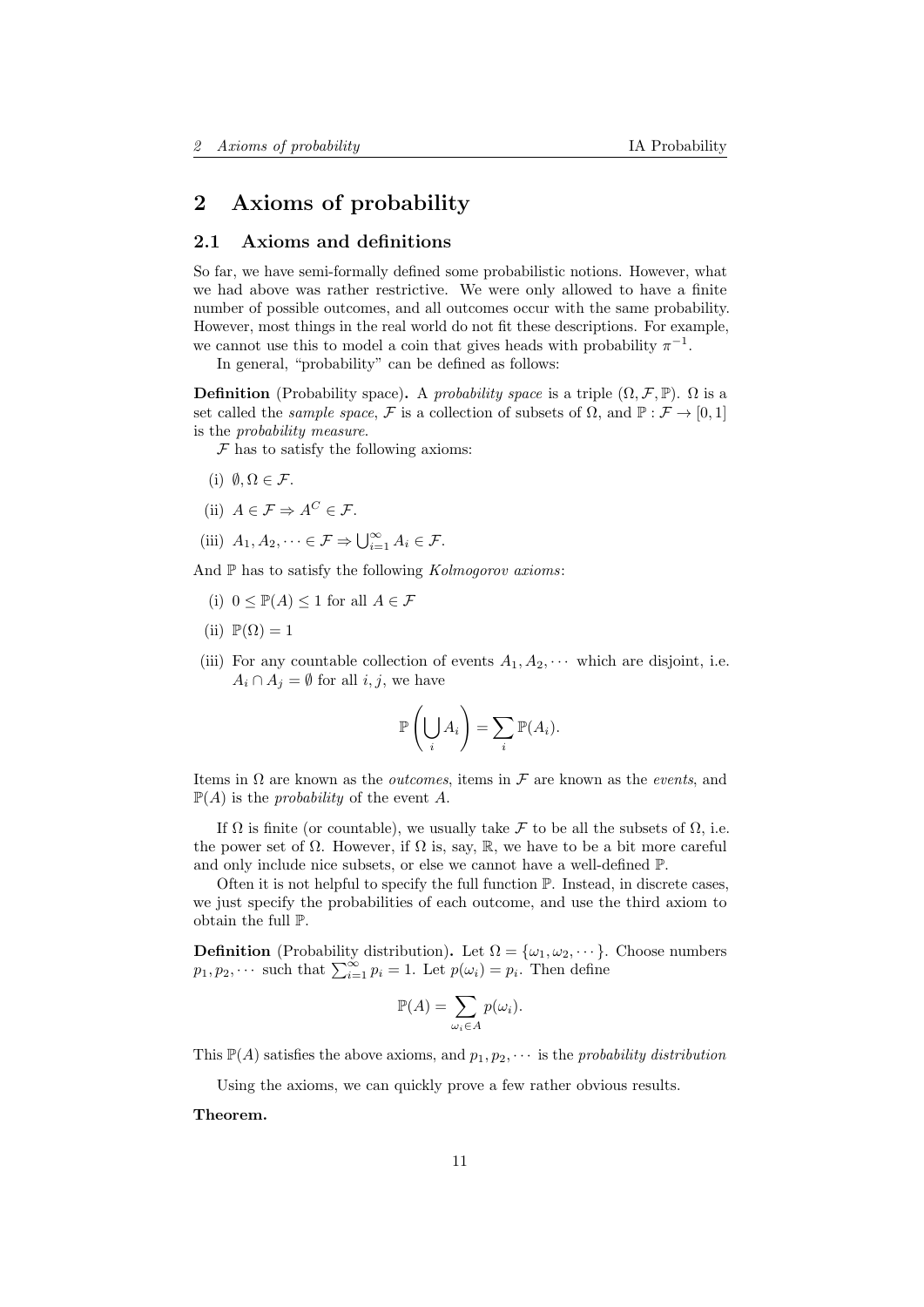- (i)  $\mathbb{P}(\emptyset) = 0$
- (ii)  $\mathbb{P}(A^C) = 1 \mathbb{P}(A)$
- (iii)  $A \subseteq B \Rightarrow \mathbb{P}(A) \leq \mathbb{P}(B)$
- (iv)  $\mathbb{P}(A \cup B) = \mathbb{P}(A) + \mathbb{P}(B) \mathbb{P}(A \cap B).$

Proof.

- (i)  $\Omega$  and  $\emptyset$  are disjoint. So  $\mathbb{P}(\Omega) + \mathbb{P}(\emptyset) = \mathbb{P}(\Omega \cup \emptyset) = \mathbb{P}(\Omega)$ . So  $\mathbb{P}(\emptyset) = 0$ .
- (ii)  $\mathbb{P}(A) + \mathbb{P}(A^C) = \mathbb{P}(\Omega) = 1$  since A and  $A^C$  are disjoint.
- (iii) Write  $B = A \cup (B \cap A^C)$ . Then  $P(B) = \mathbb{P}(A) + \mathbb{P}(B \cap A^C) \ge \mathbb{P}(A).$
- (iv)  $\mathbb{P}(A \cup B) = \mathbb{P}(A) + \mathbb{P}(B \cap A^C)$ . We also know that  $\mathbb{P}(B) = \mathbb{P}(A \cap B) +$  $\mathbb{P}(B \cap A^C)$ . Then the result follows.

From above, we know that  $\mathbb{P}(A \cup B) \leq \mathbb{P}(A) + \mathbb{P}(B)$ . So we say that  $\mathbb{P}$  is a subadditive function. Also,  $\mathbb{P}(A \cap B) + \mathbb{P}(A \cup B) \leq \mathbb{P}(A) + \mathbb{P}(B)$  (in fact both sides are equal!). We say  $\mathbb P$  is *submodular*.

The next theorem is better expressed in terms of limits.

**Definition** (Limit of events). A sequence of events  $A_1, A_2, \cdots$  is increasing if  $A_1 \subseteq A_2 \cdots$ . Then we define the *limit* as

$$
\lim_{n \to \infty} A_n = \bigcup_{1}^{\infty} A_n.
$$

Similarly, if they are *decreasing*, i.e.  $A_1 \supseteq A_2 \cdots$ , then

$$
\lim_{n \to \infty} A_n = \bigcap_{1}^{\infty} A_n.
$$

**Theorem.** If  $A_1, A_2, \cdots$  is increasing or decreasing, then

$$
\lim_{n \to \infty} \mathbb{P}(A_n) = \mathbb{P}\left(\lim_{n \to \infty} A_n\right).
$$

*Proof.* Take  $B_1 = A_1$ ,  $B_2 = A_2 \setminus A_1$ . In general,

$$
B_n = A_n \setminus \bigcup_1^{n-1} A_i.
$$

Then

$$
\bigcup_{1}^{n} B_{i} = \bigcup_{1}^{n} A_{i}, \quad \bigcup_{1}^{\infty} B_{i} = \bigcup_{1}^{\infty} A_{i}.
$$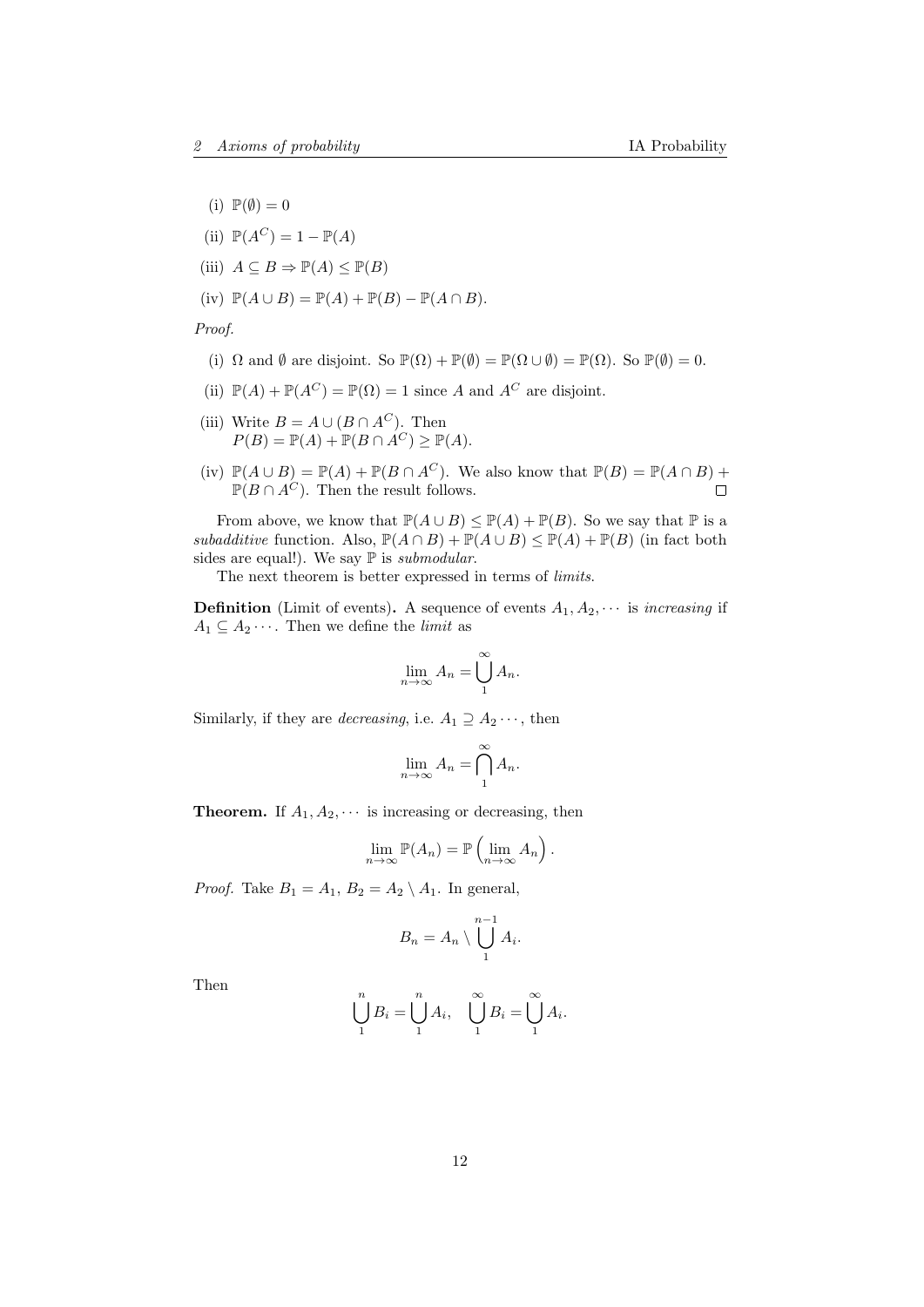Then

$$
\mathbb{P}(\lim A_n) = \mathbb{P}\left(\bigcup_{1}^{\infty} A_i\right)
$$

$$
= \mathbb{P}\left(\bigcup_{1}^{\infty} B_i\right)
$$

$$
= \sum_{1}^{\infty} \mathbb{P}(B_i) \text{ (Axiom III)}
$$

$$
= \lim_{n \to \infty} \sum_{i=1}^{n} \mathbb{P}(B_i)
$$

$$
= \lim_{n \to \infty} \mathbb{P}\left(\bigcup_{1}^{n} A_i\right)
$$

$$
= \lim_{n \to \infty} \mathbb{P}(A_n).
$$

and the decreasing case is proven similarly (or we can simply apply the above to  $A_i^C$ ).  $\Box$ 

# <span id="page-12-0"></span>2.2 Inequalities and formulae

**Theorem** (Boole's inequality). For any  $A_1, A_2, \cdots$ ,

$$
\mathbb{P}\left(\bigcup_{i=1}^{\infty} A_i\right) \le \sum_{i=1}^{\infty} \mathbb{P}(A_i).
$$

This is also known as the "union bound".

Proof. Our third axiom states a similar formula that only holds for disjoint sets. So we need a (not so) clever trick to make them disjoint. We define

$$
B_1 = A_1
$$
  
\n
$$
B_2 = A_2 \setminus A_1
$$
  
\n
$$
i-1
$$
  
\n
$$
B_i = A_i \setminus \bigcup_{k=1}^{i-1} A_k.
$$

So we know that

$$
\bigcup B_i = \bigcup A_i.
$$

But the  $B_i$  are disjoint. So our Axiom (iii) gives

$$
\mathbb{P}\left(\bigcup_i A_i\right) = \mathbb{P}\left(\bigcup_i B_i\right) = \sum_i \mathbb{P}\left(B_i\right) \leq \sum_i \mathbb{P}\left(A_i\right).
$$

Where the last inequality follows from (iii) of the theorem above.

Example. Suppose we have countably infinite number of biased coins. Let  $A_k = [k\text{th toss head}]$  and  $\mathbb{P}(A_k) = p_k$ . Suppose  $\sum_{k=1}^{\infty} p_k < \infty$ . What is the probability that there are infinitely many heads?

 $\Box$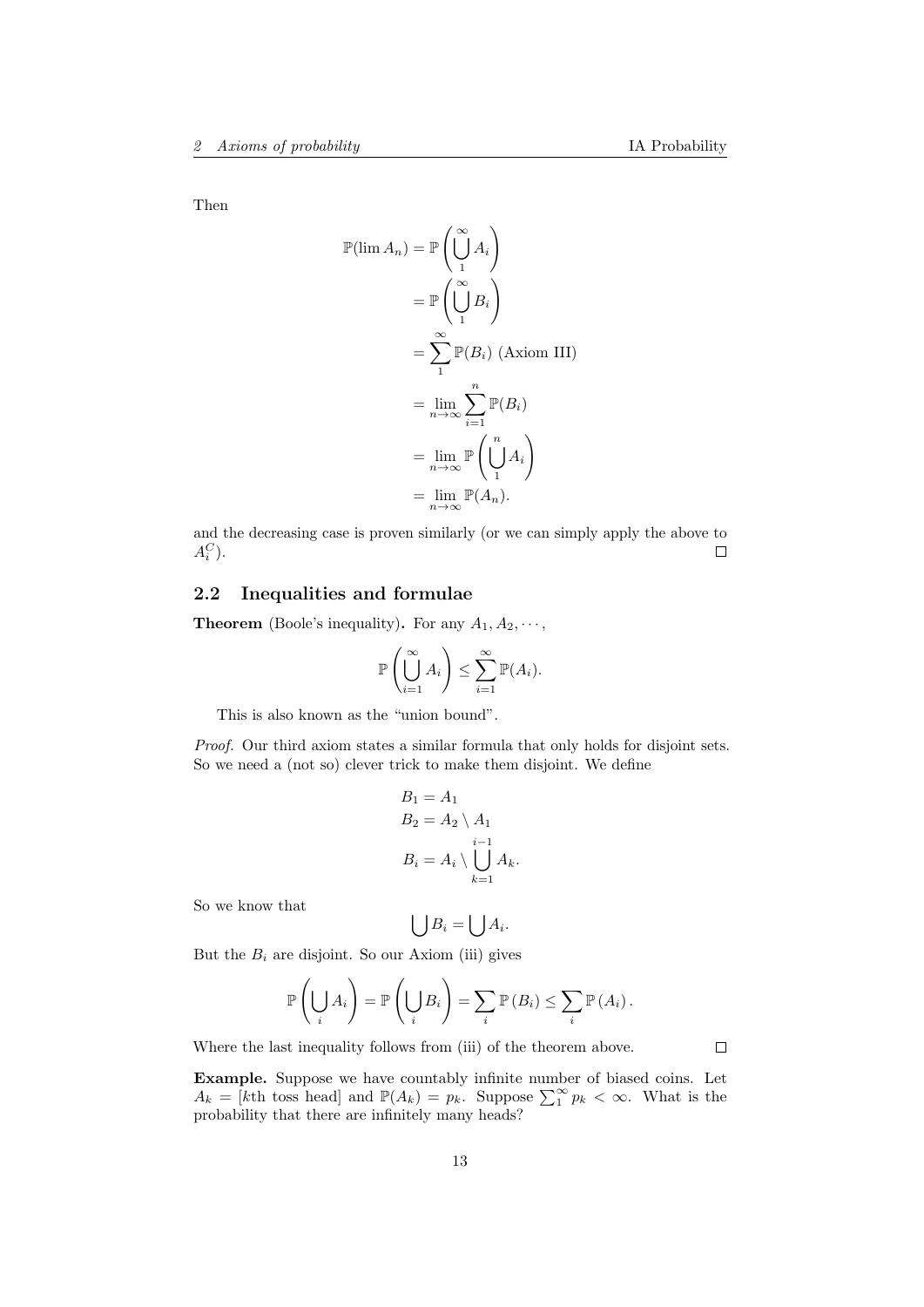The event "there is at least one more head after the *i*th coin toss" is  $\bigcup_{k=i}^{\infty} A_k$ . There are infinitely many heads if and only if there are unboundedly many coin tosses, i.e. no matter how high  $i$  is, there is still at least more more head after the ith toss.

So the probability required is

$$
\mathbb{P}\left(\bigcap_{i=1}^{\infty}\bigcup_{k=i}^{\infty}A_k\right) = \lim_{i\to\infty}\mathbb{P}\left(\bigcup_{k=i}^{\infty}A_k\right) \le \lim_{i\to\infty}\sum_{k=i}^{\infty}p_k = 0
$$

Therefore  $\mathbb{P}$ (infinite number of heads) = 0.

Example (Erdös 1947). Is it possible to colour a complete *n*-graph (i.e. a graph of n vertices with edges between every pair of vertices) red and black such that there is no k-vertex complete subgraph with monochrome edges?

Erdös said this is possible if

$$
\binom{n}{k} 2^{1-\binom{k}{2}} < 1.
$$

We colour edges randomly, and let  $A_i = [ith subgraph has monochrome edges].$ Then the probability that at least one subgraph has monochrome edges is

$$
\mathbb{P}\left(\bigcup A_i\right) \leq \sum \mathbb{P}(A_i) = {n \choose k} 2 \cdot 2^{-{k \choose 2}}.
$$

The last expression is obtained since there are  $\binom{n}{k}$  ways to choose a subgraph; a monochrome subgraph can be either red or black, thus the multiple of 2; and the probability of getting all red (or black) is  $2^{-\binom{k}{2}}$ .

If this probability is less than 1, then there must be a way to colour them in which it is impossible to find a monochrome subgraph, or else the probability is 1. So if  $\binom{n}{k} 2^{1-\binom{k}{2}} < 1$ , the colouring is possible.

Theorem (Inclusion-exclusion formula).

$$
\mathbb{P}\left(\bigcup_{i=1}^{n} A_{i}\right) = \sum_{1}^{n} \mathbb{P}(A_{i}) - \sum_{i_{1} < i_{2}} \mathbb{P}(A_{i_{1}} \cap A_{j_{2}}) + \sum_{i_{1} < i_{2} < i_{3}} \mathbb{P}(A_{i_{1}} \cap A_{i_{2}} \cap A_{i_{3}}) - \cdots + (-1)^{n-1} \mathbb{P}(A_{1} \cap \cdots \cap A_{n}).
$$

*Proof.* Perform induction on *n*.  $n = 2$  is proven above. Then

$$
\mathbb{P}(A_1 \cup A_2 \cup \cdots A_n) = \mathbb{P}(A_1) + \mathbb{P}(A_2 \cup \cdots \cup A_n) - \mathbb{P}\left(\bigcup_{i=2}^n (A_1 \cap A_i)\right).
$$

Then we can apply the induction hypothesis for  $n-1$ , and expand the mess. The details are very similar to that in IA Numbers and Sets. П

**Example.** Let  $1, 2, \dots, n$  be randomly permuted to  $\pi(1), \pi(2), \dots, \pi(n)$ . If  $i \neq \pi(i)$  for all i, we say we have a *derangement*. Let  $A_i = [i = \pi(i)].$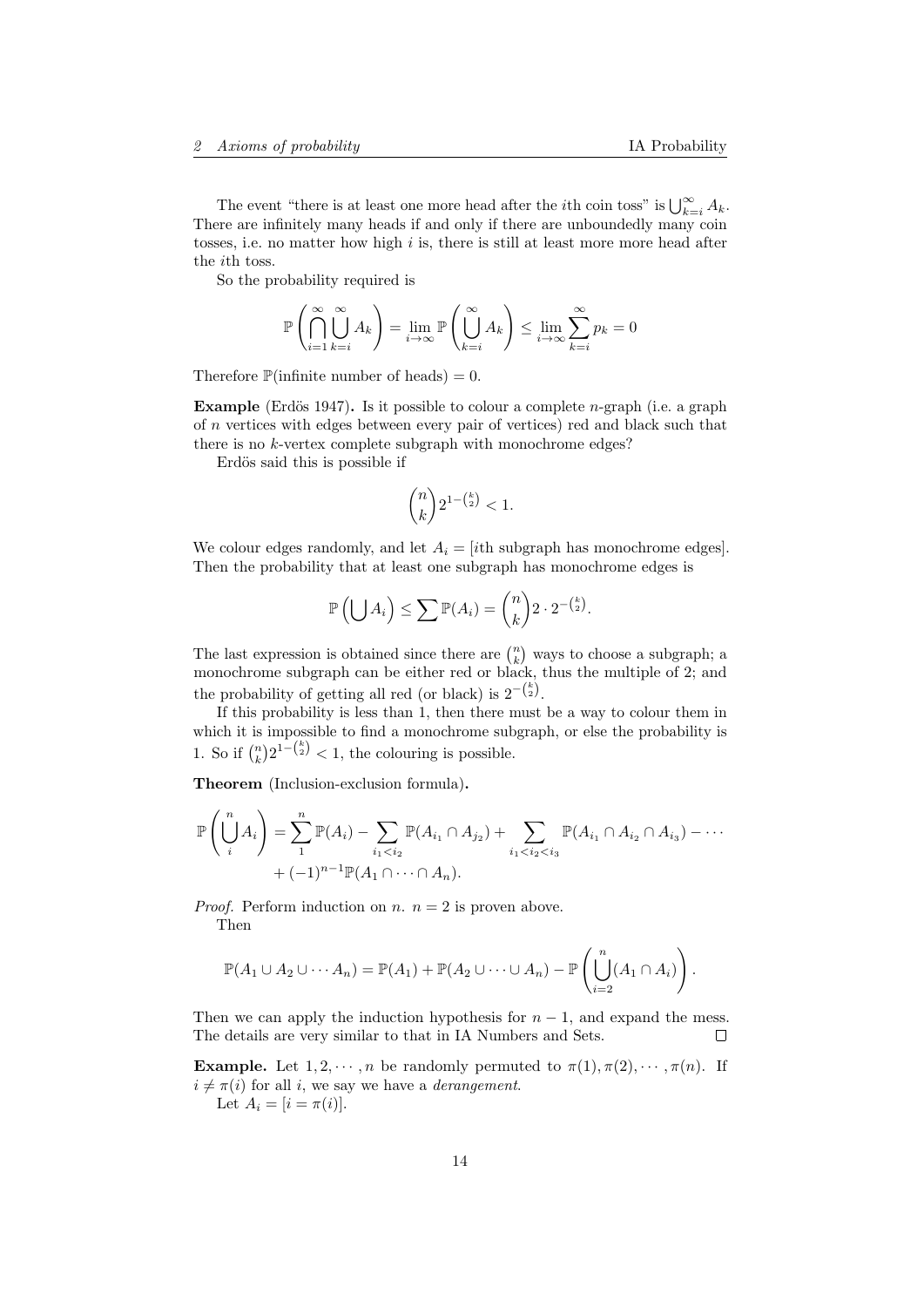$\Box$ 

Then

$$
\mathbb{P}\left(\bigcup_{i=1}^{n} A_{i}\right) = \sum_{k} \mathbb{P}(A_{k}) - \sum_{k_{1} < k_{2}} \mathbb{P}(A_{k_{1}} \cap A_{k_{2}}) + \cdots
$$
\n
$$
= n \cdot \frac{1}{n} - {n \choose 2} \frac{1}{n} \frac{1}{n-1} + {n \choose 3} \frac{1}{n} \frac{1}{n-1} \frac{1}{n-2} + \cdots
$$
\n
$$
= 1 - \frac{1}{2!} + \frac{1}{3!} - \cdots + (-1)^{n-1} \frac{1}{n!}
$$
\n
$$
\rightarrow e^{-1}
$$

So the probability of derangement is  $1 - \mathbb{P}(\bigcup A_k) \approx 1 - e^{-1} \approx 0.632$ .

Recall that, from inclusion exclusion,

$$
\mathbb{P}(A \cup B \cup C) = \mathbb{P}(A) + \mathbb{P}(B) + \mathbb{P}(C) - \mathbb{P}(AB) - \mathbb{P}(BC) - \mathbb{P}(AC) + \mathbb{P}(ABC),
$$

where  $\mathbb{P}(AB)$  is a shorthand for  $\mathbb{P}(A \cap B)$ . If we only take the first three terms, then we get Boole's inequality

$$
\mathbb{P}(A \cup B \cup C) \le \mathbb{P}(A) + \mathbb{P}(B) + \mathbb{P}(C).
$$

In general

**Theorem** (Bonferroni's inequalities). For any events  $A_1, A_2, \dots, A_n$  and  $1 \leq$  $r \leq n$ , if r is odd, then

$$
\mathbb{P}\left(\bigcup_{1}^{n} A_{i}\right) \leq \sum_{i_{1}} \mathbb{P}(A_{i_{1}}) - \sum_{i_{1} < i_{2}} \mathbb{P}(A_{i_{1}} A_{i_{2}}) + \sum_{i_{1} < i_{2} < i_{3}} \mathbb{P}(A_{i_{1}} A_{i_{2}} A_{i_{3}}) + \cdots + \sum_{i_{1} < i_{2} < \cdots < i_{r}} \mathbb{P}(A_{i_{1}} A_{i_{2}} A_{i_{3}} \cdots A_{i_{r}}).
$$

If  $r$  is even, then

$$
\mathbb{P}\left(\bigcup_{1}^{n} A_{i}\right) \geq \sum_{i_{1}} \mathbb{P}(A_{i_{1}}) - \sum_{i_{1} < i_{2}} \mathbb{P}(A_{i_{1}} A_{i_{2}}) + \sum_{i_{1} < i_{2} < i_{3}} \mathbb{P}(A_{i_{1}} A_{i_{2}} A_{i_{3}}) + \cdots - \sum_{i_{1} < i_{2} < \cdots < i_{r}} \mathbb{P}(A_{i_{1}} A_{i_{2}} A_{i_{3}} \cdots A_{i_{r}}).
$$

Proof. Easy induction on  $n$ .

Example. Let  $\Omega = \{1, 2, \dots, m\}$  and  $1 \leq j, k \leq m$ . Write  $A_k = \{1, 2, \dots, k\}$ . Then

$$
A_k \cap A_j = \{1, 2, \cdots, \min(j, k)\} = A_{\min(j, k)}
$$

and

$$
A_k \cup A_j = \{1, 2, \cdots, \max(j, k)\} = A_{\max(j, k)}.
$$

We also have  $\mathbb{P}(A_k) = k/m$ .

Now let  $1 \leq x_1, \dots, x_n \leq m$  be some numbers. Then Bonferroni's inequality says

$$
\mathbb{P}\left(\bigcup A_{x_i}\right) \geq \sum \mathbb{P}(A_{x_i}) - \sum_{i < j} \mathbb{P}(A_{x_i} \cap A_{x_j}).
$$

So

$$
\max\{x_1, x_2, \cdots, x_n\} \ge \sum x_i - \sum_{i_1 < i_2} \min\{x_1, x_2\}.
$$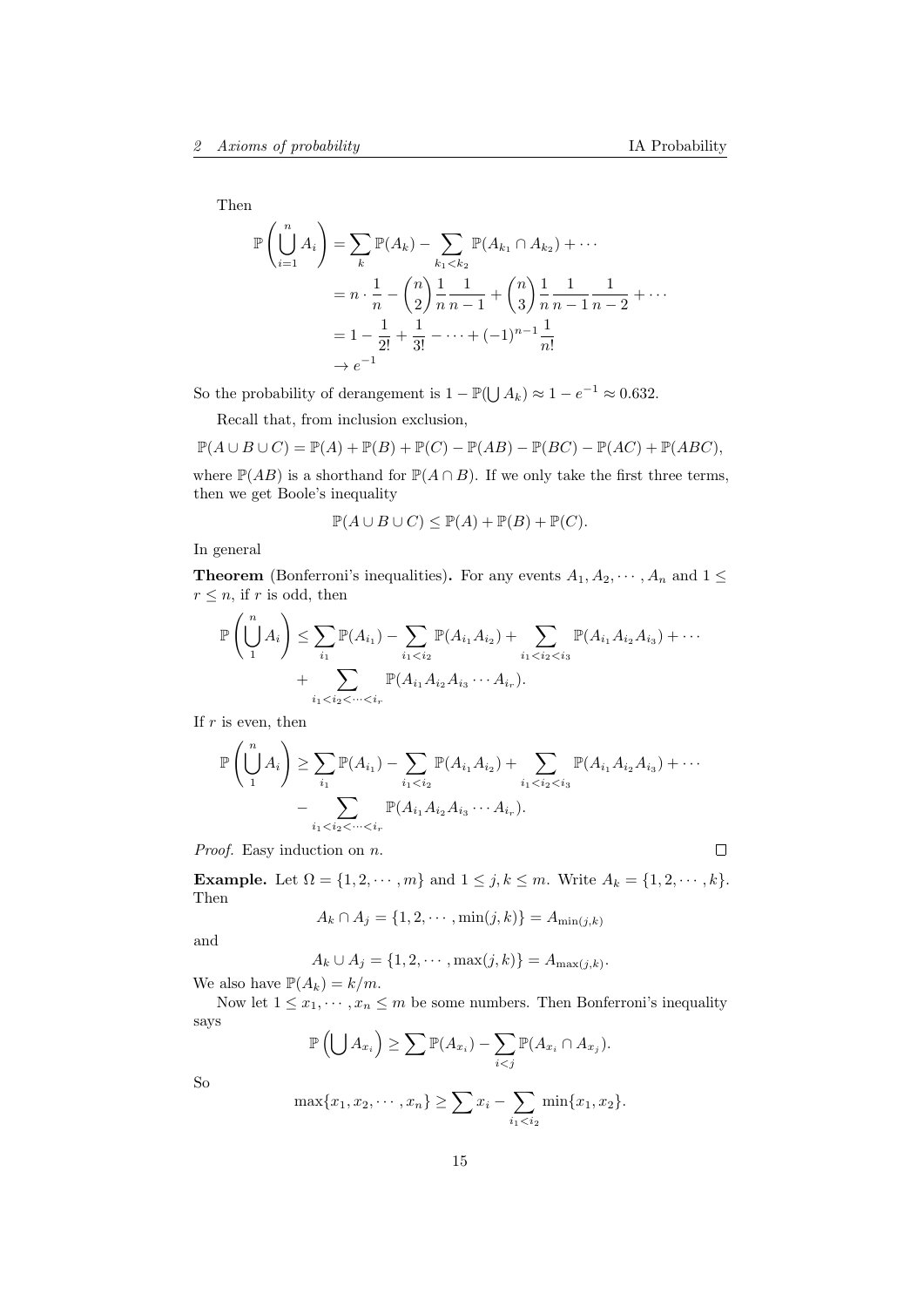## <span id="page-15-0"></span>2.3 Independence

**Definition** (Independent events). Two events A and B are *independent* if

 $\mathbb{P}(A \cap B) = \mathbb{P}(A)\mathbb{P}(B).$ 

Otherwise, they are said to be dependent.

Two events are independent if they are not related to each other. For example, if you roll two dice separately, the outcomes will be independent.

**Proposition.** If A and B are independent, then A and  $B^C$  are independent.

Proof.

$$
\mathbb{P}(A \cap B^C) = \mathbb{P}(A) - \mathbb{P}(A \cap B)
$$
  
=  $\mathbb{P}(A) - \mathbb{P}(A)\mathbb{P}(B)$   
=  $\mathbb{P}(A)(1 - \mathbb{P}(B))$   
=  $\mathbb{P}(A)\mathbb{P}(B^C)$ 

 $\Box$ 

This definition applies to two events. What does it mean to say that three or more events are independent?

**Example.** Roll two fair dice. Let  $A_1$  and  $A_2$  be the event that the first and second die is odd respectively. Let  $A_3 = [\text{sum is odd}]$ . The event probabilities are as follows:

| Event                   | Probability |
|-------------------------|-------------|
| A <sub>1</sub>          | 1/2         |
| A <sub>2</sub>          | 1/2         |
| $A_3$                   | 1/2         |
| $A_1 \cap A_2$          | 1/4         |
| $A_1 \cap A_3$          | 1/4         |
| $A_2 \cap A_3$          | 1/4         |
| $A_1 \cap A_2 \cap A_3$ | $\Omega$    |

We see that  $A_1$  and  $A_2$  are independent,  $A_1$  and  $A_3$  are independent, and  $A_2$  and  $A_3$  are independent. However, the collection of all three are *not* independent, since if  $A_1$  and  $A_2$  are true, then  $A_3$  cannot possibly be true.

From the example above, we see that just because a set of events is pairwise independent does not mean they are independent all together. We define:

**Definition** (Independence of multiple events). Events  $A_1, A_2, \cdots$  are said to be mutually independent if

$$
\mathbb{P}(A_{i_1} \cap A_{i_2} \cap \cdots \cap A_{i_r}) = \mathbb{P}(A_{i_1})\mathbb{P}(A_{i_2})\cdots \mathbb{P}(A_{i_r})
$$

for any  $i_1, i_2, \cdots i_r$  and  $r \geq 2$ .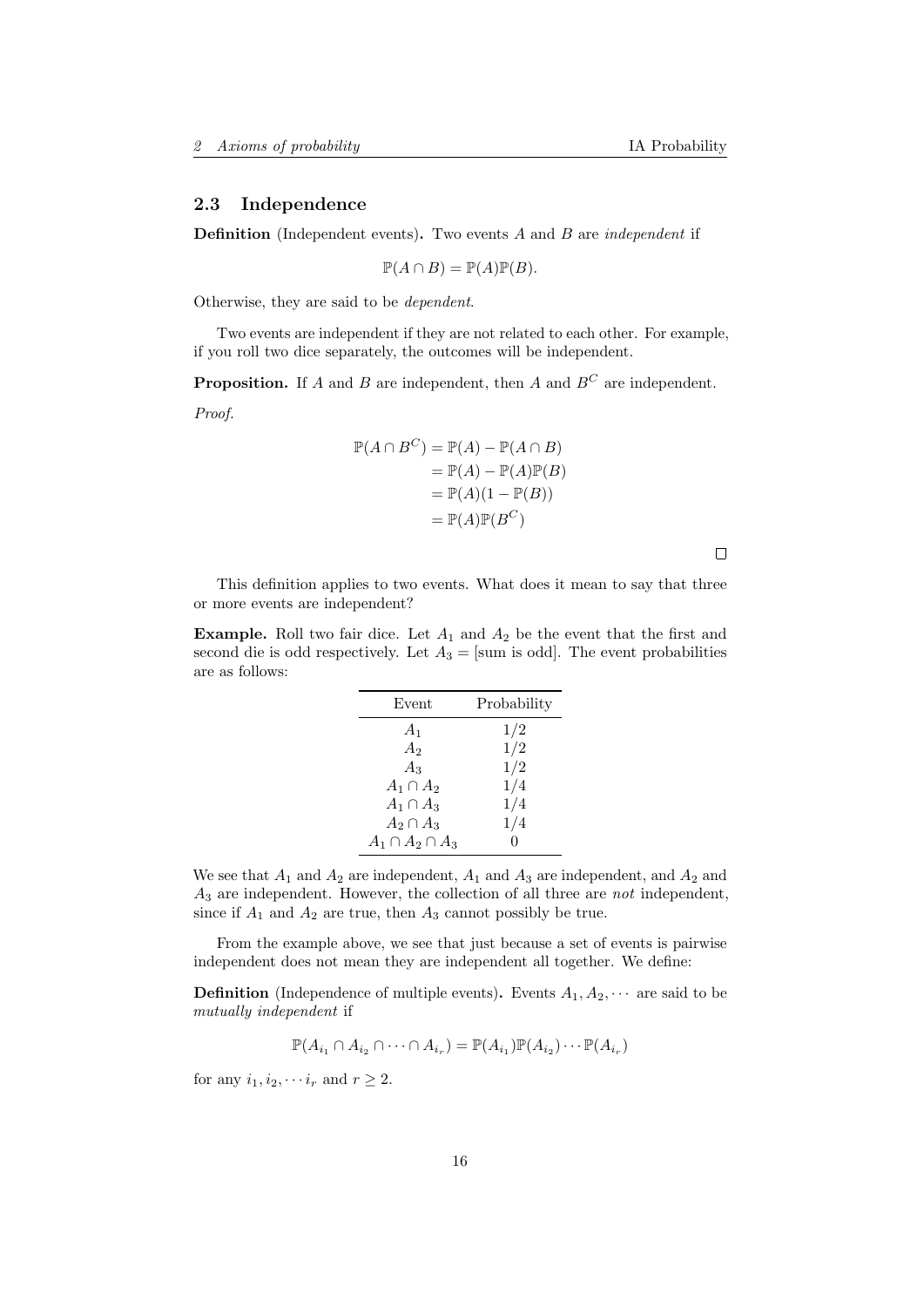**Example.** Let  $A_{ij}$  be the event that i and j roll the same. We roll 4 dice. Then

$$
\mathbb{P}(A_{12} \cap A_{13}) = \frac{1}{6} \cdot \frac{1}{6} = \frac{1}{36} = \mathbb{P}(A_{12})\mathbb{P}(A_{13}).
$$

But

$$
\mathbb{P}(A_{12} \cap A_{13} \cap A_{23}) = \frac{1}{36} \neq \mathbb{P}(A_{12})\mathbb{P}(A_{13})\mathbb{P}(A_{23}).
$$

So they are not mutually independent.

We can also apply this concept to experiments. Suppose we model two independent experiments with  $\Omega_1 = {\alpha_1, \alpha_2, \cdots}$  and  $\Omega_2 = {\beta_1, \beta_2, \cdots}$  with probabilities  $\mathbb{P}(\alpha_i) = p_i$  and  $\mathbb{P}(\beta_i) = q_i$ . Further suppose that these two experiments are independent, i.e.

$$
\mathbb{P}((\alpha_i,\beta_j))=p_iq_j
$$

for all *i*, *j*. Then we can have a new sample space  $\Omega = \Omega_1 \times \Omega_2$ .

Now suppose  $A \subseteq \Omega_1$  and  $B \subseteq \Omega_2$  are results (i.e. events) of the two experiments. We can view them as subspaces of  $\Omega$  by rewriting them as  $A \times \Omega_2$ and  $\Omega_1 \times B$ . Then the probability

$$
\mathbb{P}(A \cap B) = \sum_{\alpha_i \in A, \beta_i \in B} p_i q_i = \sum_{\alpha_i \in A} p_i \sum_{\beta_i \in B} q_i = \mathbb{P}(A) \mathbb{P}(B).
$$

So we say the two experiments are "independent" even though the term usually refers to different events in the same experiment. We can generalize this to  $n$ independent experiments, or even countably many infinite experiments.

#### <span id="page-16-0"></span>2.4 Important discrete distributions

We're now going to quickly go through a few important discrete probability distributions. By discrete we mean the sample space is countable. The sample space is  $\Omega = {\omega_1, \omega_2, \cdots}$  and  $p_i = \mathbb{P}({\omega_i})$ .

**Definition** (Bernoulli distribution). Suppose we toss a coin.  $\Omega = \{H, T\}$  and  $p \in [0, 1]$ . The *Bernoulli distribution*, denoted  $B(1, p)$  has

$$
\mathbb{P}(H) = p; \quad \mathbb{P}(T) = 1 - p.
$$

**Definition** (Binomial distribution). Suppose we toss a coin  $n$  times, each with probability p of getting heads. Then

$$
\mathbb{P}(HHTT\cdots T) = pp(1-p)\cdots(1-p).
$$

So

$$
\mathbb{P}(\text{two heads}) = \binom{n}{2} p^2 (1-p)^{n-2}.
$$

In general,

$$
\mathbb{P}(k \text{ heads}) = \binom{n}{k} p^k (1-p)^{n-k}.
$$

We call this the *binomial distribution* and write it as  $B(n, p)$ .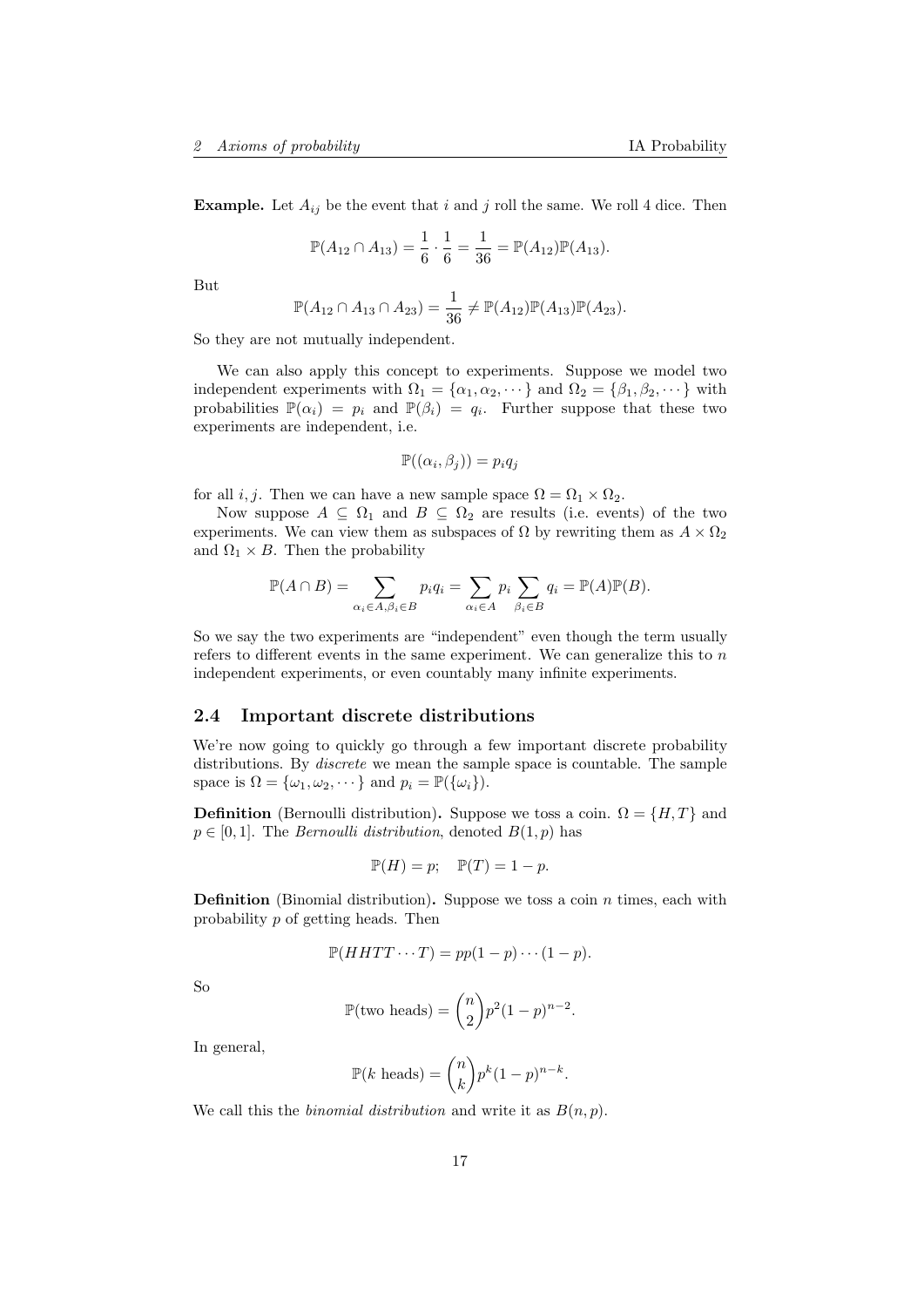**Definition** (Geometric distribution). Suppose we toss a coin with probability  $p$ of getting heads. The probability of having a head after  $k$  consecutive tails is

$$
p_k = (1 - p)^k p
$$

This is geometric distribution. We say it is memoryless because how many tails we've got in the past does not give us any information to how long I'll have to wait until I get a head.

**Definition** (Hypergeometric distribution). Suppose we have an urn with  $n_1$  red balls and  $n_2$  black balls. We choose n balls. The probability that there are k red balls is

$$
\mathbb{P}(k \text{ red}) = \frac{\binom{n_1}{k} \binom{n_2}{n-k}}{\binom{n_1+n_2}{n}}.
$$

**Definition** (Poisson distribution). The *Poisson distribution* denoted  $P(\lambda)$  is

$$
p_k = \frac{\lambda^k}{k!} e^{-\lambda}
$$

for  $k \in \mathbb{N}$ .

What is this weird distribution? It is a distribution used to model rare events. Suppose that an event happens at a rate of  $\lambda$ . We can think of this as there being a lot of trials, say n of them, and each has a probability  $\lambda/n$  of succeeding. As we take the limit  $n \to \infty$ , we obtain the Poisson distribution.

**Theorem** (Poisson approximation to binomial). Suppose  $n \to \infty$  and  $p \to 0$ such that  $np = \lambda$ . Then

$$
q_k = \binom{n}{k} p^k (1-p)^{n-k} \to \frac{\lambda^k}{k!} e^{-\lambda}.
$$

Proof.

$$
q_k = {n \choose k} p^k (1-p)^{n-k}
$$
  
= 
$$
\frac{1}{k!} \frac{n(n-1)\cdots(n-k+1)}{n^k} (np)^k \left(1 - \frac{np}{n}\right)^{n-k}
$$
  

$$
\rightarrow \frac{1}{k!} \lambda^k e^{-\lambda}
$$

since  $(1 - a/n)^n \to e^{-a}$ .

#### $\Box$

<span id="page-17-0"></span>2.5 Conditional probability

**Definition** (Conditional probability). Suppose B is an event with  $\mathbb{P}(B) > 0$ . For any event  $A \subseteq \Omega$ , the *conditional probability of* A given B is

$$
\mathbb{P}(A \mid B) = \frac{\mathbb{P}(A \cap B)}{\mathbb{P}(B)}.
$$

We interpret as the probability of A happening given that B has happened.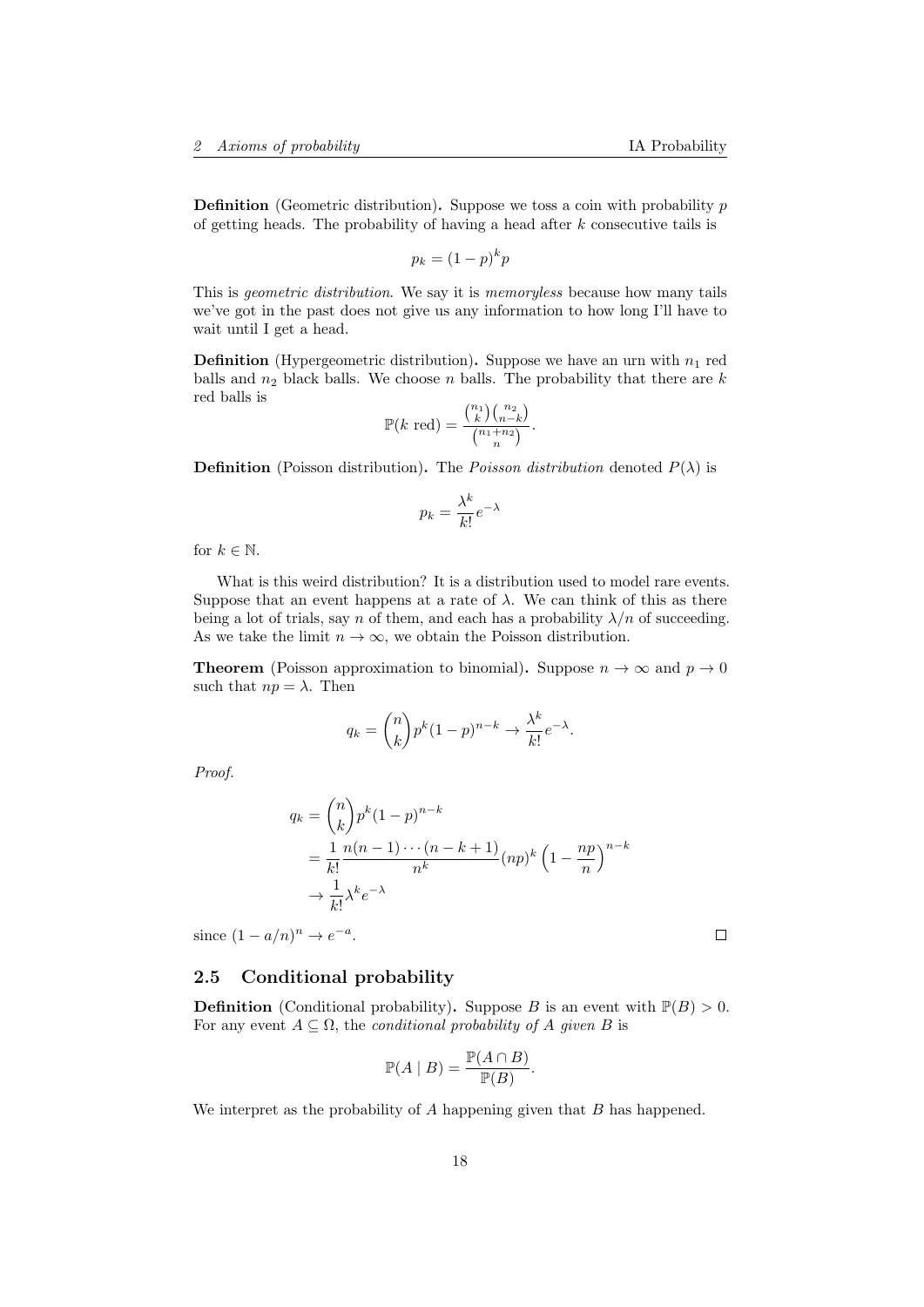Note that if  $A$  and  $B$  are independent, then

$$
\mathbb{P}(A \mid B) = \frac{\mathbb{P}(A \cap B)}{\mathbb{P}(B)} = \frac{\mathbb{P}(A)\mathbb{P}(B)}{\mathbb{P}(B)} = \mathbb{P}(A).
$$

**Example.** In a game of poker, let  $A_i = \text{player } i$  gets royal flush. Then

$$
\mathbb{P}(A_1) = 1.539 \times 10^{-6}.
$$

and

$$
\mathbb{P}(A_2 \mid A_1) = 1.969 \times 10^{-6}.
$$

It is significantly bigger, albeit still incredibly tiny. So we say "good hands attract".

If  $\mathbb{P}(A | B) > \mathbb{P}(A)$ , then we say that B attracts A. Since

$$
\frac{\mathbb{P}(A \cap B)}{\mathbb{P}(B)} > \mathbb{P}(A) \Leftrightarrow \frac{\mathbb{P}(A \cap B)}{\mathbb{P}(A)} > \mathbb{P}(B),
$$

A attracts  $B$  if and only if  $B$  attracts  $A$ . We can also say  $A$  repels  $B$  if  $A$  attracts  $\mathbb{B}^C.$ 

## Theorem.

- (i)  $\mathbb{P}(A \cap B) = \mathbb{P}(A \mid B)\mathbb{P}(B)$ .
- (ii)  $\mathbb{P}(A \cap B \cap C) = \mathbb{P}(A \mid B \cap C)\mathbb{P}(B \mid C)\mathbb{P}(C).$
- (iii)  $\mathbb{P}(A \mid B \cap C) = \frac{\mathbb{P}(A \cap B|C)}{\mathbb{P}(B|C)}$ .
- (iv) The function  $\mathbb{P}(\cdot | B)$  restricted to subsets of B is a probability function (or measure).

Proof. Proofs of (i), (ii) and (iii) are trivial. So we only prove (iv). To prove this, we have to check the axioms.

- (i) Let  $A \subseteq B$ . Then  $\mathbb{P}(A | B) = \frac{\mathbb{P}(A \cap B)}{\mathbb{P}(B)} \leq 1$ .
- (ii)  $\mathbb{P}(B | B) = \frac{\mathbb{P}(B)}{\mathbb{P}(B)} = 1.$
- (iii) Let  $A_i$  be disjoint events that are subsets of  $B$ . Then

$$
\mathbb{P}\left(\bigcup_{i} A_{i} \middle| B\right) = \frac{\mathbb{P}(\bigcup_{i} A_{i} \cap B)}{\mathbb{P}(B)} \\
= \frac{\mathbb{P}\left(\bigcup_{i} A_{i}\right)}{\mathbb{P}(B)} \\
= \sum \frac{\mathbb{P}(A_{i})}{\mathbb{P}(B)} \\
= \sum \frac{\mathbb{P}(A_{i})}{\mathbb{P}(B)} \\
= \sum \frac{\mathbb{P}(A_{i} \cap B)}{\mathbb{P}(B)} \\
= \sum \mathbb{P}(A_{i} \mid B).
$$

 $\Box$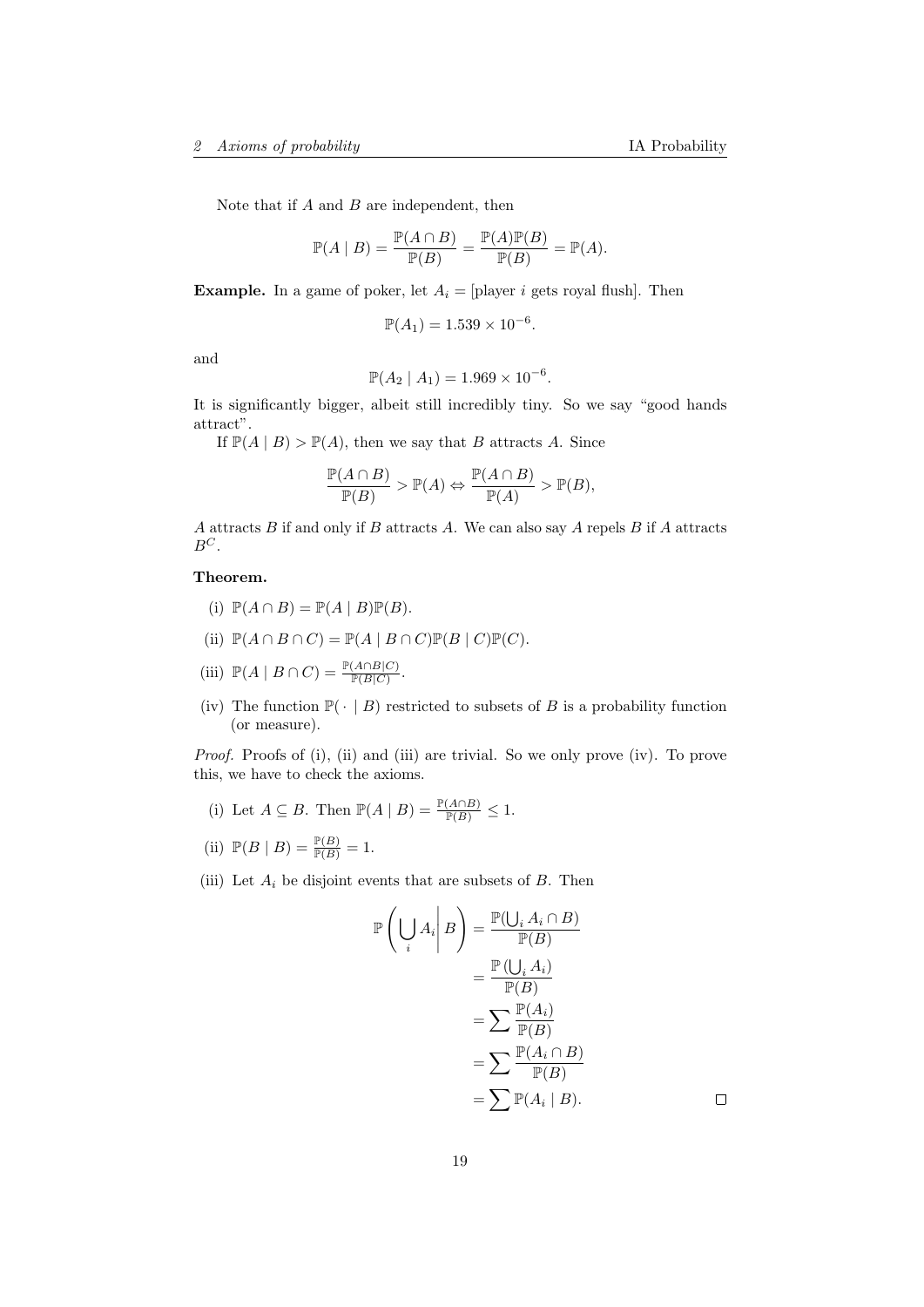Definition (Partition). A partition of the sample space is a collection of disjoint events  ${B_i}_{i=0}^{\infty}$  such that  $\bigcup_i B_i = \Omega$ .

For example, "odd" and "even" partition the sample space into two events. The following result should be clear:

**Proposition.** If  $B_i$  is a partition of the sample space, and A is any event, then

$$
\mathbb{P}(A) = \sum_{i=1}^{\infty} \mathbb{P}(A \cap B_i) = \sum_{i=1}^{\infty} \mathbb{P}(A \mid B_i) \mathbb{P}(B_i).
$$

**Example.** A fair coin is tossed repeatedly. The gambler gets  $+1$  for head, and −1 for tail. Continue until he is broke or achieves \$a. Let

 $p_x = \mathbb{P}(\text{goes broke} \mid \text{starts with } \$x),$ 

and  $B_1$  be the event that he gets head on the first toss. Then

$$
p_x = \mathbb{P}(B_1)p_{x+1} + \mathbb{P}(B_1^C)p_x
$$
  

$$
p_x = \frac{1}{2}p_{x+1} + \frac{1}{2}p_{x-1}
$$

 $\cdot$ 1

We have two boundary conditions  $p_0 = 1$ ,  $p_a = 0$ . Then solving the recurrence relation, we have

$$
p_x = 1 - \frac{x}{a}.
$$

**Theorem** (Bayes' formula). Suppose  $B_i$  is a partition of the sample space, and A and  $B_i$  all have non-zero probability. Then for any  $B_i$ ,

$$
\mathbb{P}(B_i \mid A) = \frac{\mathbb{P}(A \mid B_i)\mathbb{P}(B_i)}{\sum_j \mathbb{P}(A \mid B_j)\mathbb{P}(B_j)}.
$$

Note that the denominator is simply  $\mathbb{P}(A)$  written in a fancy way.

Example (Screen test). Suppose we have a screening test that tests whether a patient has a particular disease. We denote positive and negative results as + and  $-$  respectively, and  $D$  denotes the person having disease. Suppose that the test is not absolutely accurate, and

$$
\mathbb{P}(+ | D) = 0.98
$$
  

$$
\mathbb{P}(+ | D^C) = 0.01
$$
  

$$
\mathbb{P}(D) = 0.001.
$$

So what is the probability that a person has the disease given that he received a positive result?

$$
\mathbb{P}(D \mid +) = \frac{\mathbb{P}(+ \mid D)\mathbb{P}(D)}{\mathbb{P}(+ \mid D)\mathbb{P}(D) + \mathbb{P}(+ \mid D^C)\mathbb{P}(D^C)}
$$
  
= 
$$
\frac{0.98 \cdot 0.001}{0.98 \cdot 0.001 + 0.01 \cdot 0.999}
$$
  
= 0.09

So this test is pretty useless. Even if you get a positive result, since the disease is so rare, it is more likely that you don't have the disease and get a false positive.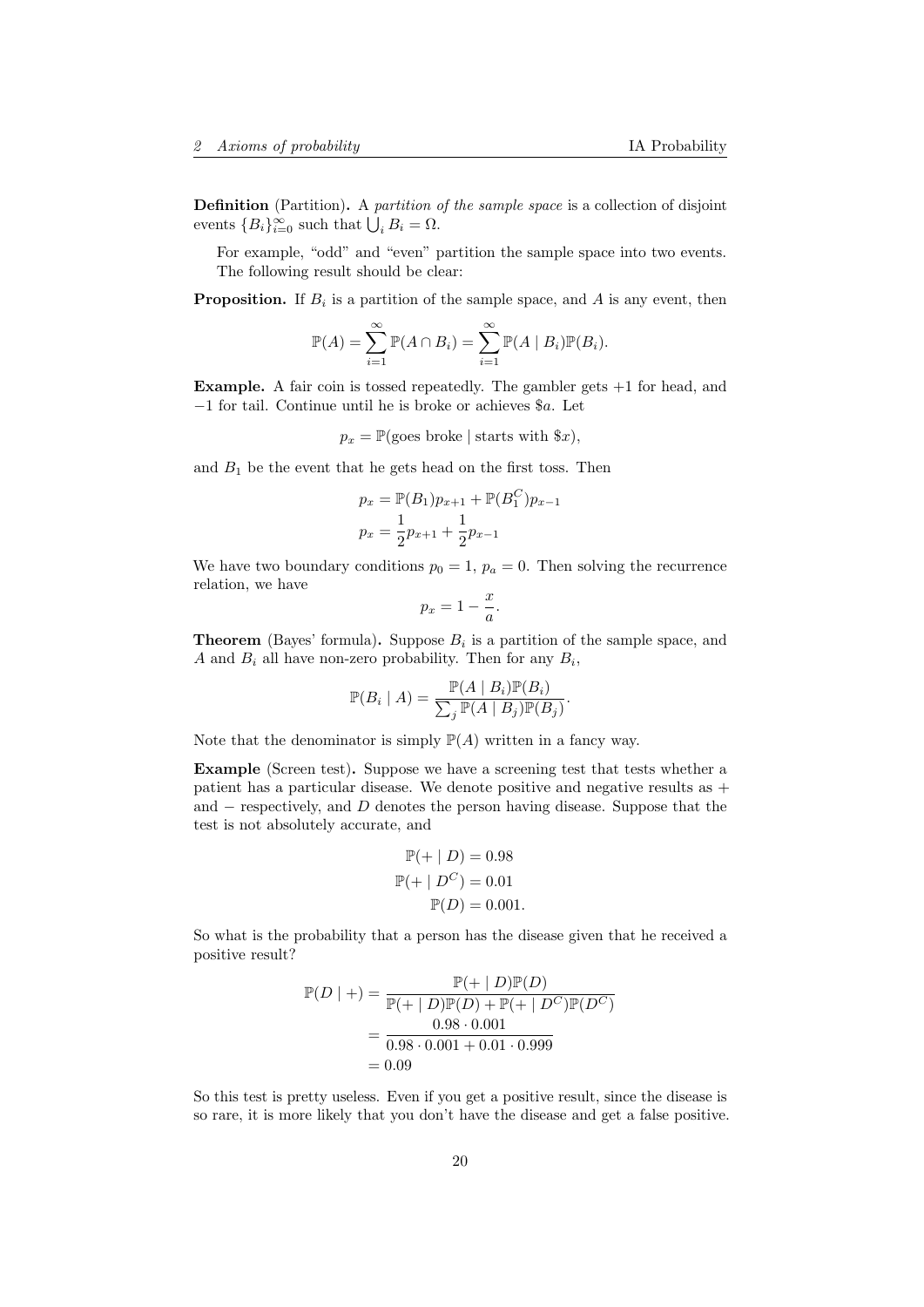Example. Consider the two following cases:

- (i) I have 2 children, one of whom is a boy.
- (ii) I have two children, one of whom is a son born on a Tuesday.

What is the probability that both of them are boys?

- (i)  $\mathbb{P}(BB | BB \cup BG) = \frac{1/4}{1/4 + 2/4} = \frac{1}{3}.$
- (ii) Let  $B^*$  denote a boy born on a Tuesday, and B a boy not born on a Tuesday. Then

$$
\mathbb{P}(B^*B^* \cup B^*B \mid BB^* \cup B^*B^* \cup B^*G) = \frac{\frac{1}{14} \cdot \frac{1}{14} + 2 \cdot \frac{1}{14} \cdot \frac{6}{14}}{\frac{1}{14} \cdot \frac{1}{14} + 2 \cdot \frac{1}{14} \cdot \frac{6}{14} + 2 \cdot \frac{1}{14} \cdot \frac{1}{2}} = \frac{13}{27}.
$$

How can we understand this? It is much easier to have a boy born on a Tuesday if you have two boys than one boy. So if we have the information that a boy is born on a Tuesday, it is now less likely that there is just one boy. In other words, it is more likely that there are two boys.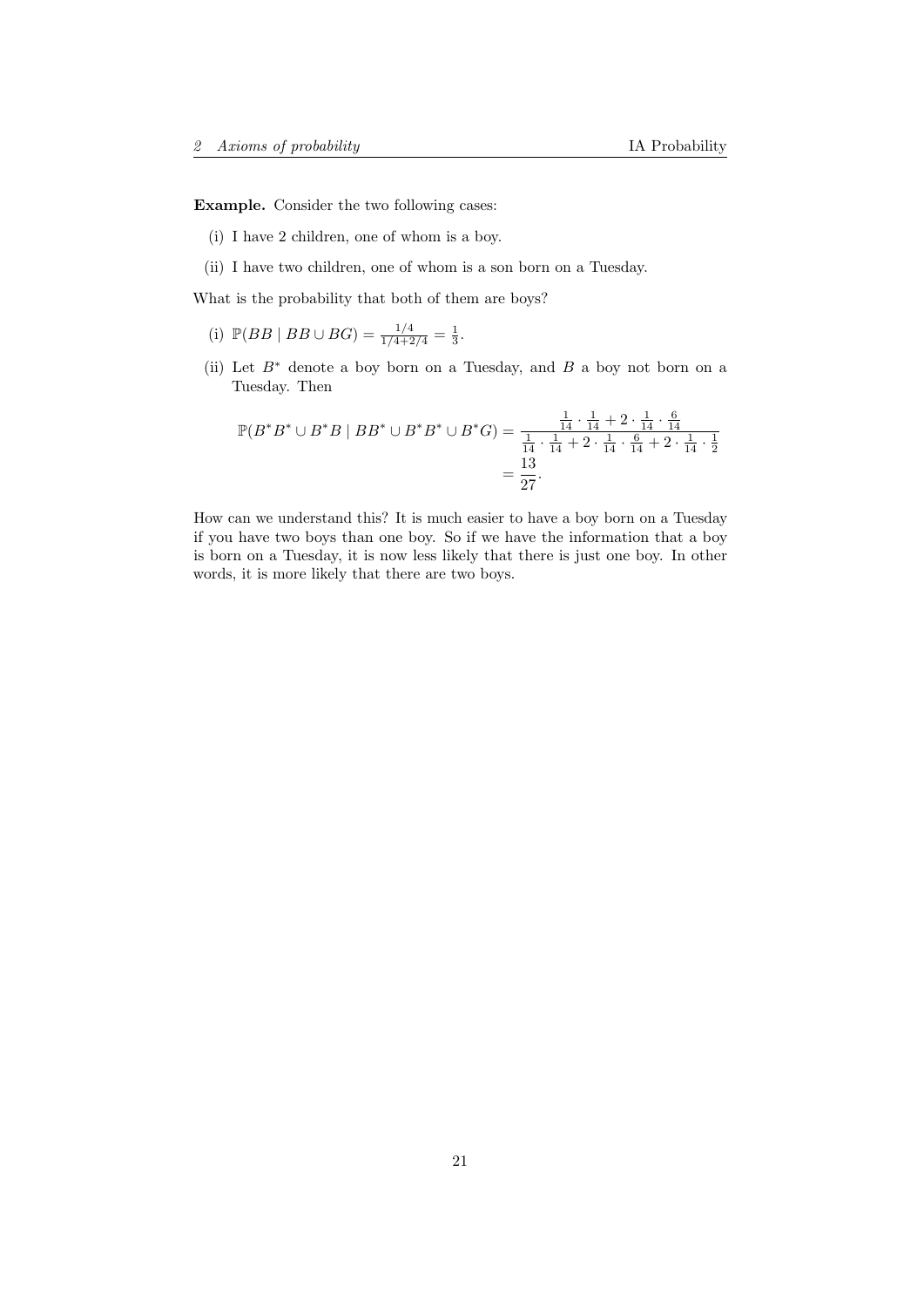# <span id="page-21-0"></span>3 Discrete random variables

With what we've got so far, we are able to answer questions like "what is the probability of getting a heads?" or "what is the probability of getting 10 heads in a row?". However, we cannot answer questions like "what do we expect to get on average?". What does it even mean to take the average of a "heads" and a "tail"?

To make some sense of this notion, we have to assign, to each outcome, a number. For example, if let "heads" correspond to 1 and "tails" correspond to 0. Then on average, we can expect to get 0.5. This is the idea of a random variable.

#### <span id="page-21-1"></span>3.1 Discrete random variables

**Definition** (Random variable). A random variable X taking values in a set  $\Omega_X$ is a function  $X : \Omega \to \Omega_X$ .  $\Omega_X$  is usually a set of numbers, e.g. R or N.

Intuitively, a random variable assigns a "number" (or a thing in  $\Omega_X$ ) to each event (e.g. assign 6 to the event "dice roll gives 6").

**Definition** (Discrete random variables). A random variable is *discrete* if  $\Omega_X$  is finite or countably infinite.

Notation. Let  $T \subseteq \Omega_X$ , define

$$
\mathbb{P}(X \in T) = \mathbb{P}(\{\omega \in \Omega : X(\omega) \in T\}).
$$

i.e. the probability that the outcome is in T.

Here, instead of talking about the probability of getting a particular outcome or event, we are concerned with the probability of a random variable taking a particular value. If  $\Omega$  is itself countable, then we can write this as

$$
\mathbb{P}(X \in T) = \sum_{\omega \in \Omega: X(\omega) \in T} p_{\omega}.
$$

**Example.** Let X be the value shown by rolling a fair die. Then  $\Omega_X$  =  $\{1, 2, 3, 4, 5, 6\}$ . We know that

$$
\mathbb{P}(X=i) = \frac{1}{6}.
$$

We call this the discrete uniform distribution.

Definition (Discrete uniform distribution). A discrete uniform distribution is a discrete distribution with finitely many possible outcomes, in which each outcome is equally likely.

**Example.** Suppose we roll two dice, and let the values obtained by  $X$  and  $Y$ . Then the sum can be represented by  $X + Y$ , with

$$
\Omega_{X+Y} = \{2, 3, \cdots, 12\}.
$$

This shows that we can add random variables to get a new random variable.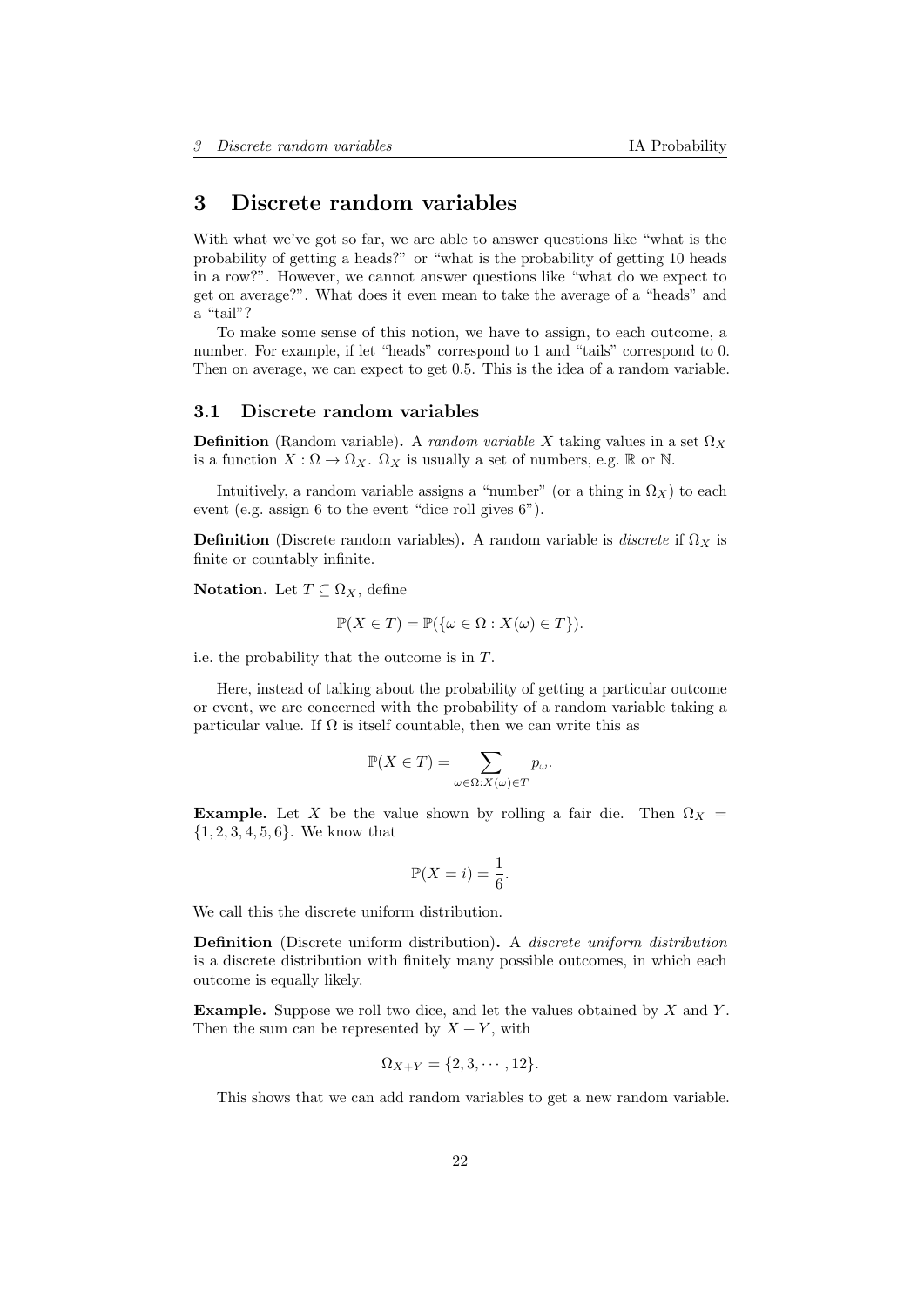Notation. We write

$$
\mathbb{P}_X(x) = \mathbb{P}(X = x).
$$

We can also write  $X \sim B(n, p)$  to mean

$$
\mathbb{P}(X=r) = \binom{n}{r} p^r (1-p)^{n-r},
$$

and similarly for the other distributions we have come up with before.

**Definition** (Expectation). The *expectation* (or *mean*) of a real-valued X is equal to

$$
\mathbb{E}[X] = \sum_{\omega \in \Omega} p_{\omega} X(\omega).
$$

provided this is absolutely convergent. Otherwise, we say the expectation doesn't exist. Alternatively,

$$
\mathbb{E}[X] = \sum_{x \in \Omega_X} \sum_{\omega: X(\omega) = x} p_{\omega} X(\omega)
$$

$$
= \sum_{x \in \Omega_X} x \sum_{\omega: X(\omega) = x} p_{\omega}
$$

$$
= \sum_{x \in \Omega_X} x P(X = x).
$$

We are sometimes lazy and just write  $\mathbb{E} X$ .

This is the "average" value of  $X$  we expect to get. Note that this definition only holds in the case where the sample space  $\Omega$  is countable. If  $\Omega$  is continuous (e.g. the whole of R), then we have to define the expectation as an integral.

**Example.** Let  $X$  be the sum of the outcomes of two dice. Then

$$
\mathbb{E}[X] = 2 \cdot \frac{1}{36} + 3 \cdot \frac{2}{36} + \dots + 12 \cdot \frac{1}{36} = 7.
$$

Note that  $\mathbb{E}[X]$  can be non-existent if the sum is not absolutely convergent. However, it is possible for the expected value to be infinite:

Example (St. Petersburg paradox). Suppose we play a game in which we keep tossing a coin until you get a tail. If you get a tail on the ith round, then I pay you  $2^i$ . The expected value is

$$
\mathbb{E}[X] = \frac{1}{2} \cdot 2 + \frac{1}{4} \cdot 4 + \frac{1}{8} \cdot 8 + \dots = \infty.
$$

This means that on average, you can expect to get an infinite amount of money! In real life, though, people would hardly be willing to pay \$20 to play this game. There are many ways to resolve this paradox, such as taking into account the fact that the host of the game has only finitely many money and thus your real expected gain is much smaller.

Example. We calculate the expected values of different distributions: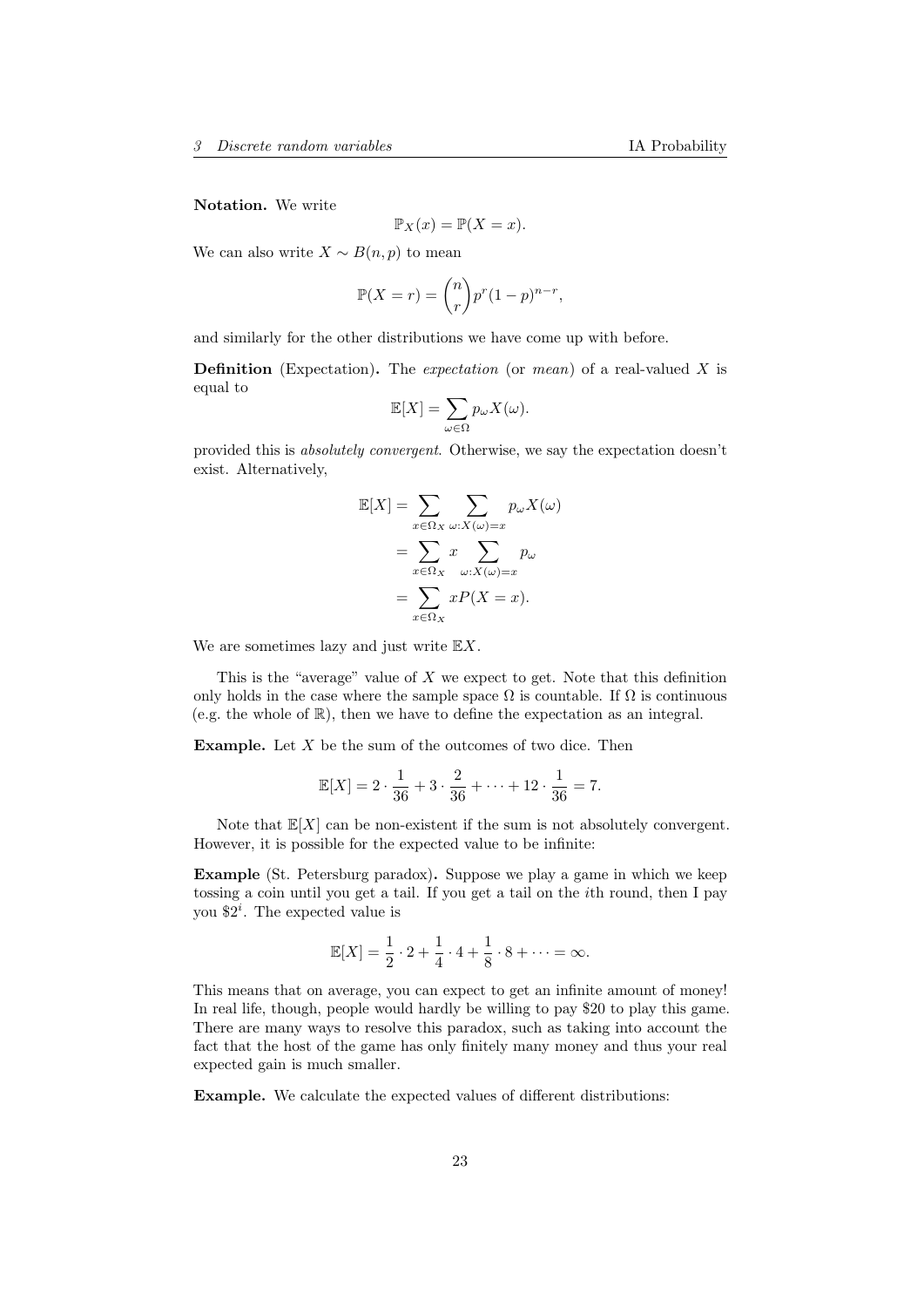(i) Poisson  $P(\lambda)$ . Let  $X \sim P(\lambda)$ . Then

$$
P_X(r) = \frac{\lambda^r e^{-\lambda}}{r!}.
$$

So

$$
\mathbb{E}[X] = \sum_{r=0}^{\infty} rP(X=r)
$$

$$
= \sum_{r=0}^{\infty} \frac{r\lambda^r e^{-\lambda}}{r!}
$$

$$
= \sum_{r=1}^{\infty} \lambda \frac{\lambda^{r-1} e^{-\lambda}}{(r-1)!}
$$

$$
= \lambda \sum_{r=0}^{\infty} \frac{\lambda^r e^{-\lambda}}{r!}
$$

$$
= \lambda.
$$

(ii) Let  $X \sim B(n, p)$ . Then

$$
\mathbb{E}[X] = \sum_{0}^{n} rP(x = r)
$$
  
= 
$$
\sum_{0}^{n} r {n \choose r} p^{r} (1-p)^{n-r}
$$
  
= 
$$
\sum_{0}^{n} r \frac{n!}{r!(n-r)!} p^{r} (1-p)^{n-r}
$$
  
= 
$$
np \sum_{r=1}^{n} \frac{(n-1)!}{(r-1)![(n-1)-(r-1)]!} p^{r-1} (1-p)^{(n-1)-(r-1)}
$$
  
= 
$$
np \sum_{0}^{n-1} {n-1 \choose r} p^{r} (1-p)^{n-1-r}
$$
  
= 
$$
np.
$$

Given a random variable  $X$ , we can create new random variables such as  $X + 3$  or  $X^2$ . Formally, let  $f : \mathbb{R} \to \mathbb{R}$  and X be a real-valued random variable. Then  $f(X)$  is a new random variable that maps  $\omega \mapsto f(X(\omega)).$ 

**Example.** if a, b, c are constants, then  $a+bX$  and  $(X-c)^2$  are random variables, defined as

$$
(a+bX)(\omega) = a + bX(\omega)
$$

$$
(X-c)^{2}(\omega) = (X(\omega) - c)^{2}.
$$

Theorem.

(i) If  $X \geq 0$ , then  $\mathbb{E}[X] \geq 0$ .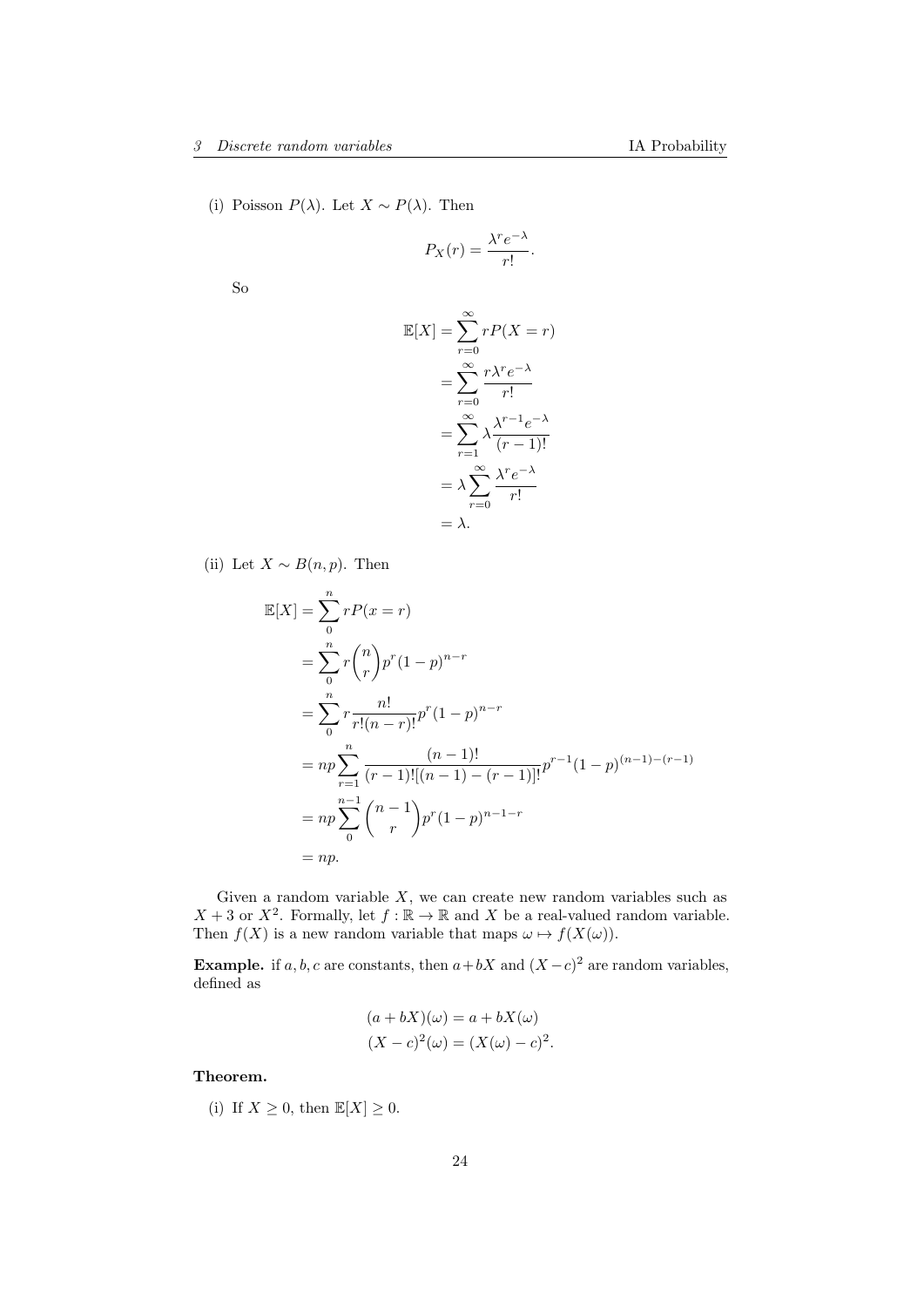- (ii) If  $X \geq 0$  and  $\mathbb{E}[X] = 0$ , then  $\mathbb{P}(X = 0) = 1$ .
- (iii) If a and b are constants, then  $\mathbb{E}[a + bX] = a + b\mathbb{E}[X]$ .
- (iv) If X and Y are random variables, then  $\mathbb{E}[X+Y] = \mathbb{E}[X] + \mathbb{E}[Y]$ . This is true even if  $X$  and  $Y$  are not independent.
- (v)  $\mathbb{E}[X]$  is a constant that minimizes  $\mathbb{E}[(X-c)^2]$  over c.

Proof.

(i)  $X \geq 0$  means that  $X(\omega) \geq 0$  for all  $\omega$ . Then

$$
\mathbb{E}[X] = \sum_{\omega} p_{\omega} X(\omega) \ge 0.
$$

- (ii) If there exists  $\omega$  such that  $X(\omega) > 0$  and  $p_{\omega} > 0$ , then  $\mathbb{E}[X] > 0$ . So  $X(\omega) = 0$  for all  $\omega$ .
- (iii)

$$
\mathbb{E}[a+bX] = \sum_{\omega} (a+bX(\omega))p_{\omega} = a+b\sum_{\omega} p_{\omega} = a+b \mathbb{E}[X].
$$

 $(iv)$ 

$$
\mathbb{E}[X+Y] = \sum_{\omega} p_{\omega}[X(\omega) + Y(\omega)] = \sum_{\omega} p_{\omega}X(\omega) + \sum_{\omega} p_{\omega}Y(\omega) = \mathbb{E}[X] + \mathbb{E}[Y].
$$

(v)

$$
\mathbb{E}[(X - c)^2] = \mathbb{E}[(X - \mathbb{E}[X] + \mathbb{E}[X] - c)^2]
$$
  
=  $\mathbb{E}[(X - \mathbb{E}[X])^2 + 2(\mathbb{E}[X] - c)(X - \mathbb{E}[X]) + (\mathbb{E}[X] - c)^2]$   
=  $\mathbb{E}(X - \mathbb{E}[X])^2 + 0 + (\mathbb{E}[X] - c)^2$ .

This is clearly minimized when  $c = \mathbb{E}[X]$ . Note that we obtained the zero in the middle because  $\mathbb{E}[X - \mathbb{E}[X]] = \mathbb{E}[X] - \mathbb{E}[X] = 0.$  $\Box$ 

An easy generalization of (iv) above is

**Theorem.** For any random variables  $X_1, X_2, \cdots, X_n$ , for which the following expectations exist,

$$
\mathbb{E}\left[\sum_{i=1}^n X_i\right] = \sum_{i=1}^n \mathbb{E}[X_i].
$$

Proof.

$$
\sum_{\omega} p(\omega)[X_1(\omega) + \cdots + X_n(\omega)] = \sum_{\omega} p(\omega)X_1(\omega) + \cdots + \sum_{\omega} p(\omega)X_n(\omega). \quad \Box
$$

Definition (Variance and standard deviation). The variance of a random variable  $X$  is defined as

$$
\text{var}(X) = \mathbb{E}[(X - \mathbb{E}[X])^2].
$$

The *standard deviation* is the square root of the variance,  $\sqrt{\text{var}(X)}$ .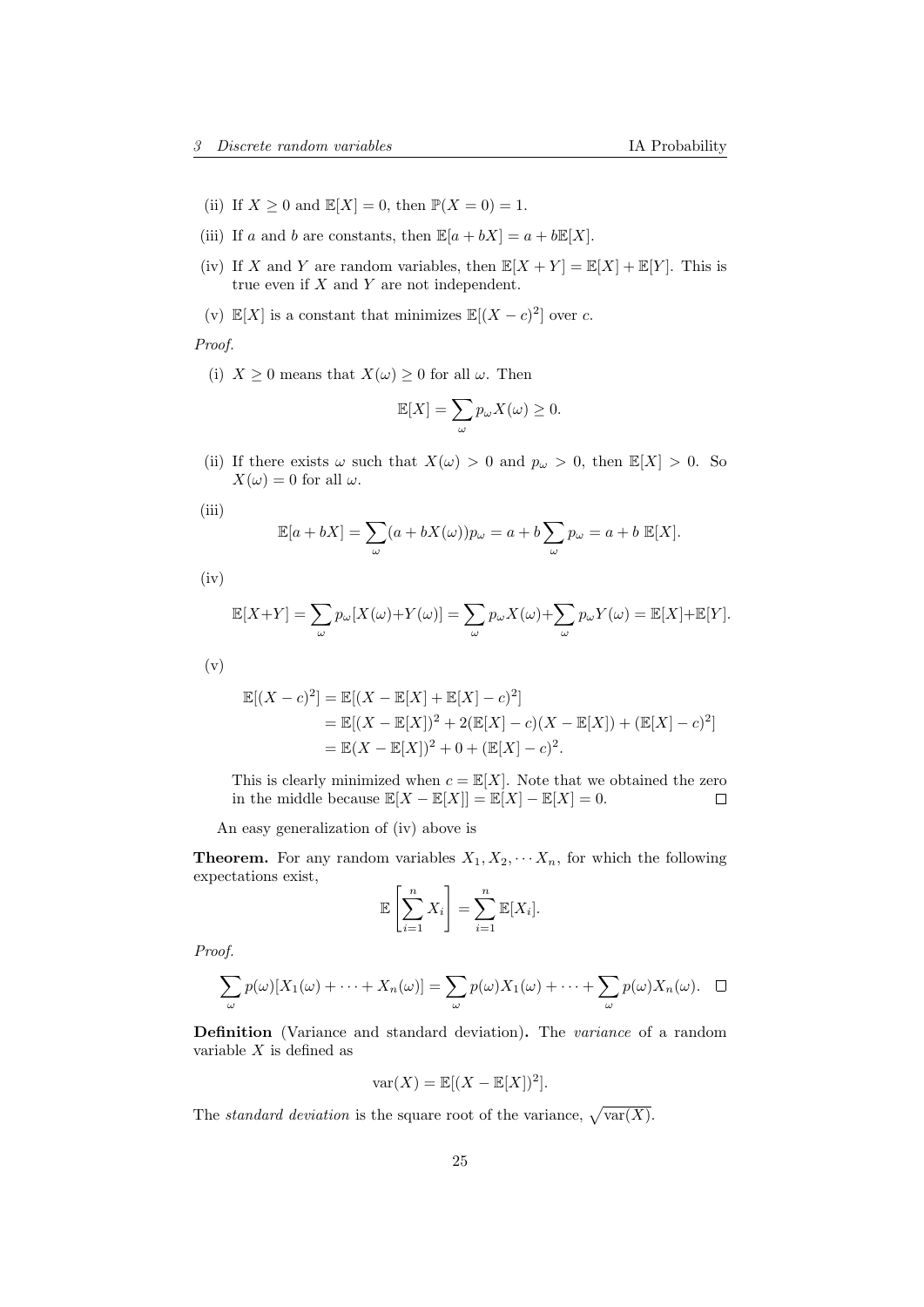This is a measure of how "dispersed" the random variable  $X$  is. If we have a low variance, then the value of X is very likely to be close to  $\mathbb{E}[X]$ .

#### Theorem.

- (i) var  $X \geq 0$ . If var  $X = 0$ , then  $\mathbb{P}(X = \mathbb{E}[X]) = 1$ .
- (ii)  $\text{var}(a + bX) = b^2 \text{var}(X)$ . This can be proved by expanding the definition and using the linearity of the expected value.
- (iii)  $\text{var}(X) = \mathbb{E}[X^2] \mathbb{E}[X]^2$ , also proven by expanding the definition.

Example (Binomial distribution). Let  $X \sim B(n, p)$  be a binomial distribution. Then  $\mathbb{E}[X] = np$ . We also have

$$
\mathbb{E}[X(X-1)] = \sum_{r=0}^{n} r(r-1) \frac{n!}{r!(n-r)!} p^r (1-p)^{n-r}
$$
  
=  $n(n-1)p^2 \sum_{r=2}^{n} {n-2 \choose r-2} p^{r-2} (1-p)^{(n-2)-(r-2)}$   
=  $n(n-1)p^2$ .

The sum goes to 1 since it is the sum of all probabilities of a binomial  $N(n-2, p)$ So  $\mathbb{E}[X^2] = n(n-1)p^2 + \mathbb{E}[X] = n(n-1)p^2 + np$ . So

$$
var(X) = \mathbb{E}[X^2] - (\mathbb{E}[X])^2 = np(1 - p) = npq.
$$

Example (Poisson distribution). If  $X \sim P(\lambda)$ , then  $\mathbb{E}[X] = \lambda$ , and var $(X) = \lambda$ , since  $P(\lambda)$  is  $B(n, p)$  with  $n \to \infty, p \to 0, np \to \lambda$ .

**Example** (Geometric distribution). Suppose  $\mathbb{P}(X = r) = q^r p$  for  $r = 0, 1, 2, \cdots$ . Then

$$
\mathbb{E}[X] = \sum_{0}^{\infty} r p q^r
$$

$$
= p q \sum_{0}^{\infty} r q^{r-1}
$$

$$
= p q \sum_{0}^{\infty} \frac{d}{dq} q^r
$$

$$
= p q \frac{d}{dq} \sum_{0}^{\infty} q^r
$$

$$
= p q \frac{d}{dq} \frac{1}{1-q}
$$

$$
= \frac{pq}{(1-q)^2}
$$

$$
= \frac{q}{p}.
$$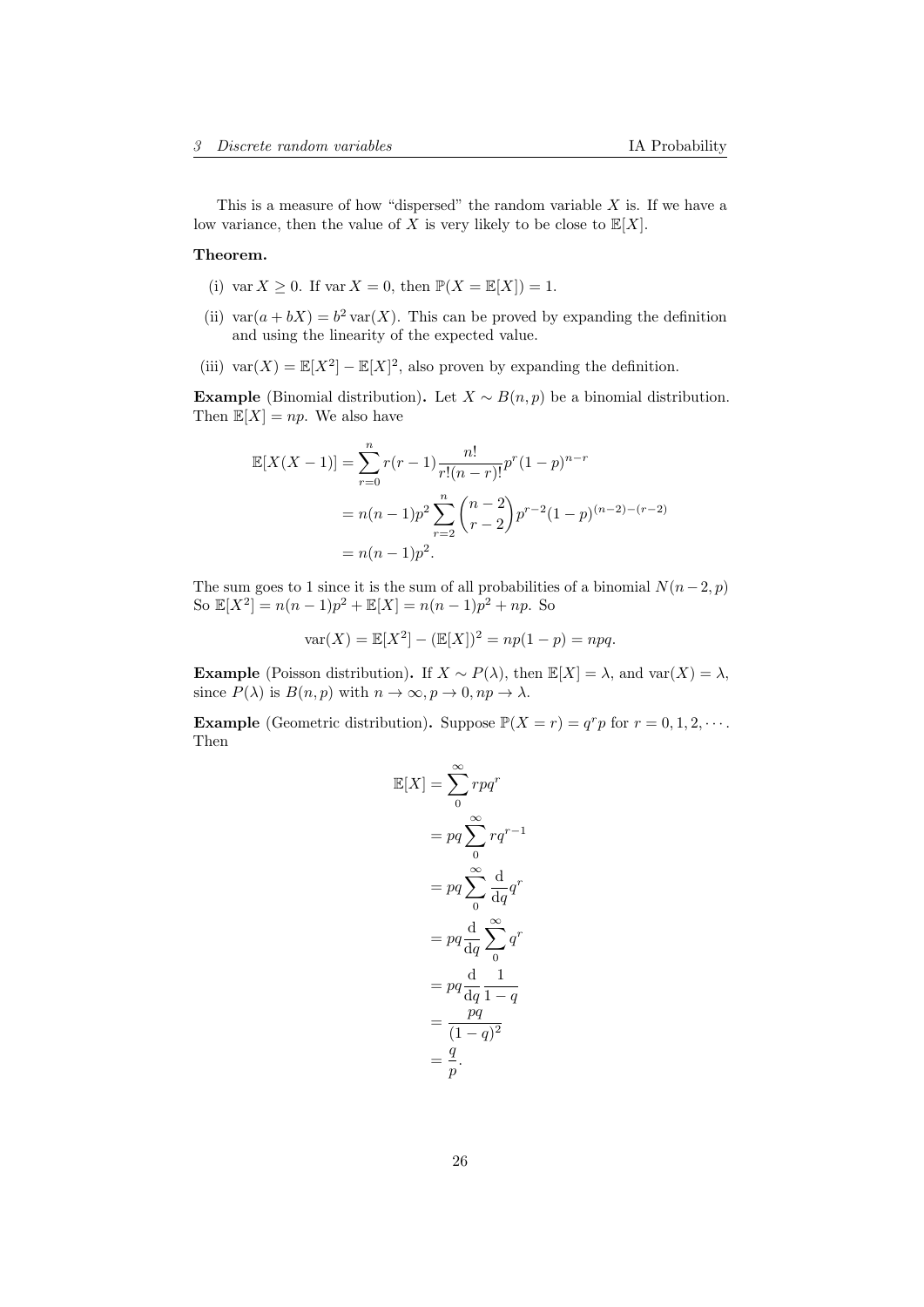Then

$$
\mathbb{E}[X(X-1)] = \sum_{0}^{\infty} r(r-1)pq^r
$$

$$
= pq^2 \sum_{0}^{\infty} r(r-1)q^{r-2}
$$

$$
= pq^2 \frac{d^2}{dq^2} \frac{1}{1-q}
$$

$$
= \frac{2pq^2}{(1-q)^3}
$$

So the variance is

$$
\text{var}(X) = \frac{2pq^2}{(1-q)^3} + \frac{q}{p} - \frac{q^2}{p^2} = \frac{q}{p^2}.
$$

Definition (Indicator function). The indicator function or indicator variable  $I[A]$  (or  $I_A$ ) of an event  $A \subseteq \Omega$  is

$$
I[A](\omega) = \begin{cases} 1 & \omega \in A \\ 0 & \omega \notin A \end{cases}
$$

This indicator random variable is not interesting by itself. However, it is a rather useful tool to prove results.

It has the following properties:

## Proposition.

$$
- \mathbb{E}[I[A]] = \sum_{\omega} p(\omega)I[A](\omega) = \mathbb{P}(A).
$$
  
\n
$$
- I[A^C] = 1 - I[A].
$$
  
\n
$$
- I[A \cap B] = I[A]I[B].
$$
  
\n
$$
- I[A \cup B] = I[A] + I[B] - I[A]I[B].
$$
  
\n
$$
- I[A]^2 = I[A].
$$

These are easy to prove from definition. In particular, the last property comes from the fact that  $I[A]$  is either 0 and 1, and  $0^2 = 0, 1^2 = 1$ .

**Example.** Let 2n people (n husbands and n wives, with  $n > 2$ ) sit alternate man-woman around the table randomly. Let  $N$  be the number of couples sitting next to each other.

Let  $A_i = [ith \text{ couple sits together}]$ . Then

$$
N = \sum_{i=1}^{n} I[A_i].
$$

Then

$$
\mathbb{E}[N] = \mathbb{E}\left[\sum I[A_i]\right] = \sum_{1}^{n} \mathbb{E}[I[A_i]] = n \mathbb{E}[I[A_1]] = n \mathbb{P}(A_i) = n \cdot \frac{2}{n} = 2.
$$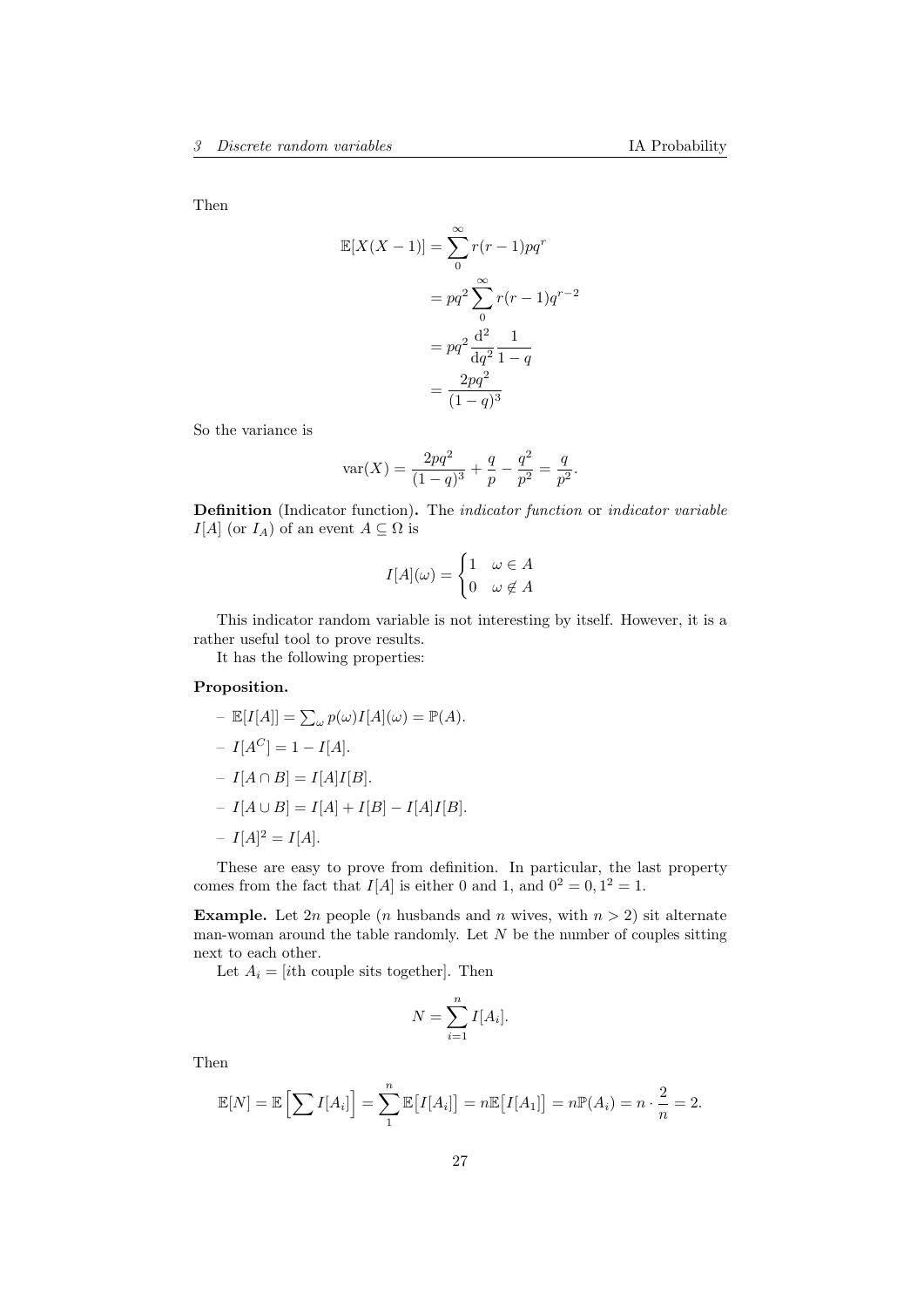We also have

$$
\mathbb{E}[N^2] = \mathbb{E}\left[\left(\sum I[A_i]\right)^2\right]
$$

$$
= \mathbb{E}\left[\sum_i I[A_i]^2 + 2\sum_{i < j} I[A_i]I[A_j]\right]
$$

$$
= n\mathbb{E}\left[I[A_i]\right] + n(n-1)\mathbb{E}\left[I[A_1]I[A_2]\right]
$$

We have  $\mathbb{E}[I[A_1]I[A_2]] = \mathbb{P}(A_1 \cap A_2) = \frac{2}{n} \left( \frac{1}{n-1} \frac{1}{n-1} + \frac{n-2}{n-1} \frac{2}{n-1} \right)$ . Plugging in, we ultimately obtain  $\text{var}(N) = \frac{2(n-2)}{n-1}$ . In fact, as  $n \to \infty$ ,  $N \sim P(2)$ .

We can use these to prove the inclusion-exclusion formula:

Theorem (Inclusion-exclusion formula).

$$
\mathbb{P}\left(\bigcup_{i=1}^{n} A_{i}\right) = \sum_{1}^{n} \mathbb{P}(A_{i}) - \sum_{i_{1} < i_{2}} \mathbb{P}(A_{i_{1}} \cap A_{j_{2}}) + \sum_{i_{1} < i_{2} < i_{3}} \mathbb{P}(A_{i_{1}} \cap A_{i_{2}} \cap A_{i_{3}}) - \cdots + (-1)^{n-1} \mathbb{P}(A_{1} \cap \cdots \cap A_{n}).
$$

*Proof.* Let  $I_j$  be the indicator function for  $A_j$ . Write

$$
S_r = \sum_{i_1 < i_2 < \cdots < i_r} I_{i_1} I_{i_2} \cdots I_{i_r},
$$

and

$$
s_r = \mathbb{E}[S_r] = \sum_{i_1 < \dots < i_r} \mathbb{P}(A_{i_1} \cap \dots \cap A_{i_r}).
$$

Then

$$
1 - \prod_{j=1}^{n} (1 - I_j) = S_1 - S_2 + S_3 \cdots + (-1)^{n-1} S_n.
$$

So

$$
\mathbb{P}\left(\bigcup_{1}^{n} A_{j}\right) = \mathbb{E}\left[1 - \prod_{1}^{n} (1 - I_{j})\right] = s_{1} - s_{2} + s_{3} - \dots + (-1)^{n-1} s_{n}.\quad \Box
$$

We can extend the idea of independence to random variables. Two random variables are independent if the value of the first does not affect the value of the second.

**Definition** (Independent random variables). Let  $X_1, X_2, \dots, X_n$  be discrete random variables. They are *independent* iff for any  $x_1, x_2, \dots, x_n$ ,

$$
\mathbb{P}(X_1 = x_1, \cdots, X_n = x_n) = \mathbb{P}(X_1 = x_1) \cdots \mathbb{P}(X_n = x_n).
$$

**Theorem.** If  $X_1, \dots, X_n$  are independent random variables, and  $f_1, \dots, f_n$  are functions  $\mathbb{R} \to \mathbb{R}$ , then  $f_1(X_1), \cdots, f_n(X_n)$  are independent random variables.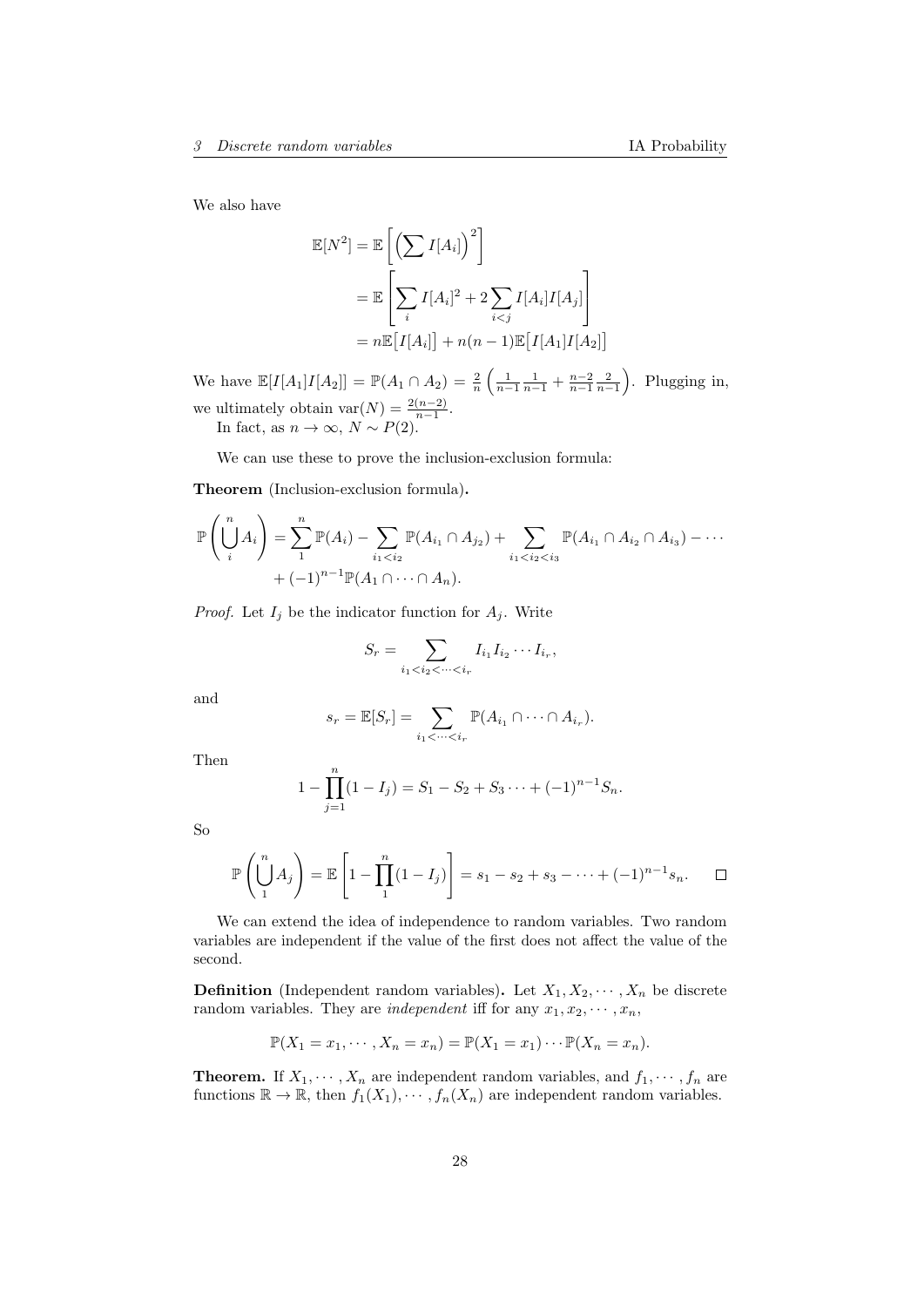*Proof.* Note that given a particular  $y_i$ , there can be many different  $x_i$  for which  $f_i(x_i) = y_i$ . When finding  $\mathbb{P}(f_i(x_i) = y_i)$ , we need to sum over all  $x_i$  such that  $f_i(x_i) = f_i$ . Then

$$
\mathbb{P}(f_1(X_1) = y_1, \dots f_n(X_n) = y_n) = \sum_{\substack{x_1 : f_1(x_1) = y_1 \\ \vdots \\ x_n : f_n(x_n) = y_n}} \mathbb{P}(X_1 = x_1, \dots, X_n = x_n)
$$

$$
= \sum_{\substack{x_1 : f_1(x_1) = y_1 \\ \vdots \\ x_n : f_n(x_n) = y_n}} \prod_{i=1}^n \mathbb{P}(X_i = x_i)
$$

$$
= \prod_{i=1}^n \sum_{\substack{x_i : f_i(x_i) = y_i \\ \vdots \\ x_i = 1}} \mathbb{P}(X_i = x_i)
$$

$$
= \prod_{i=1}^n \mathbb{P}(f_i(x_i) = y_i).
$$

Note that the switch from the second to third line is valid since they both expand to the same mess.  $\Box$ 

**Theorem.** If  $X_1, \dots, X_n$  are independent random variables and all the following expectations exists, then

$$
\mathbb{E}\left[\prod X_i\right] = \prod \mathbb{E}[X_i].
$$

*Proof.* Write  $R_i$  for the range of  $X_i$ . Then

$$
\mathbb{E}\left[\prod_{1}^{n} X_{i}\right] = \sum_{\substack{x_{1} \in R_{1} \\ \dots \\ x_{n} \in R_{i}}} \dots \sum_{\substack{x_{n} \in R_{n} \\ \dots \\ x_{n} \in R_{i}}} x_{1}x_{2} \dots x_{n} \times \mathbb{P}(X_{1} = x_{1}, \dots, X_{n} = x_{n})
$$
\n
$$
= \prod_{i=1}^{n} \sum_{x_{i} \in R_{i}} x_{i} \mathbb{P}(X_{i} = x_{i})
$$
\n
$$
= \prod_{i=1}^{n} \mathbb{E}[X_{i}].
$$

**Corollary.** Let  $X_1, \dots, X_n$  be independent random variables, and  $f_1, f_2, \dots, f_n$ are functions  $\mathbb{R} \to \mathbb{R}$ . Then

$$
\mathbb{E}\left[\prod f_i(x_i)\right] = \prod \mathbb{E}[f_i(x_i)].
$$

**Theorem.** If  $X_1, X_2, \cdots X_n$  are independent random variables, then

$$
\text{var}\left(\sum X_i\right) = \sum \text{var}(X_i).
$$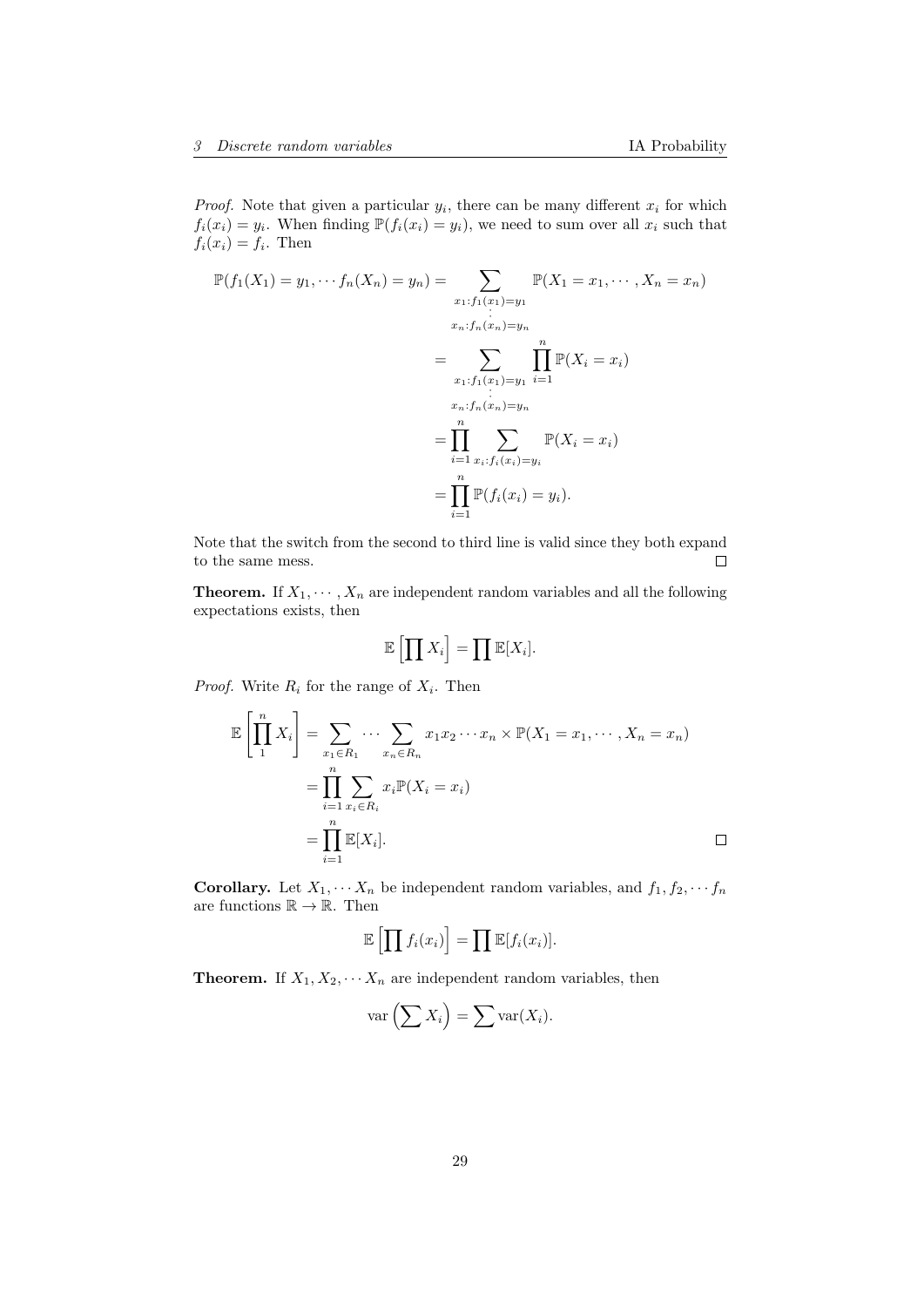Proof.

$$
\operatorname{var}\left(\sum X_i\right) = \mathbb{E}\left[\left(\sum X_i\right)^2\right] - \left(\mathbb{E}\left[\sum X_i\right]\right)^2
$$
  
\n
$$
= \mathbb{E}\left[\sum X_i^2 + \sum_{i \neq j} X_i X_j\right] - \left(\sum \mathbb{E}[X_i]\right)^2
$$
  
\n
$$
= \sum \mathbb{E}[X_i^2] + \sum_{i \neq j} \mathbb{E}[X_i] \mathbb{E}[X_j] - \sum (\mathbb{E}[X_i])^2 - \sum_{i \neq j} \mathbb{E}[X_i] \mathbb{E}[X_j]
$$
  
\n
$$
= \sum \mathbb{E}[X_i^2] - (\mathbb{E}[X_i])^2.
$$

**Corollary.** Let  $X_1, X_2, \cdots, X_n$  be independent identically distributed random variables (iid rvs). Then

$$
\text{var}\left(\frac{1}{n}\sum X_i\right) = \frac{1}{n}\text{var}(X_1).
$$

Proof.

$$
\operatorname{var}\left(\frac{1}{n}\sum X_i\right) = \frac{1}{n^2} \operatorname{var}\left(\sum X_i\right)
$$

$$
= \frac{1}{n^2} \sum \operatorname{var}(X_i)
$$

$$
= \frac{1}{n^2} n \operatorname{var}(X_1)
$$

$$
= \frac{1}{n} \operatorname{var}(X_1)
$$

$$
= \frac{1}{n} \operatorname{var}(X_1)
$$

 $\Box$ 

This result is important in statistics. This means that if we want to reduce the variance of our experimental results, then we can repeat the experiment many times (corresponding to a large  $n$ ), and then the sample average will have a small variance.

**Example.** Let  $X_i$  be iid  $B(1, p)$ , i.e.  $\mathbb{P}(1) = p$  and  $\mathbb{P}(0) = 1 - p$ . Then  $Y = X_1 + X_2 + \cdots + X_n \sim B(n, p).$ 

Since  $\text{var}(X_i) = \mathbb{E}[X_i^2] - (\mathbb{E}[X_i])^2 = p - p^2 = p(1-p)$ , we have  $\text{var}(Y) =$  $np(1-p).$ 

**Example.** Suppose we have two rods of unknown lengths  $a, b$ . We can measure the lengths, but is not accurate. Let  $A$  and  $B$  be the measured value. Suppose

$$
\mathbb{E}[A] = a, \quad \text{var}(A) = \sigma^2
$$

$$
\mathbb{E}[B] = b, \quad \text{var}(B) = \sigma^2.
$$

We can measure it more accurately by measuring  $X = A + B$  and  $Y = A - B$ . Then we estimate  $a$  and  $b$  by

$$
\hat{a}=\frac{X+Y}{2},\ \hat{b}=\frac{X-Y}{2}.
$$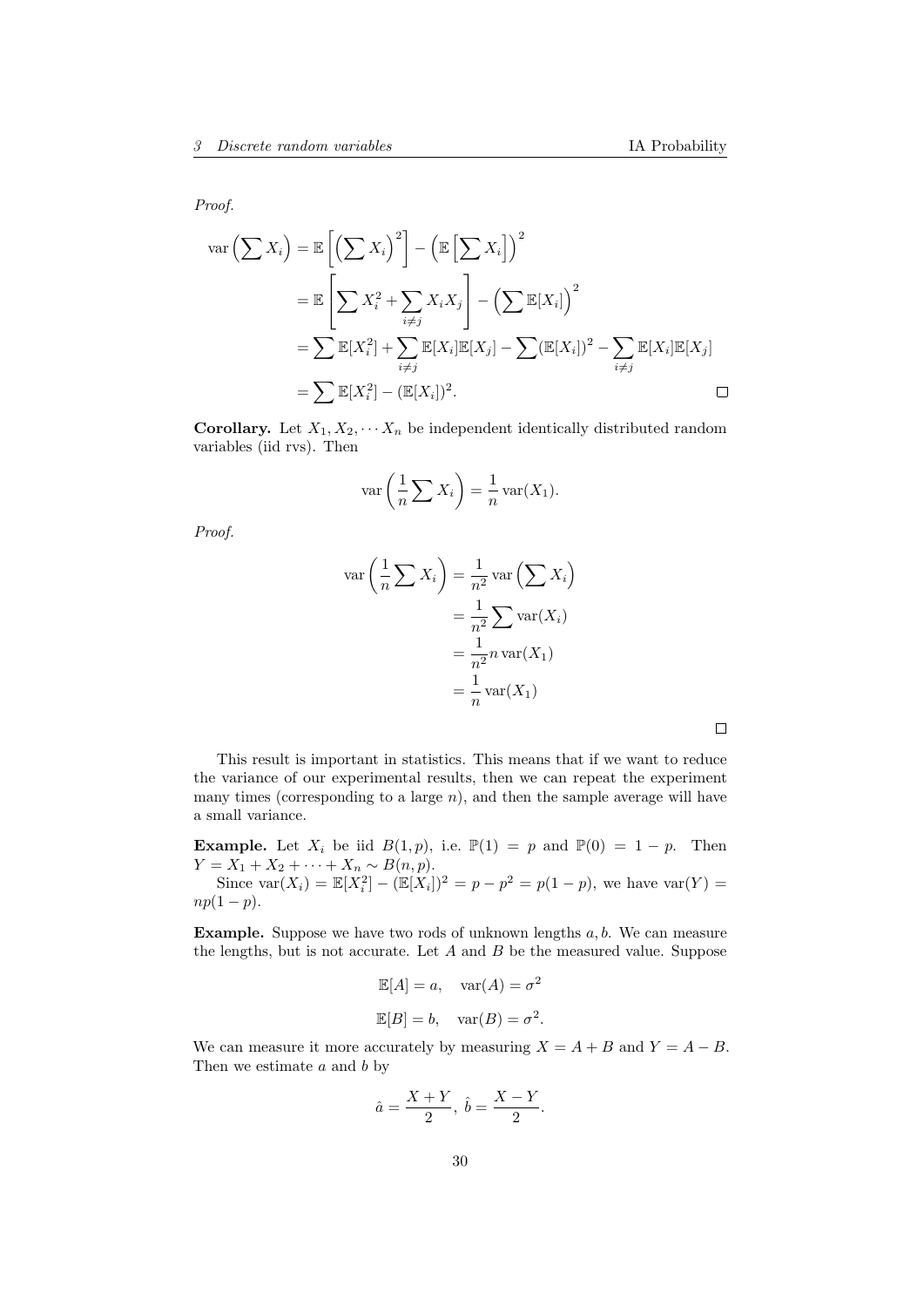Then  $\mathbb{E}[\hat{a}] = a$  and  $\mathbb{E}[\hat{b}] = b$ , i.e. they are unbiased. Also

$$
var(\hat{a}) = \frac{1}{4} var(X + Y) = \frac{1}{4} 2\sigma^2 = \frac{1}{2}\sigma^2
$$
,

and similarly for b. So we can measure it more accurately by measuring the sticks together instead of separately.

# <span id="page-30-0"></span>3.2 Inequalities

Here we prove a lot of different inequalities which may be useful for certain calculations. In particular, Chebyshev's inequality will allow us to prove the weak law of large numbers.

**Definition** (Convex function). A function  $f : (a, b) \to \mathbb{R}$  is convex if for all  $x_1, x_2 \in (a, b)$  and  $\lambda_1, \lambda_2 \geq 0$  such that  $\lambda_1 + \lambda_2 = 1$ ,

$$
\lambda_1 f(x_1) + \lambda_2 f(x_2) \ge f(\lambda_1 x_1 + \lambda_2 x_2).
$$

It is *strictly convex* if the inequality above is strict (except when  $x_1 = x_2$  or  $\lambda_1$ ) or  $\lambda_2 = 0$ ).



A function is *concave* if  $-f$  is convex.

A useful criterion for convexity is

**Proposition.** If f is differentiable and  $f''(x) \ge 0$  for all  $x \in (a, b)$ , then it is convex. It is strictly convex if  $f''(x) > 0$ .

**Theorem** (Jensen's inequality). If  $f : (a, b) \to \mathbb{R}$  is convex, then

$$
\sum_{i=1}^{n} p_i f(x_i) \ge f\left(\sum_{i=1}^{n} p_i x_i\right)
$$

for all  $p_1, p_2, \dots, p_n$  such that  $p_i \geq 0$  and  $\sum p_i = 1$ , and  $x_i \in (a, b)$ .

This says that  $\mathbb{E}[f(X)] \ge f(\mathbb{E}[X])$  (where  $\mathbb{P}(X = x_i) = p_i$ ).

If f is strictly convex, then equalities hold only if all  $x_i$  are equal, i.e. X takes only one possible value.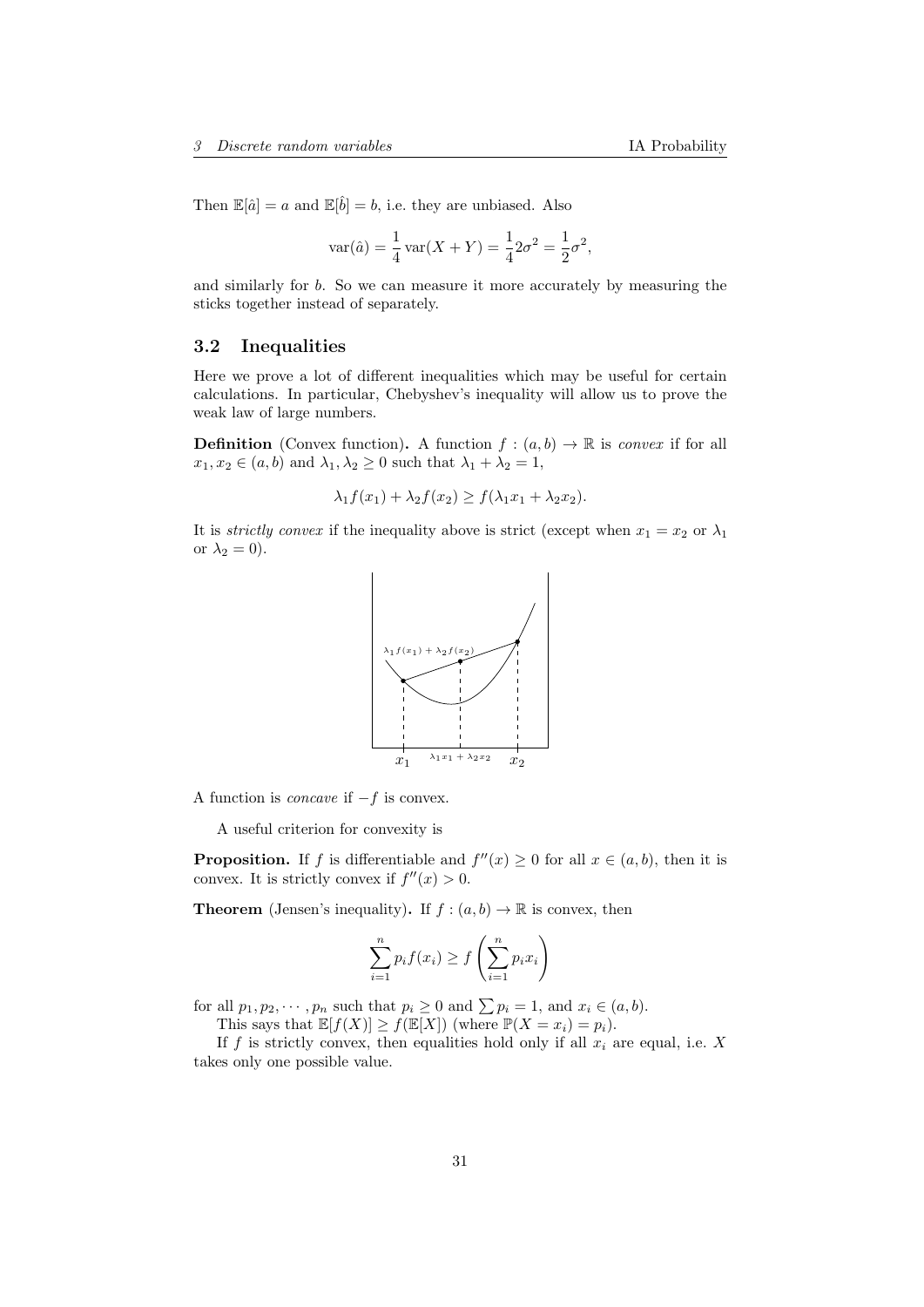*Proof.* Induct on *n*. It is true for  $n = 2$  by the definition of convexity. Then

$$
f(p_1x_1 + \dots + p_nx_n) = f\left(p_1x_1 + (p_2 + \dots + p_n)\frac{p_2x_2 + \dots + l_nx_n}{p_2 + \dots + p_n}\right)
$$
  
\n
$$
\leq p_1f(x_1) + (p_2 + \dots + p_n)f\left(\frac{p_2x_2 + \dots + p_nx_n}{p_2 + \dots + p_n}\right).
$$
  
\n
$$
\leq p_1f(x_1) + (p_2 + \dots + p_n)\left[\frac{p_2}{\left(\right)}f(x_2) + \dots + \frac{p_n}{\left(\right)}f(x_n)\right]
$$
  
\n
$$
= p_1f(x_1) + \dots + p_n(x_n).
$$

where the ( ) is  $p_2 + \cdots + p_n$ .

Strictly convex case is proved with  $\leq$  replaced by  $\leq$  by definition of strict convexity.  $\Box$ 

**Corollary** (AM-GM inequality). Given  $x_1, \dots, x_n$  positive reals, then

$$
\left(\prod x_i\right)^{1/n} \leq \frac{1}{n} \sum x_i.
$$

*Proof.* Take  $f(x) = -\log x$ . This is convex since its second derivative is  $x^{-2} > 0$ . Take  $\mathbb{P}(x=x_i)=1/n$ . Then

$$
\mathbb{E}[f(x)] = \frac{1}{n} \sum -\log x_i = -\log GM
$$

and

$$
f(\mathbb{E}[x]) = -\log \frac{1}{n} \sum x_i = -\log AM
$$

Since  $f(\mathbb{E}[x]) \le \mathbb{E}[f(x)]$ , AM  $\ge$  GM. Since  $-\log x$  is strictly convex, AM = GM only if all  $x_i$  are equal.  $\Box$ 

**Theorem** (Cauchy-Schwarz inequality). For any two random variables  $X, Y$ ,

$$
(\mathbb{E}[XY])^2 \leq \mathbb{E}[X^2]\mathbb{E}[Y^2].
$$

*Proof.* If  $Y = 0$ , then both sides are 0. Otherwise,  $\mathbb{E}[Y^2] > 0$ . Let

$$
w = X - Y \cdot \frac{\mathbb{E}[XY]}{\mathbb{E}[Y^2]}.
$$

Then

$$
\mathbb{E}[w^2] = \mathbb{E}\left[X^2 - 2XY\frac{\mathbb{E}[XY]}{\mathbb{E}[Y^2]} + Y^2 \frac{(\mathbb{E}[XY])^2}{(\mathbb{E}[Y^2])^2}\right]
$$
  
=  $\mathbb{E}[X^2] - 2\frac{(\mathbb{E}[XY])^2}{\mathbb{E}[Y^2]} + \frac{(\mathbb{E}[XY])^2}{\mathbb{E}[Y^2]}$   
=  $\mathbb{E}[X^2] - \frac{(\mathbb{E}[XY])^2}{\mathbb{E}[Y^2]}$ 

Since  $\mathbb{E}[w^2] \geq 0$ , the Cauchy-Schwarz inequality follows.

 $\Box$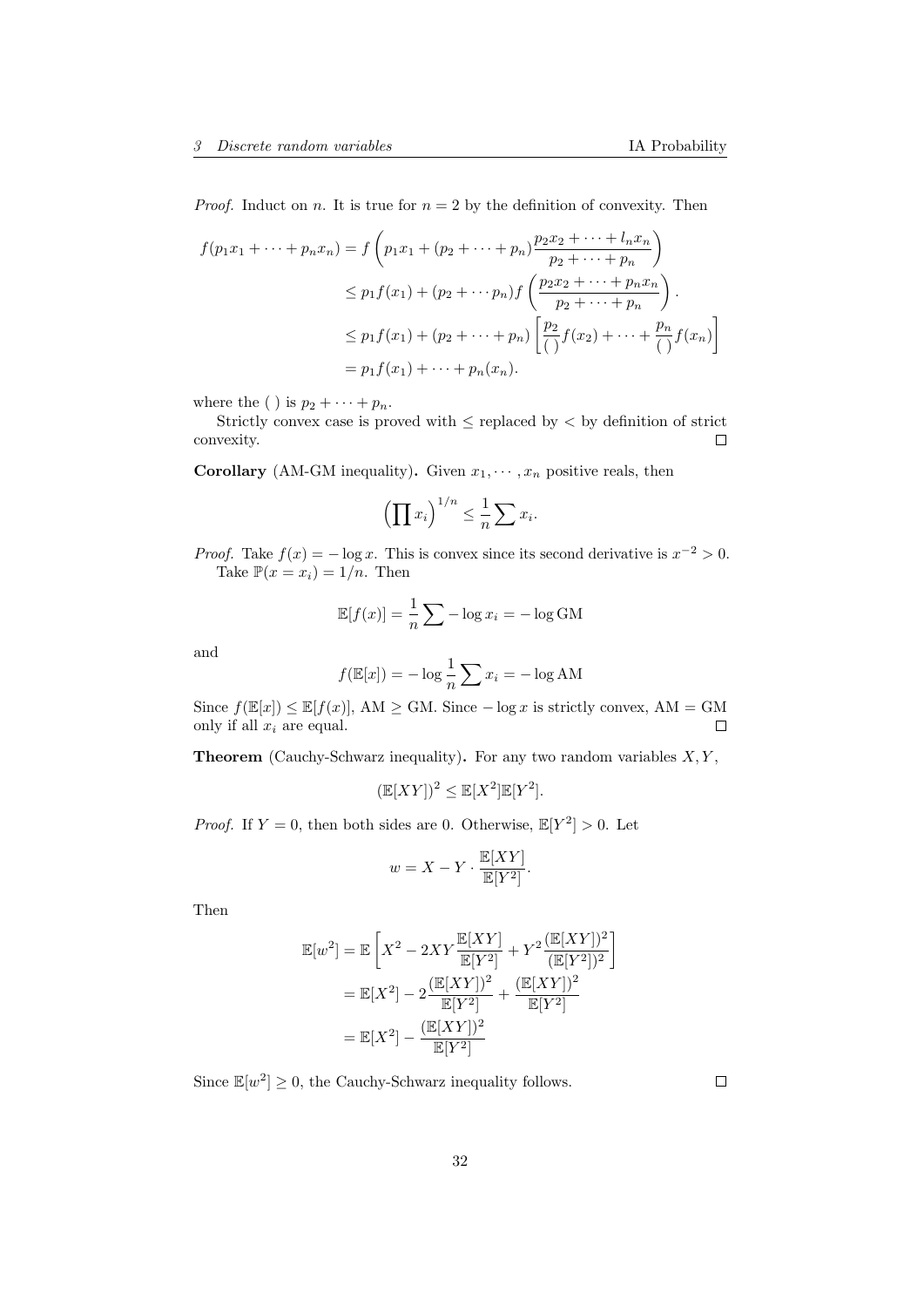**Theorem** (Markov inequality). If X is a random variable with  $\mathbb{E}|X| < \infty$  and  $\varepsilon > 0$ , then

$$
\mathbb{P}(|X| \geq \varepsilon) \leq \frac{\mathbb{E}|X|}{\varepsilon}.
$$

Proof. We make use of the indicator function. We have

$$
I[|X| \ge \varepsilon] \le \frac{|X|}{\varepsilon}.
$$

This is proved by exhaustion: if  $|X| \geq \varepsilon$ , then LHS = 1 and RHS  $\geq$  1; If  $|X| < \varepsilon$ , then  $LHS = 0$  and RHS is non-negative.

Take the expected value to obtain

$$
\mathbb{P}(|X| \ge \varepsilon) \le \frac{\mathbb{E}|X|}{\varepsilon}.
$$

Similarly, we have

**Theorem** (Chebyshev inequality). If X is a random variable with  $\mathbb{E}[X^2] < \infty$ and  $\varepsilon > 0$ , then

$$
\mathbb{P}(|X| \ge \varepsilon) \le \frac{\mathbb{E}[X^2]}{\varepsilon^2}.
$$

Proof. Again, we have

$$
I[{{|X| \ge \varepsilon}}] \le \frac{x^2}{\varepsilon^2}.
$$

Then take the expected value and the result follows.

Note that these are really powerful results, since they do not make any assumptions about the distribution of 
$$
X
$$
. On the other hand, if we know something about the distribution, we can often get a larger bound.

An important corollary is that if  $\mu = \mathbb{E}[X]$ , then

$$
\mathbb{P}(|X - \mu| \ge \varepsilon) \le \frac{\mathbb{E}[(X - \mu)^2]}{\varepsilon^2} = \frac{\operatorname{var} X}{\varepsilon^2}
$$

# <span id="page-32-0"></span>3.3 Weak law of large numbers

**Theorem** (Weak law of large numbers). Let  $X_1, X_2, \cdots$  be iid random variables, with mean  $\mu$  and var  $\sigma^2$ .

Let  $S_n = \sum_{i=1}^n X_i$ . Then for all  $\varepsilon > 0$ ,

$$
\mathbb{P}\left(\left|\frac{S_n}{n}-\mu\right|\geq \varepsilon\right)\to 0
$$

as  $n \to \infty$ .

We say,  $\frac{S_n}{n}$  tends to  $\mu$  (in probability), or

$$
\frac{S_n}{n} \to_p \mu.
$$

 $\Box$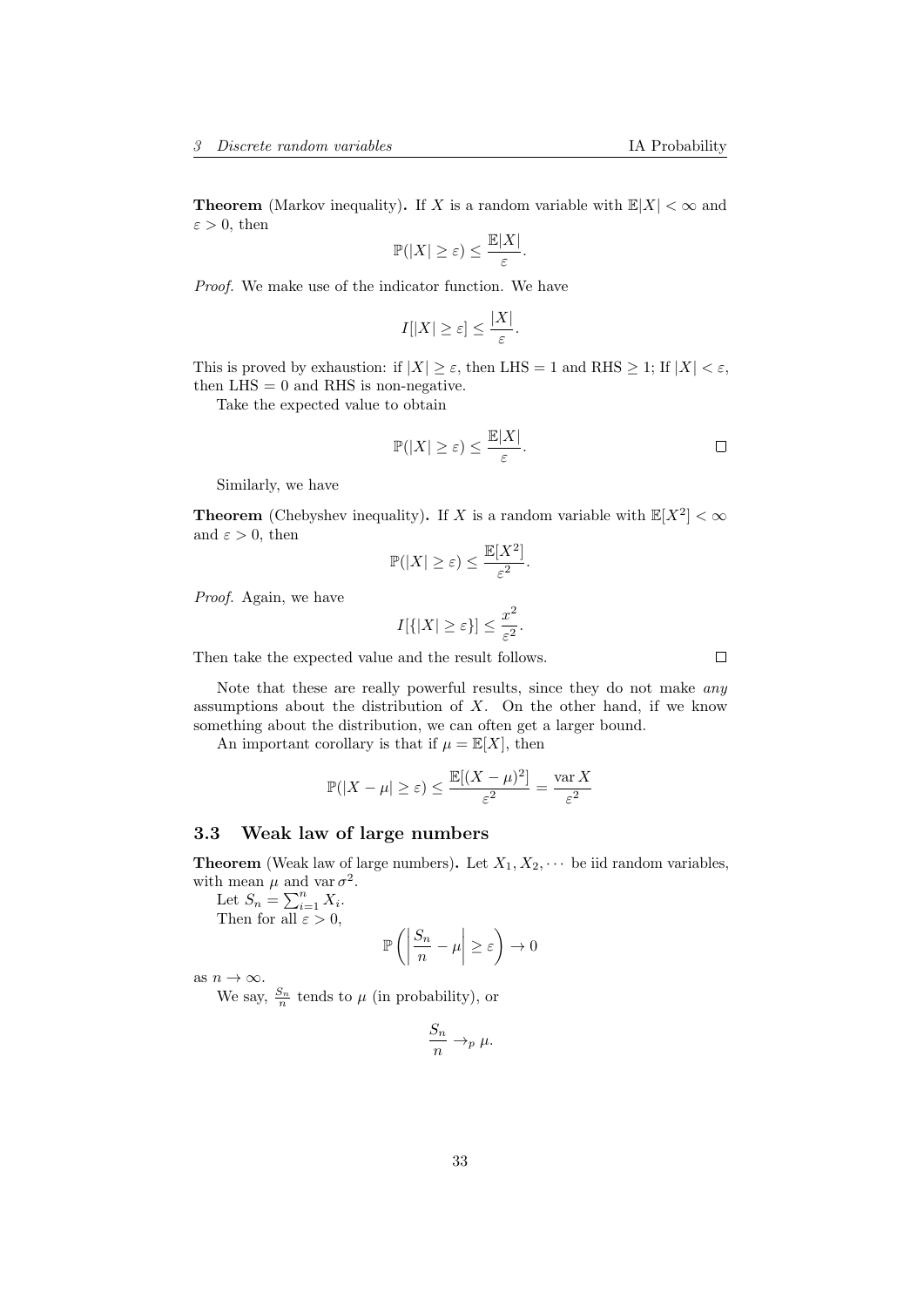Proof. By Chebyshev,

$$
\mathbb{P}\left(\left|\frac{S_n}{n} - \mu\right| \ge \varepsilon\right) \le \frac{\mathbb{E}\left(\frac{S_n}{n} - \mu\right)^2}{\varepsilon^2}
$$

$$
= \frac{1}{n^2} \frac{\mathbb{E}(S_n - n\mu)^2}{\varepsilon^2}
$$

$$
= \frac{1}{n^2 \varepsilon^2} \text{var}(S_n)
$$

$$
= \frac{n}{n^2 \varepsilon^2} \text{var}(X_1)
$$

$$
= \frac{\sigma^2}{n\varepsilon^2} \to 0
$$

Note that we cannot relax the "independent" condition. For example, if  $X_1 = X_2 = X_3 = \cdots = 1$  or 0, each with probability 1/2. Then  $S_n/n \nrightarrow 1/2$ since it is either 1 or 0.

**Example.** Suppose we toss a coin with probability  $p$  of heads. Then

$$
\frac{S_n}{n} = \frac{\text{number of heads}}{\text{number of tosses}}.
$$

Since  $\mathbb{E}[X_i] = p$ , then the weak law of large number tells us that

$$
\frac{S_n}{n} \to_p p.
$$

This means that as we toss more and more coins, the proportion of heads will tend towards p.

Since we called the above the weak law, we also have the strong law, which is a stronger statement.

Theorem (Strong law of large numbers).

$$
\mathbb{P}\left(\frac{S_n}{n} \to \mu \text{ as } n \to \infty\right) = 1.
$$

We say

$$
\frac{S_n}{n} \to_{\text{as}} \mu,
$$

where "as" means "almost surely".

It can be shown that the weak law follows from the strong law, but not the other way round. The proof is left for Part II because it is too hard.

# <span id="page-33-0"></span>3.4 Multiple random variables

If we have two random variables, we can study the relationship between them.

**Definition** (Covariance). Given two random variables  $X, Y$ , the *covariance* is

$$
cov(X, Y) = \mathbb{E}[(X - \mathbb{E}[X])(Y - \mathbb{E}[Y])].
$$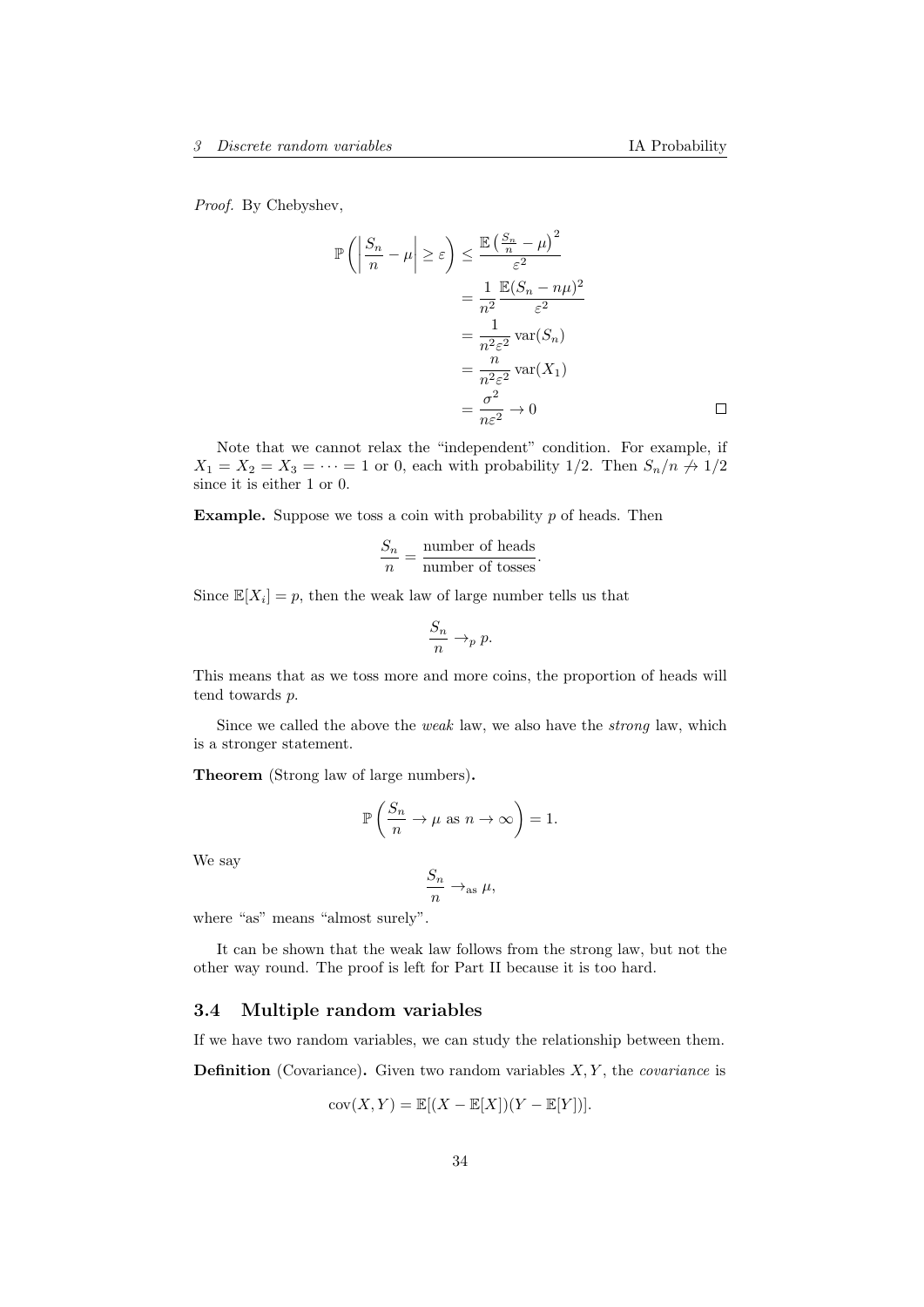#### Proposition.

- (i)  $cov(X, c) = 0$  for constant c.
- (ii)  $cov(X + c, Y) = cov(X, Y)$ .
- (iii)  $cov(X, Y) = cov(Y, X)$ .
- (iv)  $cov(X, Y) = \mathbb{E}[XY] \mathbb{E}[X]\mathbb{E}[Y].$
- (v)  $cov(X, X) = var(X)$ .
- (vi)  $var(X + Y) = var(X) + var(Y) + 2 cov(X, Y)$ .
- (vii) If X, Y are independent,  $cov(X, Y) = 0$ .

These are all trivial to prove and proof is omitted.

It is important to note that  $cov(X, Y) = 0$  does not imply X and Y are independent.

#### Example.

– Let  $(X, Y) = (2, 0), (-1, -1)$  or  $(-1, 1)$  with equal probabilities of  $1/3$ . These are not independent since  $Y = 0 \Rightarrow X = 2$ .

However,  $cov(X, Y) = \mathbb{E}[XY] - \mathbb{E}[X]\mathbb{E}[Y] = 0 - 0 \cdot 0 = 0.$ 

– If we randomly pick a point on the unit circle, and let the coordinates be  $(X, Y)$ , then  $\mathbb{E}[X] = \mathbb{E}[Y] = \mathbb{E}[XY] = 0$  by symmetry. So  $cov(X, Y) = 0$ but X and Y are clearly not independent (they have to satisfy  $x^2 + y^2 = 1$ ).

The covariance is not that useful in measuring how well two variables correlate. For one, the covariance can (potentially) have dimensions, which means that the numerical value of the covariance can depend on what units we are using. Also, the magnitude of the covariance depends largely on the variance of X and Y themselves. To solve these problems, we define

**Definition** (Correlation coefficient). The *correlation coefficient* of  $X$  and  $Y$  is

$$
corr(X, Y) = \frac{cov(X, Y)}{\sqrt{var(X) var(Y)}}.
$$

**Proposition.**  $|\text{corr}(X, Y)| \leq 1$ .

*Proof.* Apply Cauchy-Schwarz to  $X - \mathbb{E}[X]$  and  $Y - \mathbb{E}[Y]$ .

Again, zero correlation does not necessarily imply independence.

Alternatively, apart from finding a fixed covariance or correlation number, we can see how the distribution of  $X$  depends on  $Y$ . Given two random variables  $X, Y, \mathbb{P}(X = x, Y = y)$  is known as the *joint distribution*. From this joint distribution, we can retrieve the probabilities  $\mathbb{P}(X = x)$  and  $\mathbb{P}(Y = y)$ . We can also consider different conditional expectations.

 $\Box$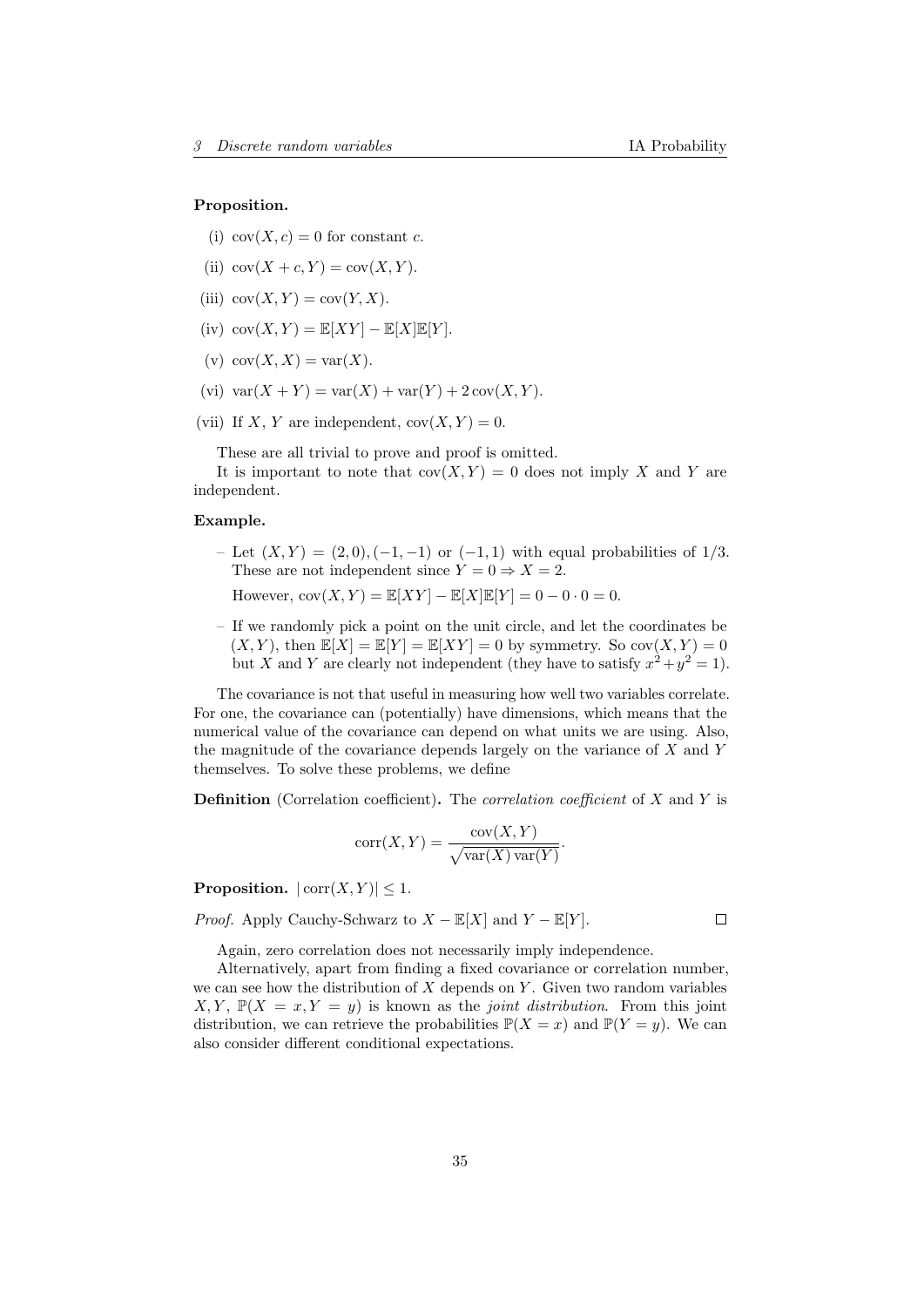**Definition** (Conditional distribution). Let  $X$  and  $Y$  be random variables (in general not independent) with joint distribution  $\mathbb{P}(X = x, Y = y)$ . Then the marginal distribution (or simply distribution) of X is

$$
\mathbb{P}(X = x) = \sum_{y \in \Omega_y} \mathbb{P}(X = x, Y = y).
$$

The *conditional distribution* of  $X$  given  $Y$  is

$$
\mathbb{P}(X = x \mid Y = y) = \frac{\mathbb{P}(X = x, Y = y)}{\mathbb{P}(Y = y)}.
$$

The *conditional expectation* of  $X$  given  $Y$  is

$$
\mathbb{E}[X \mid Y=y] = \sum_{x \in \Omega_X} x \mathbb{P}(X=x \mid Y=y).
$$

We can view  $\mathbb{E}[X | Y]$  as a random variable in Y: given a value of Y, we return the expectation of X.

**Example.** Consider a dice roll. Let  $Y = 1$  denote an even roll and  $Y = 0$  denote an odd roll. Let X be the value of the roll. Then  $\mathbb{E}[X | Y] = 3 + Y$ , ie 4 if even, 3 if odd.

**Example.** Let  $X_1, \dots, X_n$  be iid  $B(1, p)$ . Let  $Y = X_1 + \dots + X_n$ . Then

$$
\mathbb{P}(X_1 = 1 | Y = r) = \frac{\mathbb{P}(X_1 = 1, \sum_2^n X_i = r - 1)}{\mathbb{P}(Y = r)}
$$

$$
= \frac{p {n-1 \choose r-1} p^{r-1} (1-p)^{(n-1)-(r-1)}}{{n \choose r} p^r (1-p)^{n-1}} = \frac{r}{n}.
$$

So

$$
\mathbb{E}[X_1 | Y] = 1 \cdot \frac{r}{n} + 0 \left(1 - \frac{r}{n}\right) = \frac{r}{n} = \frac{Y}{n}.
$$

Note that this is a random variable!

**Theorem.** If  $X$  and  $Y$  are independent, then

$$
\mathbb{E}[X \mid Y] = \mathbb{E}[X]
$$

Proof.

$$
\mathbb{E}[X \mid Y = y] = \sum_{x} x \mathbb{P}(X = x \mid Y = y)
$$

$$
= \sum_{x} x \mathbb{P}(X = x)
$$

$$
= \mathbb{E}[X] \qquad \Box
$$

We know that the expected value of a dice roll given it is even is 4, and the expected value given it is odd is 3. Since it is equally likely to be even or odd, the expected value of the dice roll is 3.5. This is formally captured by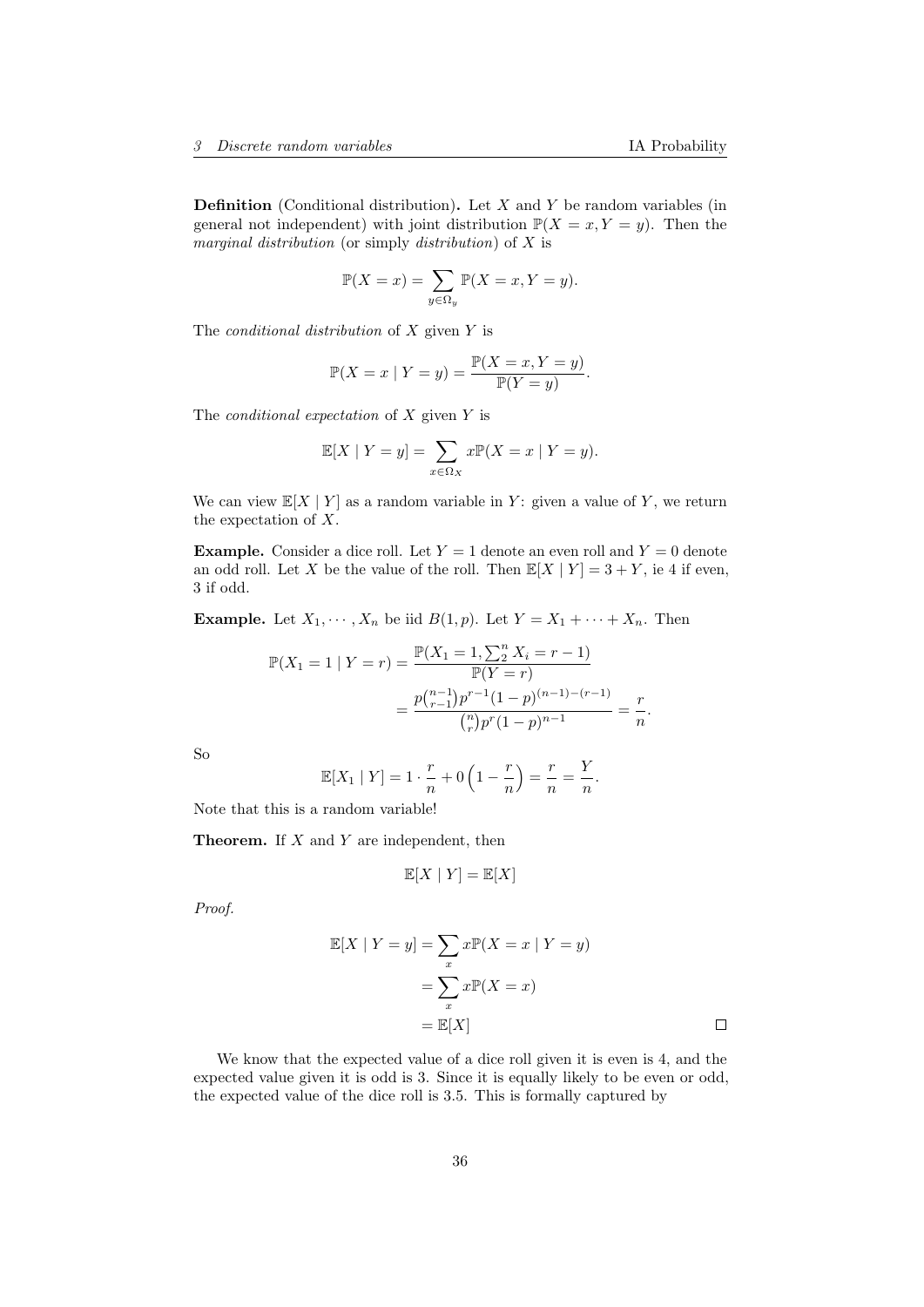$\Box$ 

Theorem (Tower property of conditional expectation).

$$
\mathbb{E}_Y[\mathbb{E}_X[X \mid Y]] = \mathbb{E}_X[X],
$$

where the subscripts indicate what variable the expectation is taken over. Proof.

$$
\mathbb{E}_Y[\mathbb{E}_X[X \mid Y]] = \sum_y \mathbb{P}(Y = y)\mathbb{E}[X \mid Y = y]
$$
  
= 
$$
\sum_y \mathbb{P}(Y = y) \sum_x x \mathbb{P}(X = x \mid Y = y)
$$
  
= 
$$
\sum_x \sum_y x \mathbb{P}(X = x, Y = y)
$$
  
= 
$$
\sum_x x \sum_y \mathbb{P}(X = x, Y = y)
$$
  
= 
$$
\sum_x x \mathbb{P}(X = x)
$$
  
= 
$$
\mathbb{E}[X].
$$

This is also called the law of total expectation. We can also state it as: suppose  $A_1, A_2, \cdots, A_n$  is a partition of  $\Omega$ . Then

$$
\mathbb{E}[X] = \sum_{i:\mathbb{P}(A_i) > 0} \mathbb{E}[X \mid A_i] \mathbb{P}(A_i).
$$

## 3.5 Probability generating functions

Consider a random variable X, taking values  $0, 1, 2, \cdots$ . Let  $p_r = \mathbb{P}(X = r)$ .

Definition (Probability generating function (pgf)). The probability generating function  $(pgf)$  of X is

$$
p(z) = \mathbb{E}[z^X] = \sum_{r=0}^{\infty} \mathbb{P}(X=r)z^r = p_0 + p_1z + p_2z^2 \cdots = \sum_{r=0}^{\infty} p_r z^r.
$$

This is a power series (or polynomial), and converges if  $|z| \leq 1$ , since

$$
|p(z)|\leq \sum_{r}p_r|z^r|\leq \sum_{r}p_r=1.
$$

We sometimes write as  $p_X(z)$  to indicate what the random variable.

This definition might seem a bit out of the blue. However, it turns out to be a rather useful algebraic tool that can concisely summarize information about the probability distribution.

**Example.** Consider a fair di.e. Then  $p_r = 1/6$  for  $r = 1, \dots, 6$ . So

$$
p(z) = \mathbb{E}[z^X] = \frac{1}{6}(z + z^2 + \dots + z^6) = \frac{1}{6}z\left(\frac{1 - z^6}{1 - z}\right).
$$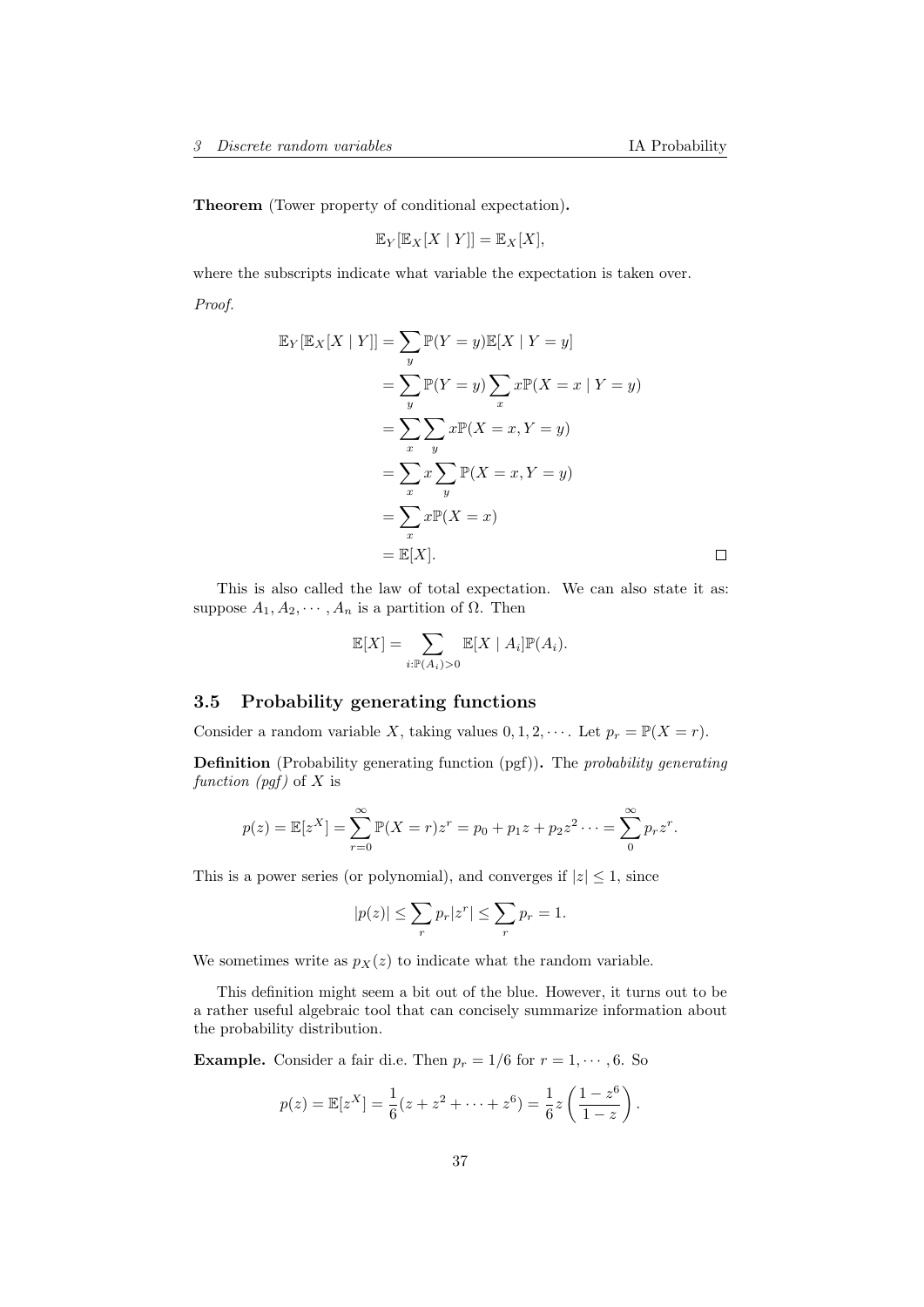**Theorem.** The distribution of  $X$  is uniquely determined by its probability generating function.

*Proof.* By definition,  $p_0 = p(0)$ ,  $p_1 = p'(0)$  etc. (where p' is the derivative of p). In general,

$$
\left. \frac{\mathrm{d}^i}{\mathrm{d}z^i} p(z) \right|_{z=0} = i! p_i.
$$

So we can recover  $(p_0, p_1, \dots)$  from  $p(z)$ .

Theorem (Abel's lemma).

$$
\mathbb{E}[X] = \lim_{z \to 1} p'(z).
$$

If  $p'(z)$  is continuous, then simply  $\mathbb{E}[X] = p'(1)$ .

Note that this theorem is trivial if  $p'(1)$  exists, as long as we know that we can differentiate power series term by term. What is important here is that even if  $p'(1)$  doesn't exist, we can still take the limit and obtain the expected value, e.g. when  $\mathbb{E}[X] = \infty$ .

*Proof.* For  $z < 1$ , we have

$$
p'(z) = \sum_{1}^{\infty} r p_r z^{r-1} \le \sum_{1}^{\infty} r p_r = \mathbb{E}[X].
$$

So we must have

$$
\lim_{z \to 1} p'(z) \le \mathbb{E}[X].
$$

On the other hand, for any  $\varepsilon$ , if we pick N large, then

$$
\sum_{1}^{N} rp_r \geq \mathbb{E}[X] - \varepsilon.
$$

So

$$
\mathbb{E}[X] - \varepsilon \le \sum_{1}^{N} r p_r = \lim_{z \to 1} \sum_{1}^{N} r p_r z^{r-1} \le \lim_{z \to 1} \sum_{1}^{\infty} r p_r z^{r-1} = \lim_{z \to 1} p'(z).
$$

So  $\mathbb{E}[X] \le \lim_{z \to 1} p'(z)$ . So the result follows

Theorem.

$$
\mathbb{E}[X(X-1)] = \lim_{z \to 1} p''(z).
$$

Proof. Same as above.

Example. Consider the Poisson distribution. Then

$$
p_r = \mathbb{P}(X = r) = \frac{1}{r!} \lambda^r e^{-\lambda}.
$$

Then

$$
p(z) = \mathbb{E}[z^X] = \sum_{n=0}^{\infty} z^r \frac{1}{r!} \lambda^r e^{-\lambda} = e^{\lambda z} e^{-\lambda} = e^{\lambda(z-1)}.
$$

$$
f_{\rm{max}}
$$

 $\Box$ 

 $\Box$ 

 $\Box$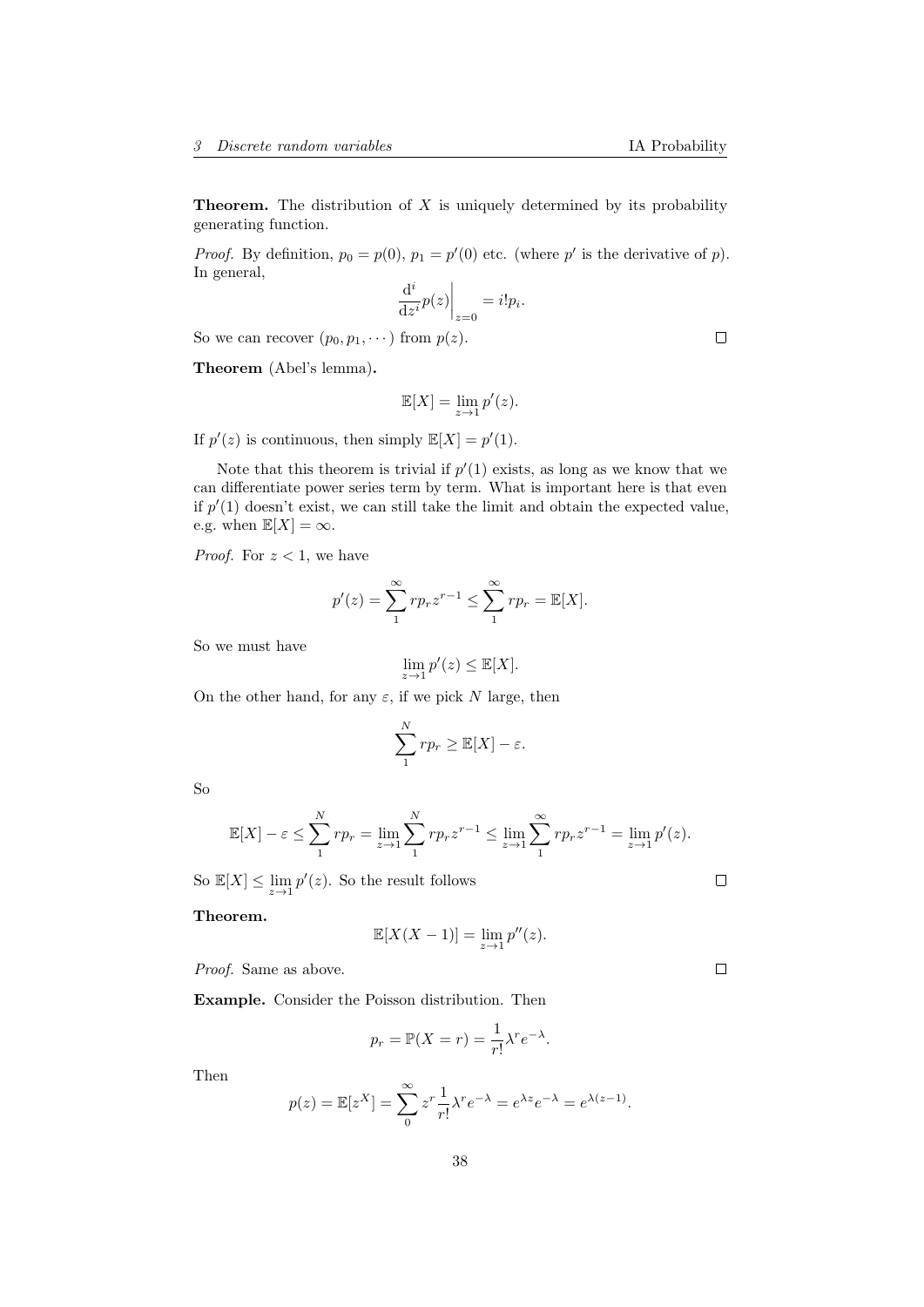We can have a sanity check:  $p(1) = 1$ , which makes sense, since  $p(1)$  is the sum of probabilities.

We have

$$
\mathbb{E}[X] = \frac{\mathrm{d}}{\mathrm{d}z} e^{\lambda(z-1)} \bigg|_{z=1} = \lambda,
$$

and

$$
\mathbb{E}[X(X-1)] = \left. \frac{\mathrm{d}^2}{\mathrm{d}x^2} e^{\lambda(z-1)} \right|_{z=1} = \lambda^2
$$

So

$$
\text{var}(X) = \mathbb{E}[X^2] - \mathbb{E}[X]^2 = \lambda^2 + \lambda - \lambda^2 = \lambda.
$$

**Theorem.** Suppose  $X_1, X_2, \cdots, X_n$  are independent random variables with pgfs  $p_1, p_2, \dots, p_n$ . Then the pgf of  $X_1 + X_2 + \dots + X_n$  is  $p_1(z)p_2(z)\cdots p_n(z)$ .

Proof.

$$
\mathbb{E}[z^{X_1+\cdots+X_n}]=\mathbb{E}[z^{X_1}\cdots z^{X_n}]=\mathbb{E}[z^{X_1}]\cdots\mathbb{E}[z^{X_n}]=p_1(z)\cdots p_n(z). \square
$$

Example. Let  $X \sim B(n, p)$ . Then

$$
p(z) = \sum_{r=0}^{n} \mathbb{P}(X=r)z^{r} = \sum {n \choose r} p^{r} (1-p)^{n-r} z^{r} = (pz + (1-p))^{n} = (pz+q)^{n}.
$$

So  $p(z)$  is the product of n copies of  $pz + q$ . But  $pz + q$  is the pgf of  $Y \sim B(1, p)$ .

This shows that  $X = Y_1 + Y_2 + \cdots + Y_n$  (which we already knew), i.e. a binomial distribution is the sum of Bernoulli trials.

Example. If X and Y are independent Poisson random variables with parameters  $\lambda, \mu$  respectively, then

$$
\mathbb{E}[t^{X+Y}]=\mathbb{E}[t^X]\mathbb{E}[t^Y]=e^{\lambda(t-1)}e^{\mu(t-1)}=e^{(\lambda+\mu)(t-1)}
$$

So  $X + Y \sim \mathbb{P}(\lambda + \mu)$ .

We can also do it directly:

$$
\mathbb{P}(X + Y = r) = \sum_{i=0}^{r} \mathbb{P}(X = i, Y = r - i) = \sum_{i=0}^{r} \mathbb{P}(X = i)\mathbb{P}(X = r - i),
$$

but is much more complicated.

We can use pgf-like functions to obtain some combinatorial results.

**Example.** Suppose we want to tile a  $2 \times n$  bathroom by  $2 \times 1$  tiles. One way to do it is

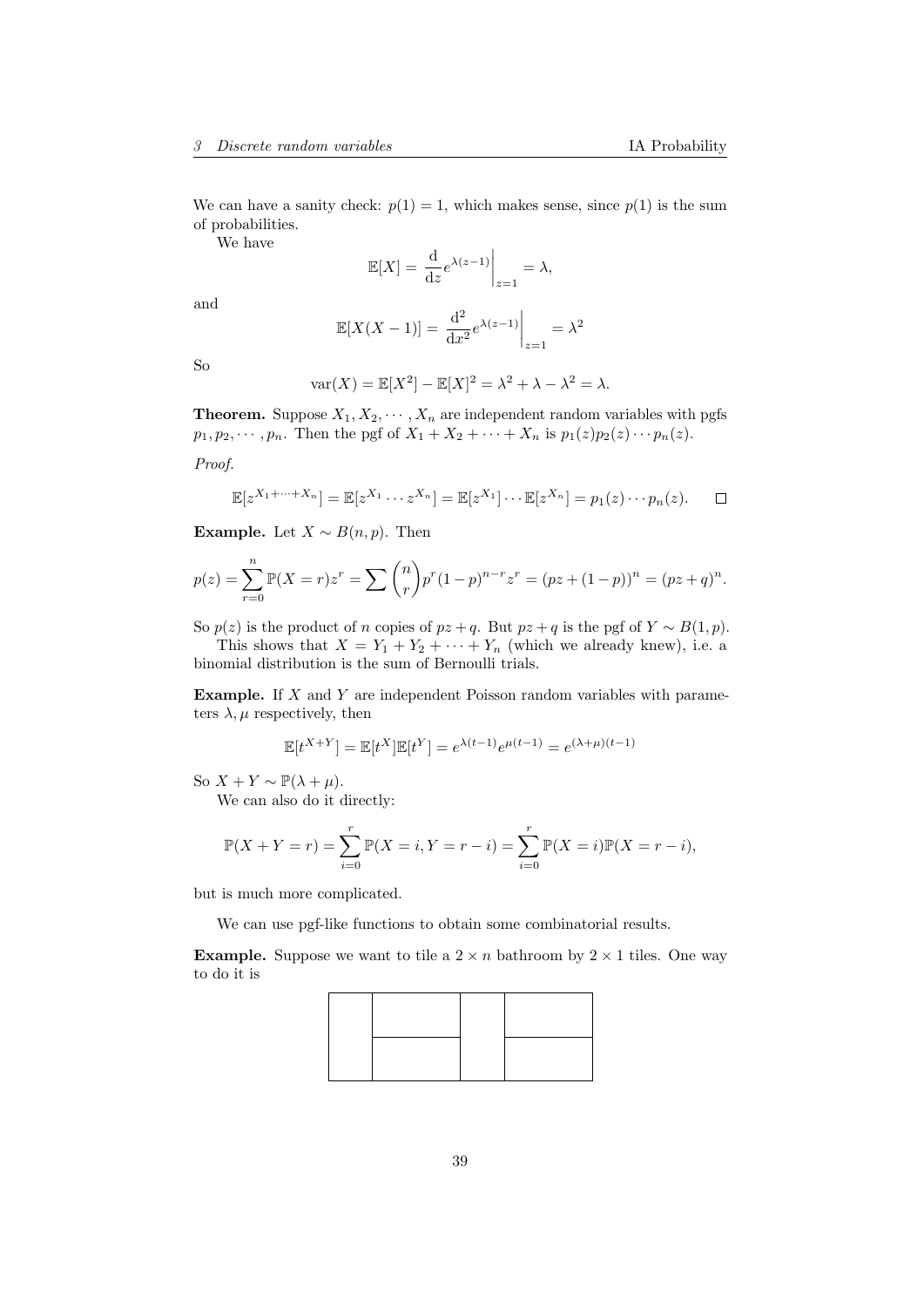We can do it recursively: suppose there are  $f_n$  ways to tile a  $2 \times n$  grid. Then if we start tiling, the first tile is either vertical, in which we have  $f_{n-1}$  ways to tile the remaining ones; or the first tile is horizontal, in which we have  $f_{n-2}$  ways to tile the remaining. So

$$
f_n = f_{n-1} + f_{n-2},
$$

which is simply the Fibonacci sequence, with  $f_0 = f_1 = 1$ . Let

$$
F(z) = \sum_{n=0}^{\infty} f_n z^n.
$$

Then from our recurrence relation, we obtain

$$
f_n z^n = f_{n-1} z^n + f_{n-2} z^n.
$$

So

$$
\sum_{n=2}^{\infty} f_n z^n = \sum_{n=2}^{\infty} f_{n-1} z^n + \sum_{n=2}^{\infty} f_{n-2} z^n.
$$

Since  $f_0 = f_1 = 1$ , we have

$$
F(z) - f_0 - z f_1 = z(F(z) - f_0) + z^2 F(z).
$$

Thus  $F(z) = (1 - z - z^2)^{-1}$ . If we write

$$
\alpha_1 = \frac{1}{2}(1+\sqrt{5}), \quad \alpha_2 = \frac{1}{2}(1-\sqrt{5}).
$$

then we have

$$
F(z) = (1 - z - z2)-1
$$
  
= 
$$
\frac{1}{(1 - \alpha_1 z)(1 - \alpha_2 z)}
$$
  
= 
$$
\frac{1}{\alpha_1 - \alpha_2} \left( \frac{\alpha_1}{1 - \alpha_1 z} - \frac{\alpha_2}{1 - \alpha_2 z} \right)
$$
  
= 
$$
\frac{1}{\alpha_1 - \alpha_2} \left( \alpha_1 \sum_{n=0}^{\infty} \alpha_1^n z^n - \alpha_2 \sum_{n=0}^{\infty} \alpha_2^n z^n \right).
$$

So

$$
f_n = \frac{\alpha_1^{n+1} - \alpha_2^{n+1}}{\alpha_1 - \alpha_2}.
$$

**Example.** A *Dyck word* is a string of brackets that match, such as  $($ , or  $((())()$ .

There is only one Dyck word of length 2, (). There are 2 of length 4, (()) and ()(). Similarly, there are 5 Dyck words of length 5.

Let  $C_n$  be the number of Dyck words of length  $2n$ . We can split each Dyck word into  $(w_1)w_2$ , where  $w_1$  and  $w_2$  are Dyck words. Since the lengths of  $w_1$ and  $w_2$  must sum up to  $2(n-1)$ ,

$$
C_{n+1} = \sum_{i=0}^{n} C_i C_{n-i}.
$$
 (\*)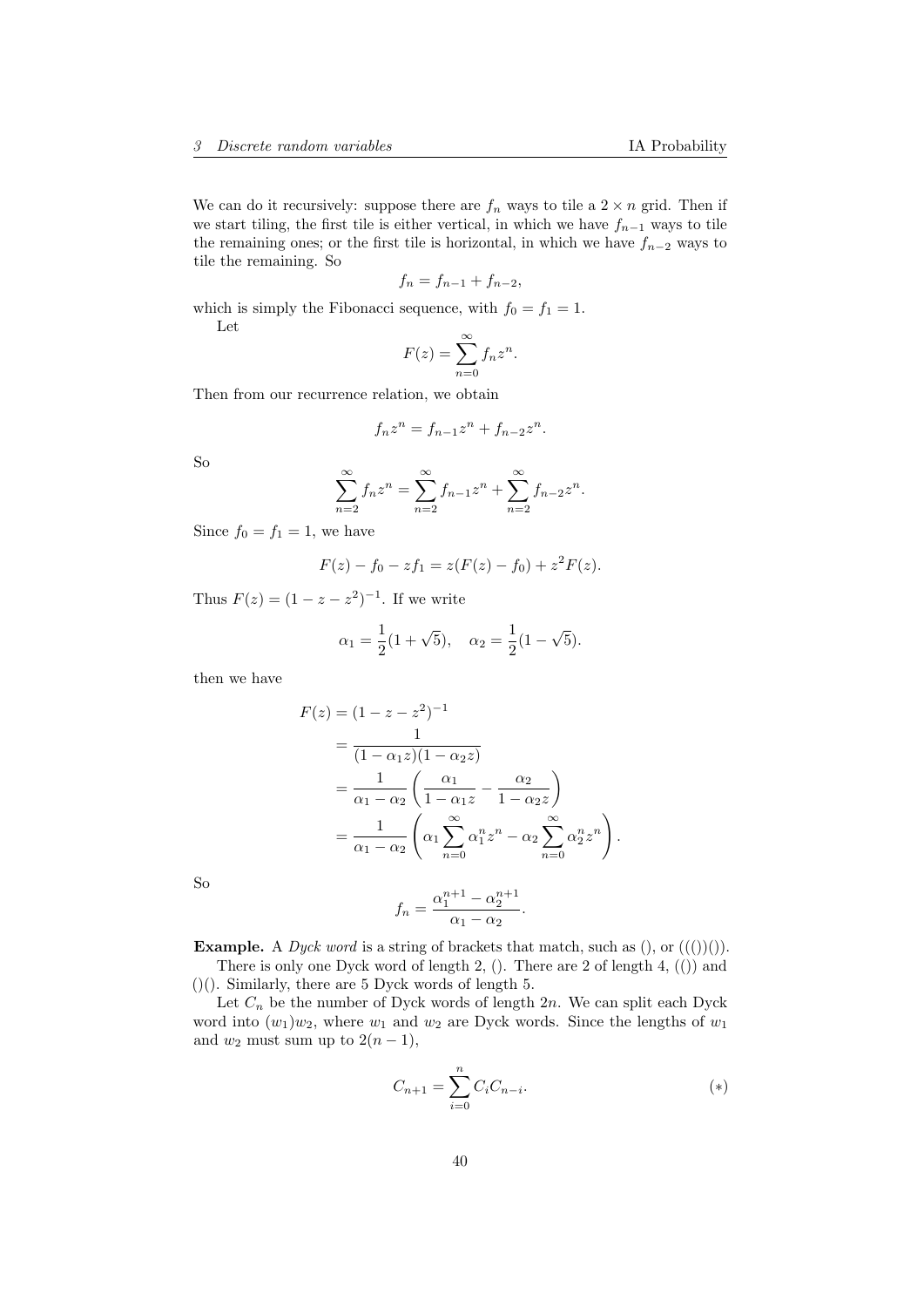We again use pgf-like functions: let

$$
c(x) = \sum_{n=0}^{\infty} C_n x^n.
$$

From (∗), we can show that

$$
c(x) = 1 + xc(x)^2.
$$

We can solve to show that

$$
c(x) = \frac{1 - \sqrt{1 - 4x}}{2x} = \sum_{n=0}^{\infty} {2n \choose n} \frac{x^n}{n+1},
$$

noting that  $C_0 = 1$ . Then

$$
C_n = \frac{1}{n+1} \binom{2n}{n}.
$$

#### Sums with a random number of terms

A useful application of generating functions is the sum with a random number of random terms. For example, an insurance company may receive a random number of claims, each demanding a random amount of money. Then we have a sum of a random number of terms. This can be answered using probability generating functions.

**Example.** Let  $X_1, X_2, \dots, X_n$  be iid with pgf  $p(z) = \mathbb{E}[z^X]$ . Let N be a random variable independent of  $X_i$  with pgf  $h(z)$ . What is the pgf of  $S = X_1 + \cdots + X_N$ ?

$$
\mathbb{E}[z^{S}] = \mathbb{E}[z^{X_{1} + \dots + X_{N}}]
$$
\n
$$
= \mathbb{E}_{N}[\underbrace{\mathbb{E}_{X_{i}}[z^{X_{1} + \dots + X_{N}} \mid N]}_{\text{assuming fixed } N}]
$$
\n
$$
= \sum_{n=0}^{\infty} \mathbb{P}(N=n) \mathbb{E}[z^{X_{1} + X_{2} + \dots + X_{n}}]
$$
\n
$$
= \sum_{n=0}^{\infty} \mathbb{P}(N=n) \mathbb{E}[z^{X_{1}}] \mathbb{E}[z^{X_{2}}] \cdots \mathbb{E}[z^{X_{n}}]
$$
\n
$$
= \sum_{n=0}^{\infty} \mathbb{P}(N=n) (\mathbb{E}[z^{X_{1}}])^{n}
$$
\n
$$
= \sum_{n=0}^{\infty} \mathbb{P}(N=n) p(z)^{n}
$$
\n
$$
= h(p(z))
$$

since  $h(x) = \sum_{n=0}^{\infty} \mathbb{P}(N = n)x^n$ . So

$$
\mathbb{E}[S] = \frac{d}{dz}h(p(z))\Big|_{z=1}
$$

$$
= h'(p(1))p'(1)
$$

$$
= \mathbb{E}[N]\mathbb{E}[X_1]
$$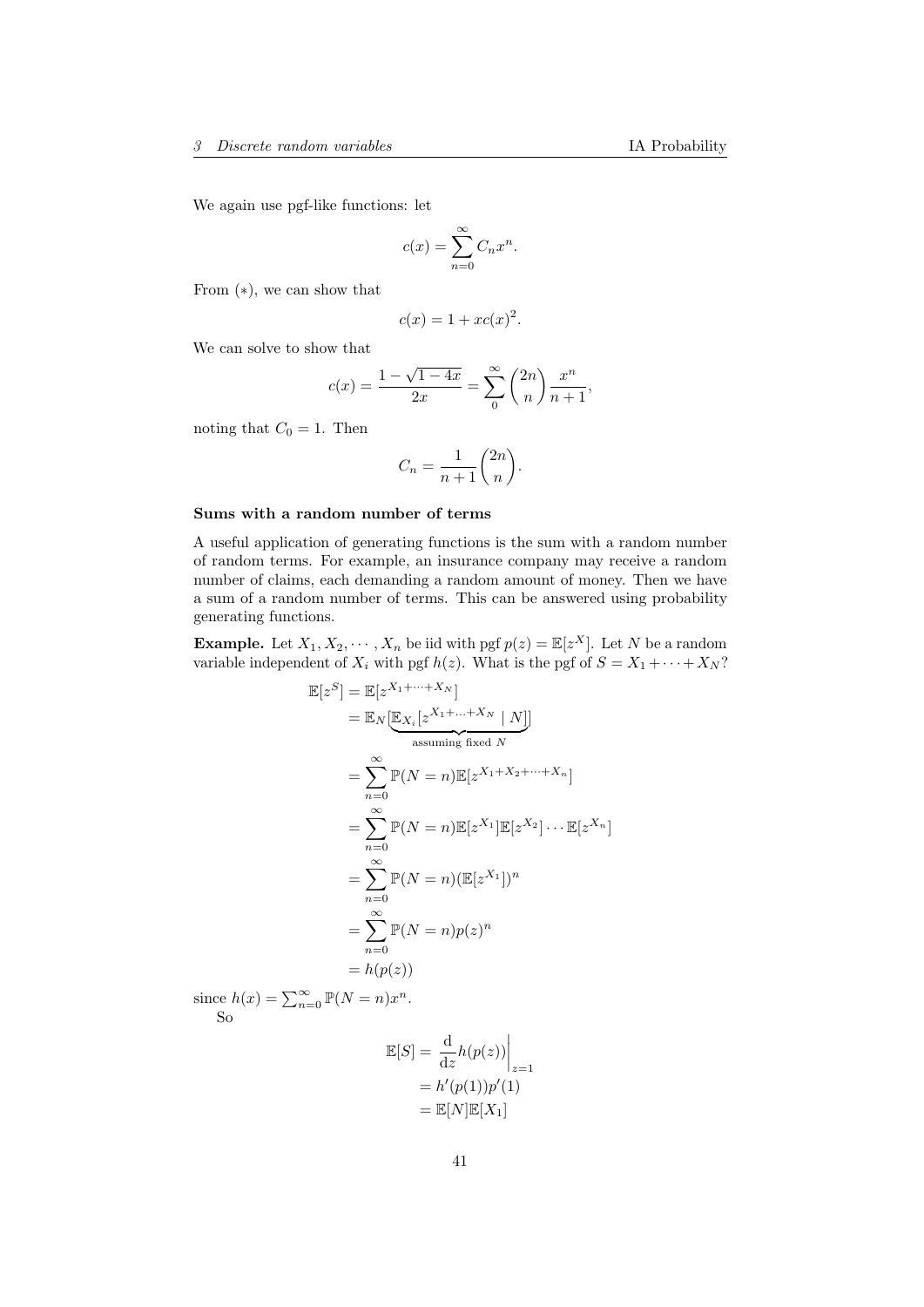To calculate the variance, use the fact that

$$
\mathbb{E}[S(S-1)] = \left. \frac{\mathrm{d}^2}{\mathrm{d}z^2} h(p(z)) \right|_{z=1}.
$$

Then we can find that

$$
var(S) = \mathbb{E}[N] var(X_1) + \mathbb{E}[X_1^2] var(N).
$$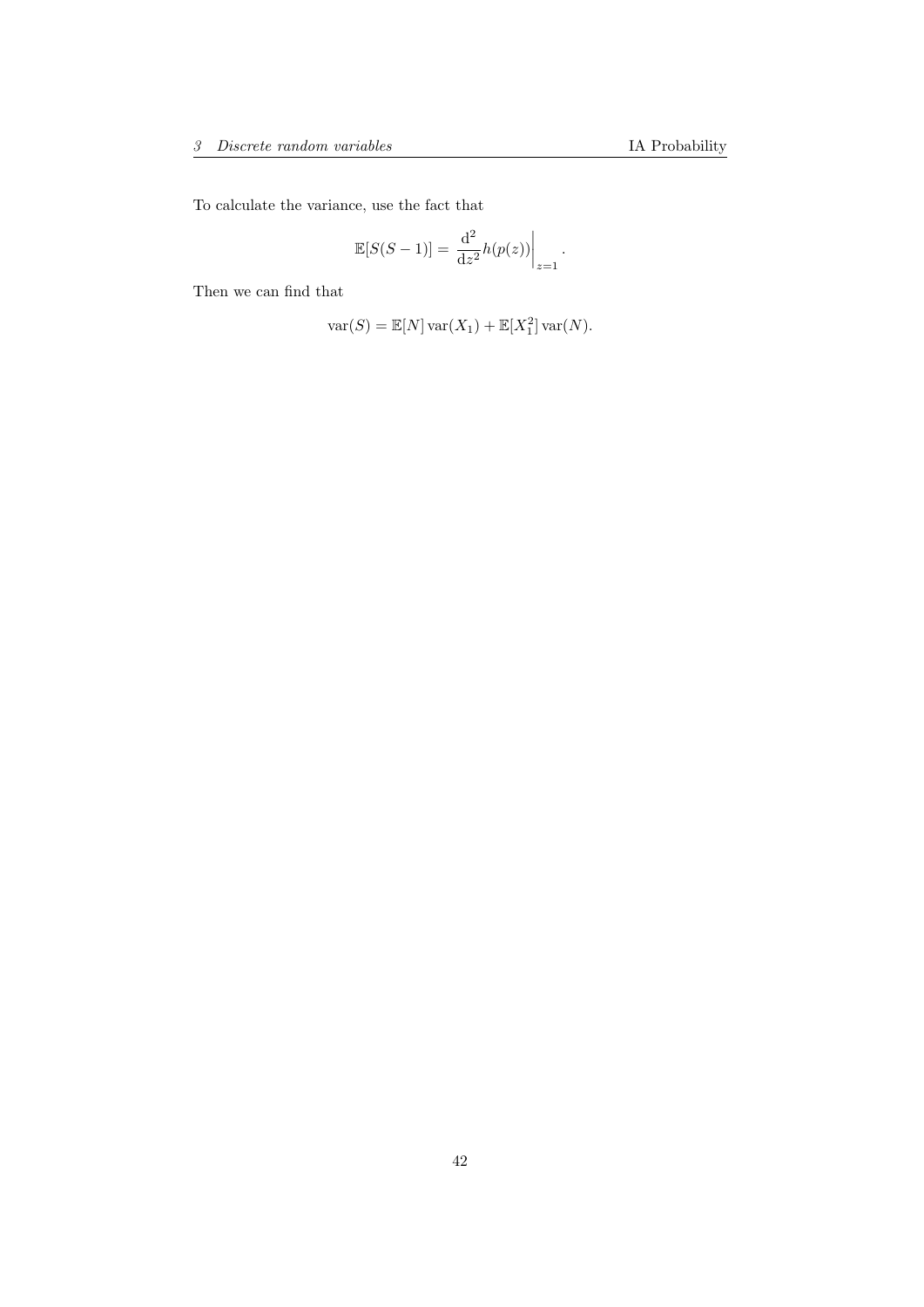# 4 Interesting problems

Here we are going to study two rather important and interesting probabilistic processes — branching processes and random walks. Solutions to these will typically involve the use of probability generating functions.

### 4.1 Branching processes

Branching processes are used to model population growth by reproduction. At the beginning, there is only one individual. At each iteration, the individual produces a random number of offsprings. In the next iteration, each offspring will individually independently reproduce randomly according to the same distribution. We will ask questions such as the expected number of individuals in a particular generation and the probability of going extinct.

Consider  $X_0, X_1, \dots$ , where  $X_n$  is the number of individuals in the nth generation. We assume the following:

- (i)  $X_0 = 1$
- (ii) Each individual lives for unit time and produces  $k$  offspring with probability  $p_k$ .
- (iii) Suppose all offspring behave independently. Then

$$
X_{n+1} = Y_1^n + Y_2^n + \dots + Y_{X_n}^n,
$$

where  $Y_i^n$  are iid random variables, which is the same as  $X_1$  (the superscript denotes the generation).

It is useful to consider the pgf of a branching process. Let  $F(z)$  be the pgf of  $Y_i^n$ . Then

$$
F(z) = E[z^{Y_i^n}] = E[z^{X_1}] = \sum_{k=0}^{\infty} p_k z^k.
$$

Define

$$
F_n(z) = E[z^{X_n}].
$$

The main theorem of branching processes here is

Theorem.

$$
F_{n+1}(z) = F_n(F(z)) = F(F(F(\cdots F(z)\cdots)))) = F(F_n(z)).
$$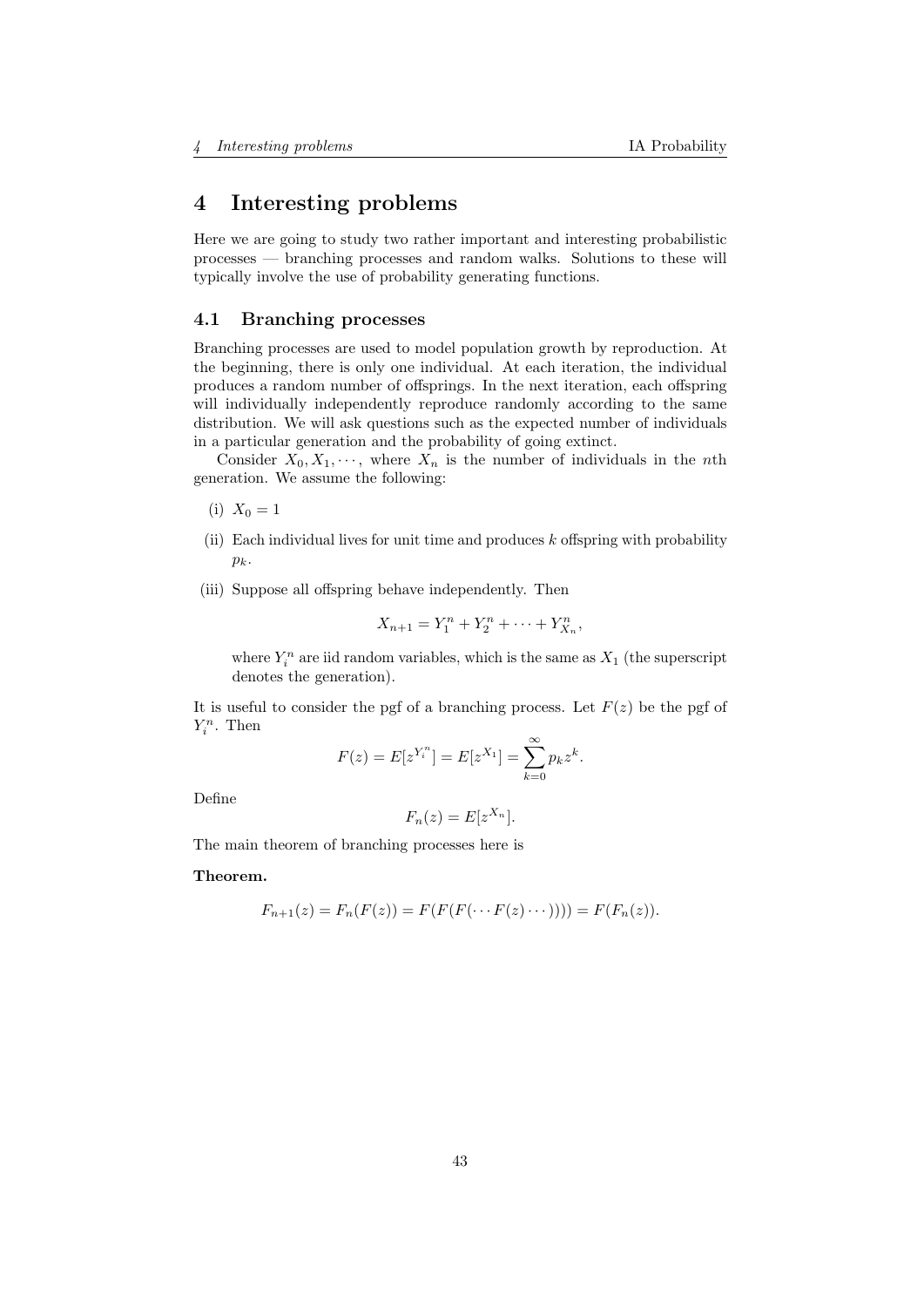Proof.

$$
F_{n+1}(z) = \mathbb{E}[z^{X_{n+1}}]
$$
  
\n
$$
= \mathbb{E}[\mathbb{E}[z^{X_{n+1}} | X_n]]
$$
  
\n
$$
= \sum_{k=0}^{\infty} \mathbb{P}(X_n = k) \mathbb{E}[z^{X_{n+1}} | X_n = k]
$$
  
\n
$$
= \sum_{k=0}^{\infty} \mathbb{P}(X_n = k) \mathbb{E}[z^{Y_1^* + \dots + Y_k^*} | X_n = k]
$$
  
\n
$$
= \sum_{k=0}^{\infty} \mathbb{P}(X_n = k) \mathbb{E}[z^{Y_1}] \mathbb{E}[z^{Y_2}] \cdots \mathbb{E}[z^{Y_n}]
$$
  
\n
$$
= \sum_{k=0}^{\infty} \mathbb{P}(X_n = k) (\mathbb{E}[z^{X_1}])^k
$$
  
\n
$$
= \sum_{k=0}^{\infty} \mathbb{P}(X_n = k) F(z)^k
$$
  
\n
$$
= F_n(F(z))
$$

 $\Box$ 

Theorem. Suppose

$$
\mathbb{E}[X_1] = \sum k p_k = \mu
$$

and

$$
var(X_1) = \mathbb{E}[(X - \mu)^2] = \sum (k - \mu)^2 p_k < \infty.
$$

Then

$$
\mathbb{E}[X_n] = \mu^n, \quad \text{var } X_n = \sigma^2 \mu^{n-1} (1 + \mu + \mu^2 + \dots + \mu^{n-1}).
$$

Proof.

$$
\mathbb{E}[X_n] = \mathbb{E}[\mathbb{E}[X_n | X_{n-1}]]
$$

$$
= \mathbb{E}[\mu X_{n-1}]
$$

$$
= \mu \mathbb{E}[X_{n-1}]
$$

Then by induction,  $\mathbb{E}[X_n] = \mu^n$  (since  $X_0 = 1$ ). To calculate the variance, note that

$$
\text{var}(X_n) = \mathbb{E}[X_n^2] - (\mathbb{E}[X_n])^2
$$

and hence

$$
\mathbb{E}[X_n^2] = \text{var}(X_n) + (\mathbb{E}[X])^2
$$

We then calculate

$$
\mathbb{E}[X_n^2] = \mathbb{E}[\mathbb{E}[X_n^2 | X_{n-1}]]
$$
  
=  $\mathbb{E}[\text{var}(X_n) + (\mathbb{E}[X_n])^2 | X_{n-1}]$   
=  $\mathbb{E}[X_{n-1} \text{var}(X_1) + (\mu X_{n-1})^2]$   
=  $\mathbb{E}[X_{n-1}\sigma^2 + (\mu X_{n-1})^2]$   
=  $\sigma^2 \mu^{n-1} + \mu^2 \mathbb{E}[X_{n-1}^2].$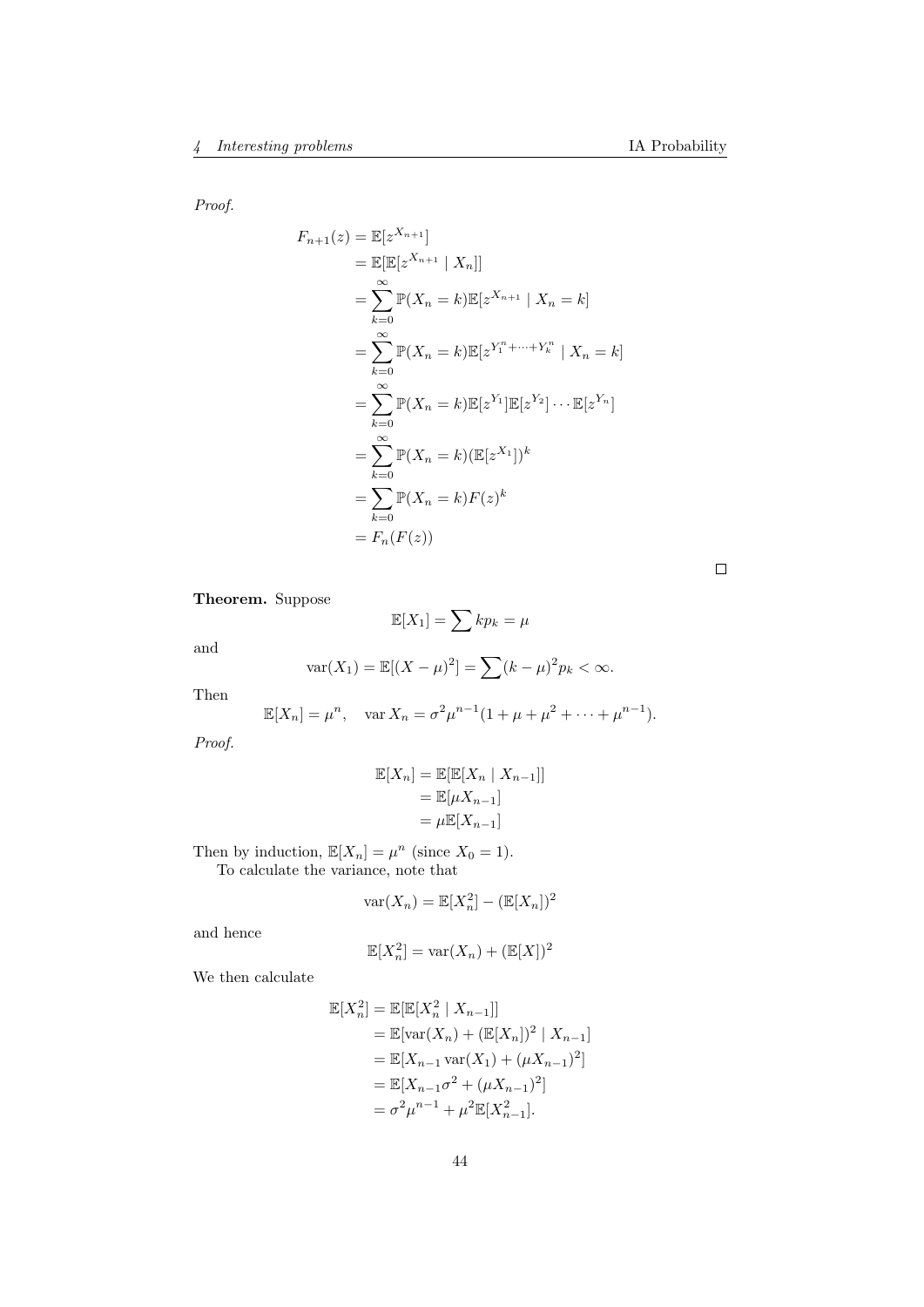So

var 
$$
X_n = \mathbb{E}[X_n^2] - (\mathbb{E}[X_n])^2
$$
  
\n
$$
= \mu^2 \mathbb{E}[X_{n-1}^2] + \sigma^2 \mu^{n-1} - \mu^2 (\mathbb{E}[X_{n-1}])^2
$$
\n
$$
= \mu^2 (\mathbb{E}[X_{n-1}^2] - \mathbb{E}[X_{n-1}]^2) + \sigma^2 \mu^{n-1}
$$
\n
$$
= \mu^2 \text{var}(X_{n-1}) + \sigma^2 \mu^{n-1}
$$
\n
$$
= \mu^4 \text{var}(X_{n-2}) + \sigma^2 (\mu^{n-1} + \mu^n)
$$
\n
$$
= \cdots
$$
\n
$$
= \mu^{2(n-1)} \text{var}(X_1) + \sigma^2 (\mu^{n-1} + \mu^n + \cdots + \mu^{2n-3})
$$
\n
$$
= \sigma^2 \mu^{n-1} (1 + \mu + \cdots + \mu^{n-1}).
$$

Of course, we can also obtain this using the probability generating function as well.  $\Box$ 

#### Extinction probability

Let  $A_n$  be the event  $X_n = 0$ , ie extinction has occurred by the *n*th generation. Let  $q$  be the probability that extinction eventually occurs. Let

$$
A = \bigcup_{n=1}^{\infty} A_n = [\text{extinction eventually occurs}].
$$

Since  $A_1 \subseteq A_2 \subseteq A_3 \subseteq \cdots$ , we know that

$$
q = \mathbb{P}(A) = \lim_{n \to \infty} \mathbb{P}(A_n) = \lim_{n \to \infty} \mathbb{P}(X_n = 0).
$$

But

$$
\mathbb{P}(X_n = 0) = F_n(0),
$$

since  $F_n(0) = \sum \mathbb{P}(X_n = k)z^k$ . So

$$
F(q) = F\left(\lim_{n \to \infty} F_n(0)\right) = \lim_{n \to \infty} F(F_n(0)) = \lim_{n \to \infty} F_{n+1}(0) = q.
$$

So

$$
F(q) = q.
$$

Alternatively, using the law of total probability

$$
q = \sum_{k} \mathbb{P}(X_1 = k) \mathbb{P}(\text{extinction} \mid X_1 = k) = \sum_{k} p_k q^k = F(q),
$$

where the second equality comes from the fact that for the whole population to go extinct, each individual population must go extinct.

This means that to find the probability of extinction, we need to find a fixed point of F. However, if there are many fixed points, which should we pick?

**Theorem.** The probability of extinction  $q$  is the smallest root to the equation  $q = F(q)$ . Write  $\mu = \mathbb{E}[X_1]$ . Then if  $\mu \leq 1$ , then  $q = 1$ ; if  $\mu > 1$ , then  $q < 1$ .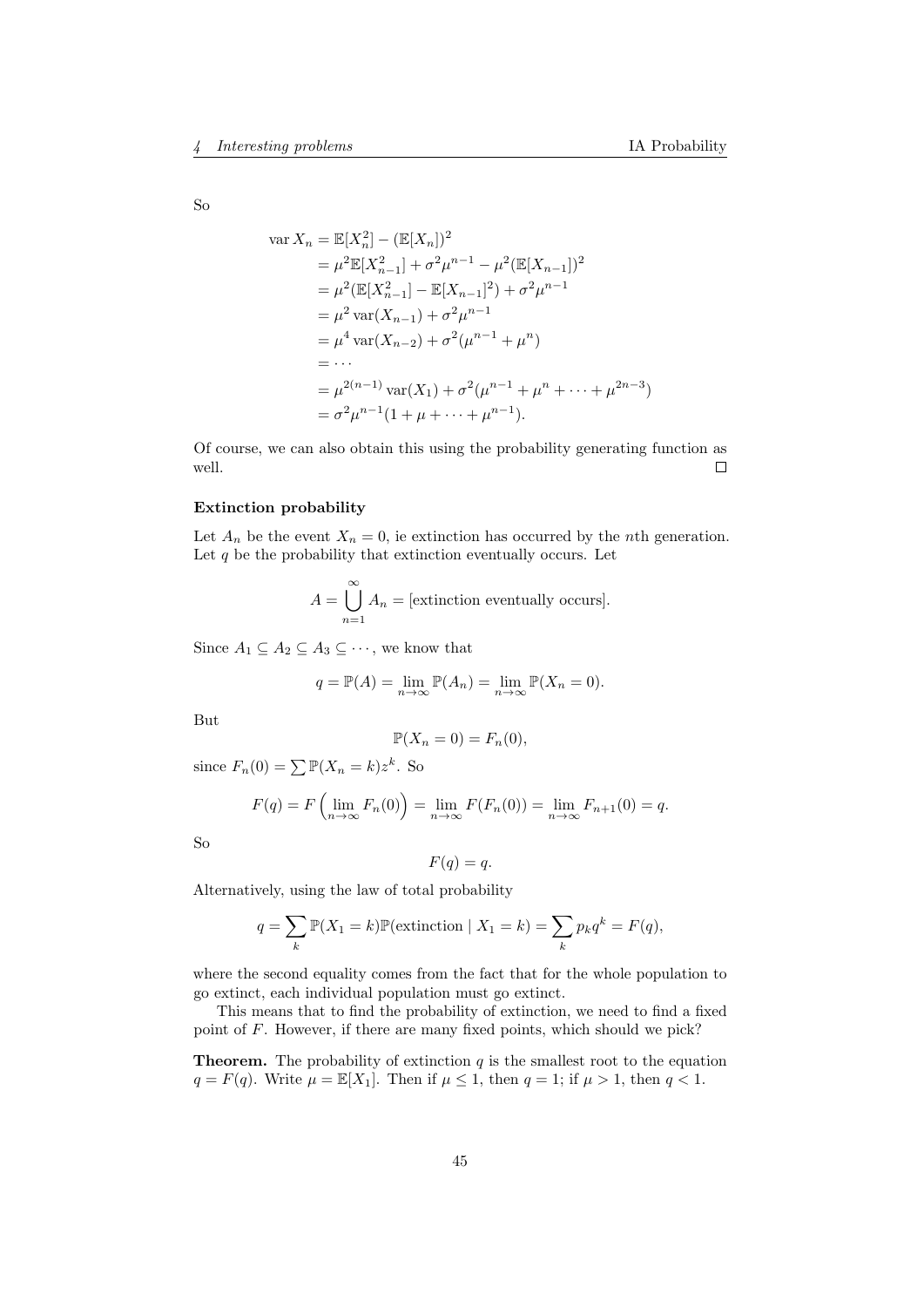*Proof.* To show that it is the smallest root, let  $\alpha$  be the smallest root. Then note that  $0 \le \alpha \Rightarrow F(0) \le F(\alpha) = \alpha$  since F is increasing (proof: write the function out!). Hence  $F(F(0)) \leq \alpha$ . Continuing inductively,  $F_n(0) \leq \alpha$  for all n. So

$$
q = \lim_{n \to \infty} F_n(0) \le \alpha.
$$

So  $q = \alpha$ .

To show that  $q = 1$  when  $\mu \leq 1$ , we show that  $q = 1$  is the only root. We know that  $F'(z)$ ,  $F''(z) \ge 0$  for  $z \in (0,1)$  (proof: write it out again!). So F is increasing and convex. Since  $F'(1) = \mu \leq 1$ , it must approach  $(1, 1)$  from above the  $F = z$  line. So it must look like this:



So  $z = 1$  is the only root.

# 4.2 Random walk and gambler's ruin

Here we'll study random walks, using gambler's ruin as an example.

**Definition** (Random walk). Let  $X_1, \dots, X_n$  be iid random variables such that  $X_n = +1$  with probability p, and  $-1$  with probability  $1 - p$ . Let  $S_n =$  $S_0 + X_1 + \cdots + X_n$ . Then  $(S_0, S_1, \cdots, S_n)$  is a 1-dimensional random walk. If  $p = q = \frac{1}{2}$ , we say it is a symmetric random walk.

**Example.** A gambler starts with  $\frac{2}{3}z$ , with  $z < a$ , and plays a game in which he wins \$1 or loses \$1 at each turn with probabilities  $p$  and  $q$  respectively. What are

 $p_z = \mathbb{P}(\text{random walk hits } a \text{ before } 0 \mid \text{starts at } z),$ 

and

 $q_z = \mathbb{P}(\text{random walk hits 0 before } a \mid \text{starts at } z)?$ 

He either wins his first game, with probability  $p$ , or loses with probability  $q$ . So

$$
p_z = qp_{z-1} + pp_{z+1},
$$

for  $0 < z < a$ , and  $p_0 = 0$ ,  $p_a = 1$ . Try  $p_z = t^z$ . Then

$$
pt^2 - t + q = (pt - q)(t - 1) = 0,
$$

 $\Box$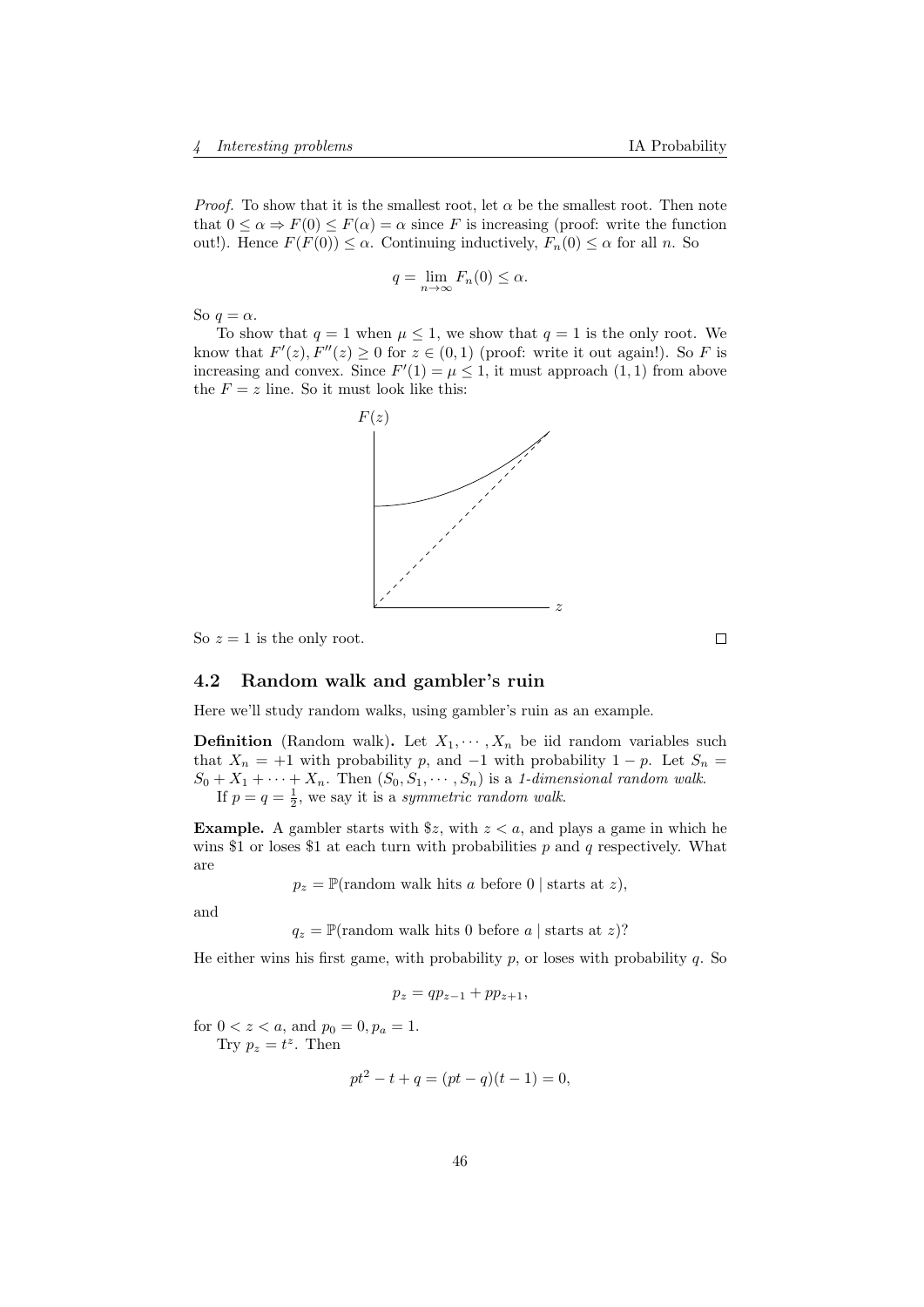noting that  $p = 1 - q$ . If  $p \neq q$ , then

$$
p_z = A1^z + B\left(\frac{q}{p}\right)^z.
$$

Since  $p_0 = 0$ , we get  $A = -B$ . Since  $p_a = 1$ , we obtain

$$
p_z = \frac{1 - (q/p)^z}{1 - (q/p)^a}.
$$

If  $p = q$ , then  $p_z = A + Bz = z/a$ .

Similarly, (or perform the substitutions  $p \mapsto q$ ,  $q \mapsto p$  and  $z \mapsto a - z$ )

$$
q_z = \frac{(q/p)^a - (q/p)^z}{(q/p)^a - 1}
$$

if  $p \neq q$ , and

$$
q_z = \frac{a-z}{a}
$$

if  $p = q$ . Since  $p_z + q_z = 1$ , we know that the game will eventually end. What if  $a \to \infty$ ? What is the probability of going bankrupt?

$$
\mathbb{P}(\text{path hits 0 ever}) = \mathbb{P}\left(\bigcup_{a=z+1}^{\infty}[\text{path hits 0 before }a]\right)
$$

$$
= \lim_{a \to \infty} \mathbb{P}(\text{path hits 0 before }a)
$$

$$
= \lim_{a \to \infty} q_z
$$

$$
= \begin{cases} (q/p)^z & p > q \\ 1 & p \le q. \end{cases}
$$

So if the odds are against you (i.e. the probability of losing is greater than the probability of winning), then no matter how small the difference is, you are bound to going bankrupt eventually.

### Duration of the game

Let  $D_z$  = expected time until the random walk hits 0 or a, starting from z. We first show that this is bounded. We know that there is one simple way to hit 0 or a: get +1 or −1 for a times in a row. This happens with probability  $p^a + q^a$ , and takes  $a$  steps. So even if this were the only way to hit  $0$  or  $a$ , the expected duration would be  $\frac{a}{p^a+q^a}$ . So we must have

$$
D_z \le \frac{a}{p^a + q^a}
$$

This is a *very* crude bound, but it is sufficient to show that it is bounded, and we can meaningfully apply formulas to this finite quantity.

We have

$$
D_z = \mathbb{E}[\text{duration}]
$$
  
=  $\mathbb{E}[\mathbb{E}[\text{duration} | X_1]]$   
=  $p\mathbb{E}[\text{duration} | X_1 = 1] + q\mathbb{E}[\text{duration} | X_1 = -1]$   
=  $p(1 + D_{z+1}) + q(1 + D_{z-1})$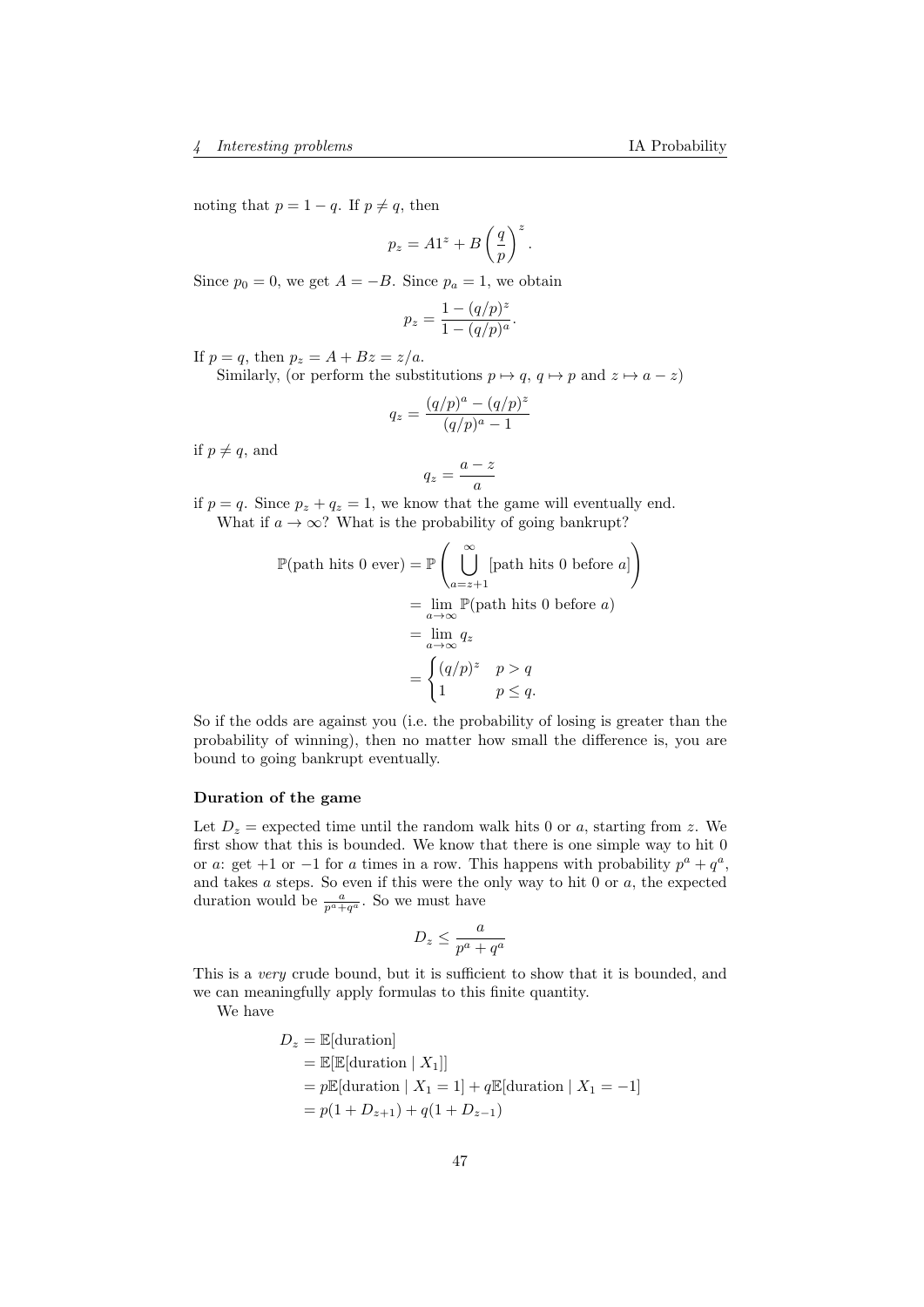So

$$
D_z = 1 + pD_{z+1} + qD_{z-1},
$$

subject to  $D_0 = D_a = 0$ .

We first find a particular solution by trying  $D_z = Cz$ . Then

$$
Cz = 1 + pC(z+1) + qC(z-1).
$$

So

$$
C=\frac{1}{q-p},
$$

for  $p \neq q$ . Then we find the complementary solution. Try  $D_z = t^z$ .

$$
pt^2 - t + q = 0,
$$

which has roots 1 and  $q/p$ . So the general solution is

$$
D_z = A + B\left(\frac{q}{p}\right)^z + \frac{z}{q-p}.
$$

Putting in the boundary conditions,

$$
D_z = \frac{z}{q - p} - \frac{a}{q - p} \cdot \frac{1 - (q/p)^z}{1 - (q/p)^a}.
$$

If  $p = q$ , then to find the particular solution, we have to try

$$
D_z = Cz^2.
$$

Then we find  $C = -1$ . So

$$
D_z = -z^2 + A + Bz.
$$

Then the boundary conditions give

$$
D_z = z(a-z).
$$

### Using generating functions

We can use generating functions to solve the problem as well.

Let  $U_{z,n} = \mathbb{P}(\text{random walk absorbed at 0 at } n \mid \text{start in } z).$ 

We have the following conditions:  $U_{0,0} = 1$ ;  $U_{z,0} = 0$  for  $0 < z \leq a$ ;  $U_{0,n} = U_{a,n} = 0$  for  $n > 0$ .

We define a pgf-like function.

$$
U_z(s) = \sum_{n=0}^{\infty} U_{z,n} s^n.
$$

We know that

$$
U_{z,n+1} = pU_{z+1,n} + qU_{z-1,n}.
$$

Multiply by  $s^{n+1}$  and sum on  $n = 0, 1, \cdots$ . Then

$$
U_z(s) = psU_{z+1}(s) + qsU_{z-1}(s).
$$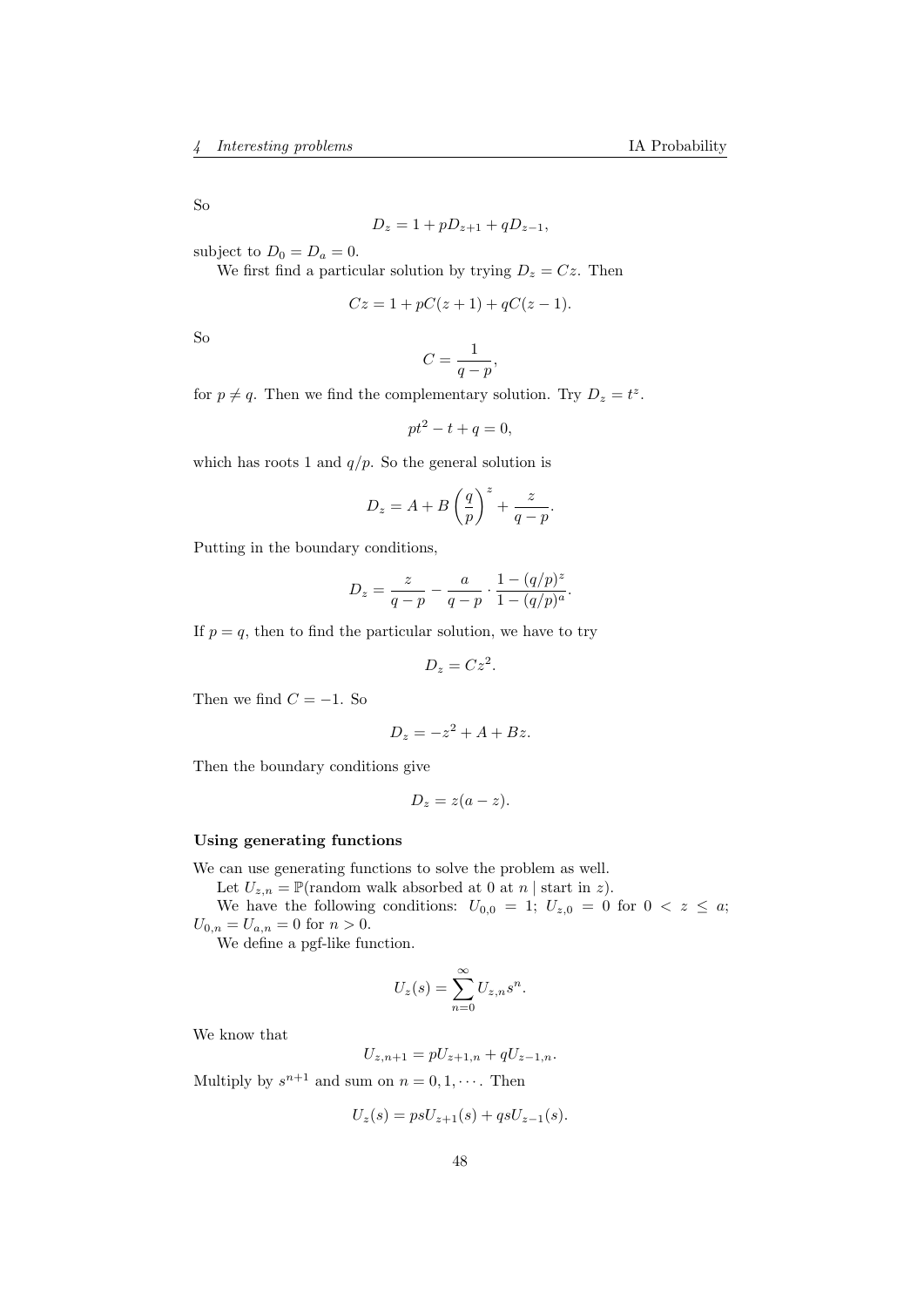We try  $U_z(s) = [\lambda(s)]^z$ . Then

$$
\lambda(s) = ps\lambda(s)^2 + qs.
$$

Then

$$
\lambda_1(s), \lambda_2(s) = \frac{1 \pm \sqrt{1 - 4pqs^2}}{2ps}.
$$

So

$$
U_z(s) = A(s)\lambda_1(s)^z + B(s)\lambda_2(s)^z.
$$

Since  $U_0(s) = 1$  and  $U_a(s) = 0$ , we know that

$$
A(s) + B(s) = 1
$$

and

$$
A(s)\lambda_1(s)^a + B(s)\lambda_2(s)^a = 0.
$$

Then we find that

$$
U_z(s) = \frac{\lambda_1(s)^a \lambda_2(s)^z - \lambda_2(s)^a \lambda_1(s)^z}{\lambda_1(s)^a - \lambda_2(s)^a}.
$$

Since  $\lambda_1(s)\lambda_2(s) = \frac{q}{p}$ , we can "simplify" this to obtain

$$
U_z(s) = \left(\frac{q}{p}\right)^z \cdot \frac{\lambda_1(s)^{a-z} - \lambda_2(s)^{a-z}}{\lambda_1(s)^a - \lambda_2(s)^a}.
$$

We see that  $U_z(1) = q_z$ . We can apply the same method to find the generating function for absorption at a, say  $V_z(s)$ . Then the generating function for the duration is  $U_z + V_z$ . Hence the expected duration is  $D_z = U'_z(1) + V'_z(1)$ .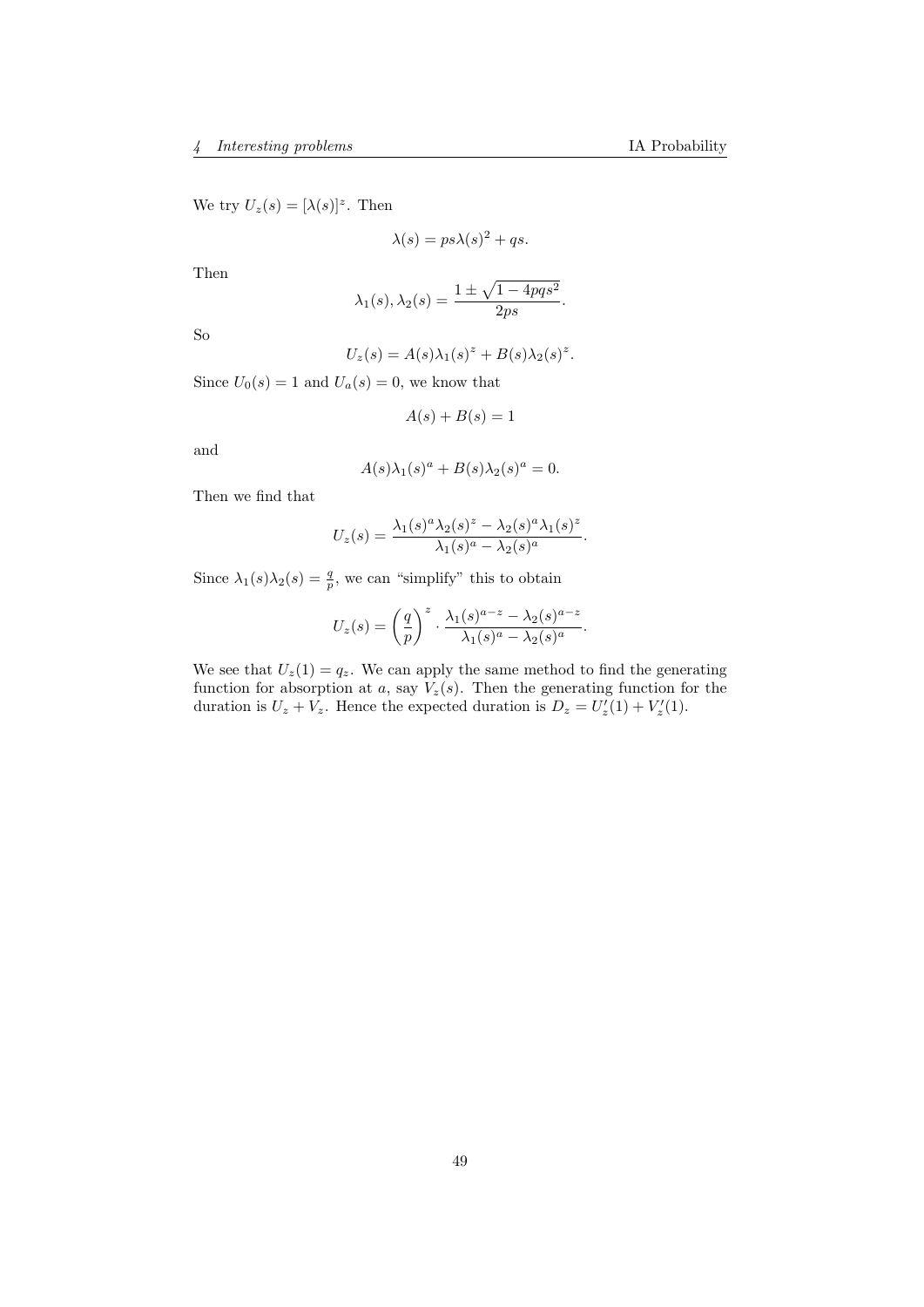# 5 Continuous random variables

#### 5.1 Continuous random variables

So far, we have only looked at the case where the outcomes  $\Omega$  are discrete. Consider an experiment where we throw a needle randomly onto the ground and record the angle it makes with a fixed horizontal. Then our sample space is  $\Omega = \{\omega \in \mathbb{R} : 0 \leq \omega < 2\pi\}.$  Then we have

$$
\mathbb{P}(\omega \in [0,\theta]) = \frac{\theta}{2\pi}, \quad 0 \le \theta \le 2\pi.
$$

With continuous distributions, we can no longer talk about the probability of getting a particular number, since this is always zero. For example, we will almost never get an angle of exactly 0.42 radians.

Instead, we can only meaningfully talk about the probability of X falling into a particular range. To capture the distribution of  $X$ , we want to define a function f such that for each x and small  $\delta x$ , the probability of X lying in  $[x, x + \delta x]$  is given by  $f(x)\delta x + o(\delta x)$ . This f is known as the probability density function. Integrating this, we know that the probability of  $X \in [a, b]$  is  $\int_a^b f(x) dx$ . We take this as the definition of  $f$ .

**Definition** (Continuous random variable). A random variable  $X : \Omega \to \mathbb{R}$  is continuous if there is a function  $f : \mathbb{R} \to \mathbb{R}_{\geq 0}$  such that

$$
\mathbb{P}(a \le X \le b) = \int_a^b f(x) \, \mathrm{d}x.
$$

We call f the *probability density function*, which satisfies

 $- f > 0$  $-\int_{-\infty}^{\infty} f(x) = 1.$ 

Note that  $\mathbb{P}(X = a) = 0$  since it is  $\int_a^a f(x) dx$ . Then we also have

$$
\mathbb{P}\left(\bigcup_{a\in\mathbb{Q}}[X=a]\right)=0,
$$

since it is a countable union of probability 0 events (and axiom 3 states that the probability of the countable union is the sum of probabilities, i.e. 0).

Definition (Cumulative distribution function). The cumulative distribution function (or simply distribution function) of a random variable  $X$  (discrete, continuous, or neither) is

$$
F(x) = \mathbb{P}(X \le x).
$$

We can see that  $F(x)$  is increasing and  $F(x) \to 1$  as  $x \to \infty$ . In the case of continuous random variables, we have

$$
F(x) = \int_{-\infty}^{x} f(z) \, \mathrm{d}z.
$$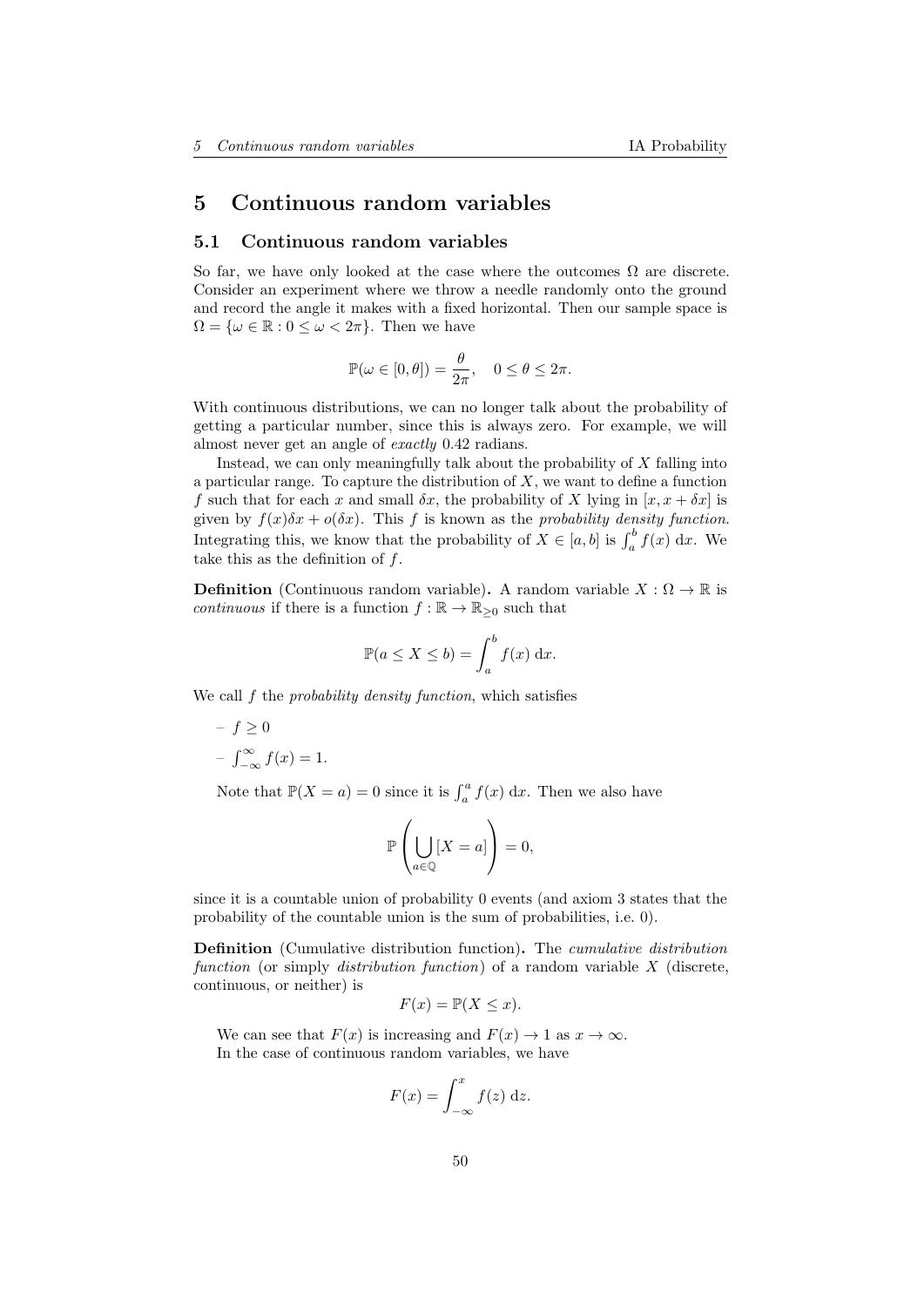Then F is continuous and differentiable. In general,  $F'(x) = f(x)$  whenever F is differentiable.

The name of *continuous* random variables comes from the fact that  $F(x)$  is (absolutely) continuous.

The cdf of a continuous random variable might look like this:



The cdf of a discrete random variable might look like this:



The cdf of a random variable that is neither discrete nor continuous might look like this:



Note that we always have

$$
\mathbb{P}(a < x \le b) = F(b) - F(a).
$$

This will be equal to  $\int_a^b f(x) dx$  in the case of continuous random variables. **Definition** (Uniform distribution). The *uniform distribution* on  $[a, b]$  has pdf

$$
f(x) = \frac{1}{b-a}.
$$

Then

$$
F(x) = \int_{a}^{x} f(z) dz = \frac{x - a}{b - a}
$$

for  $a \leq x \leq b$ .

If X follows a uniform distribution on [a, b], we write  $X \sim U[a, b]$ .

Definition (Exponential random variable). The exponential random variable with parameter  $\lambda$  has pdf

$$
f(x) = \lambda e^{-\lambda x}
$$

and

$$
F(x) = 1 - e^{-\lambda x}
$$

for  $x \geq 0$ .

We write  $X \sim \mathcal{E}(\lambda)$ .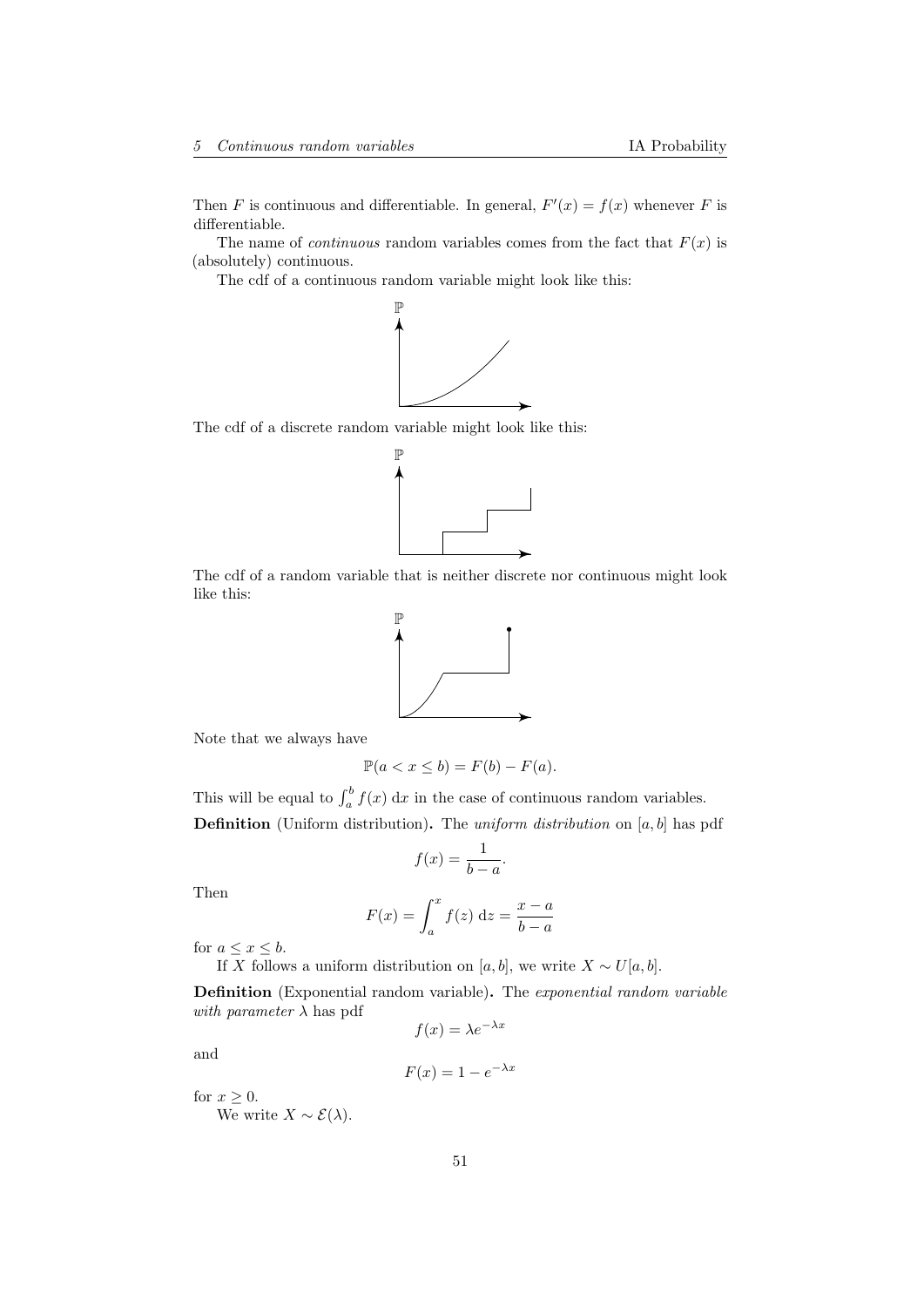Then

$$
\mathbb{P}(a \le x \le b) = \int_a^b f(z) dz = e^{-\lambda a} - e^{-\lambda b}.
$$

Proposition. The exponential random variable is *memoryless*, i.e.

$$
\mathbb{P}(X \ge x + z \mid X \ge x) = \mathbb{P}(X \ge z).
$$

This means that, say if X measures the lifetime of a light bulb, knowing it has already lasted for 3 hours does not give any information about how much longer it will last.

Recall that the geometric random variable is the discrete memoryless random variable.

Proof.

$$
\mathbb{P}(X \ge x + z \mid X \ge x) = \frac{\mathbb{P}(X \ge x + z)}{\mathbb{P}(X \ge x)}
$$

$$
= \frac{\int_{x+z}^{\infty} f(u) du}{\int_{x}^{\infty} f(u) du}
$$

$$
= \frac{e^{-\lambda(x+z)}}{e^{-\lambda x}}
$$

$$
= e^{-\lambda z}
$$

$$
= \mathbb{P}(X \ge z).
$$

Similarly, given that, you have lived for  $x$  days, what is the probability of dying within the next  $\delta x$  days?

$$
\mathbb{P}(X \le x + \delta x \mid X \ge x) = \frac{\mathbb{P}(x \le X \le x + \delta x)}{\mathbb{P}(X \ge x)} = \frac{\lambda e^{-\lambda x} \delta x}{e^{-\lambda x}} = \lambda \delta x.
$$

So it is independent of how old you currently are, assuming your survival follows an exponential distribution.

In general, we can define the hazard rate to be

$$
h(x) = \frac{f(x)}{1 - F(x)}.
$$

Then

$$
\mathbb{P}(x \le X \le x + \delta x \mid X \ge x) = \frac{\mathbb{P}(x \le X \le x + \delta x)}{\mathbb{P}(X \ge x)} = \frac{\delta x f(x)}{1 - F(x)} = \delta x \cdot h(x).
$$

In the case of exponential distribution,  $h(x)$  is constant and equal to  $\lambda$ .

Similar to discrete variables, we can define the expected value and the variance. However, we will (obviously) have to replace the sum with an integral.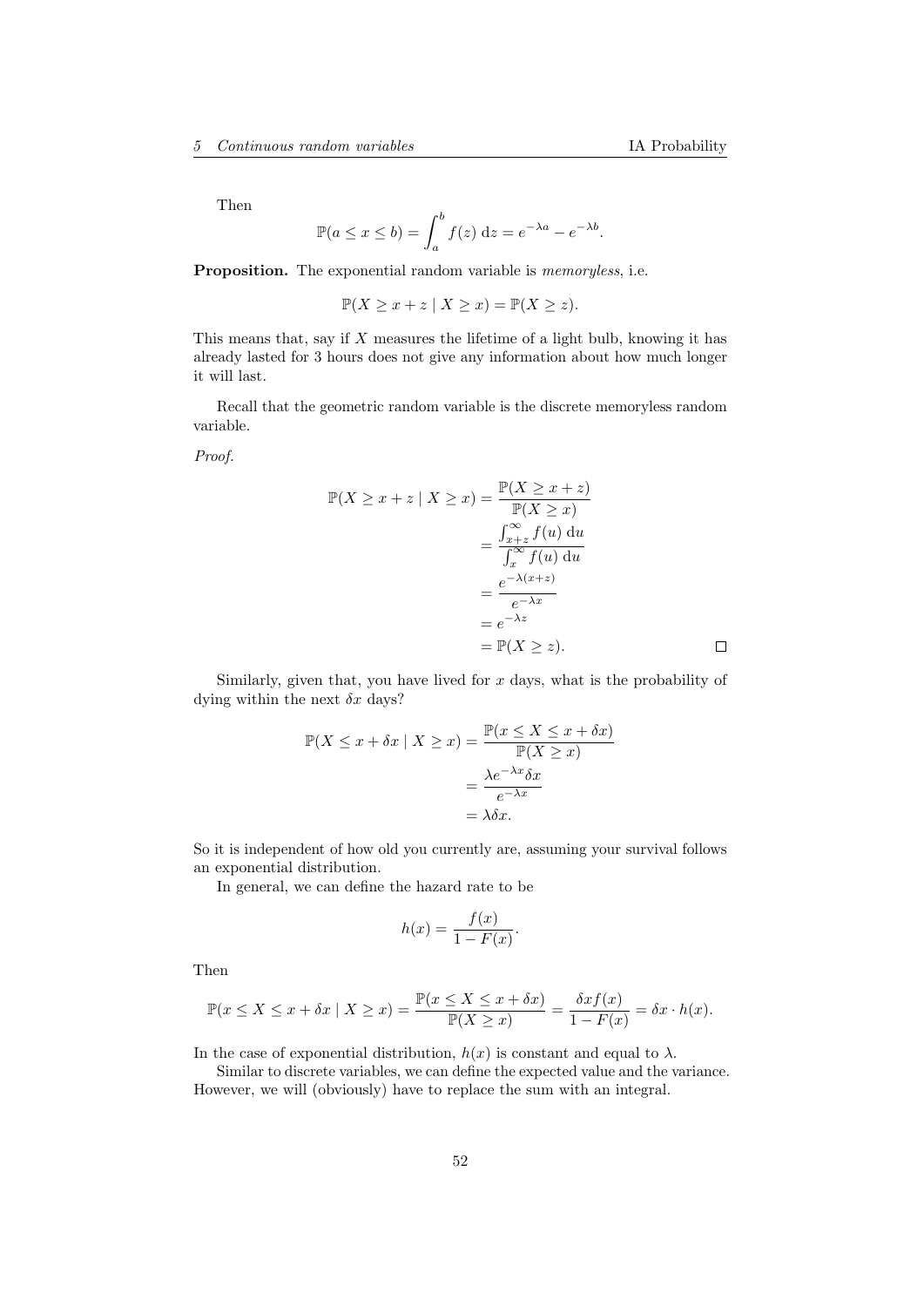Definition (Expectation). The *expectation* (or *mean*) of a continuous random variable is

$$
\mathbb{E}[X] = \int_{-\infty}^{\infty} x f(x) \, \mathrm{d}x,
$$

provided not both  $\int_0^\infty x f(x) \, dx$  and  $\int_{-\infty}^0 x f(x) \, dx$  are infinite.

**Theorem.** If  $X$  is a continuous random variable, then

$$
\mathbb{E}[X] = \int_0^\infty \mathbb{P}(X \ge x) \, \mathrm{d}x - \int_0^\infty \mathbb{P}(X \le -x) \, \mathrm{d}x.
$$

This result is more intuitive in the discrete case:

$$
\sum_{x=0}^{\infty} x \mathbb{P}(X = x) = \sum_{x=0}^{\infty} \sum_{y=x+1}^{\infty} \mathbb{P}(X = y) = \sum_{x=0}^{\infty} \mathbb{P}(X > x),
$$

where the first equality holds because on both sides, we have x copies of  $\mathbb{P}(X = x)$ in the sum.

Proof.

$$
\int_0^\infty \mathbb{P}(X \ge x) dx = \int_0^\infty \int_x^\infty f(y) dy dx
$$
  
= 
$$
\int_0^\infty \int_0^\infty I[y \ge x] f(y) dy dx
$$
  
= 
$$
\int_0^\infty \left( \int_0^\infty I[x \le y] dx \right) f(y) dy
$$
  
= 
$$
\int_0^\infty y f(y) dy.
$$

We can similarly show that  $\int_0^\infty \mathbb{P}(X \le -x) dx = -\int_{-\infty}^0 y f(y) dy$ .  $\Box$ Example. Suppose  $X \sim \mathcal{E}(\lambda)$ . Then

$$
\mathbb{P}(X \ge x) = \int_x^{\infty} \lambda e^{-\lambda t} dt = e^{-\lambda x}.
$$

So

$$
\mathbb{E}[X] = \int_0^\infty e^{-\lambda x} \, \mathrm{d}x = \frac{1}{\lambda}.
$$

Definition (Variance). The variance of a continuous random variable is

$$
var(X) = \mathbb{E}[(X - \mathbb{E}[X])^{2}] = \mathbb{E}[X^{2}] - (E[X])^{2}.
$$

So we have

$$
\text{var}(X) = \int_{-\infty}^{\infty} x^2 f(x) \, \mathrm{d}x - \left( \int_{-\infty}^{\infty} x f(x) \, \mathrm{d}x \right)^2.
$$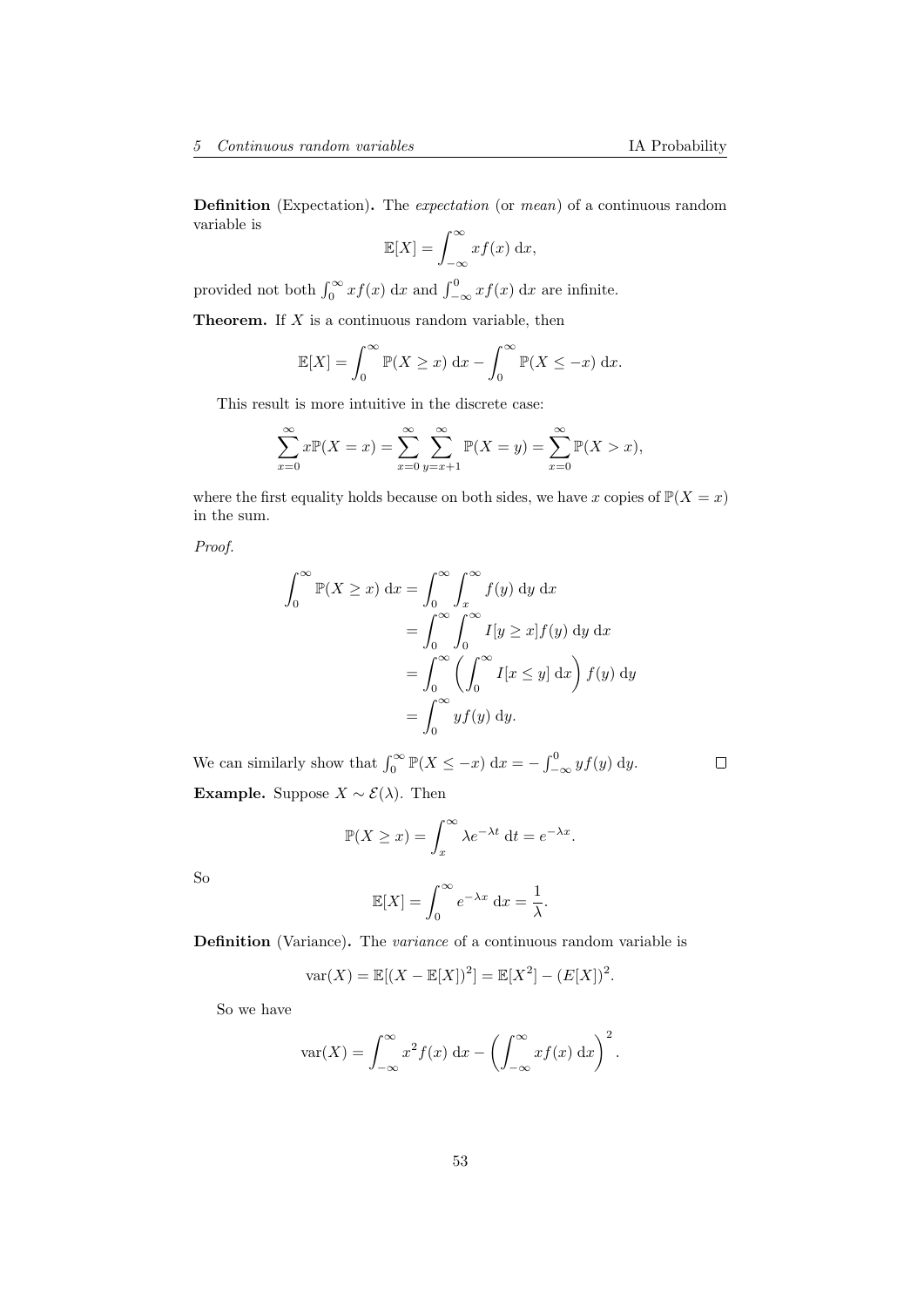Example. Let  $X \sim U[a, b]$ . Then

$$
\mathbb{E}[X] = \int_a^b x \frac{1}{b-a} dx = \frac{a+b}{2}.
$$

So

$$
\operatorname{var}(X) = \int_{a}^{b} x^{2} \frac{1}{b-a} dx - (\mathbb{E}[X])^{2}
$$

$$
= \frac{1}{12} (b-a)^{2}.
$$

Apart from the mean, or expected value, we can also have other notions of "average values".

**Definition** (Mode and median). Given a pdf  $f(x)$ , we call  $\hat{x}$  a mode if

$$
f(\hat{x}) \ge f(x)
$$

for all  $x$ . Note that a distribution can have many modes. For example, in the uniform distribution, all  $x$  are modes.

We say it is a median if

$$
\int_{-\infty}^{\hat{x}} f(x) dx = \frac{1}{2} = \int_{\hat{x}}^{\infty} f(x) dx.
$$

For a discrete random variable, the median is  $\hat{x}$  such that

$$
\mathbb{P}(X \le \hat{x}) \ge \frac{1}{2}, \quad \mathbb{P}(X \ge \hat{x}) \ge \frac{1}{2}.
$$

Here we have a non-strict inequality since if the random variable, say, always takes value 0, then both probabilities will be 1.

Suppose that we have an experiment whose outcome follows the distribution of X. We can perform the experiment many times and obtain many results  $X_1, \dots, X_n$ . The average of these results is known as the sample mean.

**Definition** (Sample mean). If  $X_1, \dots, X_n$  is a random sample from some distribution, then the sample mean is

$$
\bar{X} = \frac{1}{n} \sum_{1}^{n} X_i.
$$

#### 5.2 Stochastic ordering and inspection paradox

We want to define a (partial) order on two different random variables. For example, we might want to say that  $X + 2 > X$ , where X is a random variable.

A simple definition might be *expectation ordering*, where  $X \geq Y$  if  $\mathbb{E}[X] \geq$  $\mathbb{E}[Y]$ . This, however, is not satisfactory since  $X \geq Y$  and  $Y \geq X$  does not imply  $X = Y$ . Instead, we can use the *stochastic order*.

**Definition** (Stochastic order). The *stochastic order* is defined as:  $X \geq_{st} Y$  if  $\mathbb{P}(X > t) > \mathbb{P}(Y > t)$  for all t.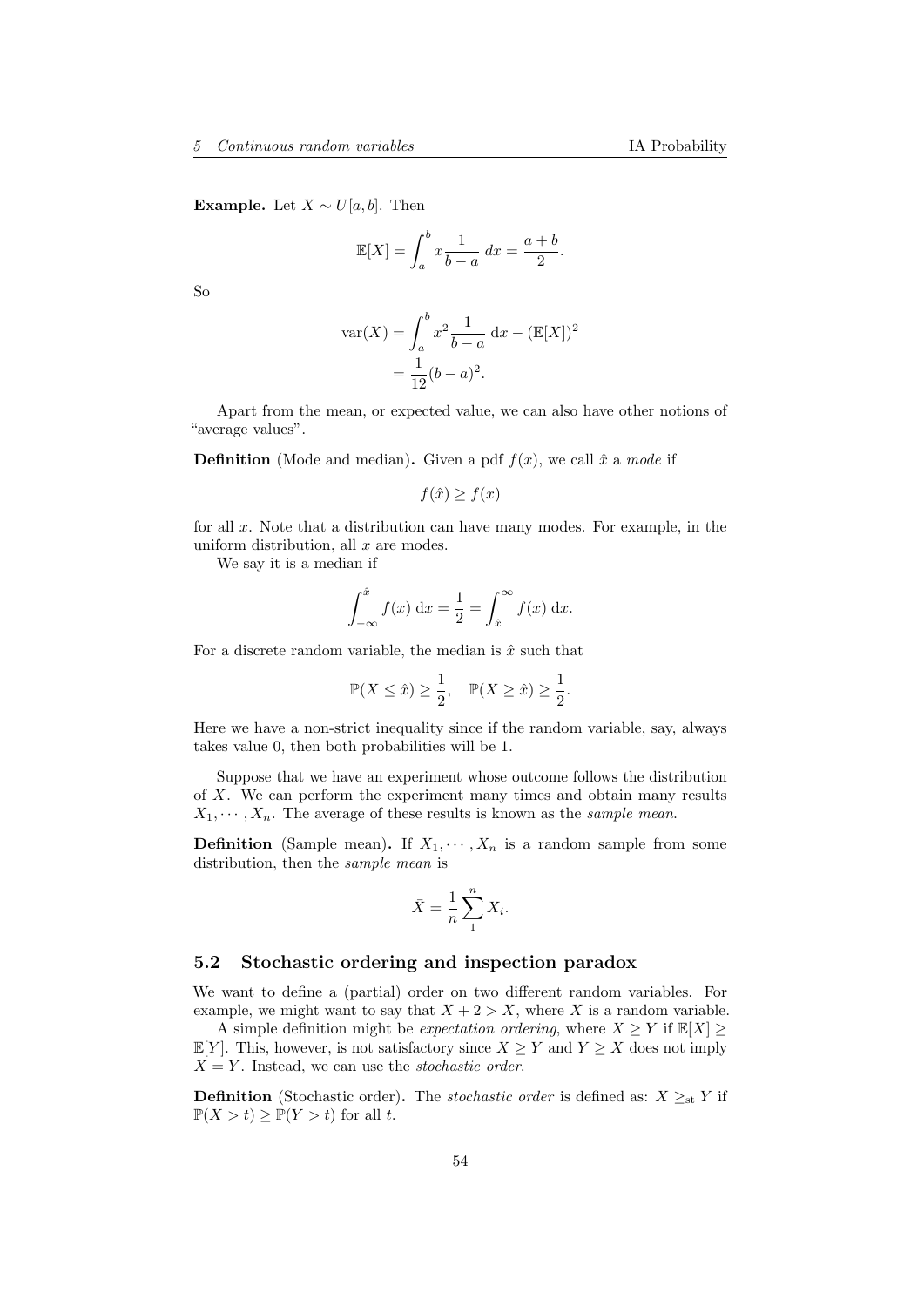This is clearly transitive. Stochastic ordering implies expectation ordering, since

$$
X \geq_{\text{st}} Y \Rightarrow \int_0^\infty \mathbb{P}(X > x) \, dx \geq \int_0^\infty \mathbb{P}(y > x) \, dx \Rightarrow \mathbb{E}[X] \geq \mathbb{E}[Y].
$$

Alternatively, we can also order things by hazard rate.

**Example** (Inspection paradox). Suppose that  $n$  families have children attending a school. Family i has  $X_i$  children at the school, where  $X_1, \dots, X_n$  are iid random variables, with  $P(X_i = k) = p_k$ . Suppose that the average family size is  $\mu$ .

Now pick a child at random. What is the probability distribution of his family size? Let J be the index of the family from which she comes (which is a random variable). Then

$$
\mathbb{P}(X_J = k \mid J = j) = \frac{\mathbb{P}(J = j, X_j = k)}{\mathbb{P}(J = j)}.
$$

The denominator is  $1/n$ . The numerator is more complex. This would require the jth family to have k members, which happens with probability  $p_k$ ; and that we picked a member from the jth family, which happens with probability  $\mathbb{E}\left[\frac{k}{k+\sum_{i\neq j}X_i}\right]$  $\big]$ . So

$$
\mathbb{P}(X_J = k \mid J = j) = \mathbb{E}\left[\frac{nkp_k}{k + \sum_{i \neq j} X_i}\right].
$$

Note that this is independent of  $j$ . So

$$
\mathbb{P}(X_J = k) = \mathbb{E}\left[\frac{nkp_k}{k + \sum_{i \neq j} X_i}\right].
$$

Also,  $\mathbb{P}(X_1 = k) = p_k$ . So

$$
\frac{\mathbb{P}(X_J = k)}{\mathbb{P}(X_1 = k)} = \mathbb{E}\left[\frac{nk}{k + \sum_{i \neq j} X_i}\right].
$$

This is increasing in k, and greater than 1 for  $k > \mu$ . So the average value of the family size of the child we picked is greater than the average family size. It can be shown that  $X_J$  is stochastically greater than  $X_1$ .

This means that if we pick the children randomly, the sample mean of the family size will be greater than the actual mean. This is since for the larger a family is, the more likely it is for us to pick a child from the family.

### 5.3 Jointly distributed random variables

**Definition** (Joint distribution). Two random variables  $X, Y$  have *joint distri*bution  $F: \mathbb{R}^2 \mapsto [0,1]$  defined by

$$
F(x, y) = \mathbb{P}(X \le x, Y \le y).
$$

The *marginal distribution* of X is

$$
F_X(x) = \mathbb{P}(X \le x) = \mathbb{P}(X \le x, Y < \infty) = F(x, \infty) = \lim_{y \to \infty} F(x, y)
$$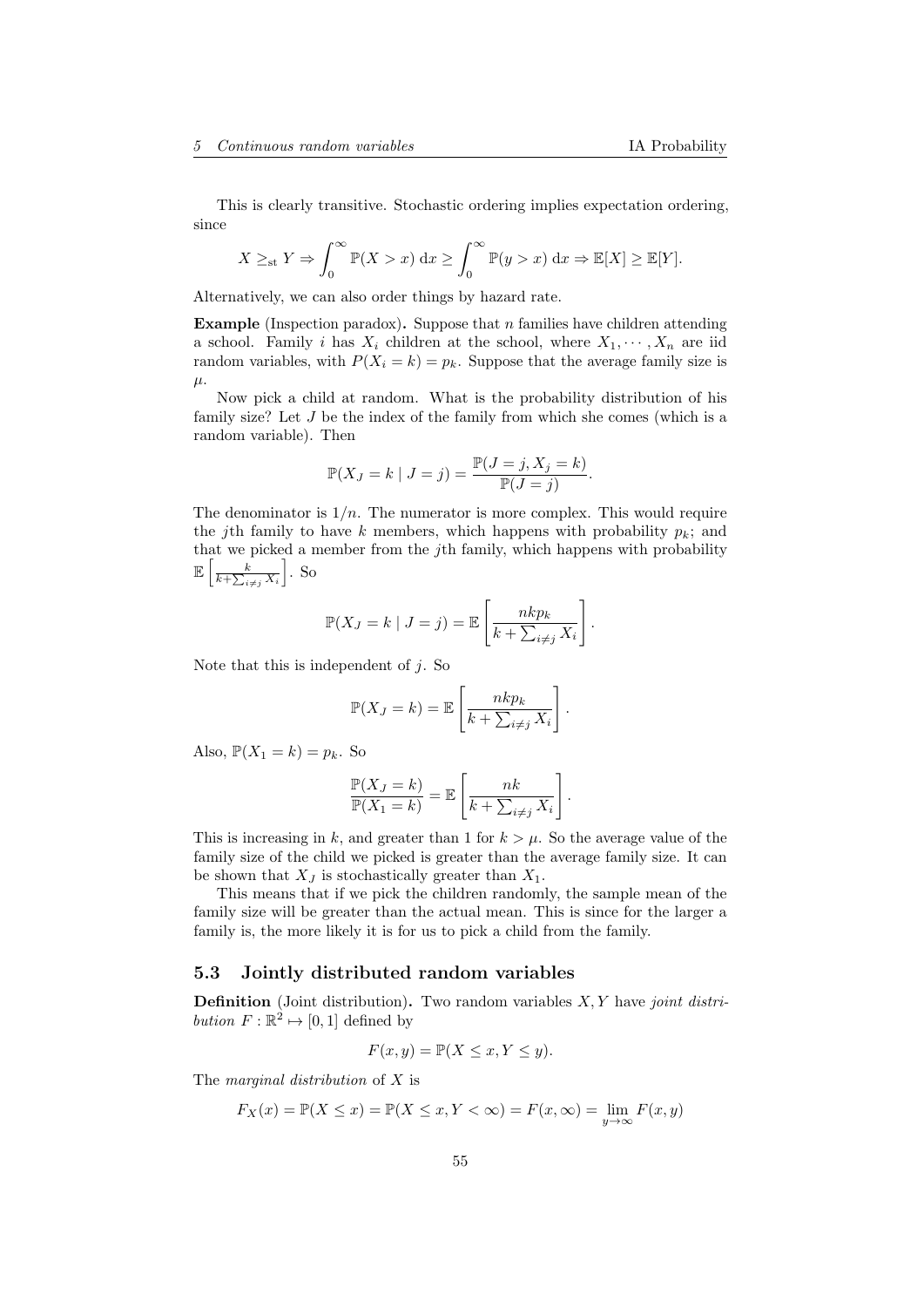**Definition** (Jointly distributed random variables). We say  $X_1, \dots, X_n$  are jointly distributed continuous random variables and have joint pdf f if for any set  $A \subseteq \mathbb{R}^n$ 

$$
\mathbb{P}((X_1,\dots,X_n)\in A)=\int_{(x_1,\dots,x_n)\in A}f(x_1,\dots,x_n)\,\mathrm{d}x_1\dots\mathrm{d}x_n.
$$

where

$$
f(x_1, \cdots, x_n) \ge 0
$$

and

$$
\int_{\mathbb{R}^n} f(x_1, \dots, x_n) \, \mathrm{d}x_1 \dots \mathrm{d}x_n = 1.
$$

**Example.** In the case where  $n = 2$ ,

$$
F(x,y) = \mathbb{P}(X \le x, Y \le y) = \int_{-\infty}^{x} \int_{-\infty}^{y} f(x,y) \, \mathrm{d}x \, \mathrm{d}y.
$$

If  $F$  is differentiable, then

$$
f(x,y) = \frac{\partial^2}{\partial x \partial y} F(x,y).
$$

**Theorem.** If  $X$  and  $Y$  are jointly continuous random variables, then they are individually continuous random variables.

*Proof.* We prove this by showing that  $X$  has a density function. We know that

$$
\mathbb{P}(X \in A) = \mathbb{P}(X \in A, Y \in (-\infty, +\infty))
$$

$$
= \int_{x \in A} \int_{-\infty}^{\infty} f(x, y) dy dx
$$

$$
= \int_{x \in A} f_X(x) dx
$$

So

$$
f_X(x) = \int_{-\infty}^{\infty} f(x, y) \, \mathrm{d}y
$$

is the (marginal) pdf of  $X$ .

Definition (Independent continuous random variables). Continuous random variables  $X_1, \dots, X_n$  are independent if

$$
\mathbb{P}(X_1 \in A_1, X_2 \in A_2, \cdots, X_n \in A_n) = \mathbb{P}(X_1 \in A_1)\mathbb{P}(X_2 \in A_2) \cdots \mathbb{P}(X_n \in A_n)
$$

for all  $A_i \subseteq \Omega_{X_i}$ .

If we let  $F_{X_i}$  and  $f_{X_i}$  be the cdf, pdf of X, then

$$
F(x_1, \cdots, x_n) = F_{X_1}(x_1) \cdots F_{X_n}(x_n)
$$

and

$$
f(x_1, \cdots, x_n) = f_{X_1}(x_1) \cdots f_{X_n}(x_n)
$$

are each individually equivalent to the definition above.

 $\Box$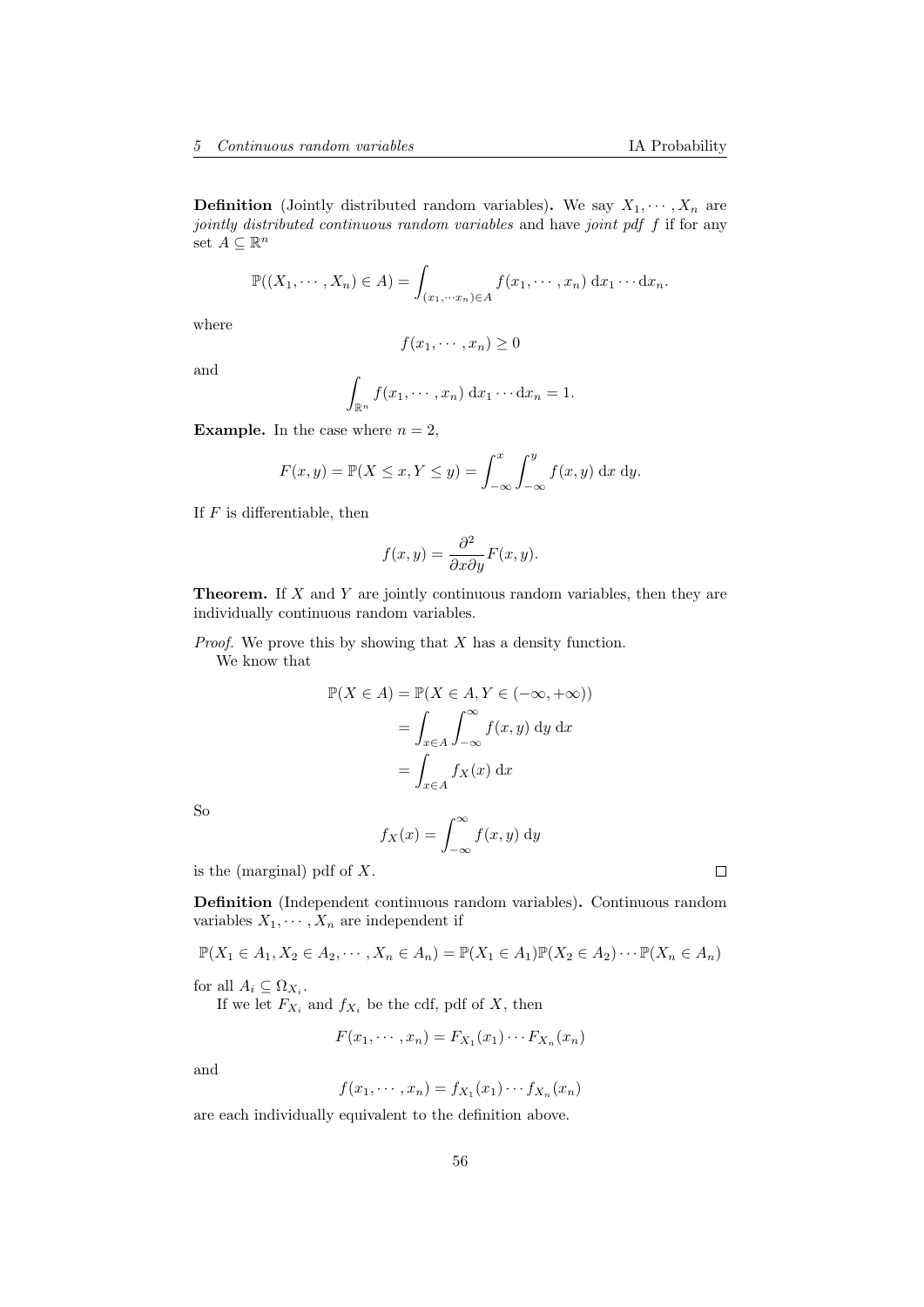To show that two (or more) random variables are independent, we only have to factorize the joint pdf into factors that each only involve one variable.

**Example.** If  $(X_1, X_2)$  takes a random value from  $[0, 1] \times [0, 1]$ , then  $f(x_1, x_2) = 1$ . Then we can see that  $f(x_1, x_2) = 1 \cdot 1 = f(x_1) \cdot f(x_2)$ . So  $X_1$  and  $X_2$  are independent.

On the other hand, if  $(Y_1, Y_2)$  takes a random value from  $[0, 1] \times [0, 1]$  with the restriction that  $Y_1 \leq Y_2$ , then they are not independent, since  $f(x_1, x_2)$  $2I[Y_1 \leq Y_2]$ , which cannot be split into two parts.

**Proposition.** For independent continuous random variables  $X_i$ ,

- (i)  $\mathbb{E}[\prod X_i] = \prod \mathbb{E}[X_i]$
- (ii)  $var(\sum X_i) = \sum var(X_i)$

## 5.4 Geometric probability

Often, when doing probability problems that involve geometry, we can visualize the outcomes with the aid of a picture.

**Example.** Two points  $X$  and  $Y$  are chosen independently on a line segment of length L. What is the probability that  $|X - Y| \leq \ell$ ? By "at random", we mean

$$
f(x,y) = \frac{1}{L^2},
$$

since each of  $X$  and  $Y$  have pdf  $1/L$ .

We can visualize this on a graph:



Here the two axes are the values of  $X$  and  $Y$ , and  $A$  is the permitted region. The total area of the white part is simply the area of a square with length  $\widetilde{L} - \ell$ . So the area of A is  $L^2 - (L - \ell)^2 = 2L\ell - \ell^2$ . So the desired probability is

$$
\int_A f(x, y) \, \mathrm{d}x \, \mathrm{d}y = \frac{2L\ell - \ell^2}{L^2}.
$$

Example (Bertrand's paradox). Suppose we draw a random chord in a circle. What is the probability that the length of the chord is greater than the length of the side of an inscribed equilateral triangle?

There are three ways of "drawing a random chord".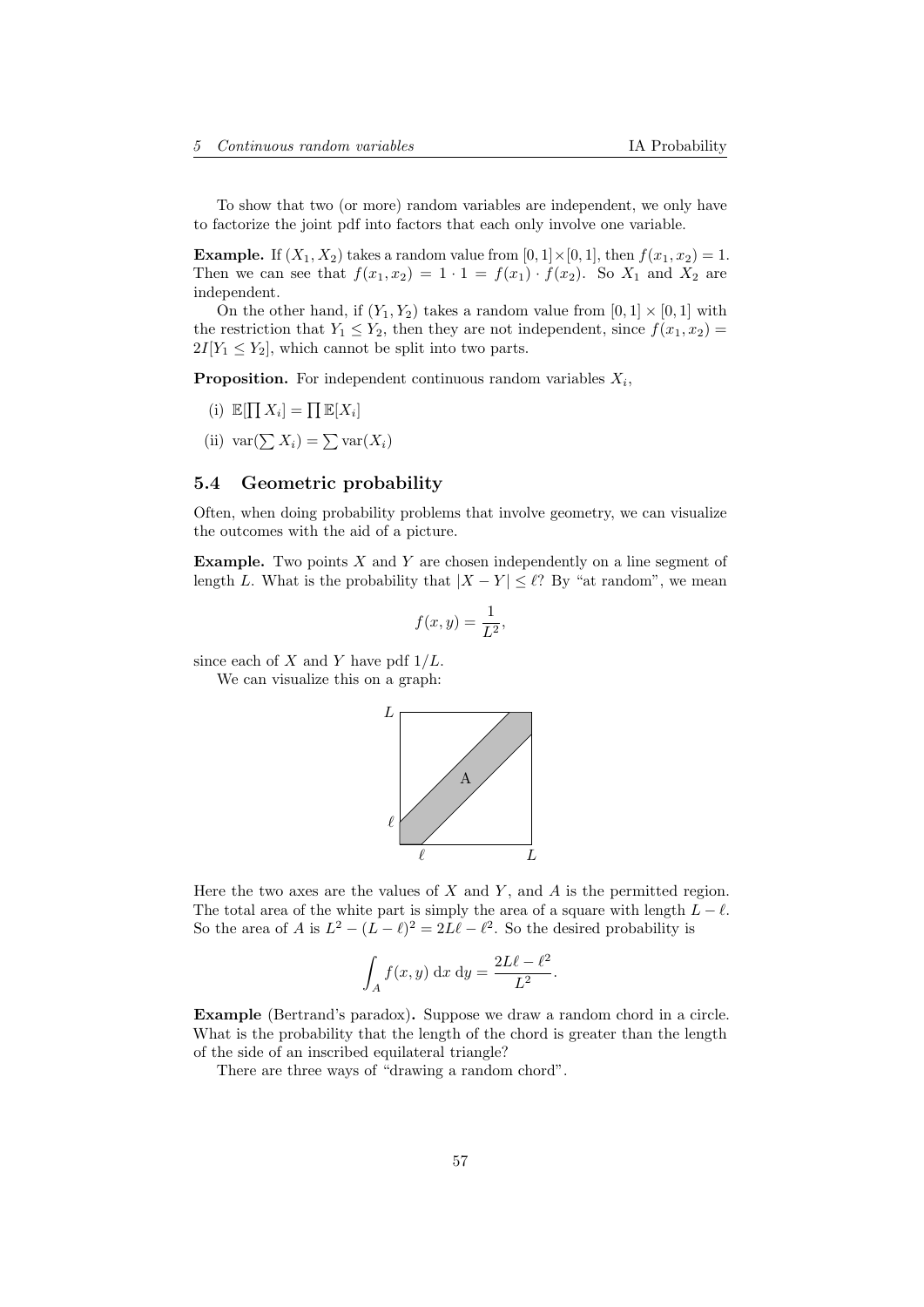(i) We randomly pick two end points over the circumference independently. Now draw the inscribed triangle with the vertex at one end point. For the length of the chord to be longer than a side of the triangle, the other end point must between the two other vertices of the triangle. This happens with probability 1/3.



(ii) wlog the chord is horizontal, on the lower side of the circle. The mid-point is uniformly distributed along the middle (dashed) line. Then the probability of getting a long line is 1/2.



(iii) The mid point of the chord is distributed uniformly across the circle. Then you get a long line if and only if the mid-point lies in the smaller circle shown below. This occurs with probability 1/4.



We get different answers for different notions of "random"! This is why when we say "randomly", we should be explicit in what we mean by that.

Example (Buffon's needle). A needle of length  $\ell$  is tossed at random onto a floor marked with parallel lines a distance L apart, where  $\ell \leq L$ . Let A be the event that the needle intersects a line. What is  $\mathbb{P}(A)$ ?



Suppose that  $X \sim U[0, L]$  and  $\theta \sim U[0, \pi]$ . Then

$$
f(x,\theta) = \frac{1}{L\pi}.
$$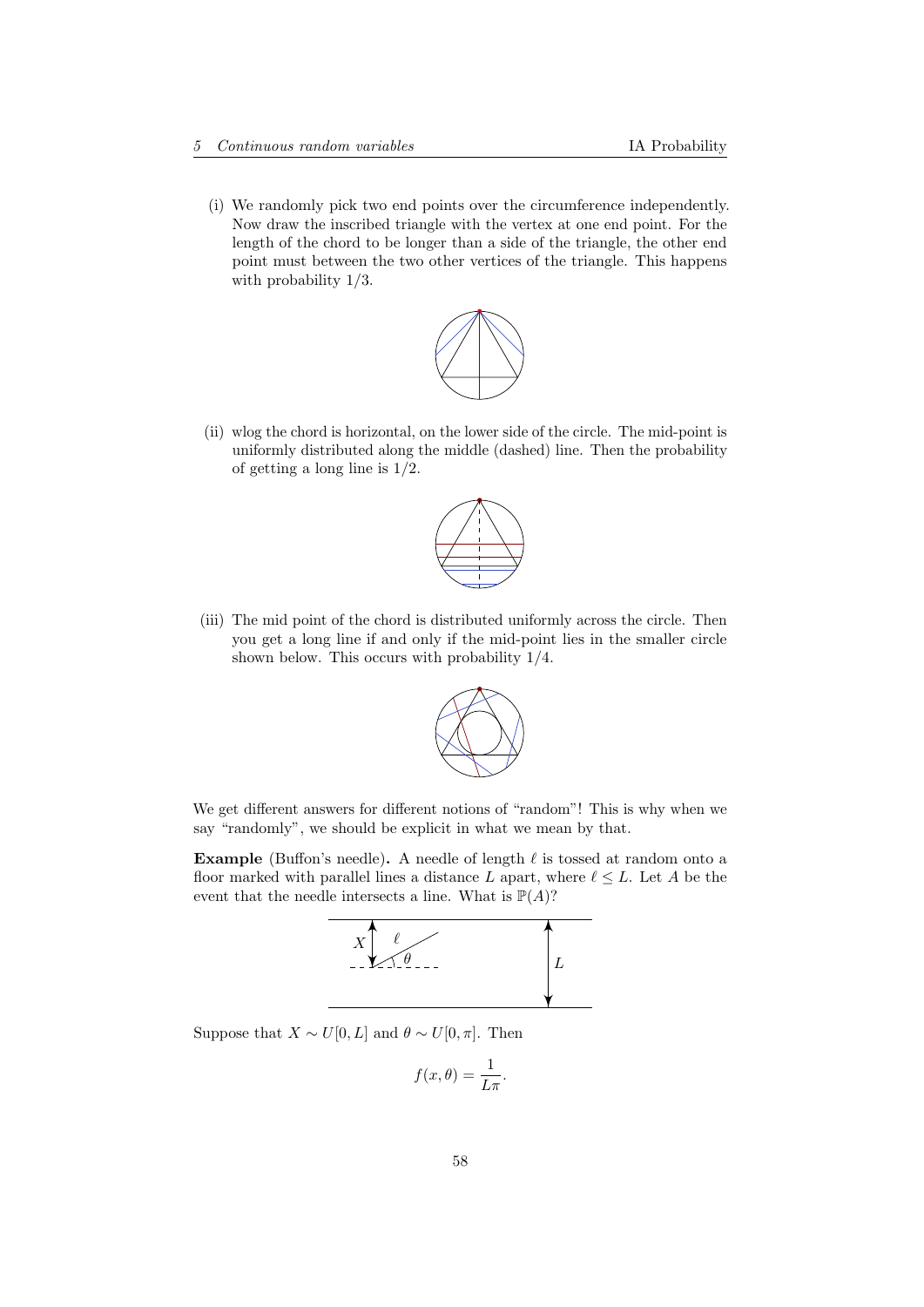This touches a line iff  $X \leq \ell \sin \theta$ . Hence

$$
\mathbb{P}(A) = \int_{\theta=0}^{\pi} \underbrace{\frac{\ell \sin \theta}{L}}_{\mathbb{P}(X \leq \ell \sin \theta)} \frac{1}{\pi} d\theta = \frac{2\ell}{\pi L}.
$$

Since the answer involves  $\pi$ , we can estimate  $\pi$  by conducting repeated experiments! Suppose we have  $N$  hits out of  $n$  tosses. Then an estimator for  $p$  is  $\hat{p} = \frac{N}{n}$ . Hence

$$
\hat{\pi} = \frac{2\ell}{\hat{p}L}.
$$

We will later find out that this is a really inefficient way of estimating  $\pi$  (as you could have guessed).

## 5.5 The normal distribution

Definition (Normal distribution). The normal distribution with parameters  $\mu, \sigma^2$ , written  $N(\mu, \sigma^2)$  has pdf

$$
f(x) = \frac{1}{\sqrt{2\pi}\sigma} \exp\left(-\frac{(x-\mu)^2}{2\sigma^2}\right),\,
$$

for  $-\infty < x < \infty$ .

It looks approximately like this:



The *standard normal* is when  $\mu = 0, \sigma^2 = 1$ , i.e.  $X \sim N(0, 1)$ .

We usually write  $\phi(x)$  for the pdf and  $\Phi(x)$  for the cdf of the standard normal.

This is a rather important probability distribution. This is partly due to the central limit theorem, which says that if we have a large number of iid random variables, then the distribution of their averages are approximately normal. Many distributions in physics and other sciences are also approximately or exactly normal.

We first have to show that this makes sense, i.e.

#### Proposition.

$$
\int_{-\infty}^{\infty} \frac{1}{\sqrt{2\pi\sigma^2}} e^{-\frac{1}{2\sigma^2}(x-\mu)^2} dx = 1.
$$

*Proof.* Substitute  $z = \frac{(x-\mu)}{\sigma}$  $\frac{-\mu}{\sigma}$ . Then

$$
I = \int_{-\infty}^{\infty} \frac{1}{\sqrt{2\pi}} e^{-\frac{1}{2}z^2} dz.
$$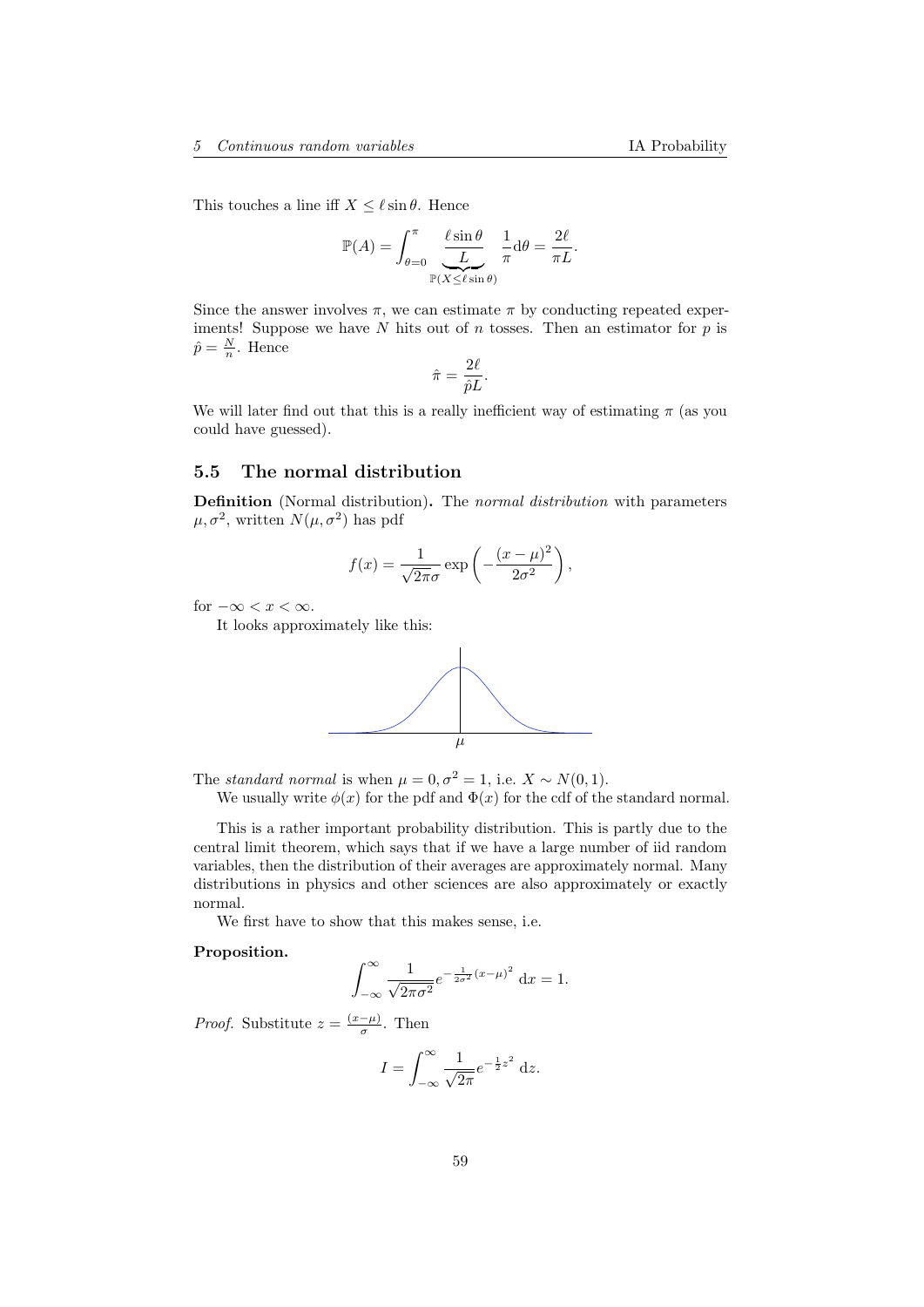$\Box$ 

Then

$$
I^{2} = \int_{-\infty}^{\infty} \frac{1}{\sqrt{2\pi}} e^{-x^{2}/2} dx \int_{\infty}^{\infty} \frac{1}{\sqrt{2\pi}} e^{-y^{2}/2} dy
$$
  
= 
$$
\int_{0}^{\infty} \int_{0}^{2\pi} \frac{1}{2\pi} e^{-r^{2}/2} r dr d\theta
$$
  
= 1.

We also have

Proposition.  $\mathbb{E}[X] = \mu$ .

Proof.

$$
\mathbb{E}[X] = \frac{1}{\sqrt{2\pi}\sigma} \int_{-\infty}^{\infty} x e^{-(x-\mu)^2/2\sigma^2} dx \n= \frac{1}{\sqrt{2\pi}\sigma} \int_{-\infty}^{\infty} (x-\mu) e^{-(x-\mu)^2/2\sigma^2} dx + \frac{1}{\sqrt{2\pi}\sigma} \int_{-\infty}^{\infty} \mu e^{-(x-\mu)^2/2\sigma^2} dx.
$$

The first term is antisymmetric about  $\mu$  and gives 0. The second is just  $\mu$  times the integral we did above. So we get  $\mu$ .  $\Box$ 

Also, by symmetry, the mode and median of a normal distribution are also both  $\mu$ .

### **Proposition.**  $var(X) = \sigma^2$ .

*Proof.* We have  $\text{var}(X) = \mathbb{E}[X^2] - (\mathbb{E}[X])^2$ . Substitute  $Z = \frac{X-\mu}{\sigma}$ . Then  $\mathbb{E}[Z] = 0$ ,  $\mathbb{E}[Z^2] = \frac{1}{\sigma^2} \mathbb{E}[X^2].$ 

Then

$$
\begin{aligned} \text{var}(Z) &= \frac{1}{\sqrt{2\pi}} \int_{-\infty}^{\infty} z^2 e^{-z^2/2} \, \mathrm{d}z \\ &= \left[ -\frac{1}{\sqrt{2\pi}} z e^{-z^2/2} \right]_{-\infty}^{\infty} + \frac{1}{\sqrt{2\pi}} \int_{-\infty}^{\infty} e^{-z^2/2} \, \mathrm{d}z \\ &= 0 + 1 \\ &= 1 \end{aligned}
$$

So var  $X = \sigma^2$ .

 $\Box$ 

Example. UK adult male heights are normally distributed with mean 70" and standard deviation 3". In the Netherlands, these figures are 71" and 3".

What is  $\mathbb{P}(Y > X)$ , where X and Y are the heights of randomly chosen UK and Netherlands males, respectively?

We have  $X \sim N(70, 3^2)$  and  $Y \sim N(71, 3^2)$ . Then (as we will show in later lectures)  $Y - X \sim N(1, 18)$ .

$$
\mathbb{P}(Y > X) = \mathbb{P}(Y - X > 0) = \mathbb{P}\left(\frac{Y - X - 1}{\sqrt{18}} > \frac{-1}{\sqrt{18}}\right) = 1 - \Phi(-1/\sqrt{18}),
$$

since  $\frac{(Y-X)-1}{\sqrt{18}} \sim N(0, 1)$ , and the answer is approximately 0.5931.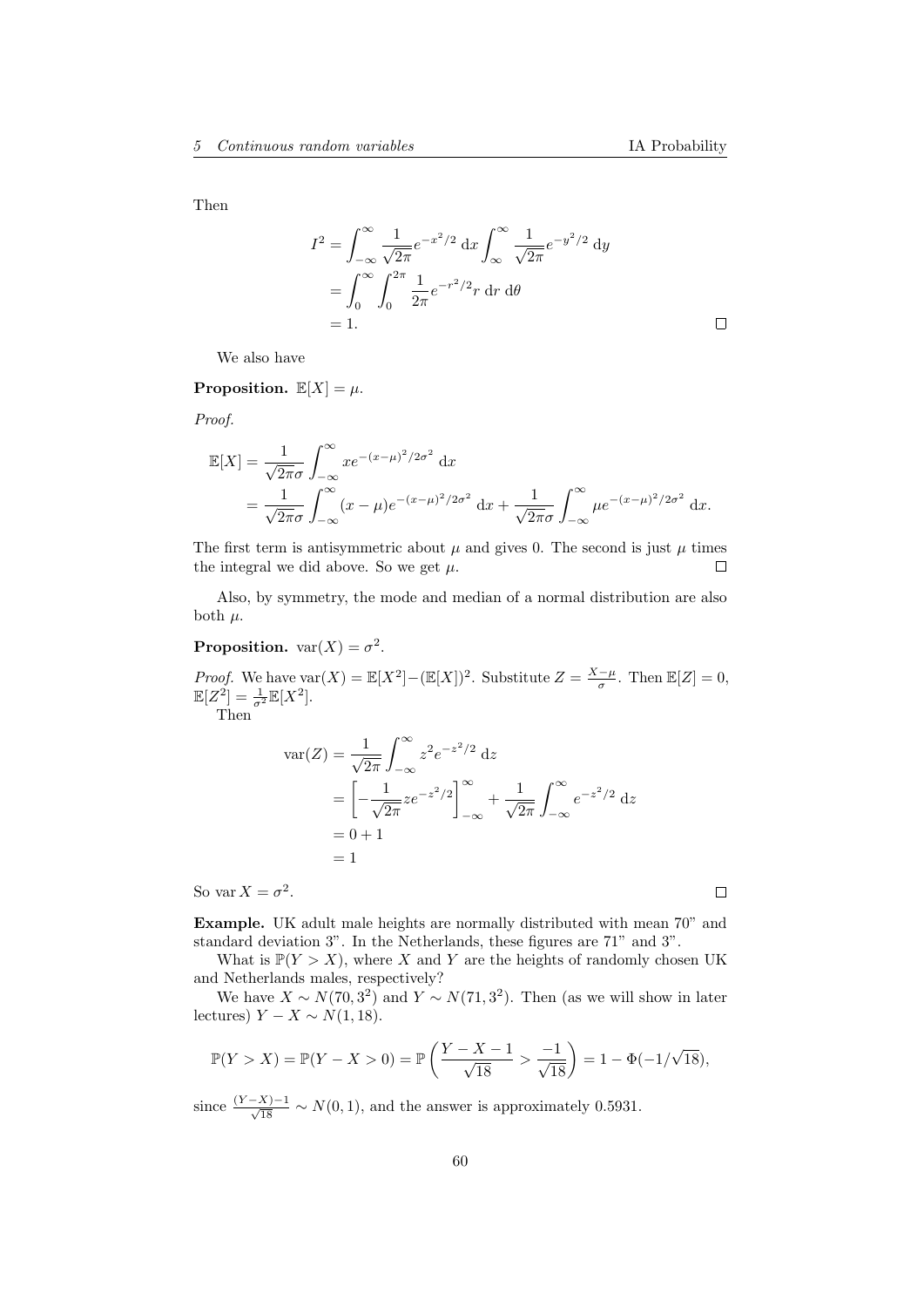Now suppose that in both countries, the Olympic male basketball teams are selected from that portion of male whose hight is at least above 4" above the mean (which corresponds to the 9.1% tallest males of the country). What is the probability that a randomly chosen Netherlands player is taller than a randomly chosen UK player?

For the second part, we have

$$
\mathbb{P}(Y > X \mid X \ge 74, Y \ge 75) = \frac{\int_{x=74}^{75} \phi_X(x) \, dx + \int_{x=75}^{\infty} \int_{y=x}^{\infty} \phi_Y(y) \phi_X(x) \, dy \, dx}{\int_{x=74}^{\infty} \phi_X(x) \, dx \int_{y=75}^{\infty} \phi_Y(y) \, dy},
$$

which is approximately 0.7558. So even though the Netherlands people are only slightly taller, if we consider the tallest bunch, the Netherlands people will be much taller on average.

# 5.6 Transformation of random variables

We will now look at what happens when we apply a function to random variables. We first look at the simple case where there is just one variable, and then move on to the general case where we have multiple variables and can mix them together.

#### Single random variable

**Theorem.** If X is a continuous random variable with a pdf  $f(x)$ , and  $h(x)$ is a continuous, strictly increasing function with  $h^{-1}(x)$  differentiable, then  $Y = h(X)$  is a random variable with pdf

$$
f_Y(y) = f_X(h^{-1}(y)) \frac{d}{dy} h^{-1}(y).
$$

Proof.

$$
F_Y(y) = \mathbb{P}(Y \le y)
$$
  
=  $\mathbb{P}(h(X) \le y)$   
=  $\mathbb{P}(X \le h^{-1}(y))$   
=  $F(h^{-1}(y))$ 

Take the derivative with respect to  $y$  to obtain

$$
f_Y(y) = F'_Y(y) = f(h^{-1}(y)) \frac{d}{dy} h^{-1}(y).
$$

It is often easier to redo the proof than to remember the result.

Example. Let  $X \sim U[0, 1]$ . Let  $Y = -\log X$ . Then

$$
\mathbb{P}(Y \le y) = \mathbb{P}(-\log X \le y)
$$

$$
= \mathbb{P}(X \ge e^{-y})
$$

$$
= 1 - e^{-y}.
$$

But this is the cumulative distribution function of  $\mathcal{E}(1)$ . So Y is exponentially distributed with  $\lambda = 1$ .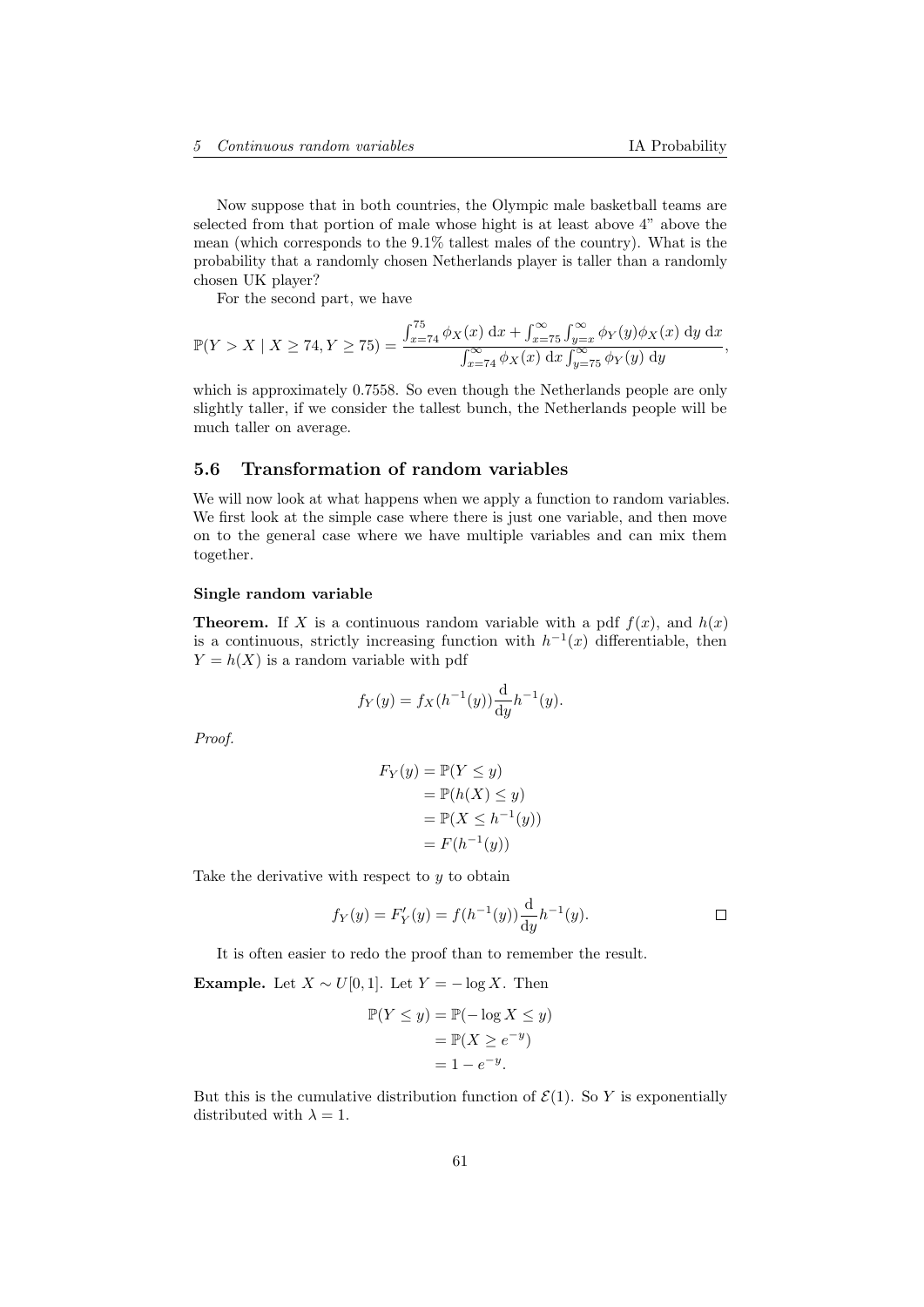In general, we get the following result:

**Theorem.** Let  $U \sim U[0, 1]$ . For any strictly increasing distribution function F, the random variable  $X = F^{-1}U$  has distribution function F.

Proof.

$$
\mathbb{P}(X \le x) = \mathbb{P}(F^{-1}(U) \le x) = \mathbb{P}(U \le F(x)) = F(x).
$$

This condition "strictly increasing" is needed for the inverse to exist. If it is not, we can define

$$
F^{-1}(u) = \inf\{x : F(x) \ge u, 0 < u < 1\},\
$$

and the same result holds.

This can also be done for discrete random variables  $\mathbb{P}(X = x_i) = p_i$  by letting

$$
X = x_j \text{ if } \sum_{i=0}^{j-1} p_i \le U < \sum_{i=0}^{j} p_i,
$$

for  $U \sim U[0, 1]$ .

### Multiple random variables

Suppose  $X_1, X_2, \dots, X_n$  are random variables with joint pdf f. Let

$$
Y_1 = r_1(X_1, \dots, X_n)
$$
  
\n
$$
Y_2 = r_2(X_1, \dots, X_n)
$$
  
\n
$$
\vdots
$$
  
\n
$$
Y_n = r_n(X_1, \dots, X_n).
$$

For example, we might have  $Y_1 = \frac{X_1}{X_1 + X_2}$  and  $Y_2 = X_1 + X_2$ .

Let  $R \subseteq \mathbb{R}^n$  such that  $\mathbb{P}((X_1, \dots, X_n) \in R) = 1$ , i.e. R is the set of all values  $(X_i)$  can take.

Suppose  $S$  is the image of  $R$  under the above transformation, and the map  $R \to S$  is bijective. Then there exists an inverse function

$$
X_1 = s_1(Y_1, \cdots, Y_n)
$$
  
\n
$$
X_2 = s_2(Y_1, \cdots, Y_n)
$$
  
\n
$$
\vdots
$$
  
\n
$$
X_n = s_n(Y_1, \cdots, Y_n).
$$

For example, if  $X_1, X_2$  refers to the coordinates of a random point in Cartesian coordinates,  $Y_1, Y_2$  might be the coordinates in polar coordinates.

**Definition** (Jacobian determinant). Suppose  $\frac{\partial s_i}{\partial y_j}$  exists and is continuous at every point  $(y_1, \dots, y_n) \in S$ . Then the *Jacobian determinant* is

$$
J = \frac{\partial(s_1, \dots, s_n)}{\partial(y_1, \dots, y_n)} = \det \begin{pmatrix} \frac{\partial s_1}{\partial y_1} & \cdots & \frac{\partial s_1}{\partial y_n} \\ \vdots & \ddots & \vdots \\ \frac{\partial s_n}{\partial y_1} & \cdots & \frac{\partial s_n}{\partial y_n} \end{pmatrix}
$$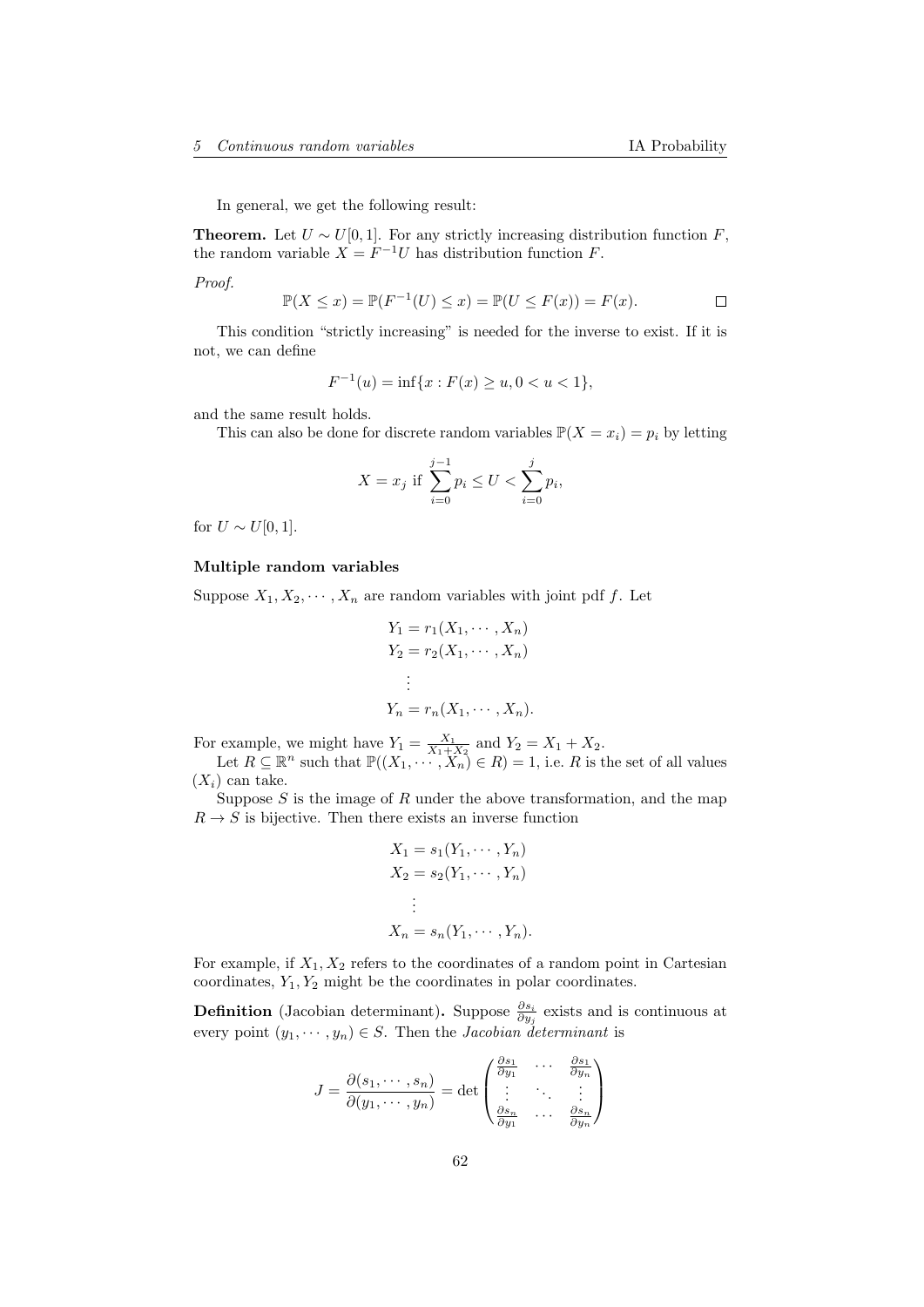Take  $A \subseteq \mathbb{R}$  and  $B = r(A)$ . Then using results from IA Vector Calculus, we get

$$
\mathbb{P}((X_1, \dots, X_n) \in A) = \int_A f(x_1, \dots, x_n) dx_1 \dots dx_n
$$
  
= 
$$
\int_B f(s_1(y_1, \dots, y_n), s_2, \dots, s_n) |J| dy_1 \dots dy_n
$$
  
= 
$$
\mathbb{P}((Y_1, \dots, Y_n) \in B).
$$

So

**Proposition.**  $(Y_1, \dots, Y_n)$  has density

$$
g(y_1,\cdots,y_n)=f(s_1(y_1,\cdots,y_n),\cdots s_n(y_1,\cdots,y_n))|J|
$$

if  $(y_1, \dots, y_n) \in S$ , 0 otherwise.

**Example.** Suppose  $(X, Y)$  has density

$$
f(x,y) = \begin{cases} 4xy & 0 \le x \le 1, 0 \le y \le 1\\ 0 & \text{otherwise} \end{cases}
$$

We see that X and Y are independent, with each having a density  $f(x) = 2x$ . Define  $U = X/Y$ ,  $V = XY$ . Then we have  $X =$ √  $\overline{UV}$  and  $Y = \sqrt{V/U}$ . The Jacobian is

$$
\det\begin{pmatrix} \frac{\partial x}{\partial u} & \frac{\partial x}{\partial v} \\ \frac{\partial y}{\partial u} & \frac{\partial y}{\partial v} \end{pmatrix} = \det\begin{pmatrix} \frac{1}{2}\sqrt{v/u} & \frac{1}{2}\sqrt{u/v} \\ -\frac{1}{2}\sqrt{v/u^3} & \frac{1}{2}\sqrt{1/uv} \end{pmatrix} = \frac{1}{2u}
$$

Alternatively, we can find this by considering

$$
\det \begin{pmatrix} \partial u/\partial x & \partial u/\partial y \\ \partial v/\partial x & \partial u/\partial y \end{pmatrix} = 2u,
$$

and then inverting the matrix. So

$$
g(u, v) = 4\sqrt{uv} \sqrt{\frac{v}{u}} \frac{1}{2u} = \frac{2v}{u},
$$

if  $(u, v)$  is in the image S, 0 otherwise. So

$$
g(u,v) = \frac{2v}{u}I[(u,v) \in S].
$$

Since this is not separable, we know that  $U$  and  $V$  are not independent.

In the linear case, life is easy. Suppose

$$
\mathbf{Y} = \begin{pmatrix} Y_1 \\ \vdots \\ Y_n \end{pmatrix} = A \begin{pmatrix} X_1 \\ \vdots \\ X_n \end{pmatrix} = A \mathbf{X}
$$

Then  $\mathbf{X} = A^{-1}\mathbf{Y}$ . Then  $\frac{\partial x_i}{\partial y_j} = (A^{-1})_{ij}$ . So  $|J| = |\det(A^{-1})| = |\det A|^{-1}$ . So

$$
g(y_1,\dots,y_n)=\frac{1}{|\det A|}f(A^{-1}\mathbf{y}).
$$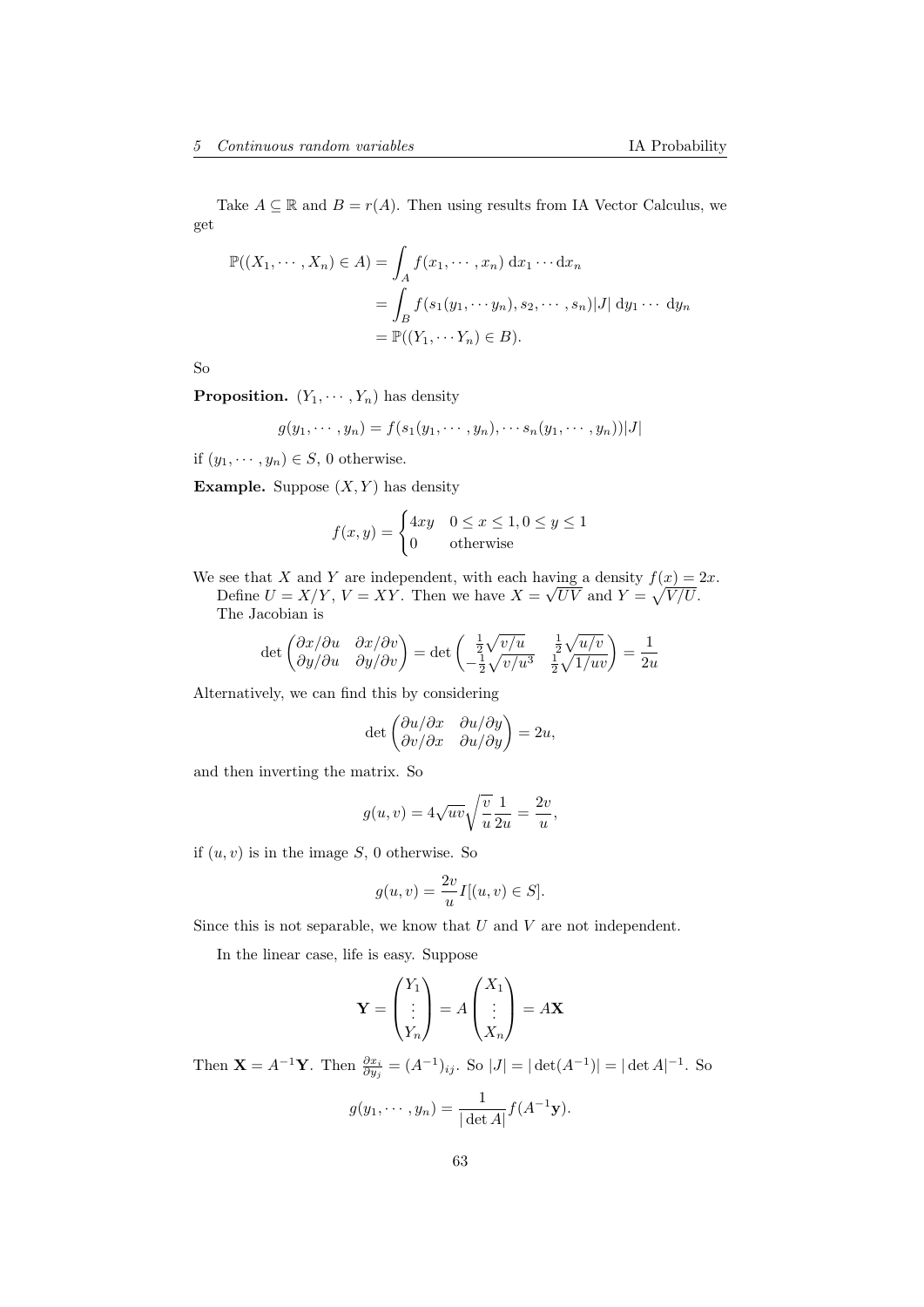**Example.** Suppose  $X_1, X_2$  have joint pdf  $f(x_1, x_2)$ . Suppose we want to find the pdf of  $Y = X_1 + X_2$ . We let  $Z = X_2$ . Then  $X_1 = Y - Z$  and  $X_2 = Z$ . Then

$$
\begin{pmatrix} Y \ Z \end{pmatrix} = \begin{pmatrix} 1 & 1 \\ 0 & 1 \end{pmatrix} \begin{pmatrix} X_1 \\ X_2 \end{pmatrix} = A\mathbf{X}
$$

Then  $|J| = 1/|\det A| = 1$ . Then

$$
g(y, z) = f(y - z, z)
$$

So

$$
g_Y(y) = \int_{-\infty}^{\infty} f(y - z, z) dz = \int_{-\infty}^{\infty} f(z, y - z) dz.
$$

If  $X_1$  and  $X_2$  are independent,  $f(x_1, x_2) = f_1(x_1) f_2(x_2)$ . Then

$$
g(y) = \int_{-\infty}^{\infty} f_1(z) f_2(y - z) dz.
$$

#### Non-injective transformations

We previously discussed transformation of random variables by injective maps. What if the mapping is not? There is no simple formula for that, and we have to work out each case individually.

**Example.** Suppose X has pdf f. What is the pdf of  $Y = |X|$ ?

We use our definition. We have

$$
\mathbb{P}(|X| \in (a,b)) = \int_a^b f(x) + \int_{-b}^{-a} f(x) dx = \int_a^b (f(x) + f(-x)) dx.
$$

So

$$
f_Y(x) = f(x) + f(-x),
$$

which makes sense, since getting  $|X| = x$  is equivalent to getting  $X = x$  or  $X = -x$ .

Example. Suppose  $X_1 \sim \mathcal{E}(\lambda), X_2 \sim \mathcal{E}(\mu)$  are independent random variables. Let  $Y = min(X_1, X_2)$ . Then

$$
\mathbb{P}(Y \ge t) = \mathbb{P}(X_1 \ge t, X_2 \ge t)
$$
  
= 
$$
\mathbb{P}(X_1 \ge t)\mathbb{P}(X_2 \ge t)
$$
  
= 
$$
e^{-\lambda t}e^{-\mu t}
$$
  
= 
$$
e^{-(\lambda + \mu)t}.
$$

So  $Y \sim \mathcal{E}(\lambda + \mu)$ .

Given random variables, not only can we ask for the minimum of the variables, but also ask for, say, the second-smallest one. In general, we define the order statistics as follows:

**Definition** (Order statistics). Suppose that  $X_1, \dots, X_n$  are some random variables, and  $Y_1, \cdots, Y_n$  is  $X_1, \cdots, X_n$  arranged in increasing order, i.e.  $Y_1 \le Y_2 \le$  $\cdots \leq Y_n$ . This is the *order statistics*.

We sometimes write  $Y_i = X_{(i)}$ .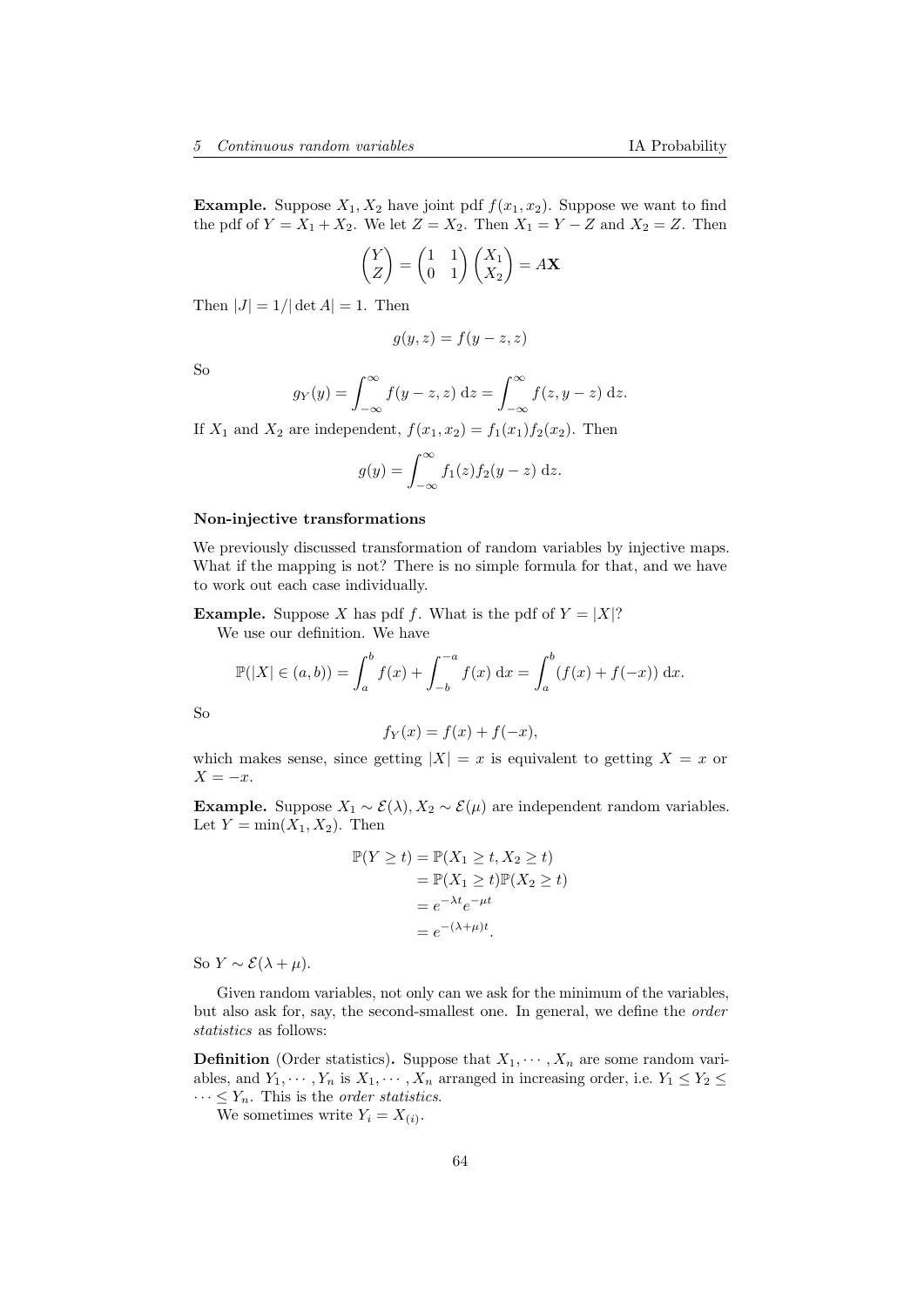Assume the  $X_i$  are iid with cdf F and pdf f. Then the cdf of  $Y_n$  is

 $\mathbb{P}(Y_n \leq y) = \mathbb{P}(X_1 \leq y, \cdots, X_n \leq y) = \mathbb{P}(X_1 \leq y) \cdots \mathbb{P}(X_n \leq y) = F(y)^n.$ 

So the pdf of  $Y_n$  is

$$
\frac{\mathrm{d}}{\mathrm{d}y}F(y)^n = nf(y)F(y)^{n-1}.
$$

Also,

$$
\mathbb{P}(Y_1 \ge y) = \mathbb{P}(X_1 \ge y, \cdots, X_n \ge y) = (1 - F(y))^n.
$$

What about the joint distribution of  $Y_1, Y_n$ ?

$$
G(y_1, y_n) = \mathbb{P}(Y_1 \le y_1, Y_n \le y_n)
$$
  
=  $\mathbb{P}(Y_n \le y_n) - \mathbb{P}(Y_1 \ge y_1, Y_n \le y_n)$   
=  $F(y_n)^n - (F(y_n) - F(y_1))^n$ .

Then the pdf is

$$
\frac{\partial^2}{\partial y_1 \partial y_n} G(y_1, y_n) = n(n-1)(F(y_n) - F(y_1))^{n-2} f(y_1) f(y_n).
$$

We can think about this result in terms of the multinomial distribution. By definition, the probability that  $Y_1 \in [y_1, y_1 + \delta)$  and  $Y_n \in (y_n - \delta, y_n]$  is approximately  $g(y_1, y_n)$ .

Suppose that  $\delta$  is sufficiently small that all other  $n-2$   $X_i$ 's are very unlikely to fall into  $[y_1, y_1 + \delta]$  and  $(y_n - \delta, y_n]$ . Then to find the probability required, we can treat the sample space as three bins. We want exactly one  $X_i$  to fall into the first and last bins, and  $n-2$   $X_i$ 's to fall into the middle one. There are  $\binom{n}{1, n-2, 1} = n(n-1)$  ways of doing so.

The probability of each thing falling into the middle bin is  $F(y_n) - F(y_1)$ , and the probabilities of falling into the first and last bins are  $f(y_1)\delta$  and  $f(y_n)\delta$ . Then the probability of  $Y_1 \in [y_1, y_1 + \delta)$  and  $Y_n \in (y_n - \delta, y_n]$  is

$$
n(n-1)(F(y_n) - F(y_1))^{n-2}f(y_1)f(y_n)\delta^2,
$$

and the result follows.

We can also find the joint distribution of the order statistics, say  $q$ , since it is just given by

$$
g(y_1, \dots y_n) = n! f(y_1) \dots f(y_n),
$$

if  $y_1 \le y_2 \le \cdots \le y_n$ , 0 otherwise. We have this formula because there are n! combinations of  $x_1, \dots, x_n$  that produces a given order statistics  $y_1, \dots, y_n$ , and the pdf of each combination is  $f(y_1)\cdots f(y_n)$ .

In the case of iid exponential variables, we find a nice distribution for the order statistic.

**Example.** Let  $X_1, \dots, X_n$  be iid  $\mathcal{E}(\lambda)$ , and  $Y_1, \dots, Y_n$  be the order statistic. Let

$$
Z_1 = Y_1
$$
  
\n
$$
Z_2 = Y_2 - Y_1
$$
  
\n
$$
\vdots
$$
  
\n
$$
Z_n = Y_n - Y_{n-1}.
$$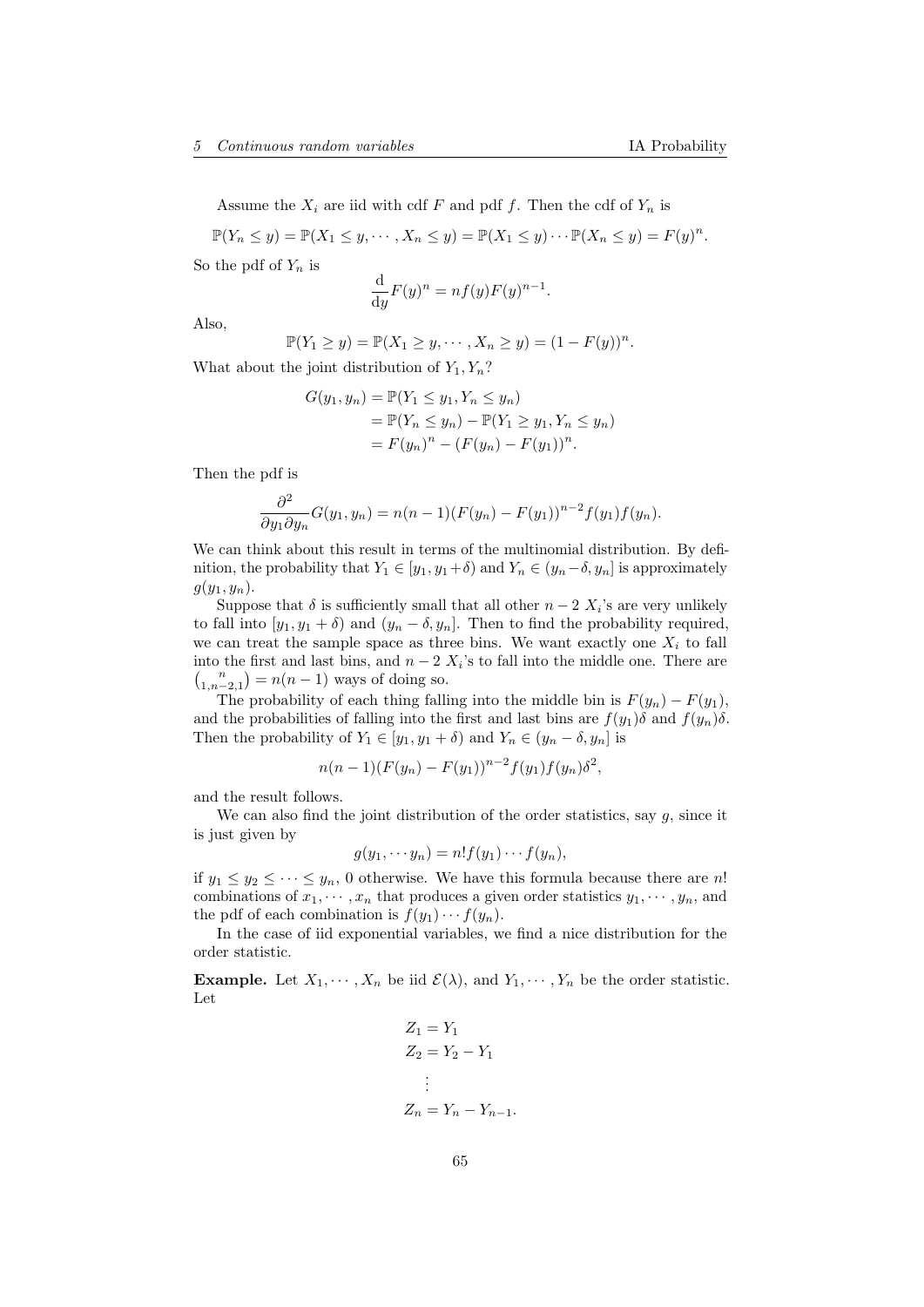These are the distances between the occurrences. We can write this as a  $\mathbf{Z} = A\mathbf{Y}$ , with  $\lambda$  $\sim$ 

$$
A = \begin{pmatrix} 1 & 0 & 0 & \cdots & 0 \\ -1 & 1 & 0 & \cdots & 0 \\ \vdots & \vdots & \vdots & \ddots & \vdots \\ 0 & 0 & 0 & \cdots & 1 \end{pmatrix}
$$

Then  $\det(A) = 1$  and hence  $|J| = 1$ . Suppose that the pdf of  $Z_1, \dots, Z_n$  is, say h. Then

$$
h(z_1, \dots, z_n) = g(y_1, \dots, y_n) \cdot 1
$$
  
=  $n! f(y_1) \dots f(y_n)$   
=  $n! \lambda^n e^{-\lambda(y_1 + \dots + y_n)}$   
=  $n! \lambda^n e^{-\lambda(nz_1 + (n-1)z_2 + \dots + z_n)}$   
=  $\prod_{i=1}^n (\lambda i) e^{-(\lambda i)z_{n+1-i}}$ 

Since  $h$  is expressed as a product of  $n$  density functions, we have

$$
Z_i \sim \mathcal{E}((n+1-i)\lambda).
$$

with all  $Z_i$  independent.

### 5.7 Moment generating functions

If  $X$  is a continuous random variable, then the analogue of the probability generating function is the moment generating function:

Definition (Moment generating function). The moment generating function of a random variable X is

$$
m(\theta) = \mathbb{E}[e^{\theta X}].
$$

For those  $\theta$  in which  $m(\theta)$  is finite, we have

$$
m(\theta) = \int_{-\infty}^{\infty} e^{\theta x} f(x) \, \mathrm{d}x.
$$

We can prove results similar to that we had for probability generating functions.

We will assume the following without proof:

**Theorem.** The mgf determines the distribution of X provided  $m(\theta)$  is finite for all  $\theta$  in some interval containing the origin.

**Definition** (Moment). The rth moment of X is  $\mathbb{E}[X^r]$ .

**Theorem.** The rth moment X is the coefficient of  $\frac{\theta^r}{r!}$  $\frac{\theta'}{r!}$  in the power series expansion of  $m(\theta)$ , and is

$$
\mathbb{E}[X^r] = \left. \frac{\mathrm{d}^n}{\mathrm{d}\theta^n} m(\theta) \right|_{\theta=0} = m^{(n)}(0).
$$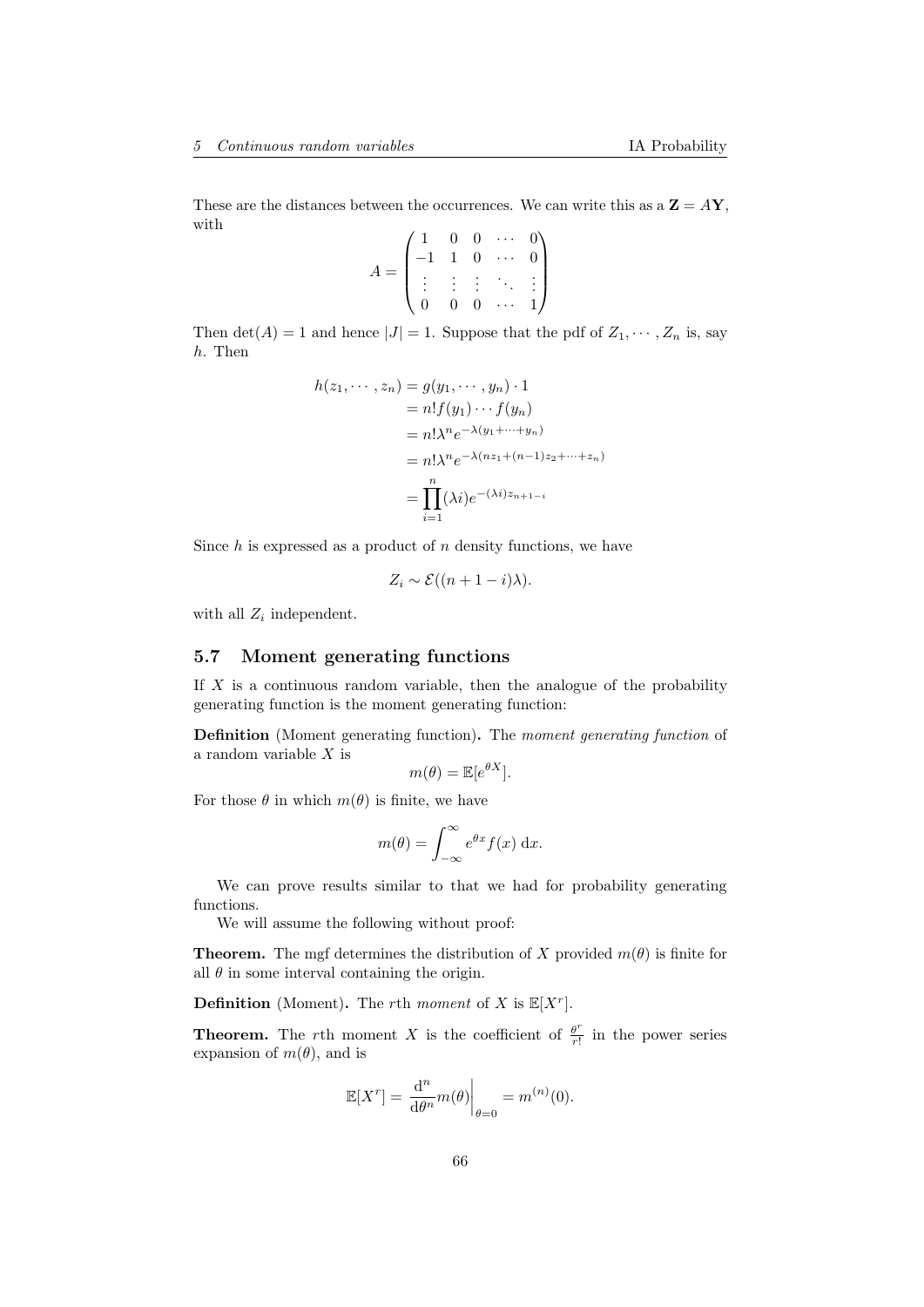Proof. We have

$$
e^{\theta X} = 1 + \theta X + \frac{\theta^2}{2!}X^2 + \cdots
$$

So

$$
m(\theta) = \mathbb{E}[e^{\theta X}] = 1 + \theta \mathbb{E}[X] + \frac{\theta^2}{2!} \mathbb{E}[X^2] + \cdots
$$

Example. Let  $X \sim \mathcal{E}(\lambda)$ . Then its mgf is

$$
\mathbb{E}[e^{\theta X}] = \int_0^\infty e^{\theta x} \lambda e^{-\lambda x} dx = \lambda \int_0^\infty e^{-(\lambda - \theta)x} dx = \frac{\lambda}{\lambda - \theta},
$$

where  $0 < \theta < \lambda$  . So

$$
\mathbb{E}[X] = m'(0) = \left. \frac{\lambda}{(\lambda - \theta)^2} \right|_{\theta = 0} = \frac{1}{\lambda}.
$$

Also,

$$
\mathbb{E}[X^2] = m''(0) = \left. \frac{2\lambda}{(\lambda - \theta)^3} \right|_{\theta = 0} = \frac{2}{\lambda^2}.
$$

So

$$
\text{var}(X) = \mathbb{E}[X^2] - \mathbb{E}[X]^2 = \frac{2}{\lambda^2} - \frac{1}{\lambda^2} = \frac{1}{\lambda^2}.
$$

**Theorem.** If  $X$  and  $Y$  are independent random variables with moment generating functions  $m_X(\theta), m_Y(\theta)$ , then  $X + Y$  has mgf  $m_{X+Y}(\theta) = m_X(\theta)m_Y(\theta)$ .

Proof.

$$
\mathbb{E}[e^{\theta(X+Y)}] = \mathbb{E}[e^{\theta X}e^{\theta Y}] = \mathbb{E}[e^{\theta X}]\mathbb{E}[e^{\theta Y}] = m_X(\theta)m_Y(\theta). \qquad \Box
$$

 $\Box$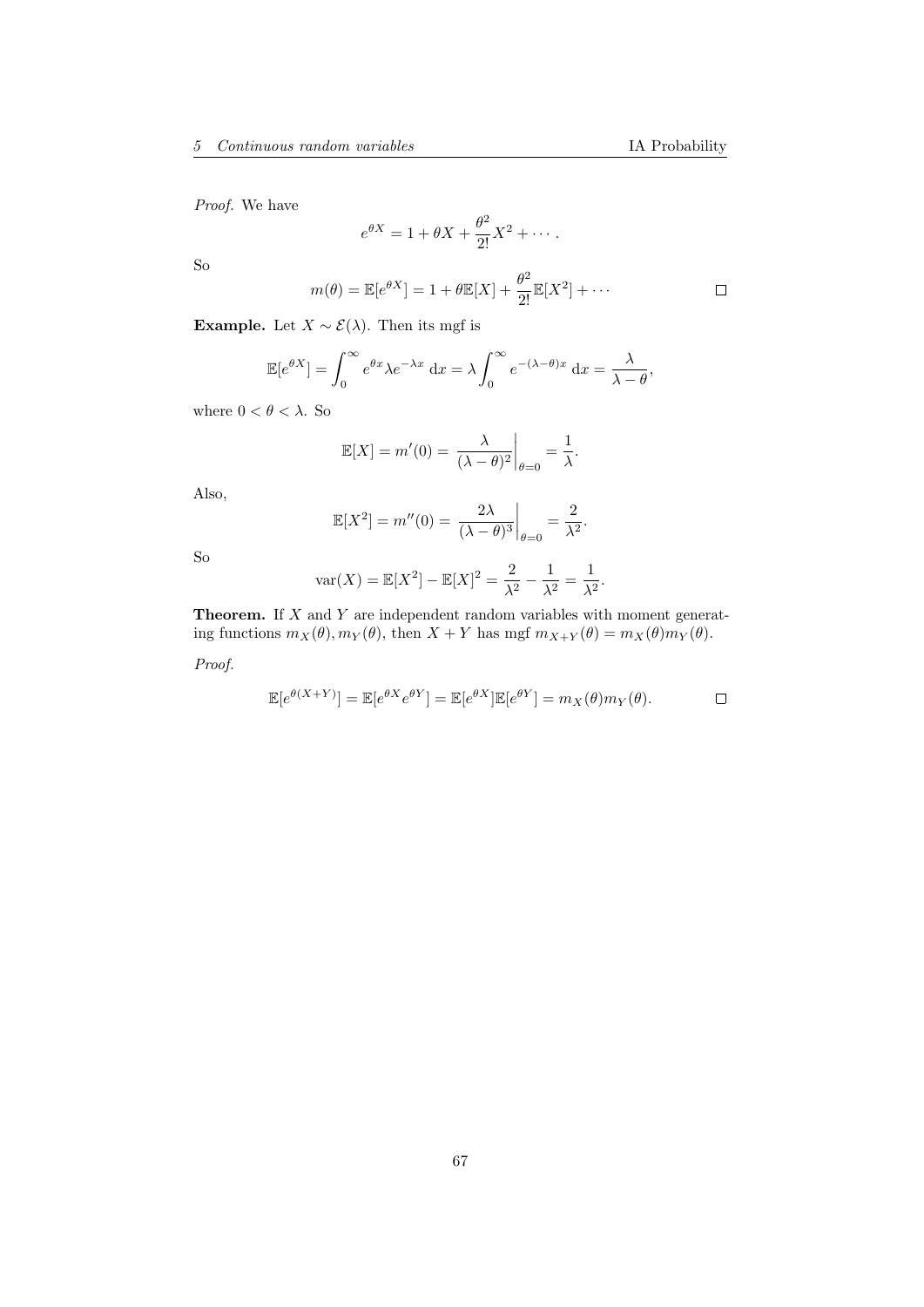# 6 More distributions

### 6.1 Cauchy distribution

Definition (Cauchy distribution). The Cauchy distribution has pdf

$$
f(x) = \frac{1}{\pi(1+x^2)}
$$

for  $-\infty < x < \infty$ .

We check that this is a genuine distribution:

$$
\int_{-\infty}^{\infty} \frac{1}{\pi (1+x^2)} dx = \int_{-\pi/2}^{\pi/2} \frac{1}{\pi} d\theta = 1
$$

with the substitution  $x = \tan \theta$ . The distribution is a bell-shaped curve.

**Proposition.** The mean of the Cauchy distribution is undefined, while  $\mathbb{E}[X^2] =$ ∞.

Proof.

$$
\mathbb{E}[X] = \int_0^\infty \frac{x}{\pi(1+x^2)} dx + \int_{-\infty}^0 \frac{x}{\pi(1+x^2)} dx = \infty - \infty
$$

which is undefined, but  $\mathbb{E}[X^2] = \infty + \infty = \infty$ .

 $\Box$ 

Suppose X, Y are independent Cauchy distributions. Let  $Z = X + Y$ . Then

$$
f(z) = \int_{-\infty}^{\infty} f_X(x) f_Y(z - x) dx
$$
  
= 
$$
\int_{-\infty}^{\infty} \frac{1}{\pi^2} \frac{1}{(1 + x^2)(1 + (z - x)^2)} dx
$$
  
= 
$$
\frac{1/2}{\pi (1 + (z/2)^2)}
$$

for all  $-\infty < z < \infty$  (the integral can be evaluated using a tedious partial fraction expansion).

So  $\frac{1}{2}Z$  has a Cauchy distribution. Alternatively the arithmetic mean of Cauchy random variables is a Cauchy random variable.

By induction, we can show that  $\frac{1}{n}(X_1 + \cdots + X_n)$  follows Cauchy distribution. This becomes a "counter-example" to things like the weak law of large numbers and the central limit theorem. Of course, this is because those theorems require the random variable to have a mean, which the Cauchy distribution lacks.

#### Example.

(i) If  $\Theta \sim U[-\frac{\pi}{2}, \frac{\pi}{2}]$ , then  $X = \tan \theta$  has a Cauchy distribution. For example, if we fire a bullet at a wall 1 meter apart at a random random angle  $\theta$ , the vertical displacement follows a Cauchy distribution.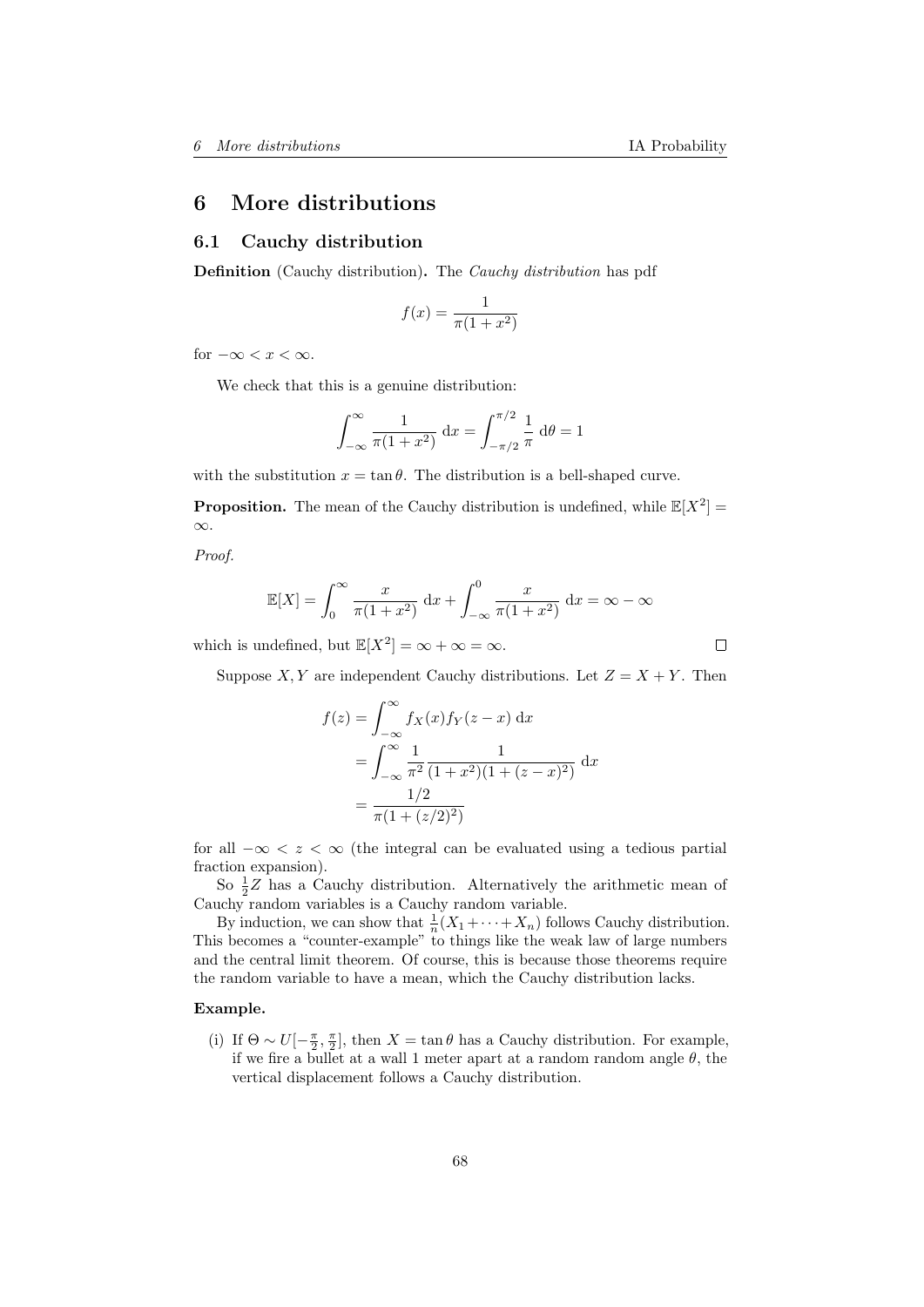

(ii) If  $X, Y \sim N(0, 1)$ , then  $X/Y$  has a Cauchy distribution.

### 6.2 Gamma distribution

Suppose  $X_1, \dots, X_n$  are iid  $\mathcal{E}(\lambda)$ . Let  $S_n = X_1 + \dots + X_n$ . Then the mgf of  $S_n$ is

$$
\mathbb{E}\left[e^{\theta(X_1+\ldots+X_n)}\right] = \mathbb{E}\left[e^{\theta X_1}\right]\cdots\mathbb{E}\left[e^{\theta X_n}\right] = \left(\mathbb{E}\left[e^{\theta X}\right]\right)^n = \left(\frac{\lambda}{\lambda-\theta}\right)^n.
$$

We call this a gamma distribution.

We claim that this has a distribution given by the following formula:

**Definition** (Gamma distribution). The gamma distribution  $\Gamma(n, \lambda)$  has pdf

$$
f(x) = \frac{\lambda^n x^{n-1} e^{-\lambda x}}{(n-1)!}.
$$

We can show that this is a distribution by showing that it integrates to 1.

We now show that this is indeed the sum of n iid  $\mathcal{E}(\lambda)$ :

$$
\mathbb{E}[e^{\theta X}] = \int_0^\infty e^{\theta x} \frac{\lambda^n x^{n-1} e^{-\lambda x}}{(n-1)!} dx
$$

$$
= \left(\frac{\lambda}{\lambda - \theta}\right)^n \int_0^\infty \frac{(\lambda - \theta)^n x^{n-1} e^{-(\lambda - \theta)x}}{(n-1)!} dx
$$

The integral is just integrating over  $\Gamma(n, \lambda - \theta)$ , which gives one. So we have

$$
\mathbb{E}[e^{\theta X}] = \left(\frac{\lambda}{\lambda - \theta}\right)^n.
$$

# 6.3 Beta distribution\*

Suppose  $X_1, \dots, X_n$  are iid  $U[0,1]$ . Let  $Y_1 \leq Y_2 \leq \dots \leq Y_n$  be the order statistics. Then the pdf of  $Y_i$  is

$$
f(y) = \frac{n!}{(i-1)!(n-i)!}y^{i-1}(1-y)^{n-i}.
$$

Note that the leading term is the multinomial coefficient  $\binom{n}{i-1,1,n-1}$ . The formula is obtained using the same technique for finding the pdf of order statistics.

This is the *beta distribution*:  $Y_i \sim \beta(i, n - i + 1)$ . In general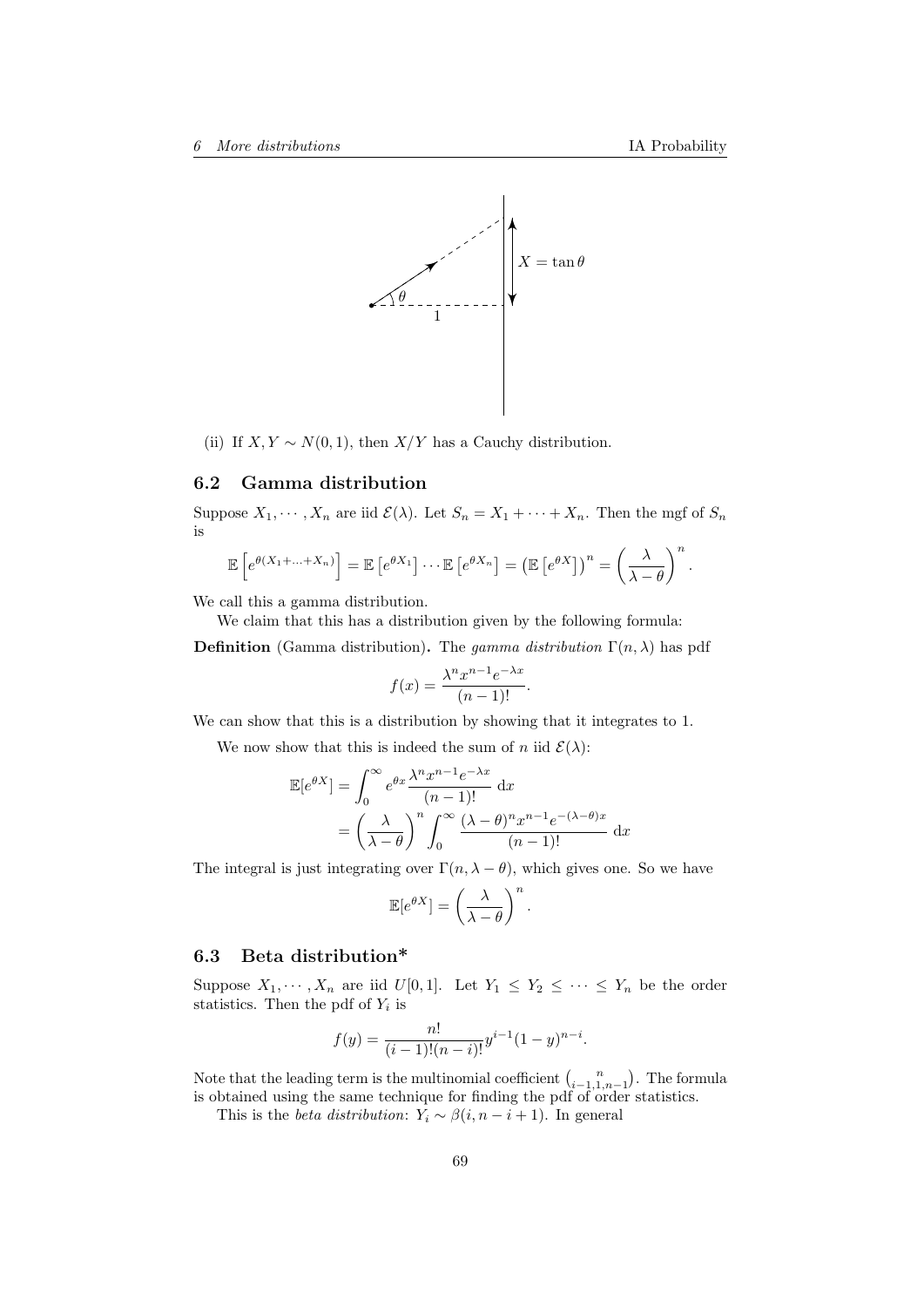**Definition** (Beta distribution). The *beta distribution*  $\beta(a, b)$  has pdf

$$
f(x;a,b) = \frac{\Gamma(a+b)}{\Gamma(a)\Gamma(b)} x^{a-1} (1-x)^{b-1}
$$

for  $0 \leq x \leq 1$ .

This has mean  $a/(a + b)$ .

Its moment generating function is

$$
m(\theta) = 1 + \sum_{k=1}^{\infty} \left( \prod_{r=0}^{k-1} \frac{a+r}{a+b+r} \right) \frac{\theta^k}{k!},
$$

which is horrendous!

## 6.4 More on the normal distribution

**Proposition.** The moment generating function of  $N(\mu, \sigma^2)$  is

$$
\mathbb{E}[e^{\theta X}] = \exp\left(\theta\mu + \frac{1}{2}\theta^2\sigma^2\right).
$$

Proof.

$$
\mathbb{E}[e^{\theta X}] = \int_{-\infty}^{\infty} e^{\theta x} \frac{1}{\sqrt{2\pi}\sigma} e^{-\frac{1}{2}\frac{(x-\mu)^2}{\sigma^2}} dx.
$$

Substitute  $z = \frac{x-\mu}{\sigma}$ . Then

$$
\mathbb{E}[e^{\theta X}] = \int_{-\infty}^{\infty} \frac{1}{\sqrt{2\pi}} e^{\theta(\mu + \sigma z)} e^{-\frac{1}{2}z^2} dz
$$
  
=  $e^{\theta\mu + \frac{1}{2}\theta^2 \sigma^2} \int_{-\infty}^{\infty} \frac{1}{\sqrt{2\pi}} e^{-\frac{1}{2}(z - \theta \sigma)^2} dz$   
=  $e^{\theta\mu + \frac{1}{2}\theta^2 \sigma^2}$ .

**Theorem.** Suppose X, Y are independent random variables with  $X \sim N(\mu_1, \sigma_1^2)$ , and  $Y \sim (\mu_2, \sigma_2^2)$ . Then

(i)  $X + Y \sim N(\mu_1 + \mu_2, \sigma_1^2 + \sigma_2^2)$ .

(ii)  $aX \sim N(a\mu_1, a^2\sigma_1^2)$ .

Proof.

(i)

$$
\mathbb{E}[e^{\theta(X+Y)}] = \mathbb{E}[e^{\theta X}] \cdot \mathbb{E}[e^{\theta Y}]
$$
  
=  $e^{\mu_1 \theta + \frac{1}{2}\sigma_1^2 \theta^2} \cdot e^{\mu_2 \theta + \frac{1}{2}\sigma_2^2 \theta}$   
=  $e^{(\mu_1 + \mu_2)\theta + \frac{1}{2}(\sigma_1^2 + \sigma_2^2)\theta^2}$ 

which is the mgf of  $N(\mu_1 + \mu_2, \sigma_1^2 + \sigma_2^2)$ .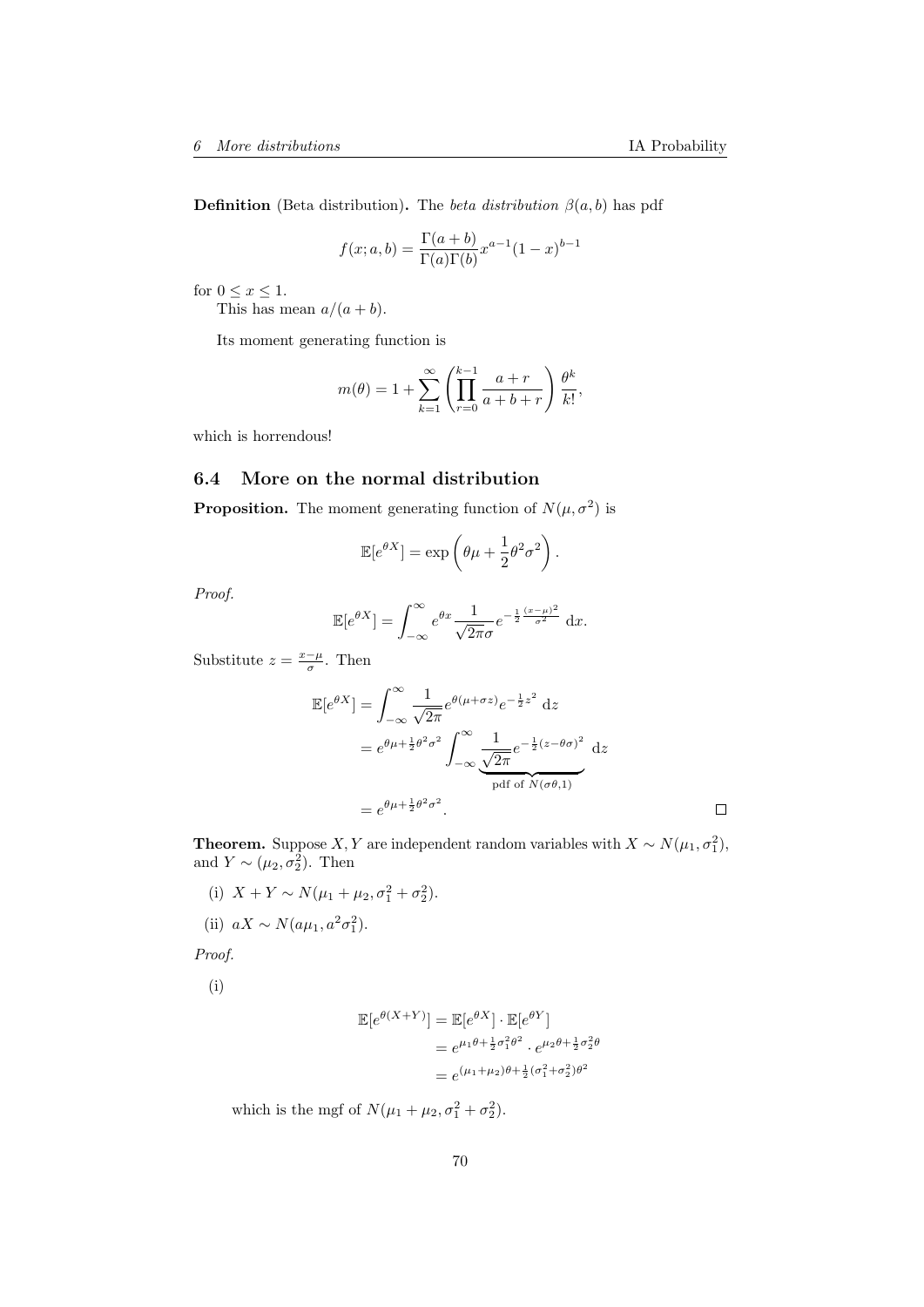(ii)

$$
\mathbb{E}[e^{\theta(aX)}] = \mathbb{E}[e^{(\theta a)X}]
$$
  
=  $e^{\mu(a\theta) + \frac{1}{2}\sigma^2(a\theta)^2}$   
=  $e^{(a\mu)\theta + \frac{1}{2}(a^2\sigma^2)\theta^2}$ 

Finally, suppose  $X \sim N(0, 1)$ . Write  $\phi(x) = \frac{1}{\sqrt{6}}$  $\frac{1}{2\pi}e^{-x^2/2}$  for its pdf. It would be very difficult to find a closed form for its cumulative distribution function, but we can find an upper bound for it:

$$
\mathbb{P}(X \ge x) = \int_x^{\infty} \phi(t) dt
$$
  
\n
$$
\le \int_x^{\infty} \left(1 + \frac{1}{t^2}\right) \phi(t) dt
$$
  
\n
$$
= \frac{1}{x} \phi(x)
$$

To see the last step works, simply differentiate the result and see that you get  $\left(1+\frac{1}{x^2}\right)\phi(x)$ . So

$$
\mathbb{P}(X \ge x) \le \frac{1}{x} \frac{1}{\sqrt{2\pi}} e^{-\frac{1}{2}x^2}.
$$

Then

$$
\log \mathbb{P}(X \ge x) \sim -\frac{1}{2}x^2.
$$

# 6.5 Multivariate normal

Let  $X_1, \dots, X_n$  be iid  $N(0, 1)$ . Then their joint density is

$$
g(x_1, \dots, x_n) = \prod_{i=1}^n \phi(x_i)
$$
  
= 
$$
\prod_{1}^n \frac{1}{\sqrt{2\pi}} e^{-\frac{1}{2}x_i^2}
$$
  
= 
$$
\frac{1}{(2\pi)^{n/2}} e^{-\frac{1}{2}\sum_{1}^n x_i^2}
$$
  
= 
$$
\frac{1}{(2\pi)^{n/2}} e^{-\frac{1}{2}\mathbf{x}^T \mathbf{x}},
$$

where  $\mathbf{x} = (x_1, \dots, x_n)^T$ .

This result works if  $X_1, \dots, X_n$  are iid  $N(0, 1)$ . Suppose we are interested in

$$
\mathbf{Z} = \boldsymbol{\mu} + A\mathbf{X},
$$

where A is an invertible  $n \times n$  matrix. We can think of this as n measurements Z that are affected by underlying standard-normal factors X. Then

$$
\mathbf{X} = A^{-1}(\mathbf{Z} - \boldsymbol{\mu})
$$

and

$$
|J| = |\det(A^{-1})| = \frac{1}{\det A}
$$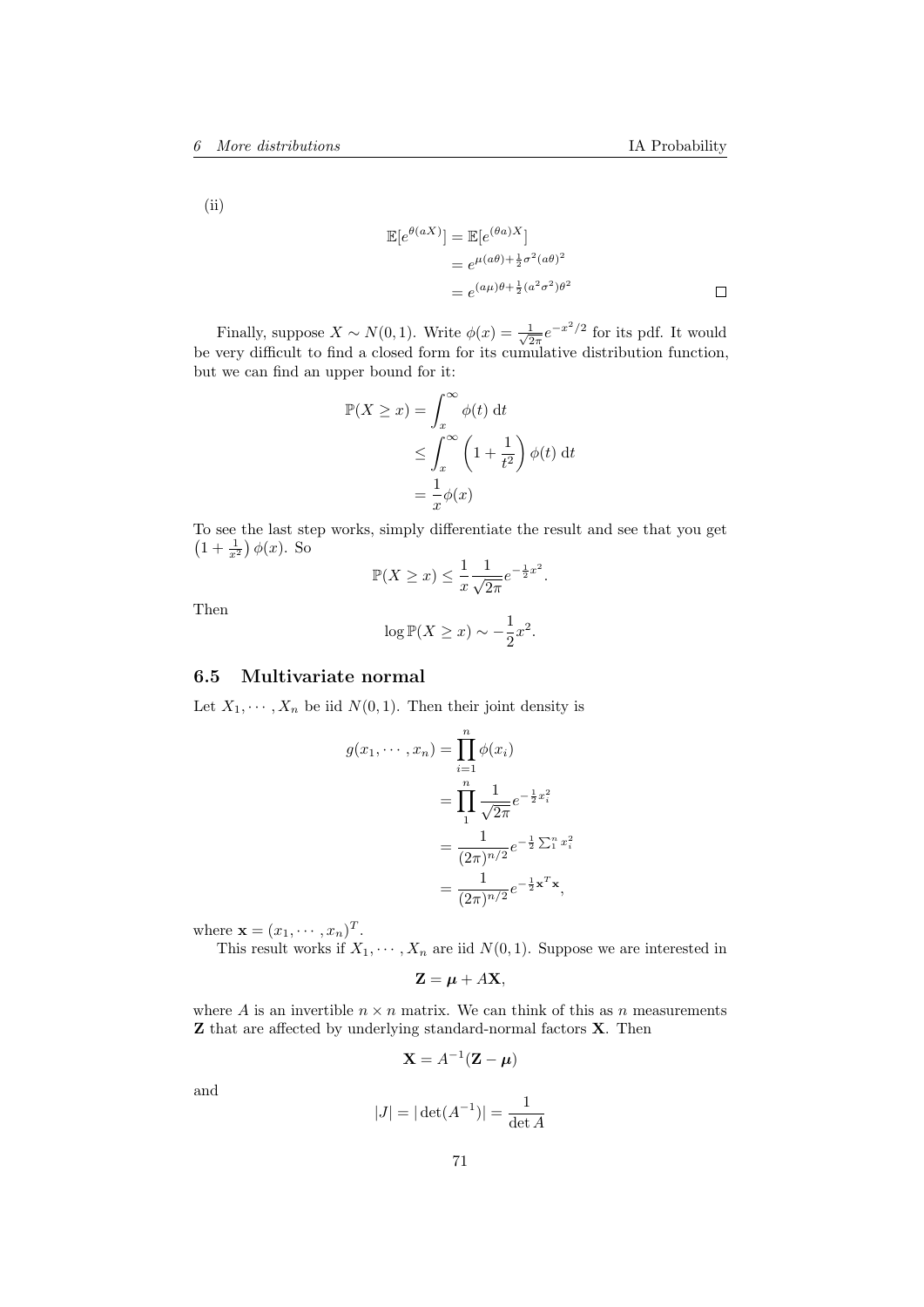So

$$
f(z_1,\dots,z_n) = \frac{1}{(2\pi)^{n/2}} \frac{1}{\det A} \exp\left[-\frac{1}{2} \left((A^{-1}(\mathbf{z}-\boldsymbol{\mu})^T (A^{-1}(\mathbf{z}-\boldsymbol{\mu}))\right)\right]
$$
  
= 
$$
\frac{1}{(2\pi)^{n/2} \det A} \exp\left[-\frac{1}{2} (\mathbf{z}-\boldsymbol{\mu})^T \Sigma^{-1} (\mathbf{z}-\boldsymbol{\mu})\right]
$$
  
= 
$$
\frac{1}{(2\pi)^{n/2} \sqrt{\det \Sigma}} \exp\left[-\frac{1}{2} (\mathbf{z}-\boldsymbol{\mu})^T \Sigma^{-1} (\mathbf{z}-\boldsymbol{\mu})\right].
$$

where  $\Sigma = AA^T$  and  $\Sigma^{-1} = (A^{-1})^T A^{-1}$ . We say

$$
\mathbf{Z} = \begin{pmatrix} Z_1 \\ \vdots \\ Z_n \end{pmatrix} \sim MVN(\boldsymbol{\mu}, \boldsymbol{\Sigma}) \text{ or } N(\boldsymbol{\mu}, \boldsymbol{\Sigma}).
$$

This is the multivariate normal.

What is this matrix  $\Sigma$ ? Recall that  $cov(Z_i, Z_j) = \mathbb{E}[(Z_i - \mu_i)(Z_j - \mu_j)].$  It turns out this covariance is the i, jth entry of  $\Sigma$ , since

$$
\mathbb{E}[(\mathbf{Z} - \boldsymbol{\mu})(\mathbf{Z} - \boldsymbol{\mu})^T] = \mathbb{E}[AX(AX)^T]
$$
  
=  $\mathbb{E}(AXX^TA^T) = A\mathbb{E}[XX^T]A^T$   
=  $AIA^T$   
=  $2\mathbb{E}$ 

So we also call  $\Sigma$  the covariance matrix.

In the special case where  $n = 1$ , this is a normal distribution and  $\Sigma = \sigma^2$ . Now suppose  $Z_1, \dots, Z_n$  have covariances 0. Then  $\Sigma = \text{diag}(\sigma_1^2, \dots, \sigma_n^2)$ . Then

$$
f(z_1, \dots, z_n) = \prod_{1}^{n} \frac{1}{\sqrt{2\pi}\sigma_i} e^{-\frac{1}{2\sigma_i^2}(z_i - \mu_i)^2}.
$$

So  $Z_1, \dots, Z_n$  are independent, with  $Z_i \sim N(\mu_i, \sigma_i^2)$ .

Here we proved that if  $cov = 0$ , then the variables are independent. However, this is only true when  $Z_i$  are multivariate normal. It is generally not true for arbitrary distributions.

For these random variables that involve vectors, we will need to modify our definition of moment generating functions. We define it to be

$$
m(\boldsymbol{\theta}) = \mathbb{E}[e^{\boldsymbol{\theta}^T \mathbf{X}}] = \mathbb{E}[e^{\theta_1 X_1 + \dots + \theta_n X_n}].
$$

#### Bivariate normal

This is the special case of the multivariate normal when  $n = 2$ . Since there aren't too many terms, we can actually write them out.

The bivariate normal has

$$
\Sigma = \begin{pmatrix} \sigma_1^2 & \rho \sigma_1 \sigma_2 \\ \rho \sigma_1 \sigma_2 & \sigma_2^2 \end{pmatrix}.
$$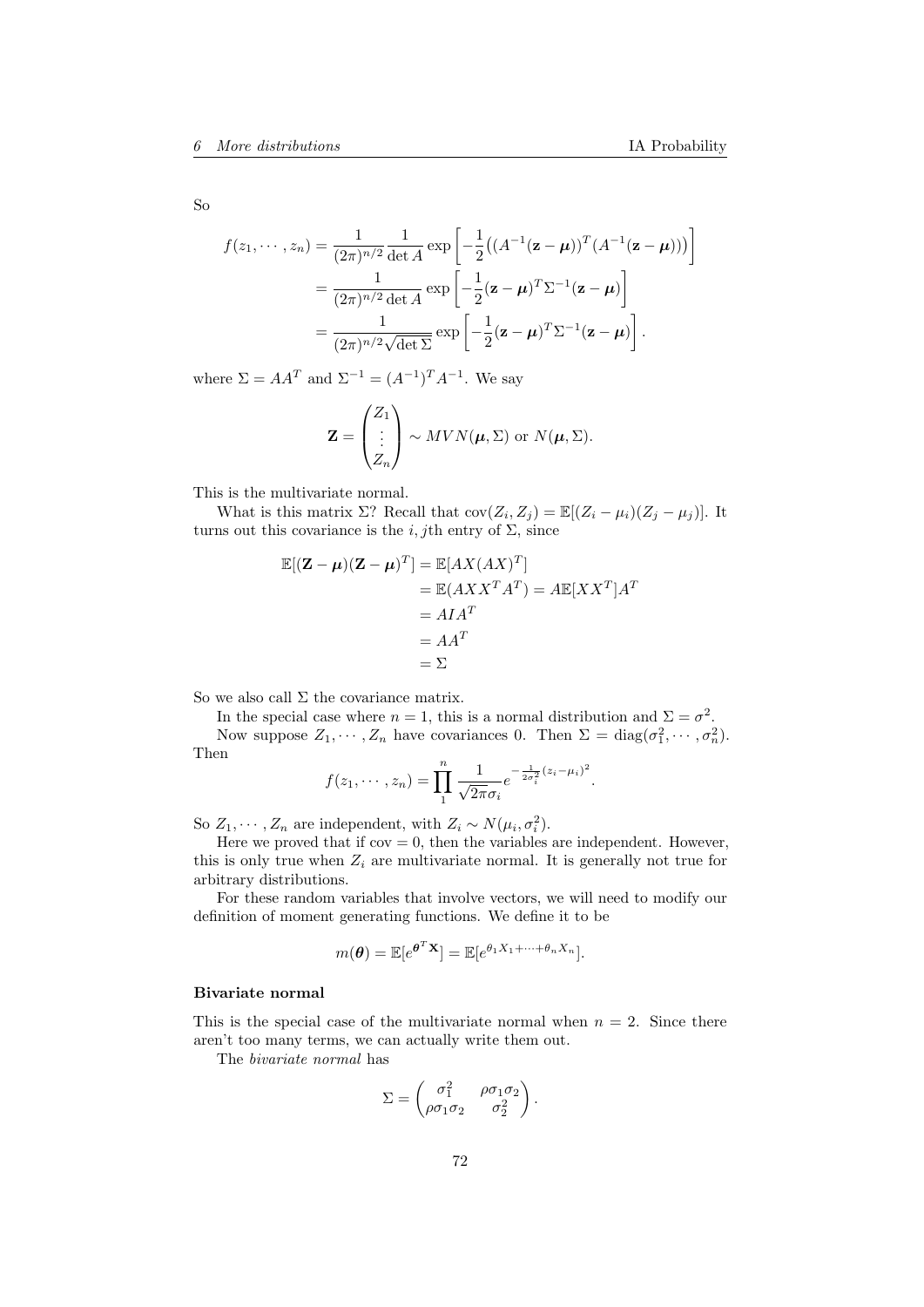Then

$$
corr(X_1, X_2) = \frac{cov(X_1, X_2)}{\sqrt{var(X_1)var(X_2)}} = \frac{\rho \sigma_1 \sigma_2}{\sigma_1 \sigma_2} = \rho.
$$

And

$$
\Sigma^{-1} = \frac{1}{1-\rho^2}\begin{pmatrix} \sigma_1^{-2} & -\rho\sigma_1^{-1}\sigma_2^{-1} \\ -\rho\sigma_1^{-1}\sigma_2^{-1} & \sigma_2^{-2} \end{pmatrix}
$$

The joint pdf of the bivariate normal with zero mean is

$$
f(x_1, x_2) = \frac{1}{2\pi\sigma_1\sigma_2\sqrt{1-\rho^2}} \exp\left(-\frac{1}{2(1-\rho^2)} \left(\frac{x_1^2}{\sigma_1^2} - \frac{2\rho x_1 x_2}{\sigma_1 \sigma_2} + \frac{x_2^2}{\sigma_2^2}\right)\right)
$$

If the mean is non-zero, replace  $x_i$  with  $x_i - \mu_i$ .

The joint mgf of the bivariate normal is

$$
m(\theta_1, \theta_2) = e^{\theta_1 \mu_1 + \theta_2 \mu_2 + \frac{1}{2}(\theta_1^2 \sigma_1^2 + 2\theta_1 \theta_2 \rho \sigma_1 \sigma_2 + \theta_2^2 \sigma_2^2)}.
$$

Nice and elegant.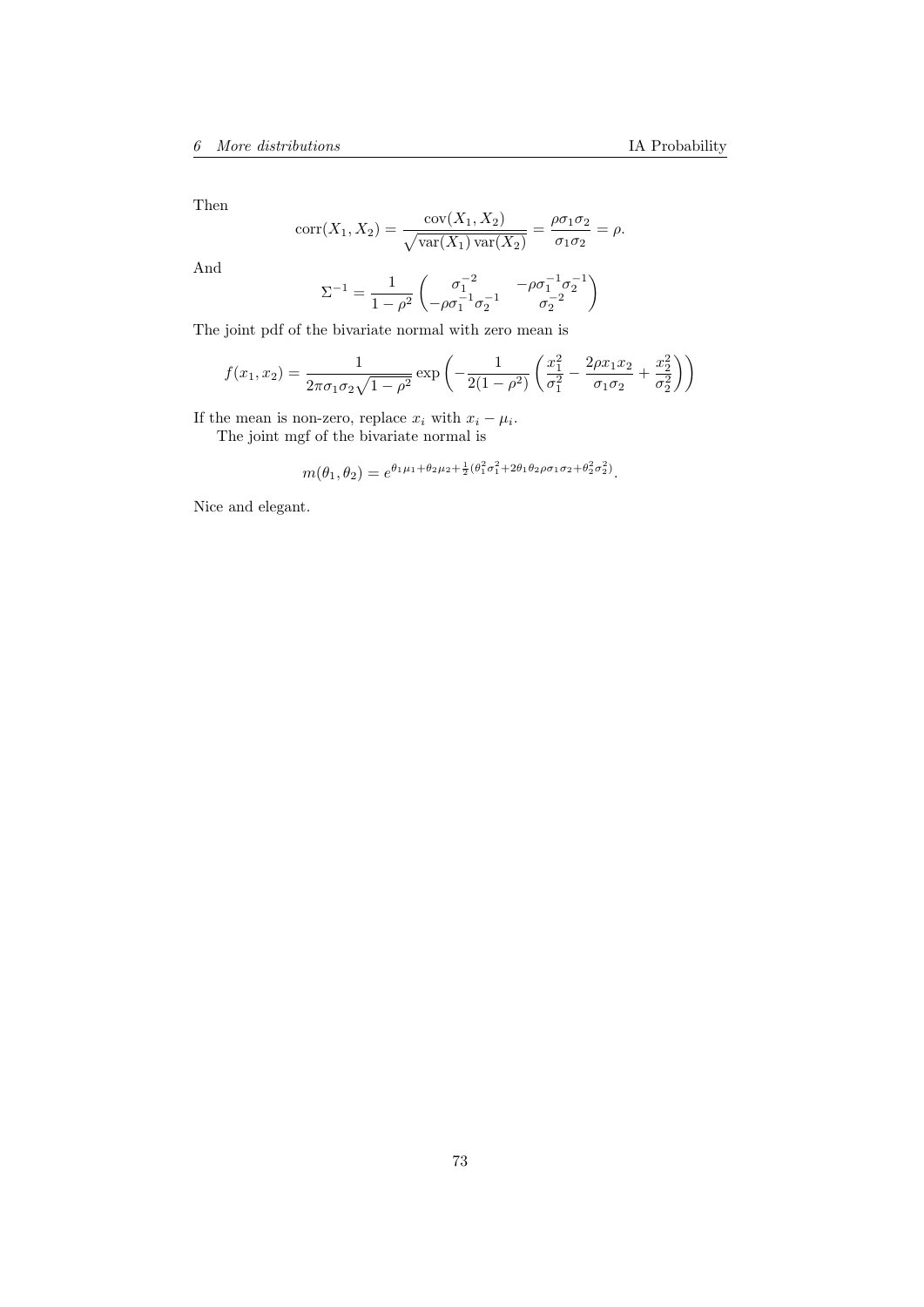## 7 Central limit theorem

Suppose  $X_1, \dots, X_n$  are iid random variables with mean  $\mu$  and variance  $\sigma^2$ . Let  $S_n = X_1 + \cdots + X_n$ . Then we have previously shown that

$$
\text{var}(S_n/\sqrt{n}) = \text{var}\left(\frac{S_n - n\mu}{\sqrt{n}}\right) = \sigma^2.
$$

**Theorem** (Central limit theorem). Let  $X_1, X_2, \cdots$  be iid random variables with  $\mathbb{E}[X_i] = \mu$ ,  $\text{var}(X_i) = \sigma^2 < \infty$ . Define

$$
S_n = X_1 + \cdots + X_n.
$$

Then for all finite intervals  $(a, b)$ ,

$$
\lim_{n \to \infty} \mathbb{P}\left(a \le \frac{S_n - n\mu}{\sigma\sqrt{n}} \le b\right) = \int_a^b \frac{1}{\sqrt{2\pi}} e^{-\frac{1}{2}t^2} dt.
$$

Note that the final term is the pdf of a standard normal. We say

$$
\frac{S_n - n\mu}{\sigma\sqrt{n}} \to_D N(0, 1).
$$

To show this, we will use the continuity theorem without proof:

**Theorem** (Continuity theorem). If the random variables  $X_1, X_2, \cdots$  have mgf's  $m_1(\theta), m_2(\theta), \cdots$  and  $m_n(\theta) \to m(\theta)$  as  $n \to \infty$  for all  $\theta$ , then  $X_n \to_D$  the random variable with mgf  $m(\theta)$ .

We now provide a sketch-proof of the central limit theorem:

*Proof.* wlog, assume  $\mu = 0, \sigma^2 = 1$  (otherwise replace  $X_i$  with  $\frac{X_i - \mu}{\sigma}$ ). Then

$$
m_{X_i}(\theta) = \mathbb{E}[e^{\theta X_i}] = 1 + \theta \mathbb{E}[X_i] + \frac{\theta^2}{2!} \mathbb{E}[X_i^2] + \cdots
$$
  
= 1 +  $\frac{1}{2}\theta^2 + \frac{1}{3!}\theta^3 \mathbb{E}[X_i^3] + \cdots$ 

Now consider  $S_n/\sqrt{n}$ . Then

$$
\mathbb{E}[e^{\theta S_n/\sqrt{n}}] = \mathbb{E}[e^{\theta (X_1 + \dots + X_n)/\sqrt{n}}]
$$
  
\n
$$
= \mathbb{E}[e^{\theta X_1/\sqrt{n}}] \cdots \mathbb{E}[e^{\theta X_n/\sqrt{n}}]
$$
  
\n
$$
= \left(\mathbb{E}[e^{\theta X_1/\sqrt{n}}]\right)^n
$$
  
\n
$$
= \left(1 + \frac{1}{2}\theta^2 \frac{1}{n} + \frac{1}{3!}\theta^3 \mathbb{E}[X^3] \frac{1}{n^{3/2}} + \dots\right)^n
$$
  
\n
$$
\rightarrow e^{\frac{1}{2}\theta^2}
$$

as  $n \to \infty$  since  $(1 + a/n)^n \to e^a$ . And this is the mgf of the standard normal. So the result follows from the continuity theorem.  $\Box$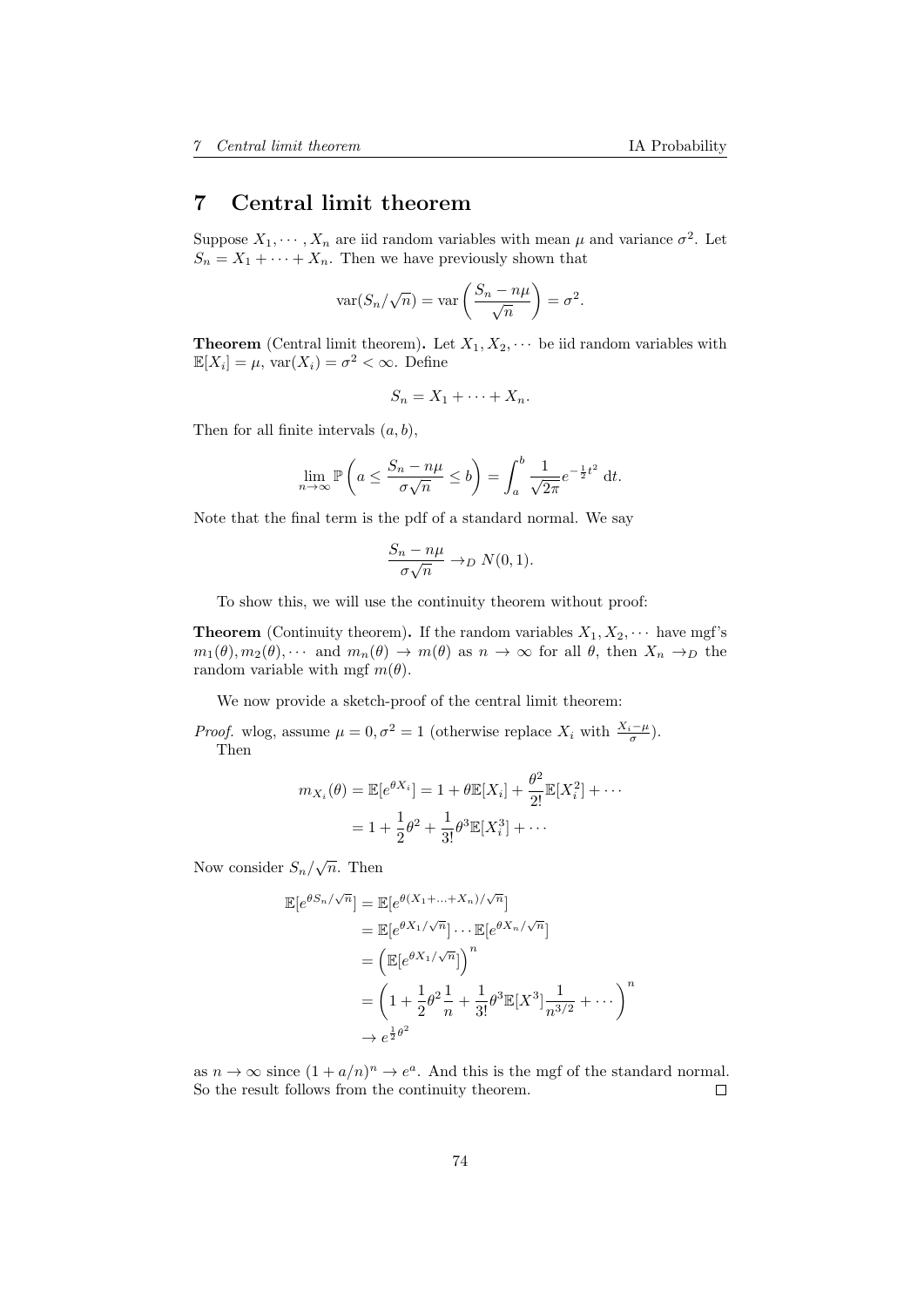Note that this is not a very formal proof, since we have to require  $\mathbb{E}[X^3]$  to be finite. Also, sometimes the moment generating function is not defined. But this will work for many "nice" distributions we will ever meet.

The proper proof uses the characteristic function

$$
\chi_X(\theta) = E[e^{i\theta X}].
$$

An important application is to use the normal distribution to approximate a large binomial.

Let  $X_i \sim B(1, p)$ . Then  $S_n \sim B(n, p)$ . So  $\mathbb{E}[S_n] = np$  and  $\text{var}(S_n) = p(1-p)$ . So

$$
\frac{S_n - np}{\sqrt{np(1-p)}} \to_D N(0, 1).
$$

**Example.** Suppose two planes fly a route. Each of  $n$  passengers chooses a plane at random. The number of people choosing plane 1 is  $S \sim B(n, \frac{1}{2})$ . Suppose each has s seats. What is

$$
F(s) = \mathbb{P}(S > s),
$$

i.e. the probability that plane 1 is over-booked? We have

$$
F(s) = \mathbb{P}(S > s) = \mathbb{P}\left(\frac{S - n/2}{\sqrt{n \cdot \frac{1}{2} \cdot \frac{1}{2}}} > \frac{s - n/2}{\sqrt{n}/2}\right).
$$

Since

$$
\frac{S - np}{\sqrt{n}/2} \sim N(0, 1),
$$

we have

$$
F(s) \approx 1 - \Phi\left(\frac{s - n/2}{\sqrt{n}/2}\right).
$$

For example, if  $n = 1000$  and  $s = 537$ , then  $\frac{S_n - n/2}{\sqrt{n/2}} \approx 2.34$ ,  $\Phi(2.34) \approx 0.99$ , and  $F(s) \approx 0.01$ . So with only 74 seats as buffer between the two planes, the probability of overbooking is just 1/100.

**Example.** An unknown proportion  $p$  of the electorate will vote Labour. It is desired to find p without an error not exceeding 0.005. How large should the sample be?

We estimate by

$$
p'=\frac{S_n}{n},
$$

where  $X_i \sim B(1, p)$ . Then

$$
\mathbb{P}(|p'-p| \le 0.005) = \mathbb{P}(|S_n - np| \le 0.005n)
$$

$$
= \mathbb{P}\left(\frac{|S_n - np|}{\sqrt{np(1-p)}} \le \frac{0.005n}{\sqrt{np(1-p)}}\right)
$$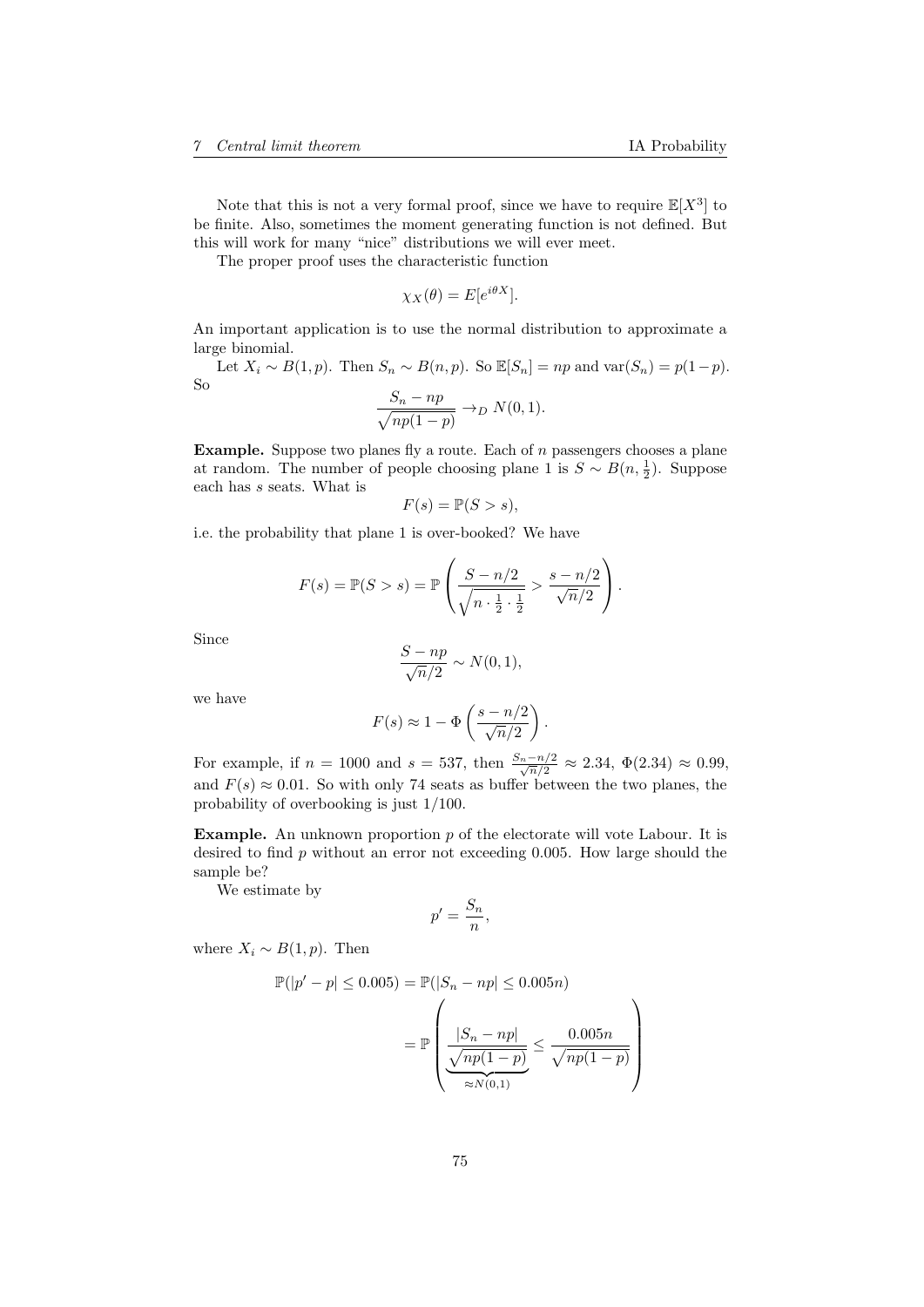We want  $|p'-p| \leq 0.005$  with probability  $\geq 0.95$ . Then we want

$$
\frac{0.005n}{\sqrt{np(1-p)}} \ge \Phi^{-1}(0.975) = 1.96.
$$

(we use 0.975 instead of 0.95 since we are doing a two-tailed test) Since the maximum possible value of  $p(1-p)$  is  $1/4$ , we have

$$
n \geq 38416.
$$

In practice, we don't have that many samples. Instead, we go by

$$
\mathbb{P}(|p' < p| \le 0.03) \ge 0.95.
$$

This just requires  $n \geq 1068$ .

**Example** (Estimating  $\pi$  with Buffon's needle). Recall that if we randomly toss a needle of length  $\ell$  to a floor marked with parallel lines a distance  $L$  apart, the probability that the needle hits the line is  $p = \frac{2\ell}{\pi L}$ .



Suppose we toss the pin  $n$  times, and it hits the line  $N$  times. Then

$$
N \approx N(np, np(1-p))
$$

by the Central limit theorem. Write  $p'$  for the actual proportion observed. Then

$$
\hat{\pi} = \frac{2\ell}{(N/n)L}
$$
\n
$$
= \frac{\pi 2\ell/(\pi L)}{p'}
$$
\n
$$
= \frac{\pi p}{p + (p' - p)}
$$
\n
$$
= \pi \left(1 - \frac{p' - p}{p} + \cdots \right)
$$

Hence

$$
\hat{\pi} - \pi \approx \frac{p - p'}{p}.
$$

We know

$$
p' \sim N\left(p, \frac{p(1-p)}{n}\right).
$$

So we can find

$$
\hat{\pi} - \pi \sim N\left(0, \frac{\pi^2 p(1-p)}{np^2}\right) = N\left(0, \frac{\pi^2(1-p)}{np}\right)
$$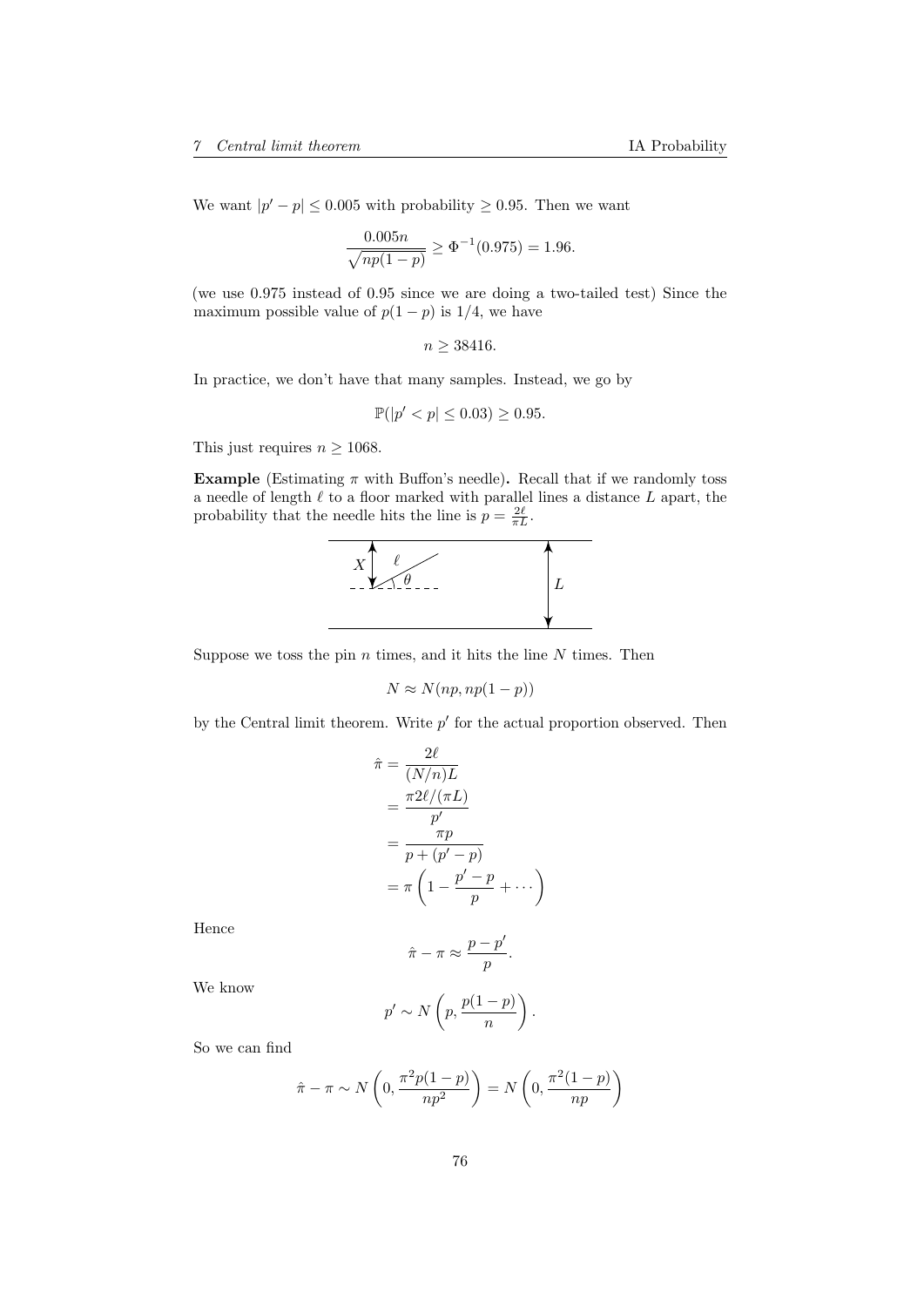We want a small variance, and that occurs when p is the largest. Since  $p = 2\ell/\pi L$ , this is maximized with  $\ell = L$ . In this case,

$$
p=\frac{2}{\pi},
$$

and

$$
\hat{\pi} - \pi \approx N\left(0, \frac{(\pi - 2)\pi^2}{2n}\right).
$$

If we want to estimate  $\pi$  to 3 decimal places, then we need

$$
\mathbb{P}(|\hat{\pi} - \pi| \le 0.001) \ge 0.95.
$$

This is true if and only if

$$
0.001\sqrt{\frac{2n}{(\pi - 2)(\pi^2)}} \ge \Phi^{-1}(0.975) = 1.96
$$

So  $n \geq 2.16 \times 10^7$ . So we can obtain  $\pi$  to 3 decimal places just by throwing a stick 20 million times! Isn't that exciting?